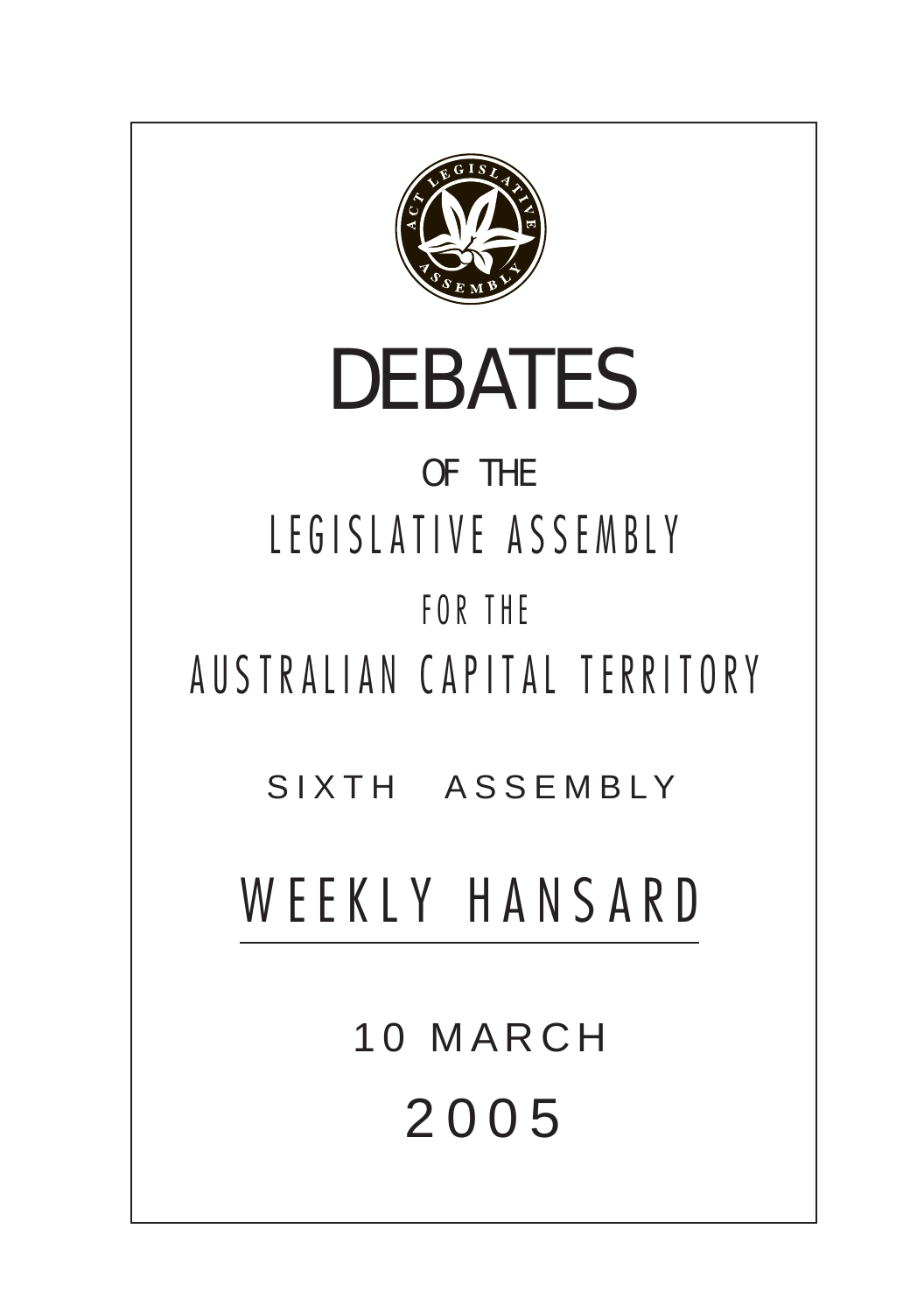# Thursday, 10 March 2005

|                                                                      | 841 |
|----------------------------------------------------------------------|-----|
|                                                                      |     |
|                                                                      |     |
|                                                                      |     |
|                                                                      |     |
|                                                                      |     |
|                                                                      |     |
|                                                                      |     |
|                                                                      |     |
|                                                                      |     |
| Questions without notice:                                            |     |
|                                                                      |     |
|                                                                      |     |
|                                                                      |     |
|                                                                      |     |
|                                                                      |     |
|                                                                      |     |
|                                                                      |     |
|                                                                      |     |
|                                                                      |     |
|                                                                      |     |
|                                                                      |     |
|                                                                      |     |
|                                                                      |     |
|                                                                      |     |
| Supplementary answers to questions without notice:                   |     |
|                                                                      |     |
|                                                                      |     |
|                                                                      |     |
|                                                                      |     |
|                                                                      |     |
|                                                                      |     |
|                                                                      | 894 |
| Sustainable urban development-mandatory benchmarks (Matter of public |     |
|                                                                      |     |
|                                                                      |     |
| Adjournment:                                                         |     |
|                                                                      |     |
|                                                                      |     |
|                                                                      |     |
|                                                                      |     |
|                                                                      |     |
|                                                                      |     |
|                                                                      |     |
|                                                                      |     |
|                                                                      |     |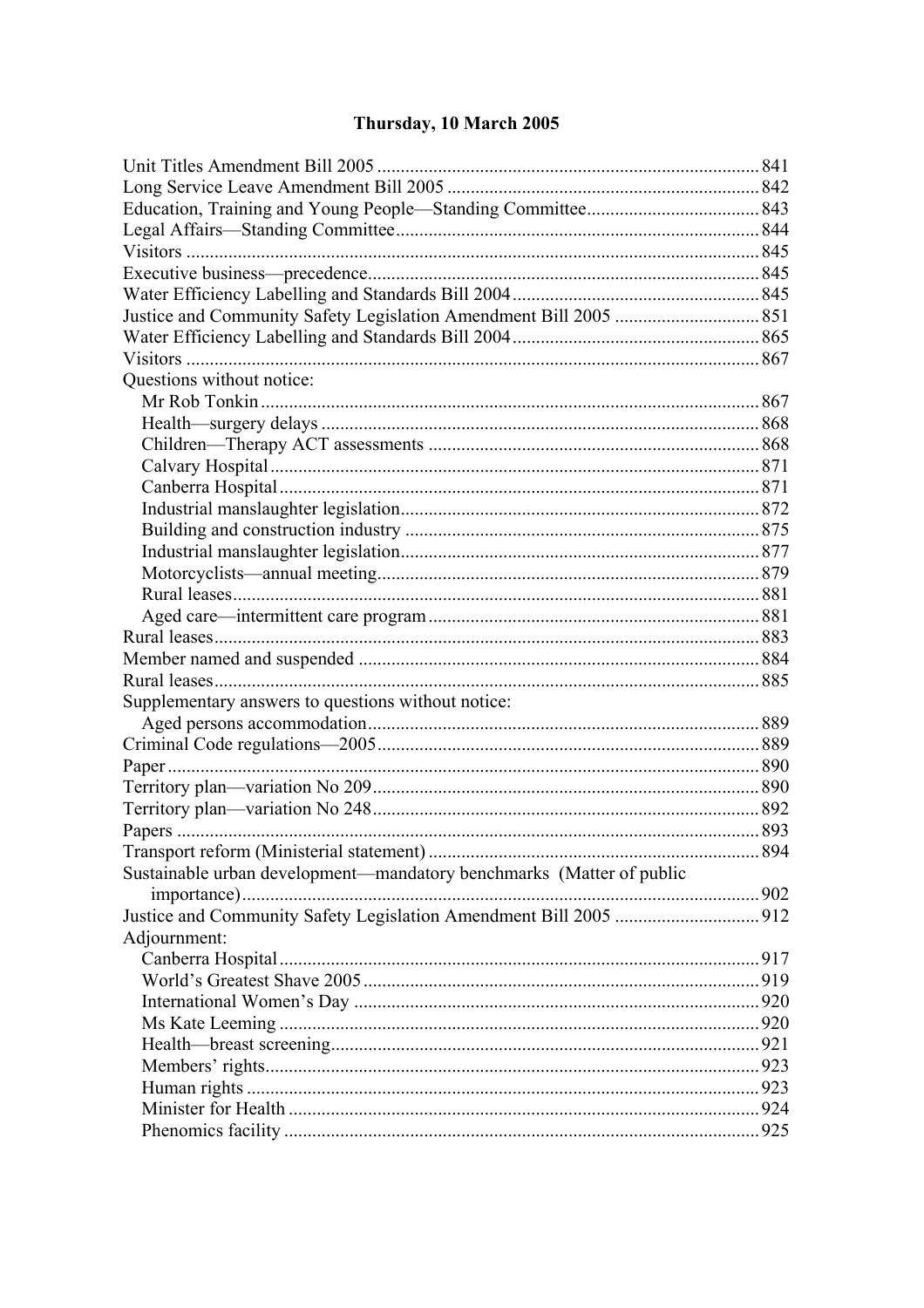| Schedules of amendments:                                                     |  |
|------------------------------------------------------------------------------|--|
| Schedule 1: Justice and Community Safety Legislation Amendment Bill 2005 927 |  |
|                                                                              |  |
| Schedule 3: Justice and Community Safety Legislation Amendment Bill 2005 928 |  |
|                                                                              |  |
| Answers to questions:                                                        |  |
|                                                                              |  |
|                                                                              |  |
|                                                                              |  |
|                                                                              |  |
|                                                                              |  |
|                                                                              |  |
| Aboriginals and Torres Strait Islanders—recruitment (Question No 88) 935     |  |
|                                                                              |  |
|                                                                              |  |
|                                                                              |  |
|                                                                              |  |
|                                                                              |  |
|                                                                              |  |
|                                                                              |  |
|                                                                              |  |
|                                                                              |  |
|                                                                              |  |
|                                                                              |  |
|                                                                              |  |
|                                                                              |  |
|                                                                              |  |
|                                                                              |  |
|                                                                              |  |
|                                                                              |  |
|                                                                              |  |
|                                                                              |  |
| Burringiri Aboriginal Corporation-business plan (Question No 134) 949        |  |
|                                                                              |  |
|                                                                              |  |
|                                                                              |  |
|                                                                              |  |
|                                                                              |  |
|                                                                              |  |
|                                                                              |  |
|                                                                              |  |
|                                                                              |  |
|                                                                              |  |
|                                                                              |  |
|                                                                              |  |
|                                                                              |  |
|                                                                              |  |
|                                                                              |  |
|                                                                              |  |
|                                                                              |  |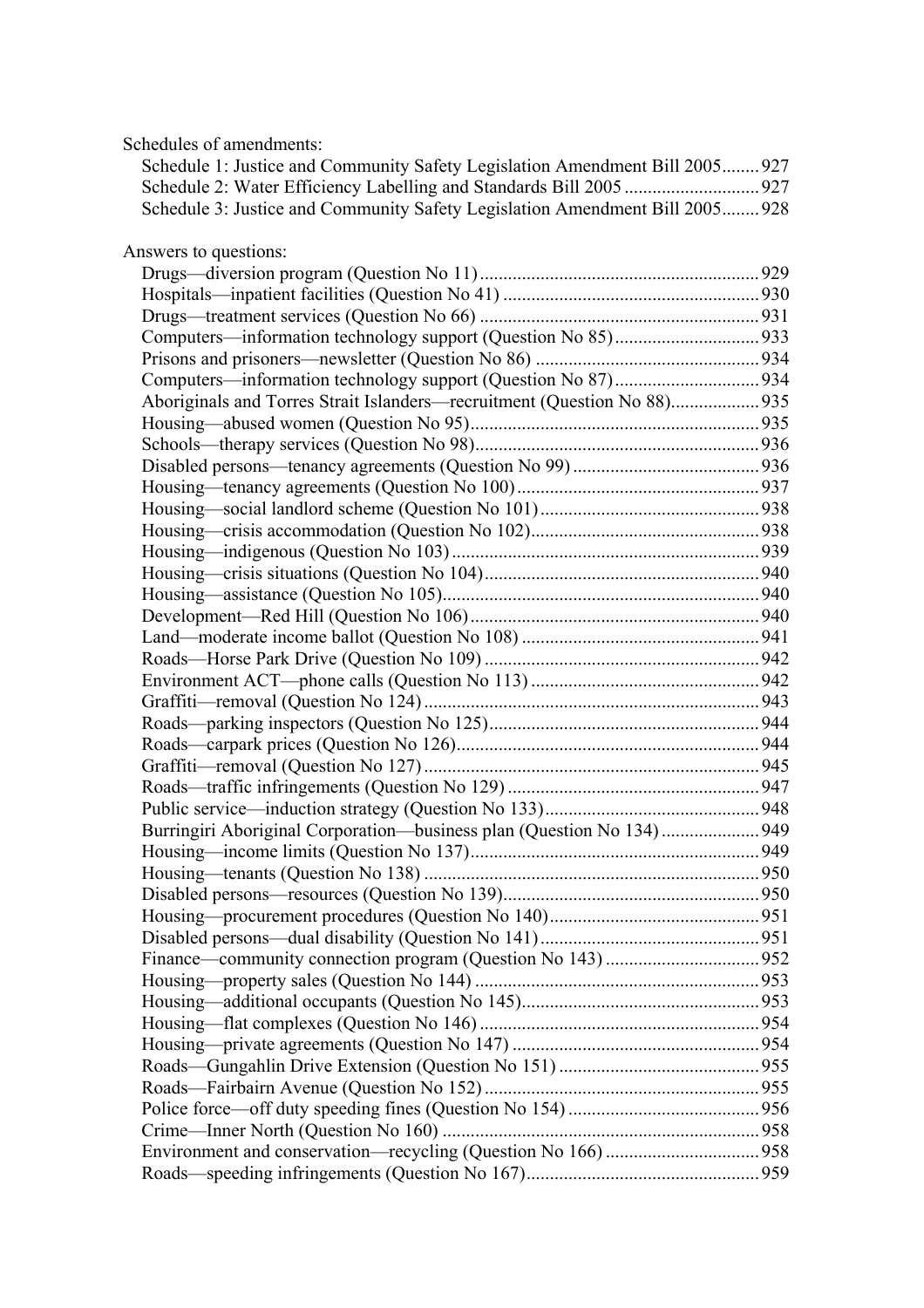| 960                                                                     |
|-------------------------------------------------------------------------|
|                                                                         |
| 961                                                                     |
| 961                                                                     |
| 962                                                                     |
| .962                                                                    |
| 962                                                                     |
| 963                                                                     |
| 964                                                                     |
| 965                                                                     |
| 965                                                                     |
| .966                                                                    |
| 967                                                                     |
| 968                                                                     |
| 968                                                                     |
| 970                                                                     |
| 972                                                                     |
| 973                                                                     |
| Land Development Authority—advertising budget (Question No 213)<br>.974 |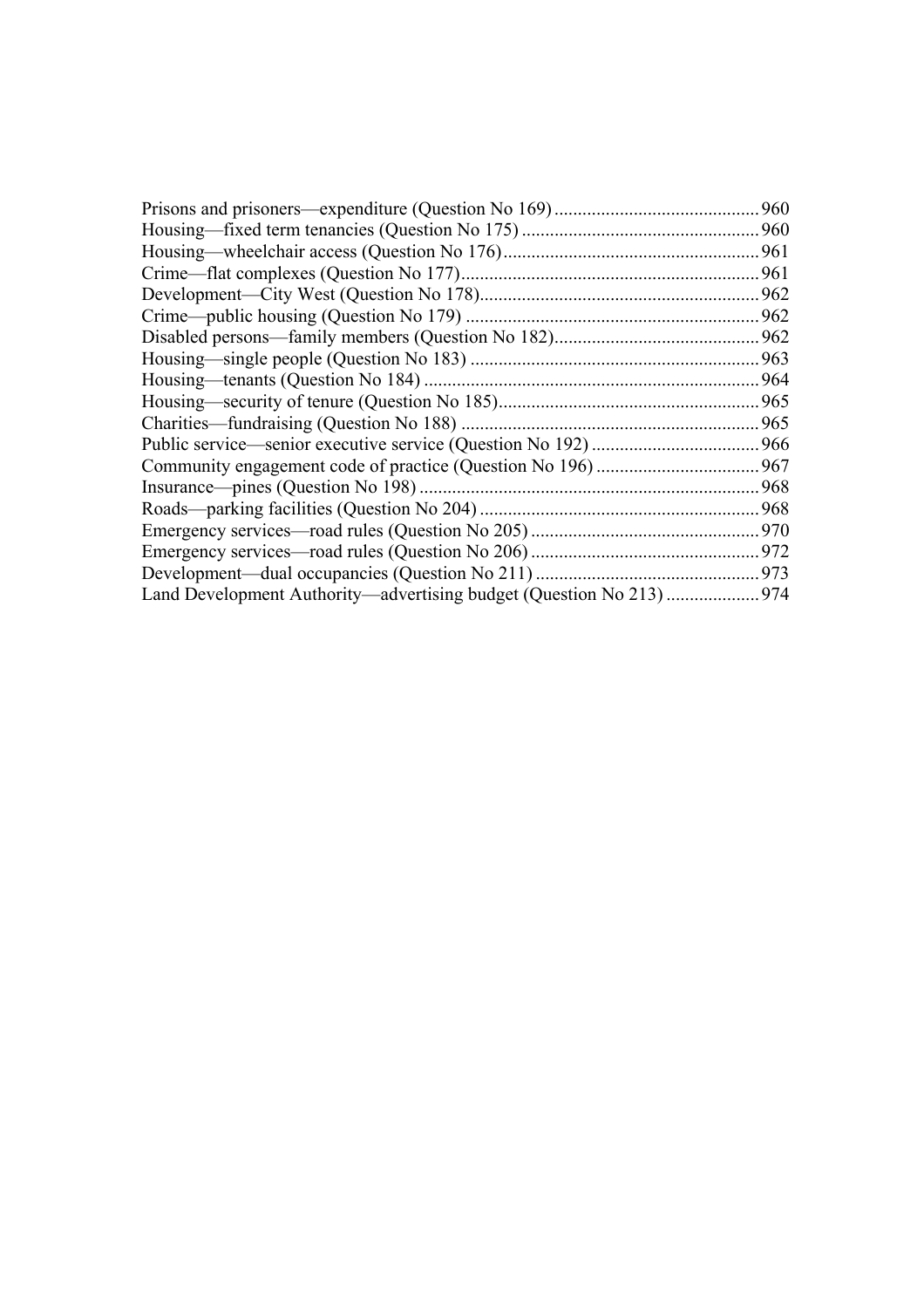# **Thursday, 10 March 2005**

**MR SPEAKER** (Mr Berry) took the chair at 10.30 am and asked members to stand in silence and pray or reflect on their responsibilities to the people of the Australian Capital Territory.

## <span id="page-4-0"></span>**Unit Titles Amendment Bill 2005**

**Mr Corbell**, pursuant to notice, presented the bill, its explanatory statement and a Human Rights Act compatibility statement.

Title read by Clerk.

**MR CORBELL** (Molonglo—Minister for Health and Minister for Planning) (10.32): I move:

That this bill be agreed to in principle.

Mr Speaker, today I am introducing amendments to the Unit Titles Act 2001. The essence of these amendments is to reinstate the powers of the Supreme Court to make decisions in relation to alterations and cancellations of units plans.

The Unit Titles Act 1970 gave the Supreme Court the power to impose conditions and give directions to be complied with before making a final order for the cancellation of a units plan. In addition, the court was empowered to give directions to be complied with after the cancellation of the units plan.

The Unit Titles Act 2001 does not include any equivalent provisions. The act provides for administrative cancellation of units plans. However, the ACT Planning and Land Authority is not able to make decisions that affect the rights and interests of the individual unit owners.

The Magistrates Court does have some powers in relation to the rights and interests of the individual unit owners. However, the wide discretions previously available to the Supreme Court in the making of a cancellation order are not available to the Planning and Land Authority or the Magistrates Court.

Mr Speaker, any matter where property rights and interests are affected needs to be dealt with by a superior court that has the power to make appropriate orders to dispose of all matters. The legislation being tabled today addresses the powers of the Supreme Court to make orders in relation to the alteration or cancellation of a units plan and the power to deal with the dissolution of owners corporations. This bill provides the Supreme Court with powers similar to those previously contained in the Unit Titles Act 1970. I commend the bill to the Assembly.

Debate (on motion by **Mr Seselja**) adjourned to the next sitting.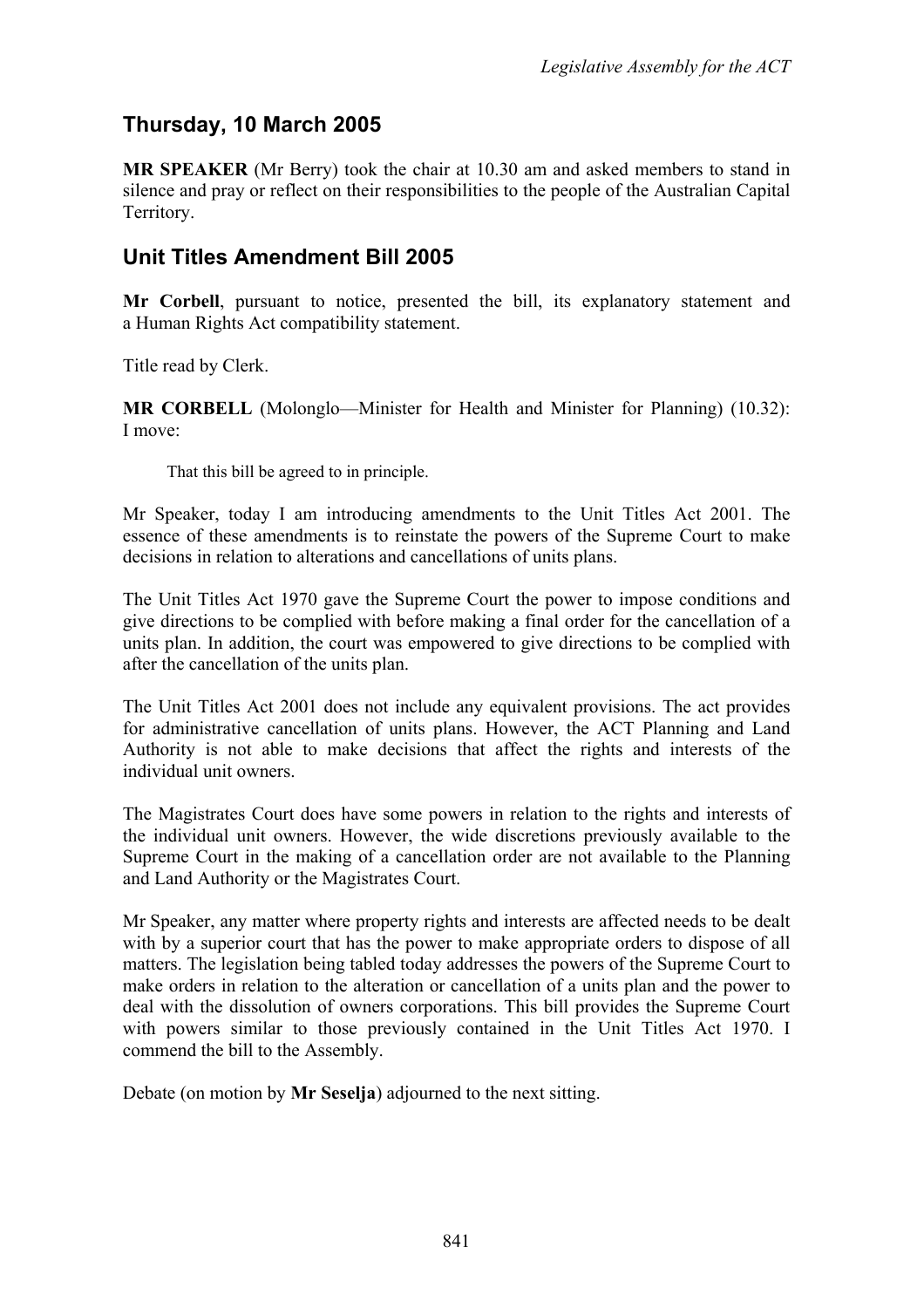# <span id="page-5-0"></span>**Long Service Leave Amendment Bill 2005**

**Ms Gallagher**, pursuant to notice, presented the bill, its explanatory statement and a Human Rights Act compatibility statement.

Title read by Clerk.

**MS GALLAGHER** (Molonglo—Minister for Education and Training, Minister for Children, Youth and Family Support, Minister for Women and Minister for Industrial Relations) (10.34): I move:

That this bill be agreed to in principle.

The current legislation governing private sector long service leave in this territory dates back to 1976. In the nearly 30 years since the act was drafted Australia, and indeed the world, has witnessed a major shift in the way that people work. Whether because of family commitments, retrenchment or movement interstate, the notion of a full-time job for life is now unfamiliar to many people. Many people are now dependent for their income on seasonal or irregular work. It is up to those of us in this place to make sure the territory's laws reflect the realities of today's job market.

The government believes that long service leave is an important condition of service that is well established in Australian workplaces and recognises the value of an employee's corporate knowledge and the cost to industry of high staff turnover. The challenge for government has been to develop amendments that balance the realities of the modern workplace against the underlying policy basis for long service leave and that take into account the interests of all stakeholders.

Turning to the provisions of the bill, I draw members' attention to proposed new subsection 2G, located in clause 7 of the bill. This provision will ensure that seasonal workers who work for the same employer year in, year out can share in the benefits of long service leave. Whether they work in the agricultural, tourism or retail industries, there is no sound policy reason for denying these workers the benefits that apply to non-seasonal workers simply because the act has failed to keep pace with developments in working arrangements.

The other significant policy reform to be made by this bill will enable workers to take a proportion of their long service leave after completing seven years of service with an employer. This amendment will bring entitlements for private sector workers covered by the act into line with the benefits already enjoyed by the ACT public sector workers.

The amendments to section 3 of the act by clause 8 of this bill are intended to make long service leave more accessible for long-term employees. The financial impact on employers will be insignificant, as employers are already accustomed to making contingent provision for long service leave entitlements for their employees after they complete five years service, for the purposes of section 11C of the act.

The bill amends section 4 of the act to provide that the rate of accrual of long service leave is one-fifth of a month's leave per year of service. This amendment removes the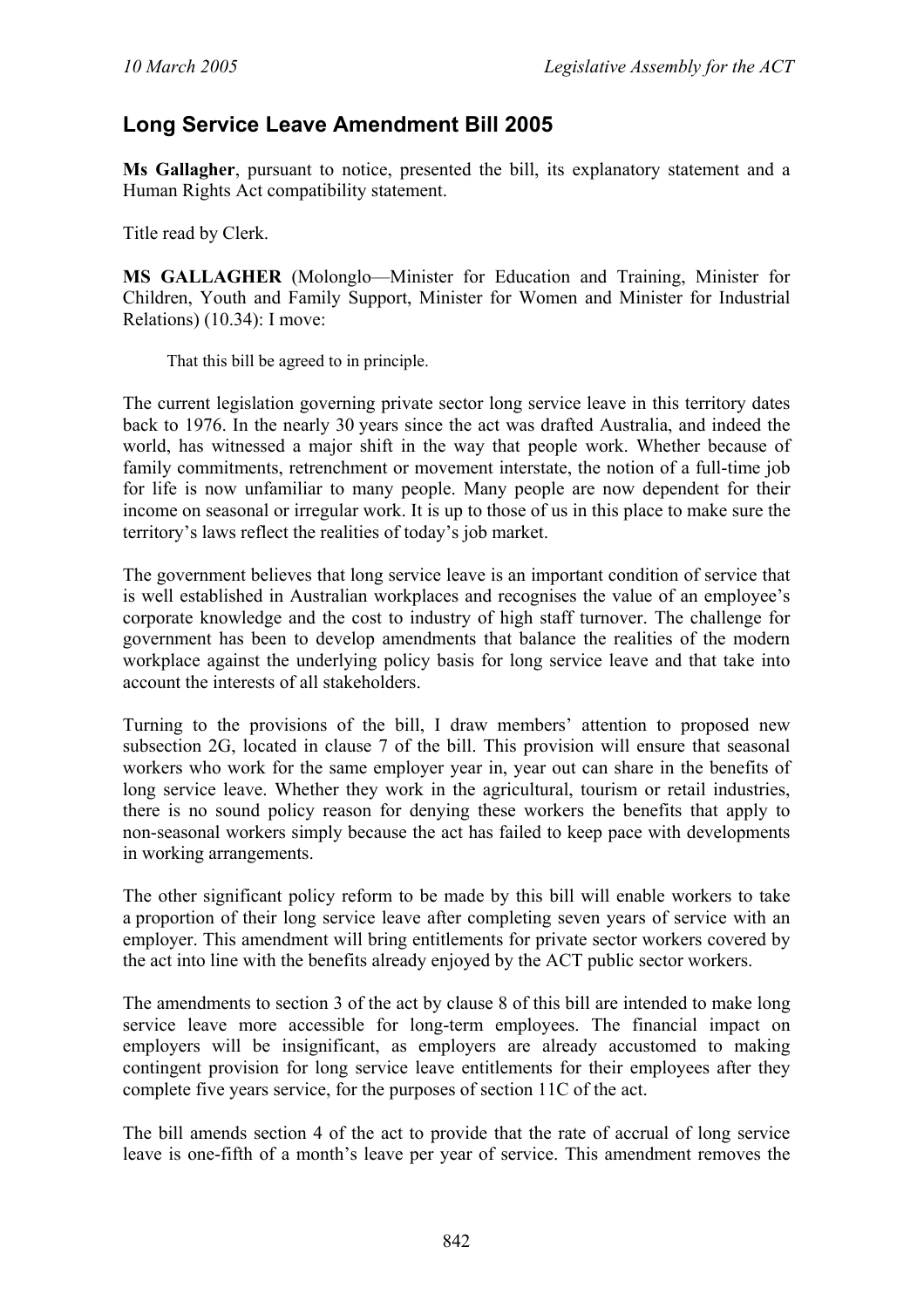current distinctions between periods of service before 11 May 1964 and periods of service after that time.

This distinction seems unnecessary more than 40 years after the rate of accrual was altered. It would require an employee to have outstanding long service leave entitlements relating to service over 40 years ago. Such a circumstance would be unlikely, as section 6 (1) of the act actively encourages employers to ensure that employees take their long service leave as it accrues.

In addition to the policy amendments I have mentioned, there are minor amendments to reflect modern drafting practice and schedule 1 contains criminal code harmonisation amendments. The effect and purpose of the technical amendments and criminal code amendments are explained in detail in the explanatory statement, which I commend to the Assembly with this bill.

Debate (on motion by **Mr Smyth**) adjourned to the next sitting.

## <span id="page-6-0"></span>**Education, Training and Young People—Standing Committee Statement by chair**

**MS PORTER** (Ginninderra): I seek leave to make a statement regarding a new inquiry.

Leave granted.

**MS PORTER**: The Standing Committee on Education, Training and Young People has resolved to conduct an inquiry into and report on the practice of restorative justice principles in youth settings, with particular reference to, firstly, the development and implementation of programs in schools, youth services and youth justice settings; secondly, the allocation of government resourcing and its impact on the development and implementation of restorative justice programs; thirdly, strategies for involving young people in the development of programs; fourthly, programs to support young people and their families; and, fifthly, any other related matter.

The ACT government has a commitment to restorative justice practice within the justice and community settings. Restorative justice seeks to use long-term methods that allow for both the offender and those affected to come together to be heard, and for long-term restoration to be achieved. Members are familiar with restorative justice, which seeks to divert offenders from criminal justice systems and provide restitution to victims. Restorative justice principles, however, are broader than just the actual mechanical processes.

Restorative justice practice is already happening within 16 government schools in the ACT and a number of non-government schools. It changes the culture of bullying and harassment within a school and other undesirable behaviour by changing the whole school culture to one of inclusivity, understanding and respect. Restorative justice practice has been trialled in youth settings in other places in Australia, and internationally, with great success.

As I mentioned yesterday, the Department of Education and Training has an implementation working party to foster and culture action within schools and further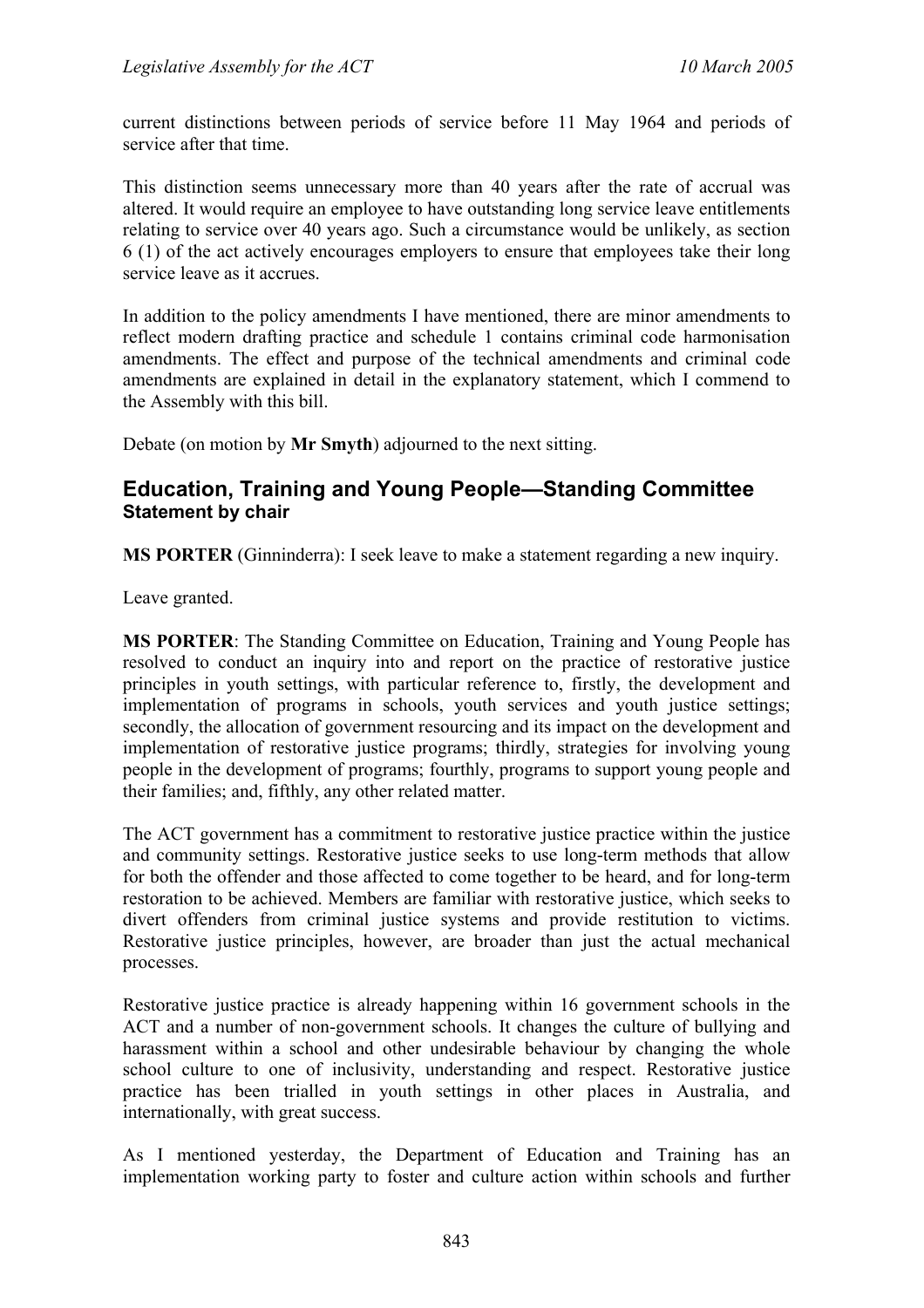embed restorative practice. The purpose of the working party is to develop guidelines regarding procedures, practices and ethics to support the development of best practice and to coordinate professional development for school staff. Restorative practice is in keeping with Department of Education and Training guidelines and strategies such as protocols for students, student management and the multidisciplinary team approach in supporting students.

Restorative practice uses a range of strategies including: informal conferencing and circling—used with indigenous communities particularly and for group conflict resolution; formal conferencing, for more serious issues; and, importantly, peer mediation programs. Restorative justice principles have proved to have long-lasting impacts where they have been applied, because they are proactive and not reactive.

As I said, the results of the application of this process elsewhere have so far been pleasing and encouraging. There appear to be many possible applications for these principles, as demonstrated in the Thames Valley Police Service in the United Kingdom, where I was fortunate enough to visit and examine the process. I look forward to a very fruitful and useful inquiry.

## <span id="page-7-0"></span>**Legal Affairs—Standing Committee Statement by chair**

**MR STEFANIAK** (Ginninderra): Mr Speaker, I seek leave to make a statement regarding a new inquiry.

Leave granted.

**MR STEFANIAK**: The Standing Committee on Legal Affairs has resolved to conduct an inquiry into and report on sentencing in the criminal jurisdiction of the ACT with the following terms of reference: sentencing options in the criminal jurisdiction in the ACT and sentencing outcomes in that jurisdiction in the ACT.

### **Statement by chair**

**MR STEFANIAK** (Ginninderra): I seek leave to make a statement regarding a new inquiry.

Leave granted.

**MR STEFANIAK**: The Standing Committee on Legal Affairs has resolved to conduct an inquiry into and report on police powers of crowd control with the following terms of reference: current police powers under legislation; whether there have been instances of misuse of current powers; and the existence and/or desirability of special power for the purpose of particular events.

We look forward to both of these inquiries and to community input and input from the relevant departments. We look forward to reporting to the Assembly accordingly.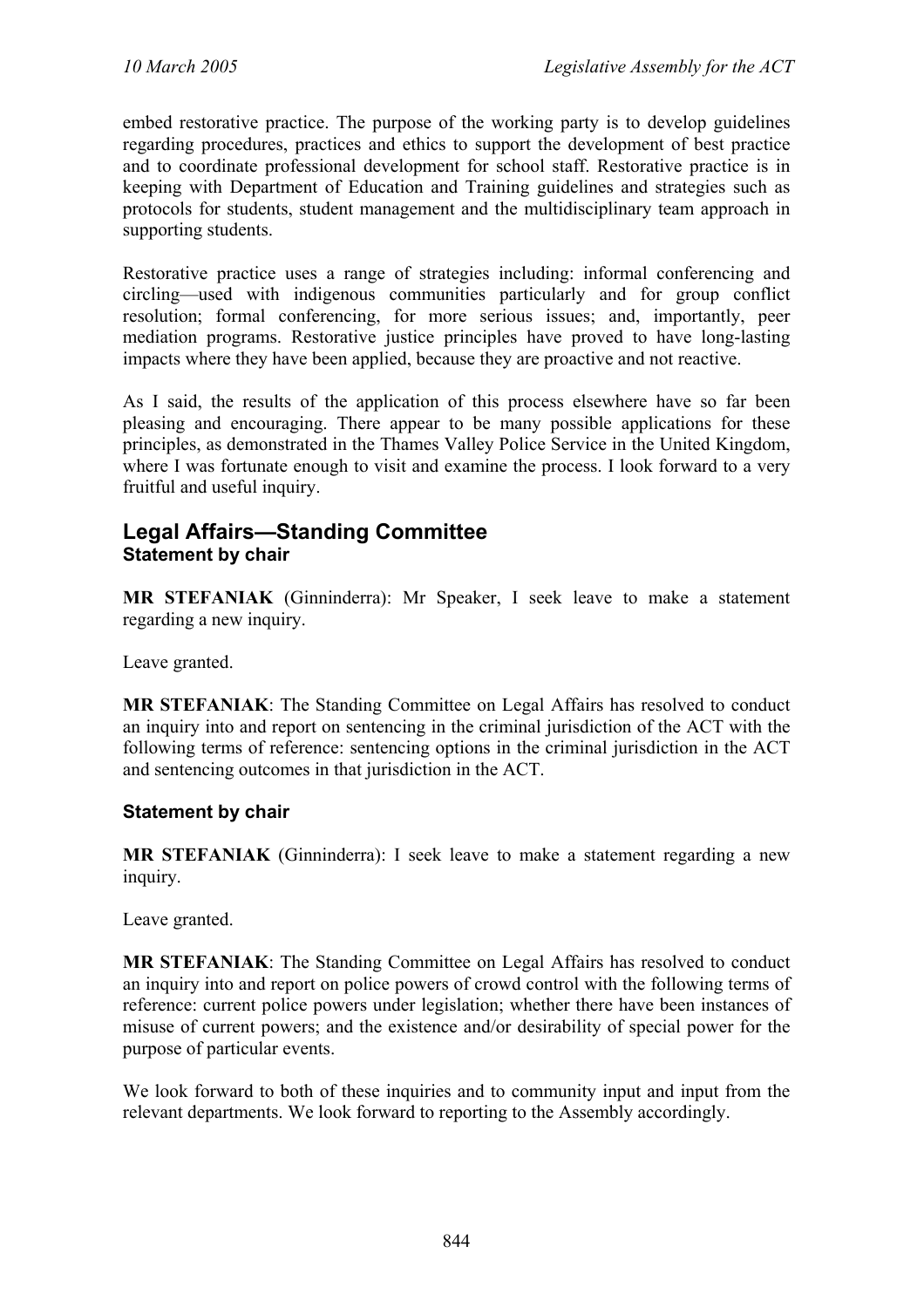# <span id="page-8-0"></span>**Visitors**

**MR SPEAKER**: Before we move on, I would like to acknowledge and welcome some recent recruits to the Audit Office who have embarked on a familiarisation program in the Assembly building today. You will assist us in accountability, I am sure.

## <span id="page-8-1"></span>**Executive business—precedence**

Ordered that executive business be called on forthwith.

# <span id="page-8-2"></span>**Water Efficiency Labelling and Standards Bill 2004**

Debate resumed from 9 December 2004, on motion by **Mr Stanhope**:

That this bill be agreed to in principle.

**MRS DUNNE** (Ginninderra) (10.43): The Liberal opposition will be supporting this bill, although I am in the process of negotiating an amendment. I have spoken to the Chief Minister's office, but I have not yet had an opportunity to speak to Dr Foskey about it. I will address that a little later in the speech.

At the last election, the ACT Liberal Party committed to implementing the water efficiency labelling scheme, WELS, in line with the national water initiative. WELS is one of the many elements of the national water initiative that have been brought forward through the auspices of the commonwealth government and the fine work that is being done there on addressing the wider and manifold issues of water policy in this country.

The water efficiency labelling scheme is designed to save over the years billions of litres of water in the ACT, in the first instance, and across the nation by alerting consumers, in a very simple and straightforward way, to the water efficiency of particular appliances and encouraging them to purchase those appliances in preference to ones which are less efficient. This is a commendable scheme that the Liberal opposition has strongly supported.

I am sorry, members, in that, in a sense, I need to throw a bit of a spanner in the works this morning. I have not had an opportunity to address this matter directly with Dr Foskey, but I have alerted the environment minister's office. Over the past week, I have been attempting to obtain some advice from the government as to the meaning of clause 57 of this bill. It has no environmental implications and, although I tried to spell out in words of a small number of syllables that it was a matter of property law, I kept getting advice from environmentalists which told me what I already knew but did not tell me the things that I wanted to explore about the impact that this section would have on property law.

Clause 57 relates to the situation where goods are taken into possession and confiscated for a variety of legitimate reasons under the act. The means of disposing of the goods after they have been used for evidential material are quite unusual. When I first went to parliamentary counsel to ask them about the impetus for this clause and why it was there, parliamentary counsel, quite rightly, said that it came from commonwealth legislation. This is template legislation. They made the point that the provisions of clause 57 were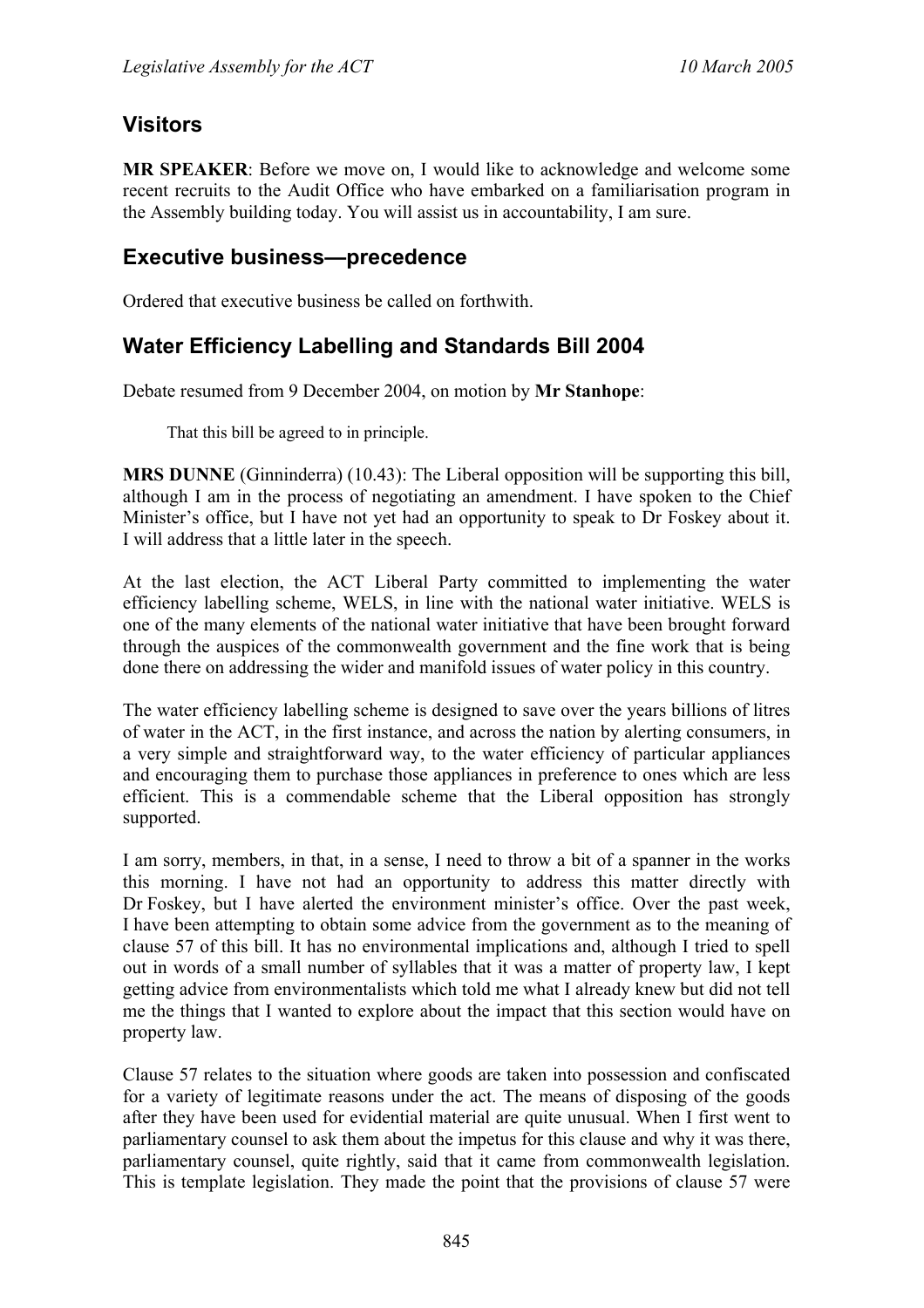unprecedented in any ACT legislation. What it means is that, if material taken into possession for evidentiary purposes is no longer needed, only the person who has legal ownership of them has the right to recover them under this procedure.

That was my suspicion but, unfortunately, it has taken me until this morning to clarify it, and it was not with the assistance of the government that I have been able to clarify it. As a result, I am in the process of commissioning an amendment to clarify the law and bring it more into line with common law as it stands in the ACT so that not only people who are the owners of the material but also people who have lawful possession at the time it was confiscated have the right to have it returned to them.

I apologise to members that I have not had an opportunity to speak to them directly about this matter, and I particularly apologise to Dr Foskey, because this has been done at the last minute, which is not my preferred way of operating. My proposal to members is that we agree with this bill in principle and that, when we get to the detail stage, we adjourn debate to a later hour this day.

The Liberal opposition strongly supports the principles of WELS, but we have this concern about the impact that this provision may inadvertently have on property law in the ACT. I wholeheartedly support the principles of the bill.

**MS MacDONALD** (Brindabella) (10.48): I am pleased to speak on the Water Efficiency Labelling and Standards Bill 2004. The bill is the ACT counterpart of a national scheme of legislation to give effect to the national water efficiency labelling and standards scheme, better known as WELS.

The purpose of the bill is to provide for the establishment and operation of a nationally consistent scheme to apply state water efficiency labelling and minimum performance standards to certain water use products. The aim of the water efficiency labelling is to encourage the uptake of water efficient products and appliances in domestic and commercial areas while maintaining individual choice and accounting for regional variations in water supply.

Of course, in today's climate we are all aware of how important it is to conserve water. Water is a precious commodity—one that should be used sparingly and responsibly. I think now, more than at any other time in our history, those of us in the cities are becoming more and more aware of that. Our brothers and sisters in country areas have long been aware of the need to conserve water. It is much more of a pressing issue when you live in regional and inland areas of Australia. You know that water is a finite resource.

Those of us who have grown up on the coast, as I certainly did, although I had plenty of relatives who lived inland and I visited them on a regular basis, do forget that at times, especially those living in Sydney, where water always seemed to be in plentiful supply; you just turned on the tap and out it came.

The bill's main objectives are to conserve water supplies by reducing water consumption, to provide information for purchasers of water use products and to promote the adoption of efficient and effective water use technology. This bill is a step in the process of putting into place the ACT part of WELS. The scheme is expected to conserve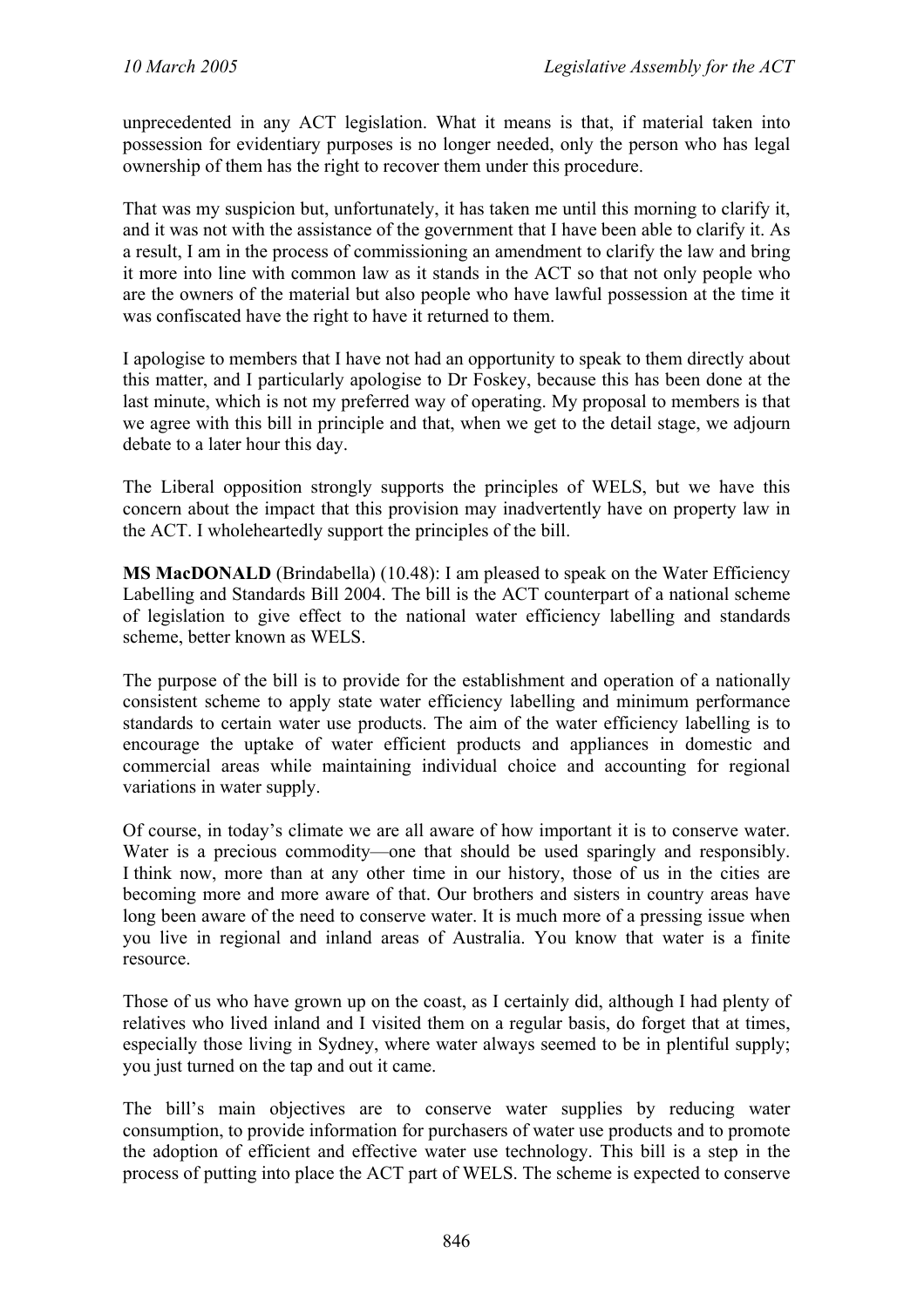1.4 billion litres of water per year, or 700 Olympic-size swimming pools, in the ACT alone by 2021, and deliver net savings of \$11 million per year. Nationally, WELS is estimated to conserve more than 87 million litres of water per year, or 43,000 Olympic-size swimming pools, by 2021. To reiterate, water is a precious commodity and one that we all need to conserve. We all need it to survive and we therefore need to conserve it in order to ensure our own survival.

This bill goes to ensuring that WELS will take effect, therefore conserving our water supplies for the future. It is hoped that this measure and other measures that will be introduced around this very dry continent of ours will make us all that much more aware of the need to conserve water and of how much of a precious commodity it is. I think we are slowly becoming aware of that, but we need to continue our vigilance in educating the public that water is something that we do need to conserve. It is necessary to life and it is necessary to make sure that we are not wasteful with it.

**DR FOSKEY** (Molonglo) (10.52): The ACT Greens certainly support this bill in principle. It is a welcome step towards more efficient and sustainable water resource management. We support the intent of this legislation to conserve water supplies by reducing water consumption. The bill is essentially enabling legislation to give effect to the national scheme and we support the aim of having nationally consistent water efficiency labelling and minimum performance standards for certain products. It is very hard to distinguish our market from the adjoining New South Wales area.

It is interesting to note that the regulation impact statement prepared for the commonwealth bill acknowledges that there is evidence of market failure in the water product market and that the voluntary water efficiency scheme that has been in existence since 1988 has not been effective. It states:

Because the scheme is voluntary, few suppliers have chosen to label and those that have...only label their better performing products ... The main incentive—

for participation—

has been the support of the water utilities, many of whom have publicised the scheme or offered cash rebates to their customers for the purchase of labelled appliances.

These limitations are inherent in any voluntary approach. I experienced that recently when purchasing a new washing machine. I went into one of the stores in Fyshwick and was presented with an array of washing machines with all kinds of labels, with numbers of stars on them for energy efficiency and a label indicating water efficiency. When I asked the very helpful young man who was serving me which one he thought was better, he said, "Oh, just ignore those labels." I said, "What? What are they for, then?" He said, "Oh, just ignore them. They really don't tell you anything. They're measured over a year and they vary from different circumstances to different circumstances." So, in a sense, I was not helped at all by those labels. In fact, machines that I knew to be water and energy efficient had fewer drops, I think it was—I cannot remember what the water use labelling system was. In the end, you really have to go and read all the information booklets about each machine before you purchase one.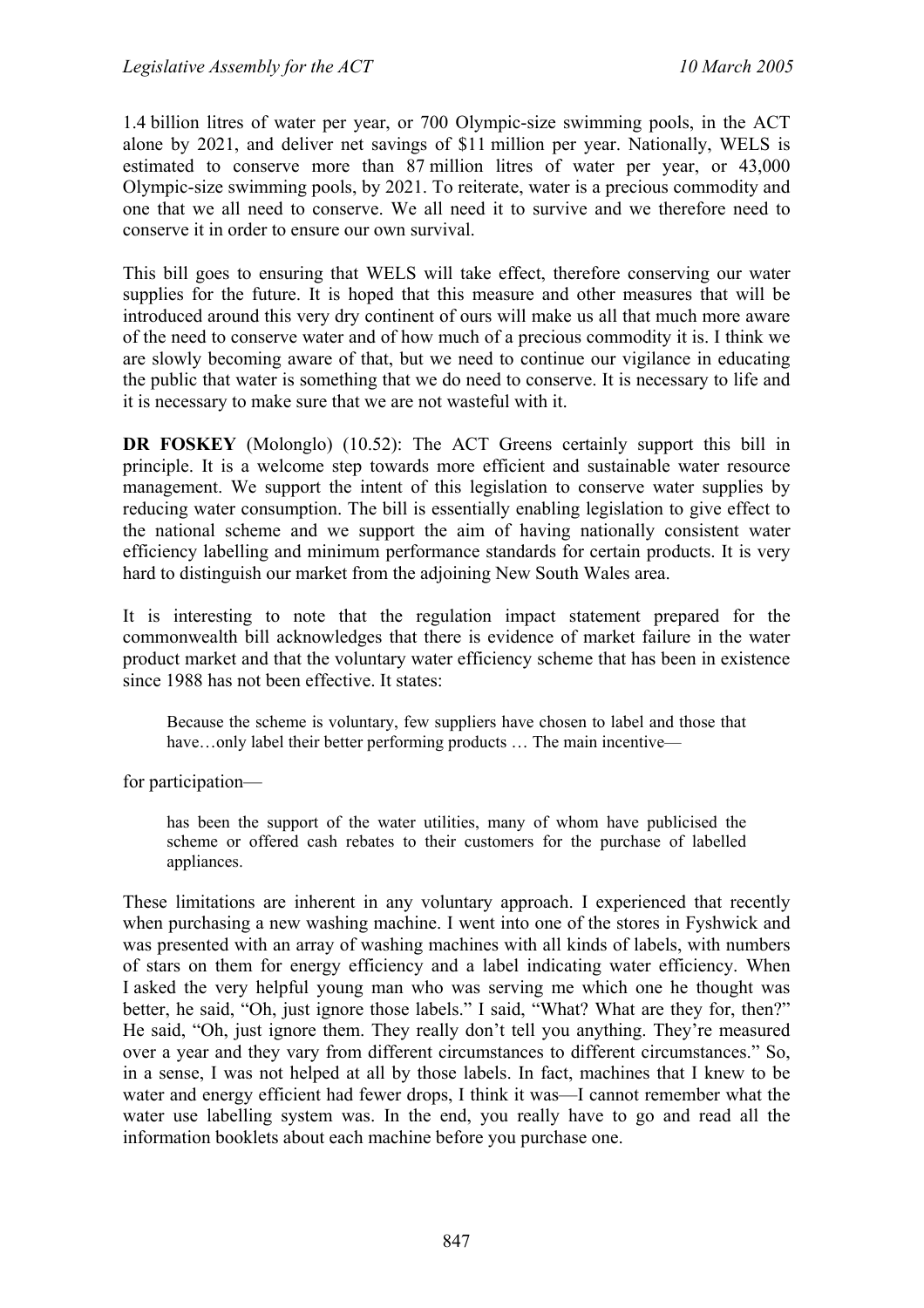We need something that is a lot more helpful to consumers than what we already have. I suppose I stand as one of those consumers who are actively seeking rather than those people who just want to buy a washing machine and for whom we have to make sure that what they buy is energy and water efficient, even though that is not their first priority. This point also highlights the need for ongoing community and targeted education. Perhaps we should ensure that the retail assistants who sell us these products are well informed as well.

I note that there are a number of strict liability offences in the bill and some of these carry a significant penalty. We will have to tackle the whole question of how sustainability standards are enforced. While the Greens support such standards, we are aware that an approach giving consumers a choice with mandatory labelling has its own problems, and enforcement of accurate labelling is clearly one of them, as I have just highlighted with my own experience.

Some of the penalties in the bill appear to be heavy-handed. We are interested in seeing, where possible, a shift towards the designing of appliances which are by their very nature more energy efficient, rather than simply offering consumers an array of choices where they may, without intending to, buy an appliance that is more energy guzzling and water guzzling than they want. The point is that there should be some onus on companies and producers rather than just on consumers.

This measure is just one part of the demand management strategy. The ACT government has adopted other measures as part of the think water, act water strategy released in December 2003. These include providing rebates for water efficient showerheads, subsidising home and garden water tune-ups, subsidising dual flush toilets in lieu of single flush toilets, providing rebates for rainwater tanks, information and awareness programs to advise householders and the business and government sectors, and regulations to support more water efficiency in homes and gardens.

The think water, act water strategy also has a commitment that the government not only will support this water efficiency labelling measure but also will promote agreement for it to go further. The bill before us will require the sale of water efficient toilets. The ACT government has committed to promoting a national agreement to require the sale of water efficient showerheads by 2007 and washing machines by 2010.

It is also worth noting that the think water, act water strategy includes, along with water efficiency measures, sustainable water recycling and the use of stormwater and rainwater. We welcome all these initiatives, although we suggest that it might be useful if the government could, at some appropriate time, report on how we are tracking on these water-efficiency measures. Further, we would argue that there is a range of other strategies that also should be adopted.

The ACT water strategy report produced for Actew by the University of Technology in Sydney's Institute for Sustainable Futures in 2003 looked at some additional options. These included residential and non-residential development control plans, targeted audits and retrofits and an active, unaccounted for water control program. The Institute for Sustainable Futures report also suggested that there needs to be further data gathering and analysis on, for example, how water is used specifically in Canberra and how this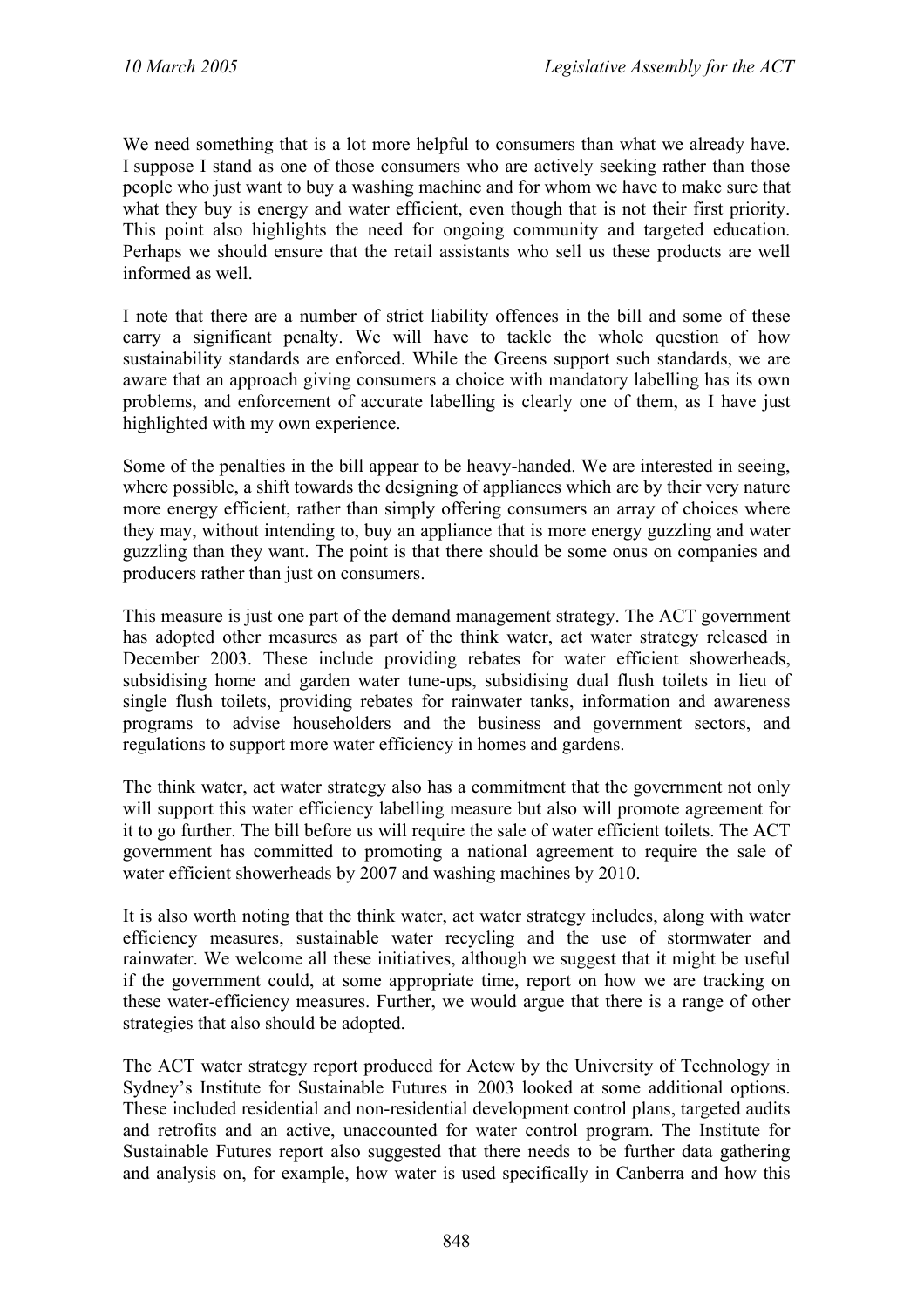usage relates to demographics. Successful demand management will require cultural change, down to individual behavioural change. To this end, there should be monitoring and consideration of the implementation of public awareness and education strategies.

The ACT Council of Social Service and the Conservation Council of the South East Region in Canberra produced a joint position paper in 2003. The paper, *Saving our water resources: an equitable and sustainable policy for the ACT*, called for low-interest loans for the purchase of expensive water efficient appliances—for example, rainwater tanks and washing machines. This is a measure that the government will need to consider in the future.

The government should also consider measures to implement the use of water efficient appliances in public housing. For example, members of our community who are least able to afford new appliances would be unable to gain the financial benefits from water efficient equipment and appliances and so would reduce the community's gains in water savings. We would welcome some consideration of the needs of disadvantaged members of our community so that our whole community benefits from reduced water use, taking the pressure off our strained water supply. Given the political will, this government could make us leaders by the adoption of a water efficient way of life in the ACT. Consequently, I am pleased to support this bill in principle, though I await with interest Ms Dunne's amendment.

**MR STANHOPE** (Ginninderra—Chief Minister, Attorney-General, Minister for the Environment and Minister for Arts, Heritage and Indigenous Affairs) (11.01), in reply: As members know, late last year I tabled the Water Efficiency Labelling and Standards Bill 2004. The bill is complementary mirror legislation to the commonwealth's recently passed Water Efficiency Labelling and Standards Act 2005. Very similar legislation is expected to be passed by other jurisdictions of Australia as part of a much-needed national water efficiency labelling and standards scheme.

The aim of water efficiency labelling is to encourage the uptake of water efficient products and appliances in domestic and commercial sectors, while maintaining individual choice and accounting for variations in water supply. Nationally, WELS is expected to conserve more than 87 billion litres of water per year, or the equivalent of around 43,000 Olympic swimming pools, by 2021. This level of water conservation will generate net savings to consumers of around \$674 million per year and will reduce greenhouse gas emissions by 135 kilotons per annum in 2010. In the ACT alone, this scheme is expected to conserve 1.4 billion litres of water per year and deliver net savings of \$11 million per year.

In an initiative to bring about reductions in water consumption, the ministerial Environment Protection and Heritage Council agreed, in May 2003, to the development of an implementation plan for a national water efficiency labelling scheme. In October 2003, the EPHC agreed that the preferred model would involve commonwealth legislation, with other jurisdictions adopting complementary mirror legislation. The EPHC resolved that jurisdictions should seek whole-of-government approval for the establishment of WELS.

This bill is the ACT component of the national scheme of legislation to give effect to WELS. It will implement a labelling of standards requirement on a range of water using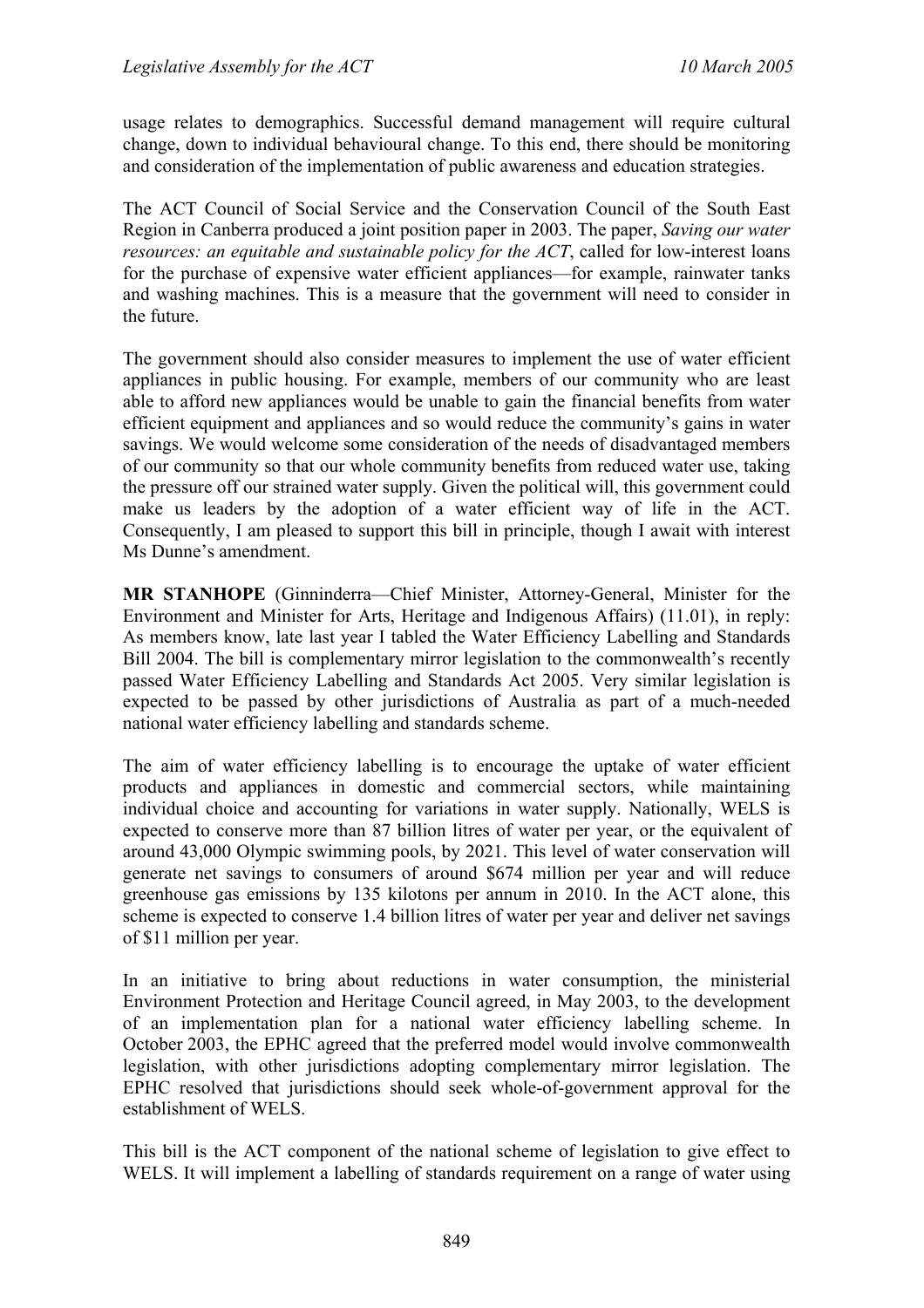appliances, such as toilets, showerheads and washing machines. Under the scheme, the sale of WELS products without appropriate registration and labelling will become an offence.

With regard to the powers of entry and the right to privacy, the bill, as drafted, is consistent in approach and practice with other ACT legislation that deals with these types of provisions. The scheme has been designed to allow additional products to be added over time to increase its coverage and effectiveness. Possible products for later inclusion include domestic irrigation systems, evaporative cooling units, cooling towers and water heaters.

Implementation of this scheme is expected by July 2005, depending on other jurisdictions introducing and passing their legislation within that time. The regulator, who is the secretary to the commonwealth Department of Environment and Heritage, will administer the scheme, with advice on policy and administration from a national committee comprising representatives of each of the states and territories.

A new national WELS web site is being established, housing all information on the program, similar to the energy labelling and energy rating web site for electrical appliances, including procedures, guidelines, promotional material and a database of products. Product registration is to be primarily done online, although manual registration will also be possible via written correspondence with the regulator. A corresponding functionality will be incorporated into the water labelling portal, minimising industry's administrative burden.

Testing and compliance monitoring will be undertaken on a regular basis, with the regulator able to form cooperative inspection arrangements with state and territory environment protection agencies and fair trading departments, plumbing regulators, the Australian Competition and Consumer Commission or the National Appliance and Equipment Energy Efficiency Committee enforcement agencies, as may be appropriate.

Promotion of the WELS program will be undertaken by the regulator in cooperation with the national committee and other key stakeholders through strategic public education and promotional activities. The ACT's participation in WELS is one of the recommendations in the government's think water, act water strategy and is an illustration, again, of this government's commitment to ensuring that our valuable water resources are used as efficiently as possible.

I understand that other members of the Assembly are essentially supportive of the bill. Certainly, Mrs Dunne has indicated the opposition's support, as has Dr Foskey, although Mrs Dunne has indicated that she does have an issue in relation to one particular provision. I confess that I was not aware personally, although I understand my office has been involved, of Mrs Dunne's concern about the impact and effect of clause 57.

Clause 57 goes to vesting in the regulator, who, as I just indicated, is the secretary to a commonwealth department, a power to dispose of certain material if the owner of that evidential material cannot be identified. I must say that I cannot quite imagine in what circumstance the owner could not be identified. I am a little bit intrigued as to exactly why the provision is necessary or what circumstances would arise whereby the regulator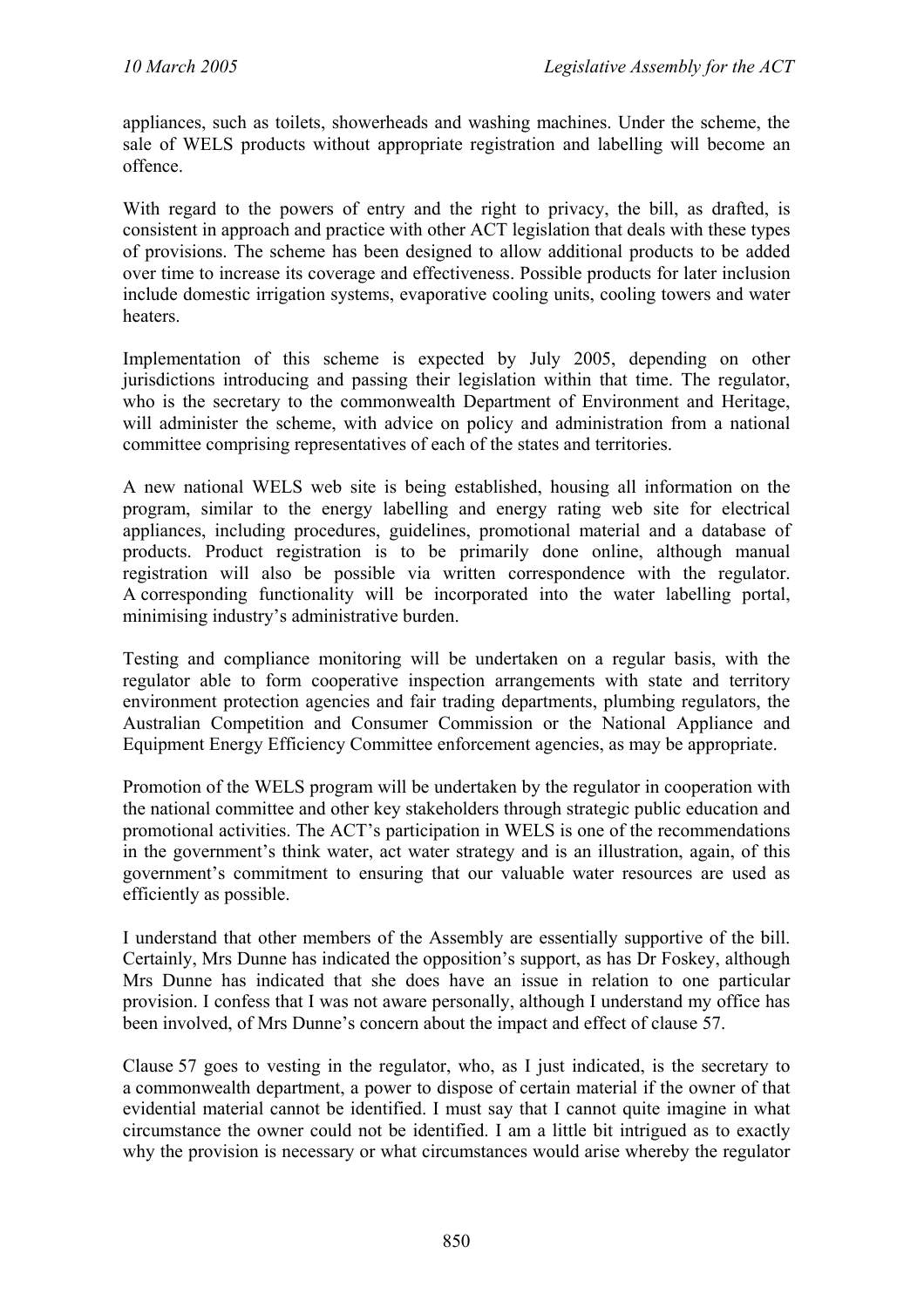could not find the owner. I cannot quite imagine such a situation. So I need to take some advice on that as well.

At this stage, I understand that there is a commitment to supporting the bill in principle. The government is happy to support a motion that the debate be adjourned to a later hour this day to allow the questions that have been raised in relation to clause 57 to be responded to appropriately. I thank members for their support of the bill.

Question resolved in the affirmative.

Bill agreed to in principle.

### **Detail stage**

Clause 1.

Debate (on motion by **Mr Stanhope**) adjourned to a later hour.

# <span id="page-14-0"></span>**Justice and Community Safety Legislation Amendment Bill 2005**

Debate resumed from 17 February 2005, on motion by **Mr Stanhope**:

That this bill be agreed to in principle.

**MR STEFANIAK** (Ginninderra) (11.08): Mr Speaker, the opposition will be supporting the bill. I have just noticed that Dr Foskey has an amendment. I only just received it and I have had a quick look at it. We will listen with interest to her argument and what the government says in reply and decide accordingly.

The Justice and Community Safety Legislation Amendment Bill is designed to amend various pieces of legislation. We are seeing quite a few bills consolidated in this way and, whilst it is a very good way of making minor amendments, a reasonably substantive or important amendment should be worthy of a separate bill. I do not think that any government of any persuasion should get too used to introducing a plethora of these bills. That being said, if it is only a matter of making amendments to a couple of areas of the act, tidying things up, working out problems that have arisen of a minor or technical nature that do not really justify a separate bill, these types of consolidated bills are quite a good way of making minor or technical amendments to legislation.

The bill will amend the Agents Act effectively to stop the government double dipping and agents needlessly having to pay twice. A licensed agent who operates more than one place of business must employ another agent to be responsible for the day-to-day management of that other place of business. As the government has indicated, it was not intended that a licensed travel agent working as an employee of another licensed agent would be required to meet the additional eligibility grounds for licensing and participate in travel compensation funds. The owner of that agency already would have contributed to that fund for the total operation of the business, and that would include the branch offices. This is a sensible amendment that will be of some assistance to those businesses.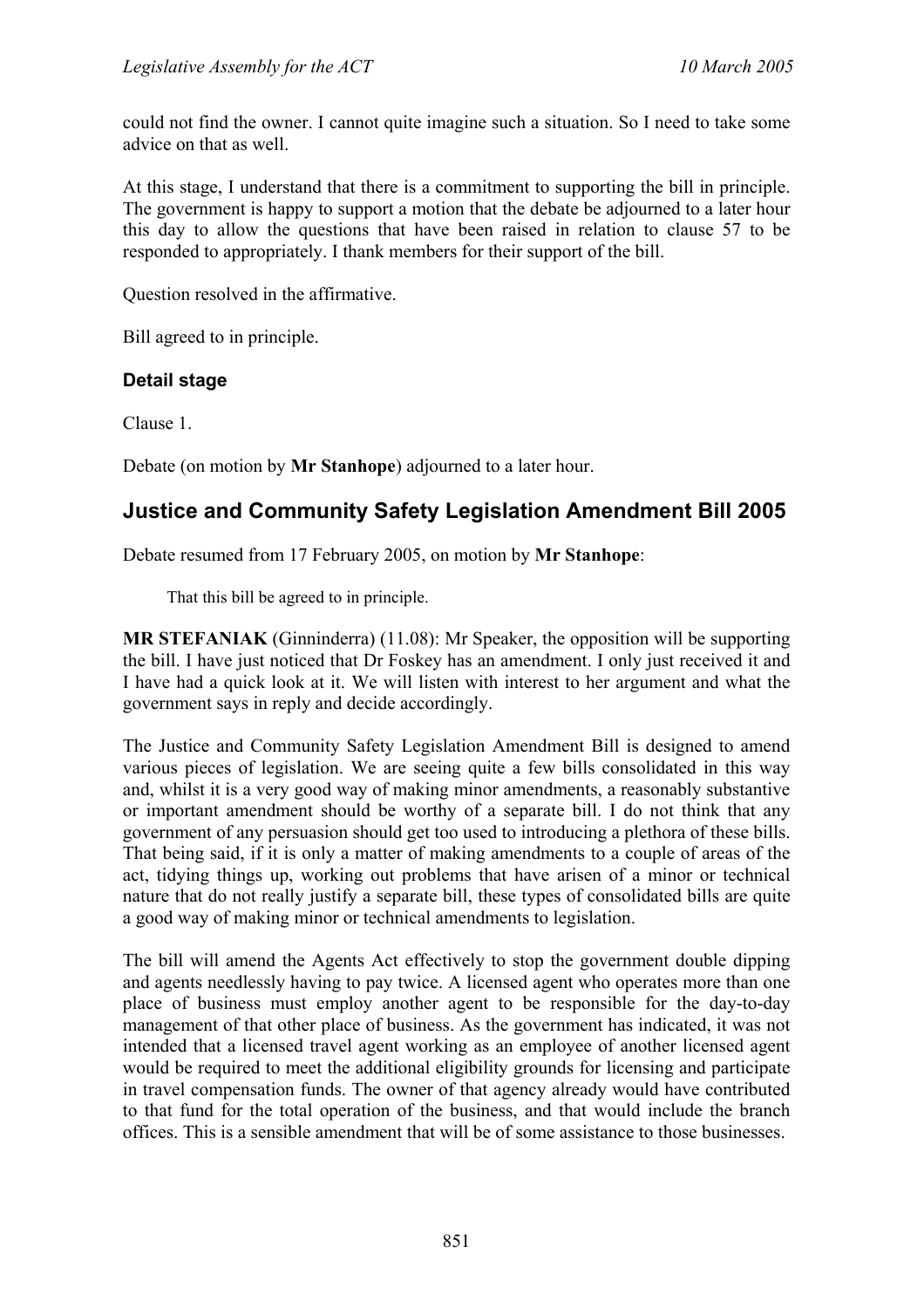I urge the government to look at real estate agencies. There do seem to be still a couple of areas where, in my view, agents are needlessly paying twice and there is a double dipping effect. There have been some significant increases in fees in recent times, which makes it so much harder if an agent has to pay two fees when they do not really need to. This particular step, in relation to travel agents at least, is a step in the right direction. We commend the government for it.

The Evidence Act 1971 is being amended by removing the definition of "diplomatic or consular representative", which deals with the attestation of documents outside the ACT. It is redundant now because the commonwealth has removed the obligation to adduce evidence to prove that a document was signed or attested as it purports to have been done. That is a minor amendment.

I am pleased to see the proposed amendments to the Justices of the Peace Act because both the attorney and I, and probably other members of this place, have had representations and correspondence from people who were concerned about justices of the peace being involved in criminal offences after their appointment. The bill addresses that concern as to what happens when a JP has been convicted of a criminal offence. The amending legislation includes special criteria for appointment, as well as for termination, which was not the case in the past.

It includes eligibility grounds for the appointment of JPs and lists circumstances in which that appointment may be ended. They include where a JP has been convicted of a serious criminal offence—and that is an offence punishable by imprisonment for at least one year—where they become bankrupt or where the person is suffering from a physical or mental incapacity that will affect their ability to exercise their functions. The bill also amends the act to allow for the creation of further guidelines for appointments and terminations.

The office of justice of the peace is an important one. Whilst in the ACT, unlike some states, JPs do not actually sit on the bench and effectively act as magistrates, there is still some provision where that can occur, I think in relation to bail proceedings. The Commandant of the Royal Naval College at Jervis Bay is a JP and can sit on the bench, if need be, in that jurisdiction. I think that still applies. JPs are crucially important in our system in terms of witnessing documents. It is a position of trust and honour. Quite clearly, there have been concerns that there were no termination procedures if a JP basically goes bad or does something that the community would not approve of. So there do need to be sensible termination procedures, which this bill introduces.

The amendment to the Liquor Act will allow wine growers without an ACT off-licence to apply to get a special permit to sell unopened wines at ACT tourism events. That will apply to sales of wines by non-profit organisations as well. In the case of the wine makers, they can sell up to \$15,000 worth. There will be a price cap of \$15,000 of the total sales during each financial year. Similarly, for non-profit organisations which sell wine at charity functions to make money, the purchase of wine for sale under permits will be limited to a price cap of \$10,000 of the total purchase price of the wine sold during each financial year. On the positive side, that will certainly assist in events like the upcoming celebrations of Canberra Day and any events where, at present, wine makers display their wares. At the old wine and food frolic, you would only get it in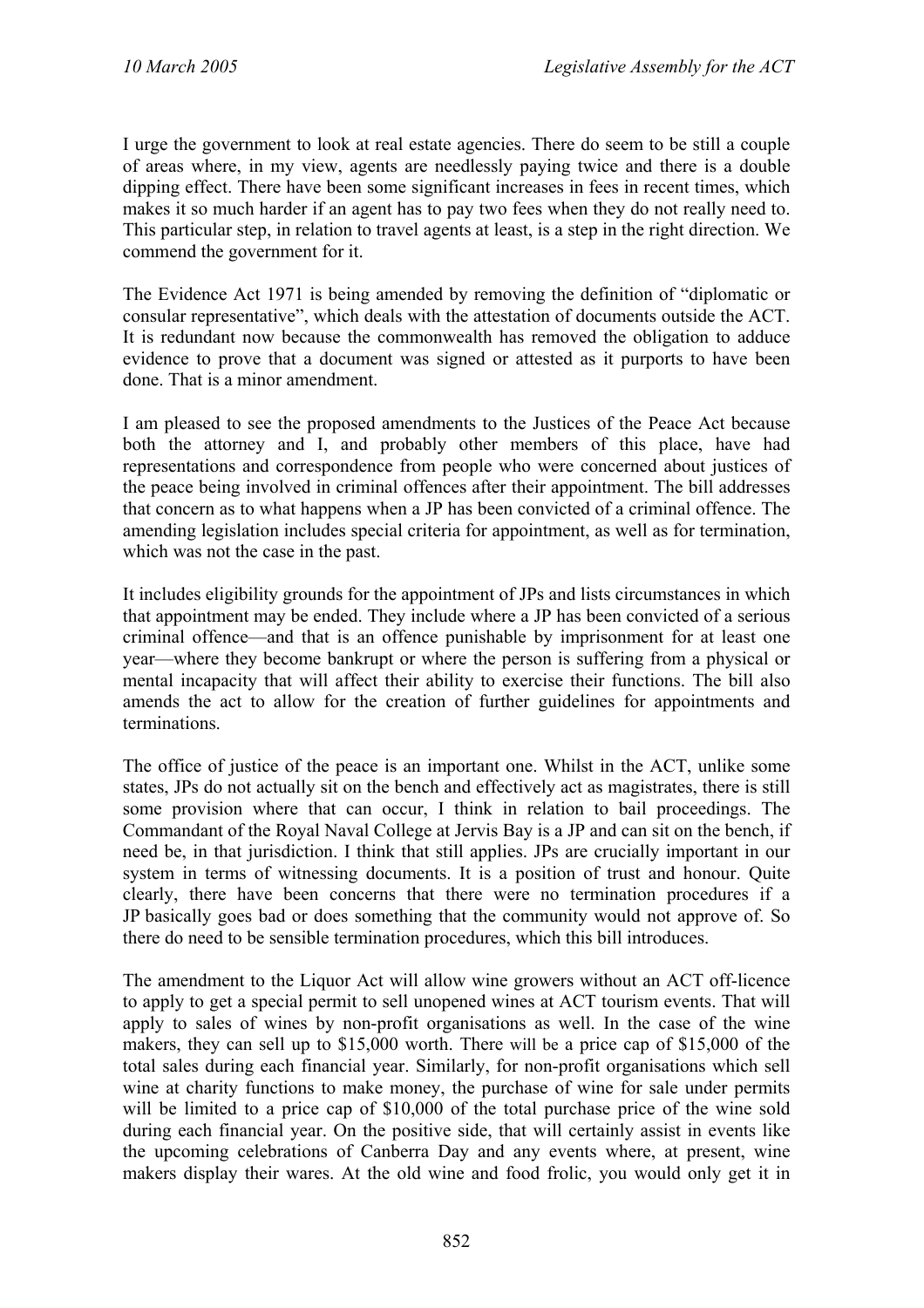glasses. It will certainly create much more flexibility and certainly benefit and assist non-profit organisations, too.

I have had some representations from the retail industry, which is a very competitive industry. For example, in my own electorate, the attorney's and yours, Mr Speaker, of Belconnen, we have a plethora of liquor outlets. We have had a very big player come into the market in Dan Murphy's wine sales. It is a very competitive business. Lots of small businesses are concerned about that and are worried that this might be in some way a foot in the door which might open the floodgates. I certainly hope that that will not happen and that the fears will be proved to be groundless, but it is something the opposition will be carefully watching. I suggest that the Assembly, including the government, should do the same. I just make that point.

It has been mentioned, too, that there might be some GST issues. Obviously, there are a number of concerns there in relation to the various retail outlets. We need to be mindful of those, but certainly on the positive side this will provide significant assistance and greater flexibility and be very popular with the public at these particular events. It will certainly assist charities as well.

The bill will add a new definition of "Australian diplomatic or consular representative" to section 11 of the Oaths and Affirmations Act. It basically broadens the class of people who can administer an oath or affirmation to include consular representatives, employees of the commonwealth and employees of the Australian Trade Commission. That is consistent with the definition in the Consular Fees Act of the commonwealth and is again a simple amendment. As I indicated, the opposition will be supporting this bill.

**DR FOSKEY** (Molonglo) (11.16): The Justice and Community Safety Legislation Amendment Bill amends a number of acts, more or less for housekeeping purposes. It removes an accidental requirement from the Agents Act that has meant that a travel agent who is registered but who works for another agent as perhaps a branch manager is required to contribute to the travel compensation fund to which the principal of the agency contributes. That is a fairly simple clean-up and we support it.

I foreshadow a couple of amendments to the Agents Act. They concern the licensing provisions for real estate agents that exclude any applicant found guilty of a dishonesty offence. My amendments are designed to give the commissioner some discretion in dealing with people found guilty of minor offences some years ago. Real estate agents do have responsibility for significant amounts of clients' money, so we need to be very cautious about how much discretion or flexibility we build into the system. After all, it is not as if real estate agents are blessed with a public reputation for integrity and scrupulousness, as opposed to, say, politicians or journalists. On the other hand, someone who is well informed or has their wits about them or understands the possible consequences of a conviction for a minor offence could contest the matter. I will go further into those amendments at the detail stage

The bill removes a redundant section of the Evidence Act and brings the Oaths and Affirmations Act into line with commonwealth legislation by broadening the range of people able to administer oaths and affirmations. These are both minor amendments. Changes to the Justice of the Peace Act are more significant. There have been some concerns that anyone can be appointed a justice of the peace, with no real criteria or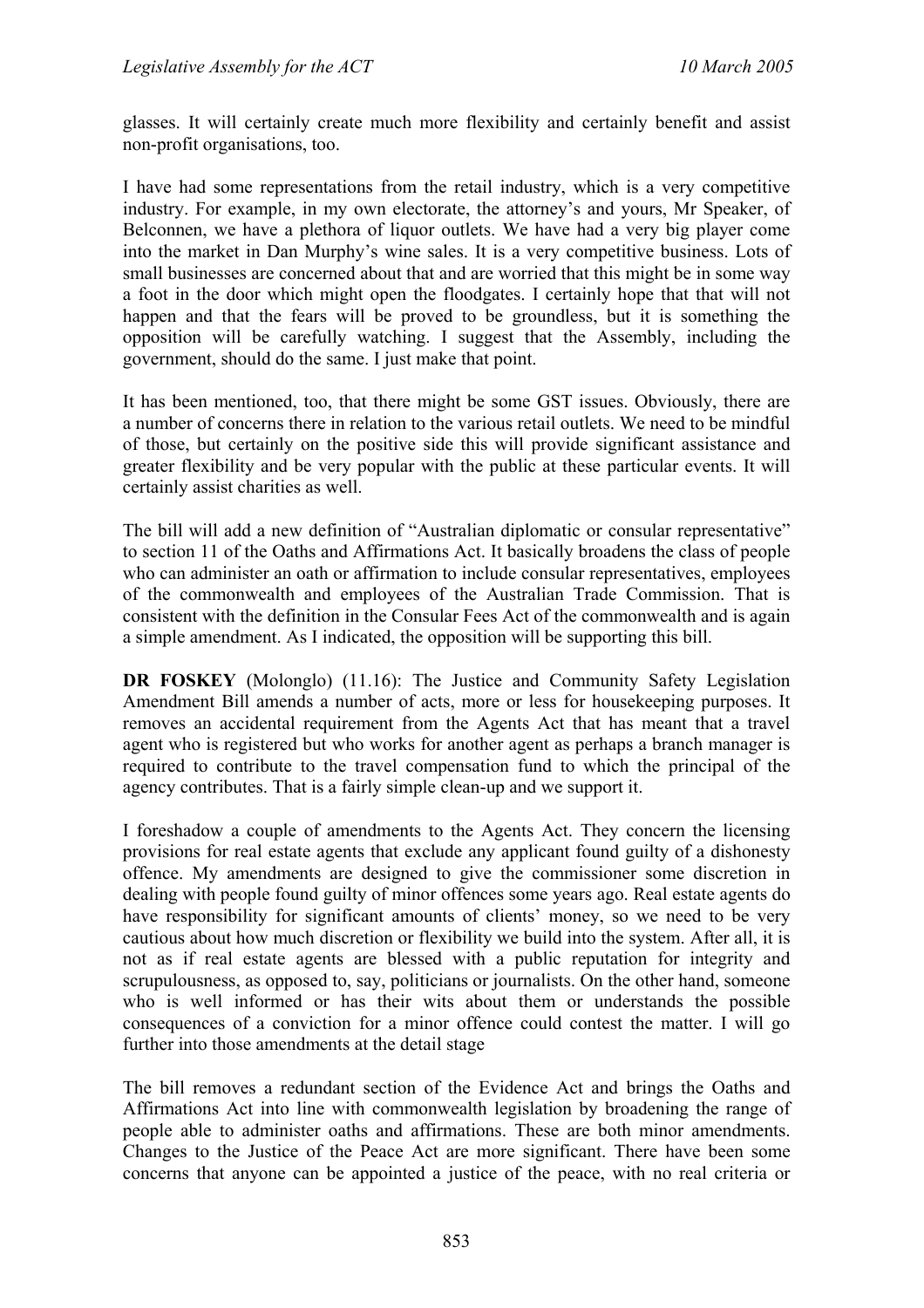standards applied. These amendments set up a regime whereby the minister can prescribe standards. The amendments also give grounds for terminating appointments, such as serious criminal offences, bankruptcy or becoming mentally or physically incapable. In essence, it regularises the provisions governing JPs, although still at the behest of the minister.

The amendment to the Liquor Act might have the most immediate impact. It will make it easier for wine growers to sell their own unopened bottles of wine and make it easier for non-profit organisations to sell unopened wine as a fundraiser. This liberalisation of the Liquor Act will only apply to small-scale sales of unopened wine. As I indicated, I am supporting the bill, although I will be moving some amendments that we believe will make it fairer.

**MR GENTLEMAN** (Brindabella) (11.19): The proposed extensions to the current liquor permits will be of great assistance in promoting local and interstate wine growers. The proposed changes will allow ACT wine growers to sell their wine at local tourism events, thereby promoting the ACT region's fares, as many of us would be able to purchase a wine that we are usually able to buy only as a sample at such events.

There would be a great chance to promote the local wine industry by allowing visitors to have the opportunity to take local wines home with them and allowing others to sample these great wines. That would be of great assistance in the promotion of local wines interstate and internationally. Mr Stefaniak said small business is concerned about the additional competition. The same businesses were concerned about Dan Murphy entering the market.

This amendment will help to boost the ACT wine industry by allowing non-profit groups to apply for permits to sell wine as a part of fundraising opportunities. The wine growers must apply for permits to allow the sale of alcohol for take-away purposes at tourist events, and this will be monitored closely.

With Canberra's birthday celebrations happening around town now and the previous multicultural festival, this proposed amendment would give people the chance to celebrate with family and friends over a great local wine and still be able to be involved in the celebrations. In Sunday's *Canberra Times* there was an article promoting women. This was to coincide with International Women's Day, which I have talked about previously. There was an interview with one of Canberra's strong female businesswomen, Romilly Madew.

Romilly Madew, as her name suggests, is the owner, grower and maker at the Madew winery, Lake George. Madew Wines would be only one of the local wineries able to promote their wonderful products in places other than the vineyards. Jeir Creek is yet another example of a fine local wine grower which is already involved in promoting its local products at tourism events. With the proposed amendments, the Jeir Creek winery will be able to sell its wine at these events and allow us, as Canberrans, to taste these fabulous products.

The 2005 Lake Tuggeranong lunar festival being held as part of Canberra's birthday celebrations is yet another example of a great day of family fun celebrating our diverse community. The lunar festival allows the community to join in the fun of music, dance,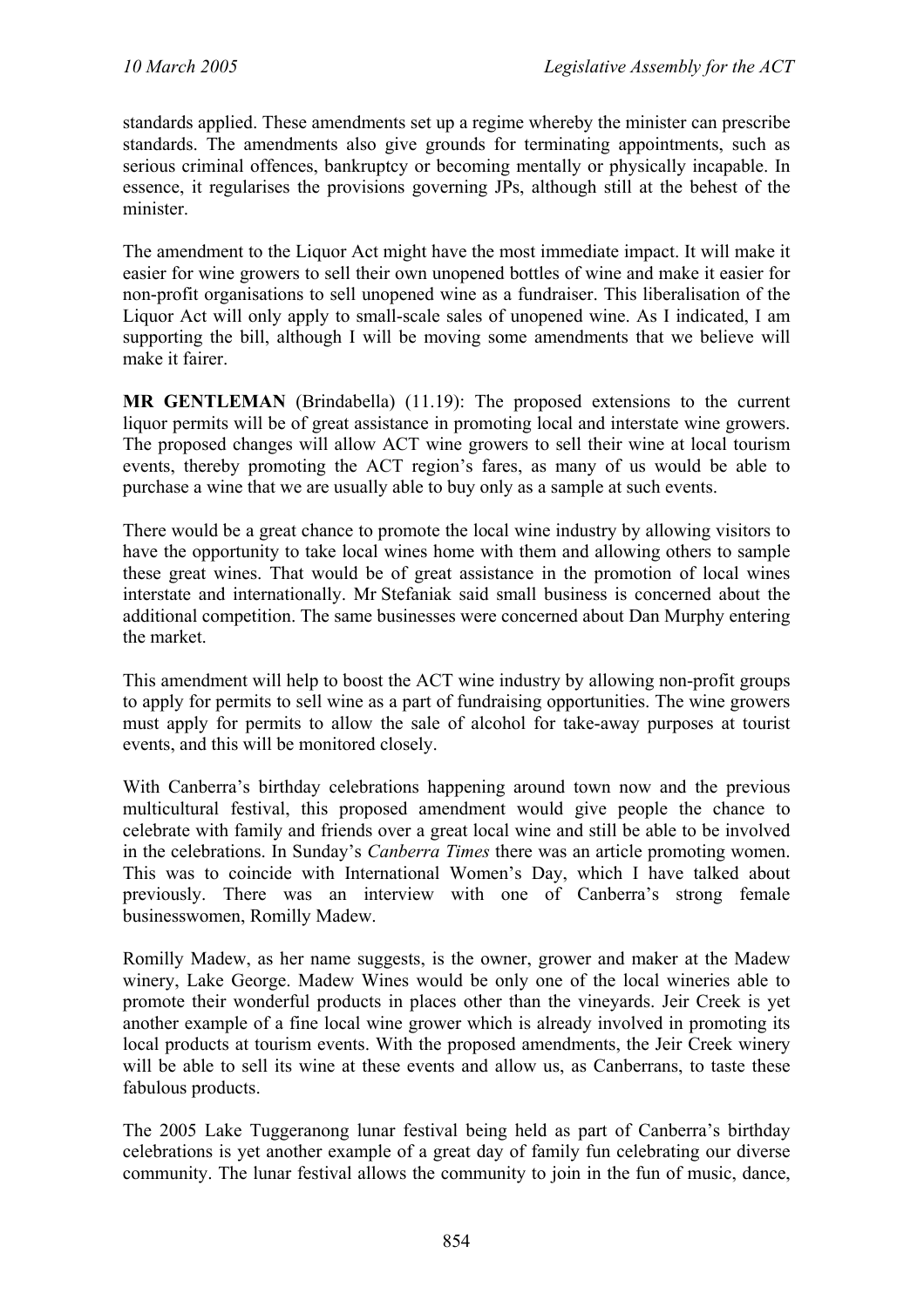art and games from around the globe. There will be a special focus on food and market stalls. With the passing of this bill, we will be able to purchase the fares we try. I support the government's amendment to the bill.

**MR STANHOPE** (Ginninderra—Chief Minister, Attorney-General, Minister for the Environment and Minister for Arts, Heritage and Indigenous Affairs) (11.22), in reply: The Justice and Community Safety Legislation Amendment Bill is the 12th bill in a series of bills under the umbrella of justice and community safety. The bill makes a number of minor and technical amendments to portfolio legislation. Whilst the scope of the amendments might be described as minor and technical, as we have heard in the debate this morning, the amendments to the Liquor Act and the Justices of the Peace Act, in particular, are of some import. The bill makes amendments to the Agents Act, the Evidence Act, the Justices of the Peace Act, the Liquor Act and the Oaths and Affirmations Act.

Dr Foskey and Mr Gentleman focused in particular on the amendments to the Liquor Act and the Justices of the Peace Act. The amendment to the Liquor Act is, I think, of particular note. As has been said, it extends the permit system under the current legislation. It will allow non-ACT wine growers who do not hold an ACT off-licence to apply for a permit to sell up to \$15,000 per annum worth of unopened bottles of wine at ACT tourism events or events within the territory for consumption away from the place or event listed in the permit. The permit system will also be extended to allow for non-profit organisations to purchase up to \$10,000 worth of wine per year for resale as a fundraising activity. Whilst these are quite simple and straightforward amendments, they do constitute a significant change to the regime in relation to liquor licensing and the sale of regionally produced, unopened bottled wine at events within the ACT.

It really is another very good example of the operations of the capital region and the extent to which we do have a capital region wine industry. We in Canberra proudly claim ownership of the Canberra region wineries and the Canberra region wine industry, but we acknowledge that the majority of wineries that constitute the Canberra region as a wine growing area are, in fact, located across our borders in New South Wales. There has been an issue in relation to the extent to which those cross-border wineries are able to take full advantage of their designation as Canberra region wineries and take full advantage of the opportunities presented to further display the quality, the extent and the variety of wine that is grown within the Canberra region.

This change, although small, will be particularly significant in the context of the Canberra region wine industry. It is an amendment that I am very happy to sponsor. As Mr Gentleman said, it will allow those 20 wineries that will be featured at the celebrate in the park event on Saturday the opportunity to sell their wares to those people who perhaps come form further away in the region and give them an opportunity to take home with them a couple of bottles, or perhaps even a case, of wine that they sampled and, through that mechanism, spread the value and reputation of Canberra region wineries. The Canberra region wine industry is potentially a very significant tourist attractor for the region. It is something that we need to continue to support and nurture.

The Liquor Act will be extended to allow non-profit organisations to purchase up to \$10,000 worth of wine per year for resale as a fundraising activity. We are all aware of the extent to which, perhaps on an ad hoc or informal basis, wine features in a vast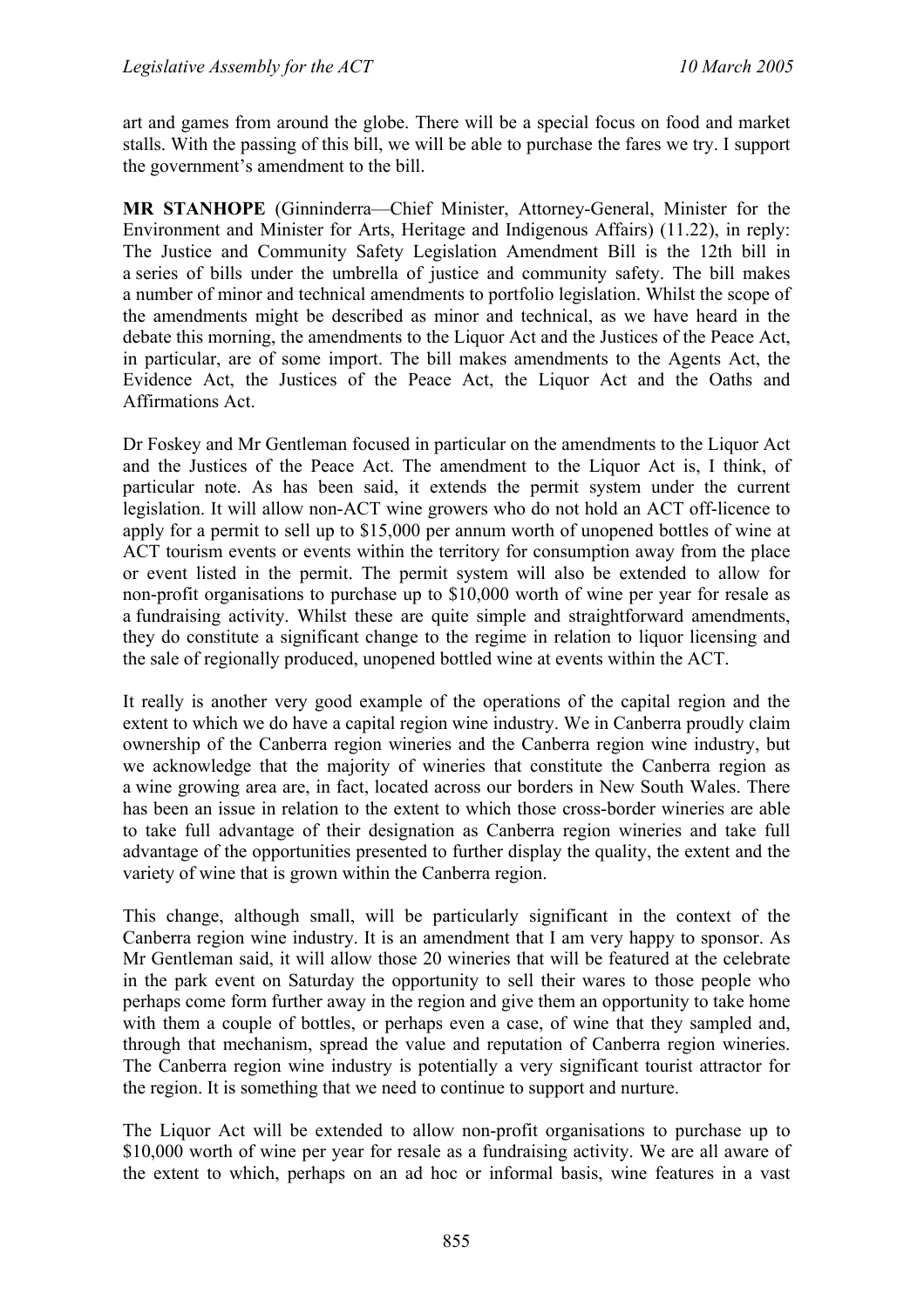number of fundraising events, as a barrel draw prize or as a door prize, a table prize or a raffle prize. Wine is a product of enormous utility in terms of its fundraising capacity or appeal. This amendment, to some extent, acknowledges that and will allow charities and non-profit organisations within the territory access to \$10,000 worth of wine per year for resale. I can see immediately the attractiveness of that arrangement for people seeking to raise funds on behalf of the community. They are two very good amendments.

Another amendment of some significance, although once again it appears to be quite minor and technical, is the amendment to the Justices of the Peace Act to provide guidelines for the appointment and termination of appointment of justices of the peace. The amendments set out the circumstances in which the appointment of a justice of the peace may be ended, including when he or she has been convicted of a serious criminal offence punishable by imprisonment for at least one year. An appointment may also be ended when a justice of the peace becomes bankrupt or when the person is suffering from physical or mental incapacity that substantially affects their ability to exercise their functions.

Mr Stefaniak and I have both received representations concerning a person who, many years ago, had been appointed a justice of the peace and had since been involved in activity which, in Mr Stefaniak's opinion and certainly in mine, rendered him unfit to continue as a justice of the peace and whose appointment we would both wish to be terminated. Unfortunately, in the face of an obdurate refusal to relinquish the appointment, I, as attorney, had absolutely no capacity to terminate the appointment as a justice of the peace. This amendment will regularise such a situation, should one occur in the future. It is appropriate in relation to an office of some standing within the community.

Justices of the peace do a sterling service for the community. Every justice of the peace with whom I have been associated takes the responsibility, the role and the honour of being a justice of the peace very seriously. They are diligent and, quite rightly, are proud of their appointment and of the reputation of justices of the peace generally. It is important that we protect and nurture their pride in being a justice of the peace and serving the community through that appointment. Regularising the appointment process and, unfortunately, providing for a circumstance in which an appointment might be terminated are reforms that are overdue.

Dr Foskey has indicated that she does propose an amendment in relation to the conditions of licensing agents. The government has viewed the amendment and I can indicate now that we will not be supporting it. It essentially goes to the issue of the term "spent conviction" under our spent conviction laws. I will discuss the amendment when we get to the detail stage, but I will just signal now that the government does not support the amendment. We have spent conviction legislation.

The position in relation to spent convictions and the extent to which a person should essentially bear the burden of the conviction that they suffered has been set in the ACT, for a range of offences, at 10 years, including the sorts of issues that are raised in the Agents Act. The government's position is that we see nothing to justify changing, essentially through an amendment to the Agents Act, the operations of the Spent Convictions Act. But I will deal with that in the detail stage. At this stage I thank members for their support in principle of these amendments.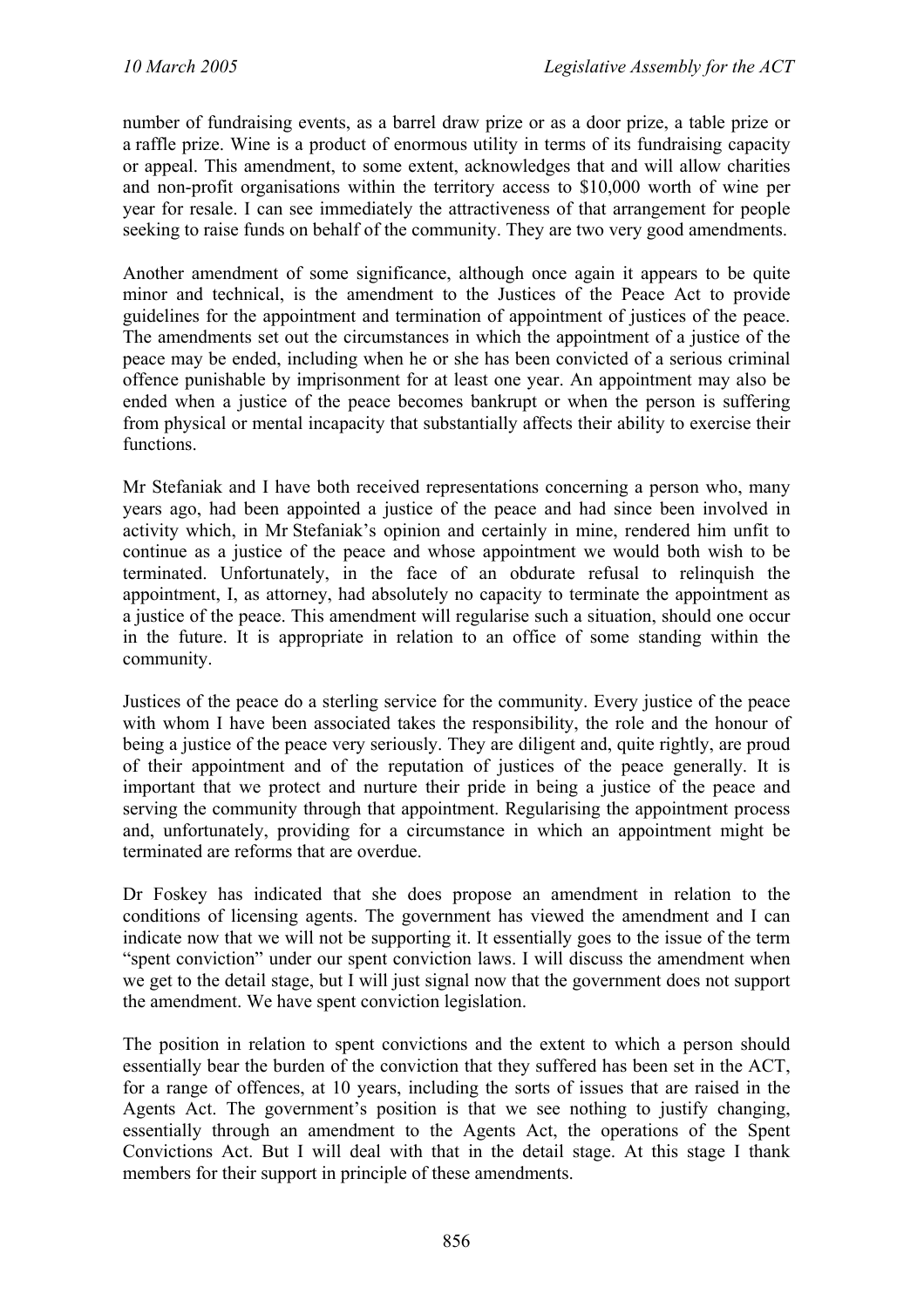Question resolved in the affirmative.

Bill agreed to in principle.

#### **Detail stage**

Clauses 1 to 6, by leave, taken together and agreed to.

Proposed new clauses 6A and 6B.

**DR FOSKEY** (Molonglo) (11.32): I seek leave to move amendments Nos 1 and 2 circulated in my name together.

Leave granted.

**DR FOSKEY:** I move amendments numbers 1 and 2 circulated in my name *[see schedule 1 at page 927]*.

These amendments concern real estate agents. Given that there has already been an indication that the government does not plan to accept my amendments, I am assuming that we will deal with these amendments and, depending on the result, I will not proceed with the second set of amendments.

**MR SPEAKER**: The question before us is that amendments Nos 1 and 2 be agreed to. That is really the debate we are having. The question of relevance arises.

**DR FOSKEY**: They are very much connected. That is why I was planning to deal with them together.

**MR SPEAKER**: To deal with them together, Dr Foskey, you need leave.

**DR FOSKEY**: I see leave to speak to all my amendments.

Leave granted.

**MR SPEAKER**: Dr Foskey, the Clerk advises me that you will have to move each amendment separately.

**DR FOSKEY**: My first two amendments apply to real estate agents and the second two apply to registered sales people. The Agents Act is cut and dried about disqualifying anyone convicted of an offence of dishonesty from gaining a licence to practice as a real estate agent or being registered as a sales person. The Consumer and Trader Tribunal has made the point that there is no room for discretion. As I commented in the in-principle debate, offences of dishonesty are wide ranging and can, on occasion, be somewhat less than deliberate. Nor are they always indicative of a lifelong propensity to crime.

One reasonably typical example will suffice for this debate. If someone on a benefit or pension receives an overpayment and fails to identify it or respond appropriately, they can be charged with fraud. They might easily be living in some discord or difficulty at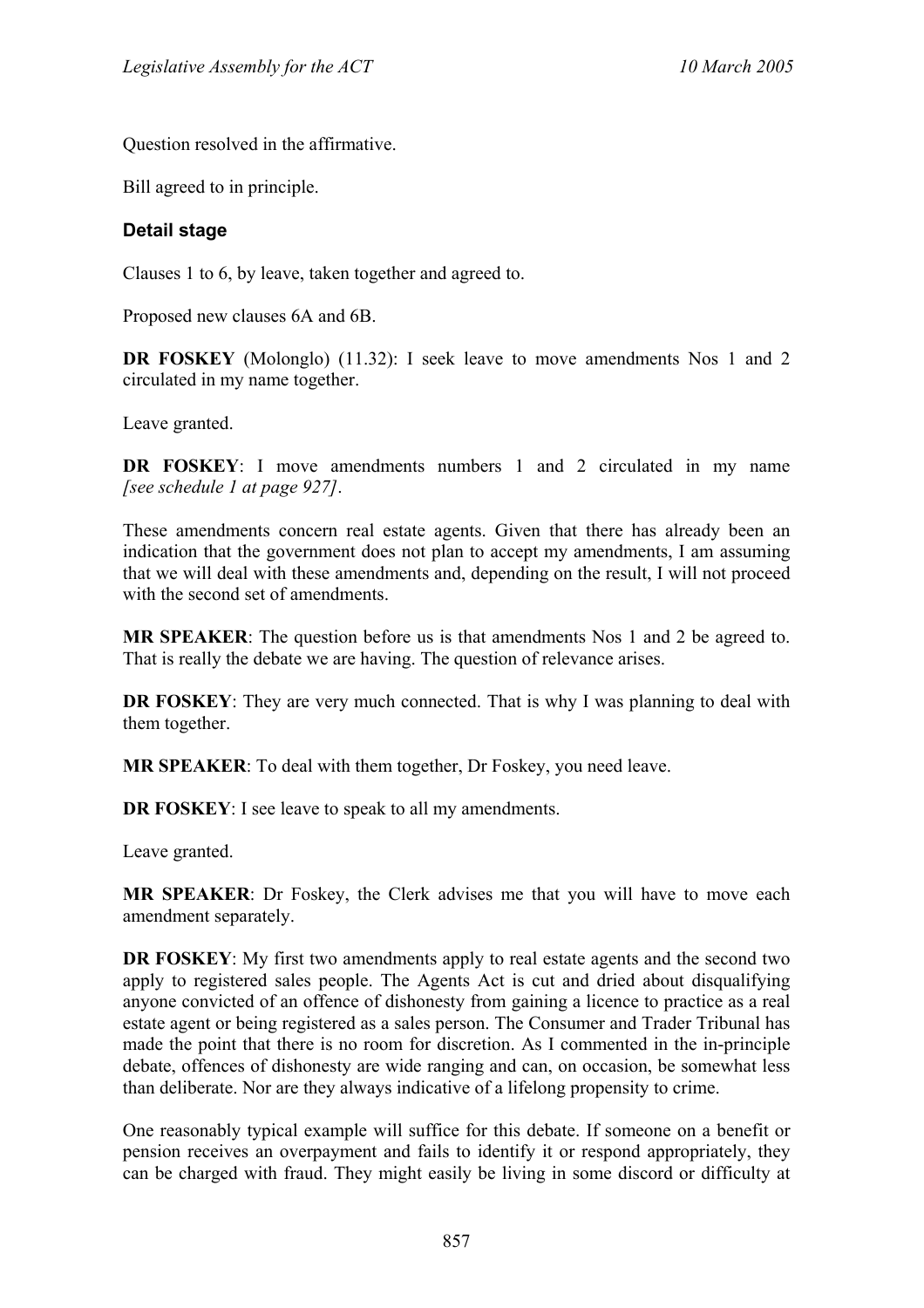the time, which means that they do not pay attention to the details of their case. Nonetheless, they can be prosecuted for fraud and, as is common in that situation, plead guilty without advice just to get it over and done with.

Five years later, following some education and training, they can find that that conviction for dishonesty rules out any chance of becoming a real estate sales person. Under this legislation, there is no opportunity for any discretion. I consider it preferable that the commissioner, in judging the disqualification not to be in the public interest, given it was a minor offence committed five years ago, allow the registration to proceed. That decision could then be appealed to the Consumer and Trader Tribunal if it was considered to be too generous.

I would like to make it clear that I sought, through my office, to negotiate with the government on the details of where the line of discretion might be drawn. However, we were advised the government would not support the amendments, so we have not proceeded to the level of detail to define the appropriate level of the offence more carefully.

I am putting that on the record to make it clear that the issue is one of introducing some discretion, not about precisely where we have drawn the line. We are of the view that it is possible to provide some guidance to the commissioner to exercise discretion, ahead of the 10-year threshold of the spent conviction scheme. Unfortunately, the government has indicated that it does not share that view.

**MR STANHOPE** (Ginninderra—Chief Minister, Attorney-General, Minister for the Environment and Minister for Arts, Heritage and Indigenous Affairs) (11.38): Mr Speaker, as I indicated, the government does not support the amendment to the Agents Act proposed by the Greens.

**MR SPEAKER**: I intervene to remind you that you are able to speak to both of them.

**MR STANHOPE**: Thank you, Mr Speaker. The proposed amendment reads:

- (1A) However, the commissioner for fair trading may decide that a person is not disqualified from being licensed only because subsection (1) (a) applies to the person if—
	- (a) the conviction happened more than 5 years before the day the person made an application under section 29; and
	- (b) the person has not been convicted of any offence for 5 years before the day the person made the application; and
	- (c) the commissioner is satisfied that the disqualification is not in the public interest.

Dr Foskey, in supporting her amendment, advances the argument that really what she is doing is providing the commissioner with discretion in relation to disqualification. But what the provision essentially does is provide an amendment to the Spent Convictions Act 2000.

The Spent Convictions Act provides, in relation to an offence of the sort that would lead to the disqualification, that the person cannot be re-employed within that profession within 10 years. Dr Foskey is essentially seeking, through the Agents Act, to amend the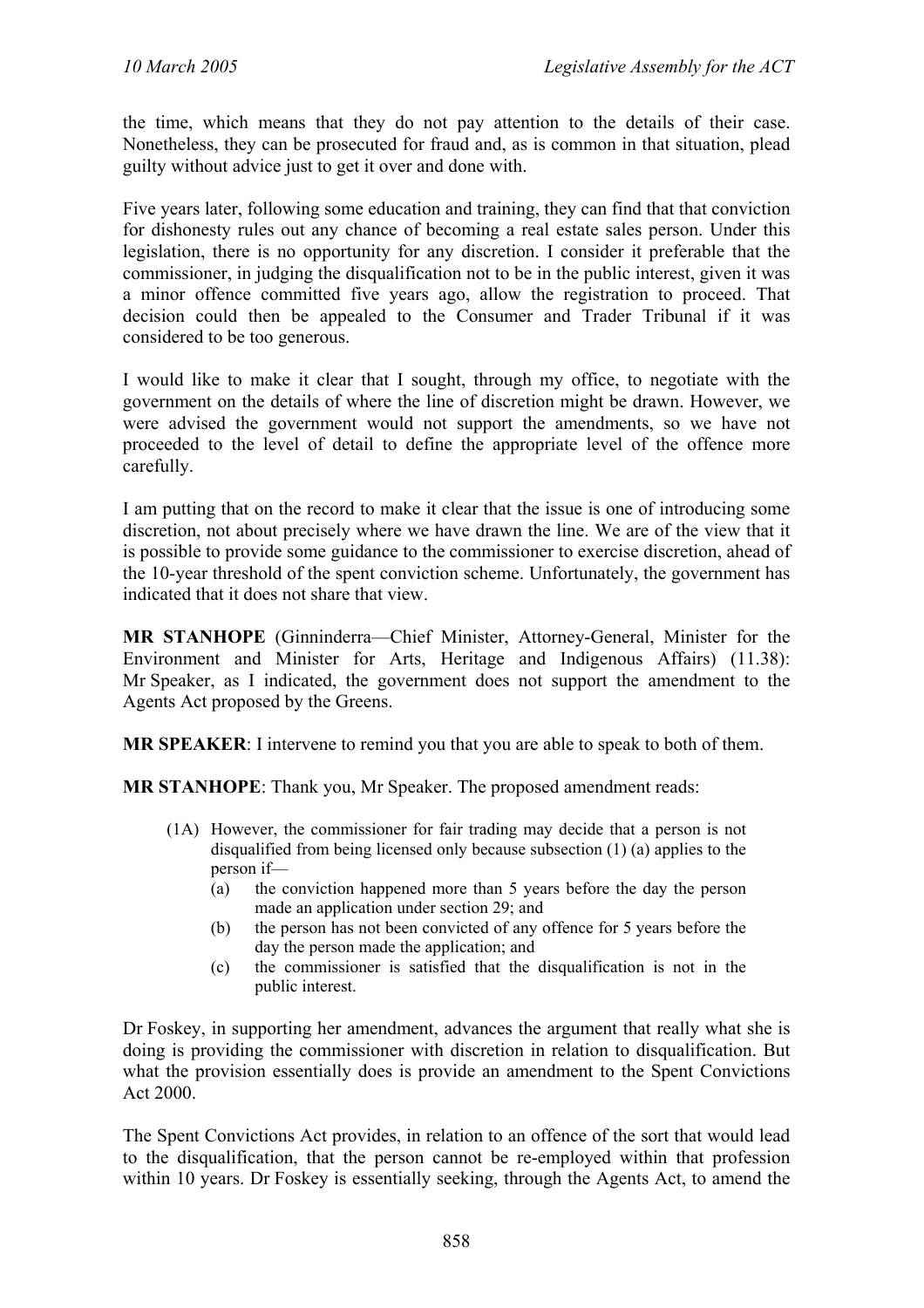Spent Convictions Act in its application to real estate agents. Government policy in relation to spent convictions is expressed through the Spent Convictions Act of 2000. That policy, as expressed in that legislation, is that the period that should elapse before a person is free of the stigma of a conviction, in these circumstances, is 10 years for an adult and five years for a person under the age of 18 years.

That is the legislated position in relation to that period, which you might call a sin-binning of a person convicted of an offence who is, say, a professional, such as a real estate agent, to which they will be henceforth disqualified from re-entering that profession. So what we are being asked, through this amendment, is essentially to amend the Spent Convictions Act, as it applies to real estate agents, to remove the period of 10 years and replace it with a period of five years. We can have a debate about that.

With any legislation that imposes a criminal penalty I always ask myself: whether the penalty is a bit extreme. Is it going too far? Are we being too soft? There is debate within any legislature, or even within the community, about the effectiveness—Mr Stefaniak and I have this debate constantly—or the appropriateness of certain penalties in relation to certain offences, and that is essentially at the heart of the amendment.

Is it appropriate for a real estate agent who commits a criminal offence and suffers a penalty as a result of that to be disqualified from ever perhaps regaining the entitlement to act as a real estate agent? What is the appropriate penalty or period of exclusion? What is the appropriate length of the sin-binning? Is it a 10-year sin-bin or is it a five-year sin-bin? We have provided in the Spent Convictions Act that, across all the professions, the period for an adult is 10 years and the period for a person under the age of 18 is five years.

If there is a reason for debate—I must say I have received absolutely no representations on this—and if there is a view within the community or a view within the place that our spent convictions legislation is out of kilter, that the 10 years is too long, and we need to bring it back to five years and reduce the period in relation to people under 18 to, say, 2½ years, then that is a debate that we should have in relation to the Spent Convictions Act and we should deal with it across the board.

Why are agents to be regarded differently from other professionals who might transgress in the same way as an agent might transgress? What is the difference? This is essentially an argument about the spent convictions legislation. I do not understand why we would actually introduce this discretionary difference through the Agents Act, rather than addressing it as a broad issue in relation to the spent convictions legislation.

**MR STEFANIAK** (Ginninderra) (11.43): Mr Speaker, I listened with interest to this debate. Unfortunately, having received the amendment only about half an hour ago, I have had absolutely no time to ring up any agents or the real estate institute just to see what is their position. Maybe Dr Foskey can enlighten me on whether the real estate institute does have a position on that, because I think that that is important and I think that we do need to listen to what these representative groups actually feel about something like this.

I must say that I have some sympathy for what Dr Foskey is actually trying to achieve here, as I see it. Might I start by saying that she is seeking to amend section 27, dealing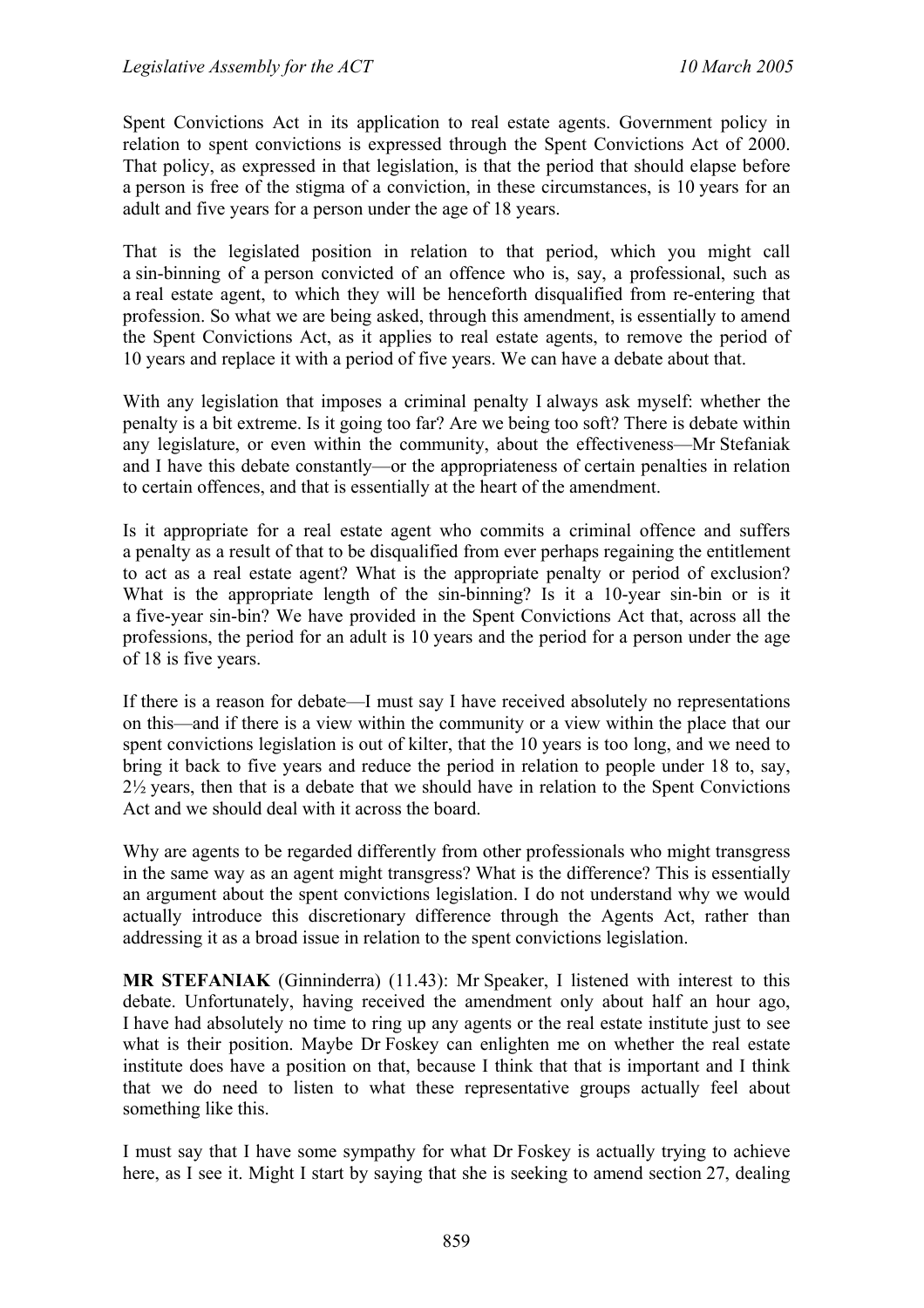with licensed agents, and section 51, dealing with people who work with real estate agents and who are licensed real estate agents but not the principal agent. In both instances, if they had been convicted in the ACT or elsewhere of an offence involving dishonesty, they could not be an agent—the Spent Convictions Act applies to that—for 10 years, basically, as I understand it.

The opposition fully supports the Spent Convictions Act. I think we introduced it. The government accepted it and agreed to it. There is some argument that even that may be too generous, but it is certainly quite fair. It deals with all convictions, for anything. One thing I probably disagree with the attorney on is that I do not see how Dr Foskey's amendment actually compromises the Spent Convictions Act at all, because it deals with everything—murder through to parking, not that parking offences ever were actually recorded, but murder through to, say, a minor speeding matter or disobeying a red traffic light, which appears on someone's record.

All of those are affected by and covered by the Spent Convictions Act. I think certain crimes actually remain there, but others are certainly dealt with as spent convictions. So there is a plethora of offences which that act deals with. We are only dealing with one section of the criminal law here, an offence involving dishonesty. I do not necessarily agree with the attorney in what he is saying there in terms of this amendment effectively throwing out the Spent Convictions Act. It does not, because it only deals with offences in relation to dishonesty.

Perhaps Dr Foskey is referring to the fact that at some stage people do need to be given another chance and rehabilitation does need to kick in. She does have a provision here that the person cannot be convicted of any offence—and I assume that means any offence at all—for five years before the day the person made the application. Maybe she can indicate whether she just means any offence of dishonesty. At any rate, even if it is that, that person has to be squeaky clean in terms of being honest for the five years.

The other condition which has to kick in is that the commissioner, himself or herself, has to be satisfied that the disqualification is not in the public interest. Quite clearly, that gives the commissioner a very wide discretion there. If a disqualification was in the public interest—perhaps the offence of dishonesty was just so bad, or whatever factor was there; there was some lingering doubt—the commissioner could say, "No, sorry, Abe, go away and come back at some other stage."

I think there may be a problem with proposed subsection (1B) in terms of a conviction not including a conviction for which a prison sentence of longer than six months has been imposed. I had a quick chat with Dr Foskey's adviser in relation to that and I think he indicated that, were this to have any chance of success, they would be happy to amend that. I think, if they were happy to amend that, that would significantly improve it, because I think it would be more appropriate, especially in the ACT, to refer to, say, a serious offence of dishonesty which carries a maximum penalty, for example, of X years rather than someone actually being in prison for longer than six months, because that may not be a very good yardstick to use, from my experience in the courts here, in terms of what she is trying to achieve. I think they actually accept that.

I have some sympathy for what she is trying to do and, with the greatest respect to the attorney, I do not think it does seriously compromise, or perhaps even compromise at all,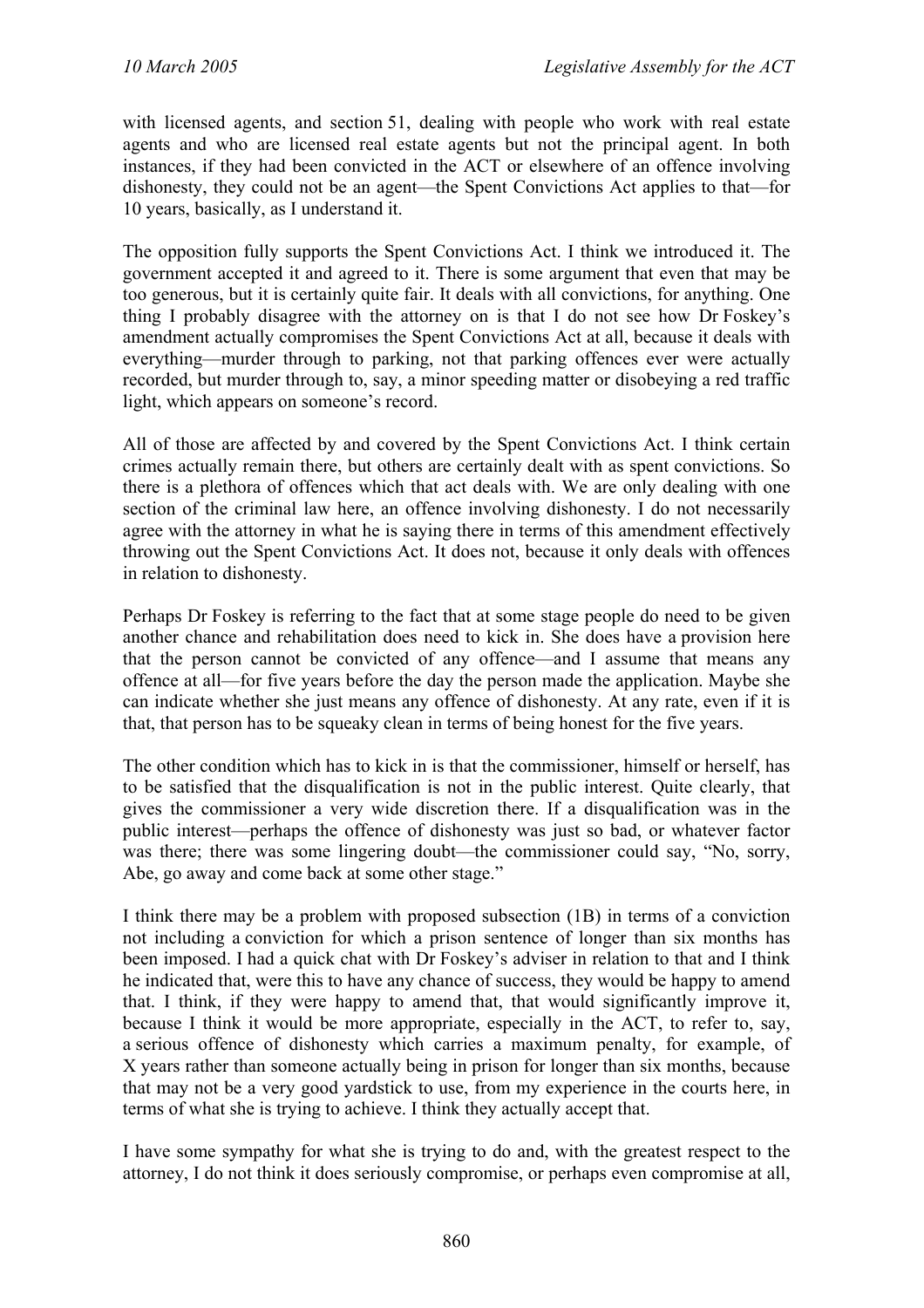the Spent Convictions Act, which would still apply. I am concerned that it is late. I thank her offsider for apologising for that. It is difficult in this place, at times. I am concerned, though, that basically I do not know that it would be the view of the real estate agents themselves. It is certainly something I have not actually had any representations on. We probably would be mindful of supporting this with amendments, but I would certainly like to hear from Dr Foskey further in relation to whether the real estate institute or anyone has actually complained about this matter and has suggested that this is a good way forward. I note the government's view. This amendment is going to go down anyway. But I would like Dr Foskey to address that point, if she could.

**MR STANHOPE** (Ginninderra—Chief Minister, Attorney-General, Minister for the Environment and Minister for Arts, Heritage and Indigenous Affairs) (11.49): Just on a point of clarification: the point I was seeking to make in relation to spent convictions was not that it undermines the Spent Convictions Act across the board. The point I was making essentially was in relation to the introduction into the operation of the spent convictions legislation of a hierarchy in relation to the professionals or the industry representatives, or however one might classify them, that are covered by the Agents Act—in other words, real estate agents, stock and station agents, employment agents and travel agents. They are the agents that are covered by the Agents Act. The point I was making was simply that there is a whole range of other professionals, covered by the same provision as the spent convictions legislation in relation to dishonesty, who are also disqualified for 10 years.

So we are developing, through this particular amendment, a hierarchy of disqualification as between professionals operating under the Agents Act and professionals who operate under other legislation. I would have perhaps to go back to the Spent Convictions Act. I talk about lawyers. I assume the spent convictions legislation applies to a lawyer and would apply in the same way to a lawyer as a real estate agent. I assume that. I would perhaps have to look at that. I have not looked at the legislation, but I use a lawyer by way of example.

The amendment would have the effect of providing, in relation to real estate agents, stock and station agents, employment agents and travel agents, a regime in relation to spent convictions where the spent conviction related to an offence around dishonesty. At the moment the spent convictions legislation applies equally as between professionals, namely, real estate agents, stock and station agents, employment agents, travel agents and other professionals. I said, for example, lawyers. I assume they would, under the spent convictions legislation, be in exactly the same boat as real estate agents. But you can name any other professional that might fit, and there is a hierarchy created.

So why have the spent convictions legislation in relation to professionals or industry operatives at all? Just say, "Look, we will deal with that in industry-specific legislation. Any legislation under which a professional who is registered operates will deal with issues in relation to spent convictions. We will not bother to have a generalist piece of policy in relation to spent convictions. We will do it industry by industry in their separate registration." Pick a ball. I do not know whom it applies to. I have not looked. Is it to nurse registration, physiotherapists, other people perhaps where there is some fiduciary duty? I am not sure. I would have to go back to the Spent Convictions Act, but that is the concern. Why create a hierarchy in relation to different industry or professional groups in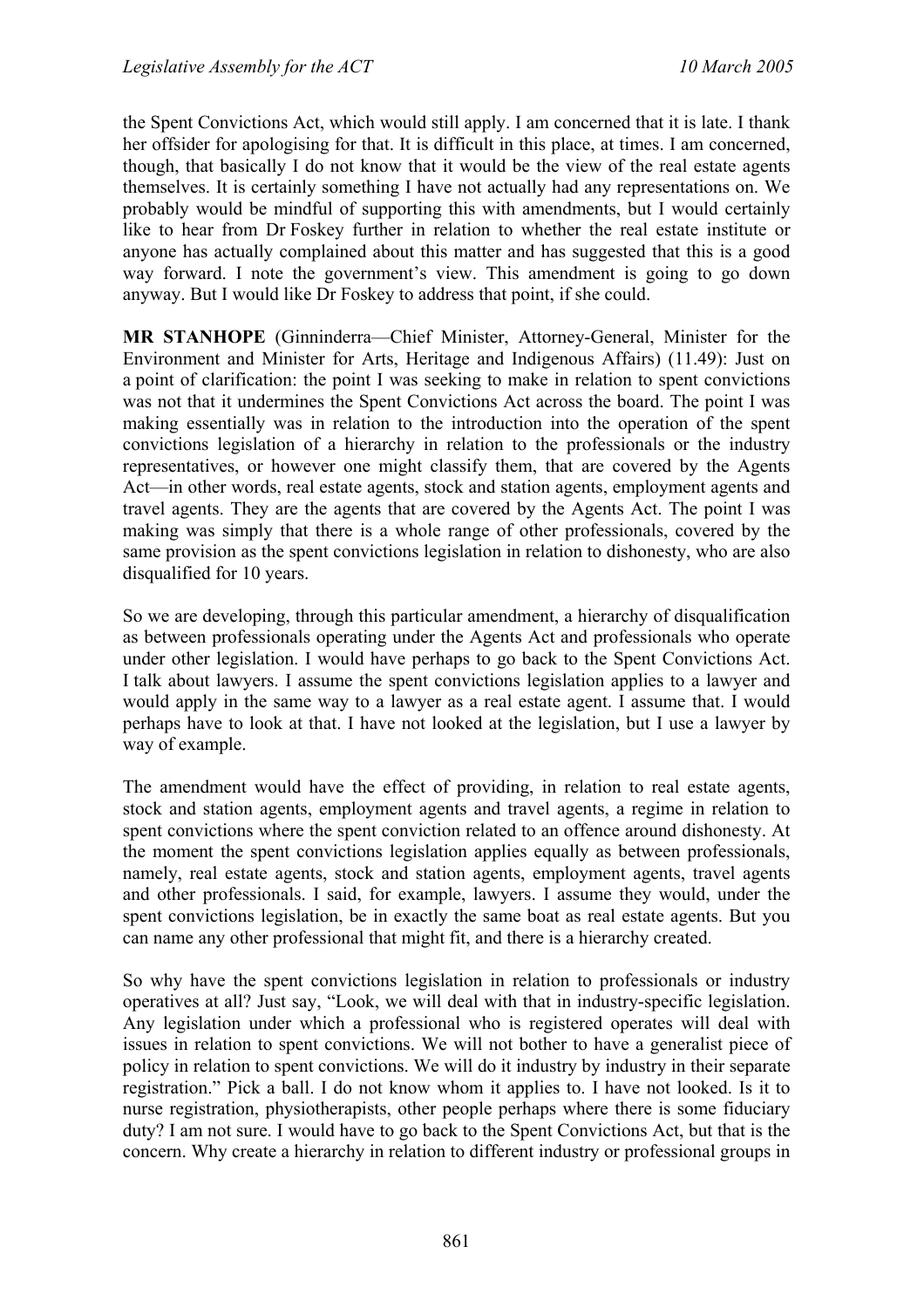regard to a period of disqualification in relation to an offence of dishonesty when the Spent Convictions Act, one would have hoped, dealt with the issue generally?

It seems to me—and that is my argument—that we have a piece of general legislation which deals with spent convictions. You look at this provision. This proposal deals with the regime that should apply in relation to a period of disqualification, essentially a spent conviction clause to be inserted in the agents legislation. I am just saying, "Why deal with spent convictions in any way relating to real estate agents or other agents in the Agents Act when we do not do it in relation to other professions or industry groups? We rely on the Spent Convictions Act."

**MS MacDONALD** (Brindabella) (11.53): I had not intended to speak to this amendment, but I have been listening with great interest to Dr Foskey's arguments and to, firstly, the Chief Minister's comments and then Mr Stefaniak's comments in relation to it. I just want to raise one particular point. As I understand it, Dr Foskey has talked specifically about real estate agents, but there has been the indication that it would apply to other areas as well. The Chief Minister and Attorney-General was just talking about it in relation to legal practitioners.

I would like to address specifically the issue of licensed agents. What it comes down to for me, and I think what it comes down to for members of the community, is: do we want somebody who has been convicted of fraud, after five years, to be able to go back in and start selling, to become a real estate agent again? Do we want somebody who has already made it the case that they have broken people's trust and have been convicted for breaking people's trust to go back in? What we are talking about is somebody who is responsible for looking after what is a major purchase, something that is extremely significant for virtually all of our community—the purchase of the place that they live in or, even if it is not the place that they live in, an investment property.

My question to Dr Foskey is: do you actually want people who have betrayed a trust to be allowed to go back in five years afterwards? I am sorry, but I do not believe that five years is a substantial amount of time, that they will necessarily change their ways if they have actually betrayed the trust. I do understand what Dr Foskey is talking about in terms of minor offences. Mr Stefaniak raised that issue as well. However, if you have got to the situation where it has been debated amongst several areas—and a number of people, a number of areas, have said that it should not be the case that those people should have their licenses reissued—I think we need to be saying, "You have broken the trust; you do not get the licence back after five years. That is too short a time." You have to make sure that these people are not actually being allowed to take advantage of other people again.

I understand the comments of Dr Foskey about rehabilitation. I also understand what she is saying about minor offences. I understand that she has also said that she has not gone in depth within her amendment in terms of defining what is actually being said if somebody gets a major number of speeding fines put on their record. But you do have to draw the line somewhere. I think it is a flaw in the amendment. If Dr Foskey seriously wanted this amendment to get up, then she needed to make it very clear. As it is at the moment, I do not believe that it can be supported.

I understand that Dr Foskey claims that she did not do it because she had spoken to the Attorney-General's office and they were supportive of it. The fact is that you need to go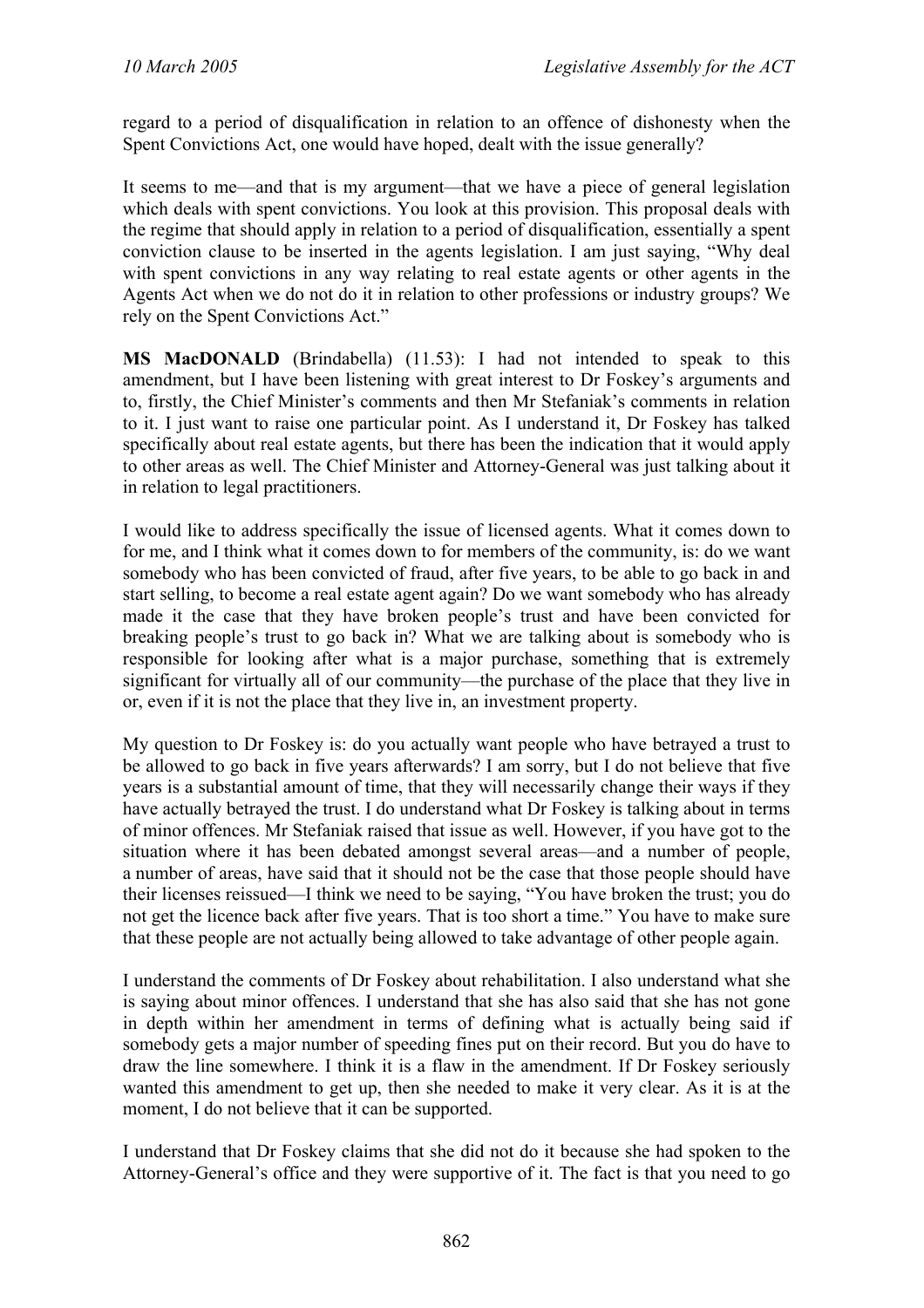and do the work and put it forward to convince the Assembly why we should be supportive of it. That work has not been done there for us to support it.

**DR FOSKEY** (Molonglo) (11.58): Thank you, Mr Speaker, for giving me the opportunity to respond to the very thoughtful remarks made by other members of the Assembly. May I start by offering my apologies to Mr Stefaniak and other members of his party for not discussing this amendment with them prior to its presentation this morning. I think it has become clear that discussion before presenting amendments, bills and other matters in the Assembly would clear up some misunderstandings and improve the wording of anything that comes before us. In this case, this morning, there is very evidently some quite strong misunderstandings that I think have coloured the government's response to our amendment, and I just want to cover those right now.

I should state that a lot of this misunderstanding could have been cleared up if the Attorney-General's office was prepared to have a more substantive discussion with us. But the sense we had was that they considered this amendment to be fairly minor, and perhaps it is a nuisance. Amendments can be a nuisance, but sometimes they make things better as well and fairer.

This issue was raised with us by a member of the Consumer and Trader Tribunal. So we are talking about real events here. They are not frequent, of course, but they do happen and are anomalous. Sometimes people can have a strong sense of injustice just simply because they are anomalous.

We are not talking—let us make this clear; and I do not believe this was understood by the Attorney-General or by Ms MacDonald—about people who have committed offences while practising real estate agents. We are talking about someone like me, perhaps, mid-life; been going along; been a teacher for a while; have not had a job at all; my children have grown up; I have a chance to go back. But I have been living on—and this is not me, by the way—a sole parent benefit, perhaps, and I have unwittingly made a mistake. I can tell you that it is extremely easy to do with Centrelink benefits.

When I have decided that I want to make good for myself, I want a job, I do the course and then I go for registration. I find out that I am ineligible because I did not fight this fraud charge; I just said, "I will just go under. Centrelink always wins." That is the feeling. There it is, the stain on my escutcheon. No longer am I able to operate in the field that I had chosen. That is just an example. That is what we are talking about. We are not talking about people who commit fraud while practising. I have to say that is a really different kettle of fish.

In closing, I would just like to say that I do commend this amendment to you, in the interests of fairness. With this clarification, the government might be prepared to reconsider its attitude to the amendment or it might just say, "We would like to talk about this with you further." That would be a very progressive outcome of this debate, which I think has probably been constructive.

**MR STEFANIAK** (Ginninderra) (12.02): I certainly appreciate the comments by the attorney, Ms MacDonald and Dr Foskey. I wish to make a couple of comments on that.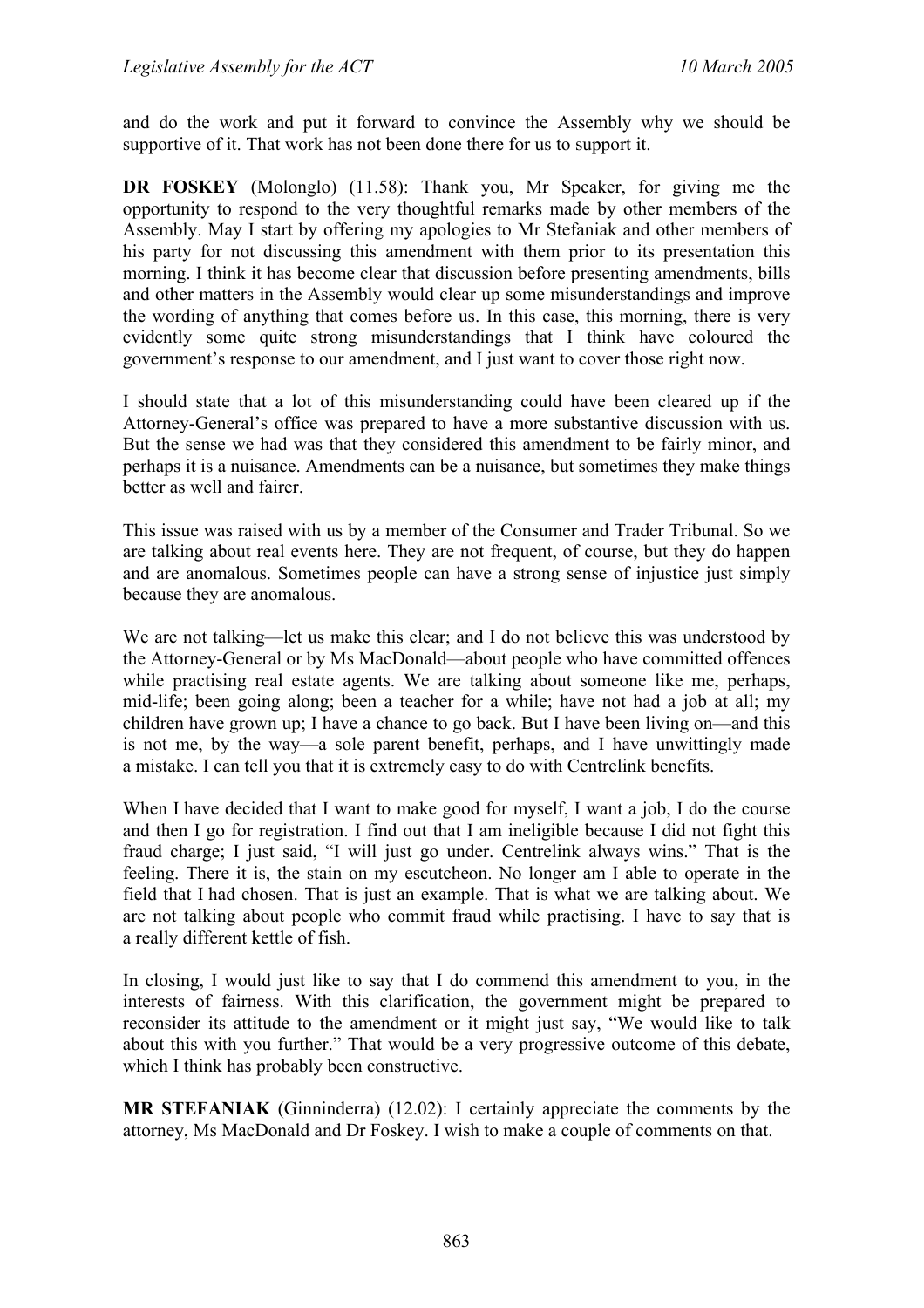Dr Foskey, I certainly accept your apology for not talking about it earlier. You represent a party and a couple of portfolios and I totally understand that things get very difficult at times; so there is no problems at all there. I am not upset in any way about that. These things happen, and I totally appreciate the difficulties that you face.

I take the point made by the attorney about the discrepancy with other acts. I was racking my brain trying to bring to mind a particular act where there would be a provision precluding someone who was convicted of an offence of dishonesty from undertaking a certain job or trade. I think the legal and medical professions might be there. I just cannot recall the provisions in the acts, but I think there are some there. I would certainly want to look at that because that is a good point, I think. As Ms MacDonald said, real estate agents deal with the major purchase in most person's lives, their home. That is a quite valid point as well.

I am still unclear as to whether this is a real problem. I thank Dr Foskey for mentioning that a member of the Consumer and Trader Tribunal mentioned it to her, but I also asked whether she had actually talked to the real estate institute. I would certainly want to do that, and maybe just a few agents, to see what their views are on it because it may well be that they could be supportive of this amendment.

One point I would make, which is very much in favour of the position Dr Foskey has taken, is in relation to the PCA legislation. In more recent times we have amended it so that people who have second and subsequent PCAs actually have a definite period of licence suspension. I think we still have provisions for licence cancellations. Until those amendments of, I think, three years ago, there was a simple provision that governed the ACT for about 30 years. I think it gives some weight to what Dr Foskey is trying to do. If you had a conviction for PCA, drink driving—and that would include even if you had a very good record—and you got a 556A, which is no penalty recorded, that still counted as your first conviction.

If you had a second conviction within five years—the first conviction was a fine, I think, not exceeding \$1,000 and licence suspension of, invariably, three months; I think it could be more, but three months was the tariff basically—there was a licence cancellation. So, in relation to the five-year period, there is a precedent there, Dr Foskey, which I think supports the position you are trying to achieve. So I make that point.

At this stage, simply because I just have not had a chance to talk to other people in the industry and in the real estate institute about this amendment and because of some very real concerns raised by the attorney and Ms MacDonald—and indeed the fact that your office also indicates that there could be a bit more work done, especially in relation to what "conviction" actually means—with some reluctance, the opposition cannot support this amendment today. If there are some real issues here—

**Mr Stanhope**: We would support an adjournment.

**MR STEFANIAK**: I would certainly want more information. I think there is a lot of merit in what you are trying to do, but there are also some potentially big problems which none of us seem to appreciate. We are basically all not sure on a few very important facts here, so I think—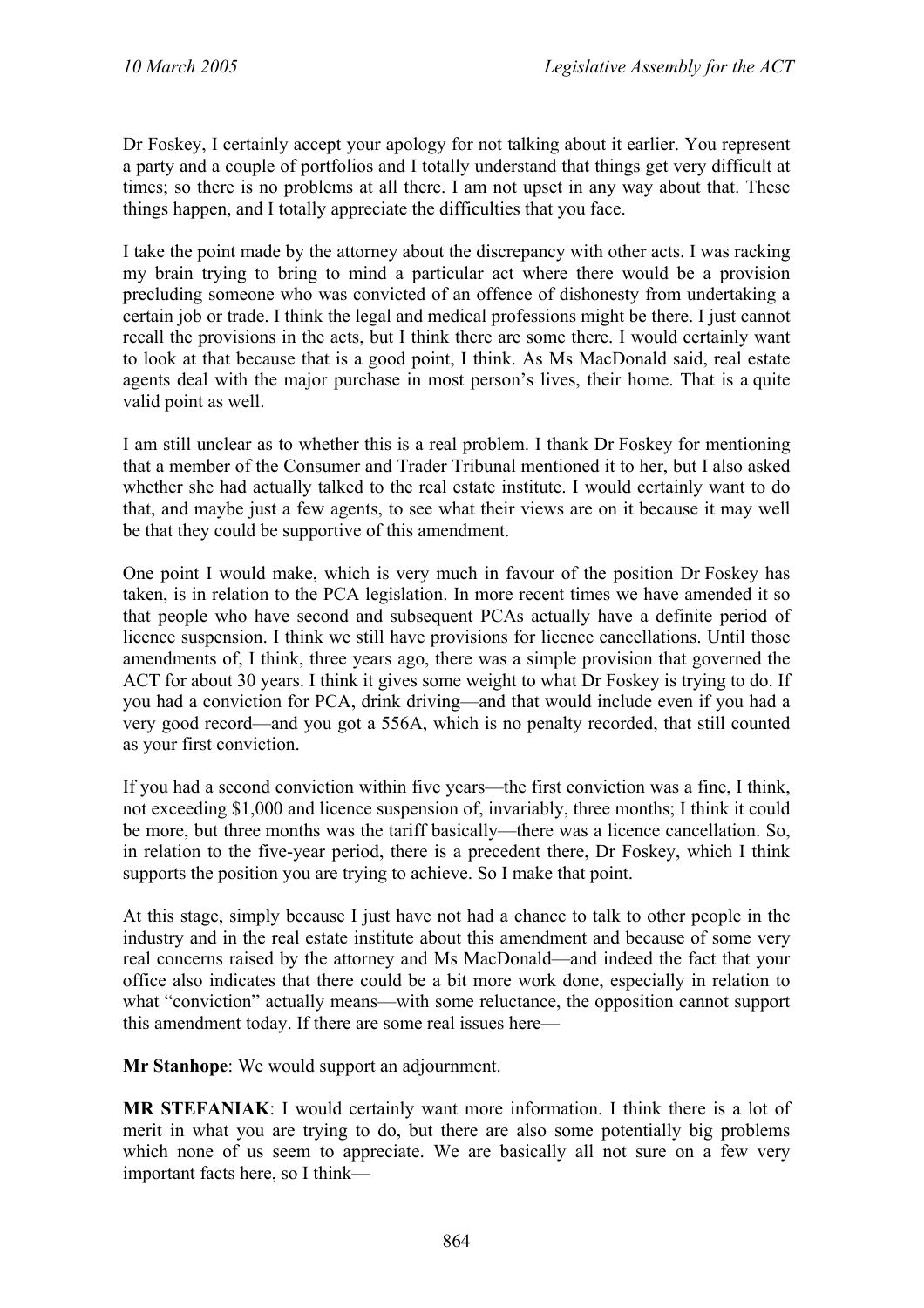**Mr Stanhope**: If you want to move the adjournment, Bill, maybe even to a later hour this day.

**Mrs Dunne**: Will that be enough time?

**MR STEFANIAK**: It may not be enough time. It is just that I appreciate, Chief Minister, that there are other very important aspects of this bill. If you want to support an adjournment, that is fine by me. If an adjournment is not practical, Dr Foskey might like to do a bit more work on this matter. She could bring back a substantive bill.

**Mr Stanhope**: Yes. That is what I was going to suggest initially. But move it to later this day.

**MR SPEAKER**: Order! This is debate rather than a conversation. If somebody wants to move that the debate be adjourned, a member who has not spoken already should leap to his or her feet and then we can adjourn it.

**MR STEFANIAK**: I am happy to move for an adjournment until a later hour this day.

**MR SPEAKER**: You will need leave.

**MR STEFANIAK**: I seek leave, Mr Speaker, to adjourn the debate on this matter to a later hour this day, noting that it is very important to pass the rest of this bill.

Leave granted.

Motion (by **Mr Stefaniak**) agreed to:

That the debate be adjourned to a later hour.

## <span id="page-28-0"></span>**Water Efficiency Labelling and Standards Bill 2004 Detail stage**

Clause 1.

Debate resumed.

Clause 1 agreed to.

Remainder of bill, by leave, taken as a whole.

**MRS DUNNE** (Ginninderra) (12.08): I move amendment No 1 circulated in my name, which amends clause 57 *[see schedule 2 at page 927].*

I thank members for their indulgence. Again, I apologise for the late hour at which this was done. I also commend parliamentary counsel for their excellent assistance in this regard today. In the break between bills we have had an opportunity to caucus on this amendment. I think that there is general agreement that the amendment that I have moved does add something to the property rights of people in the ACT.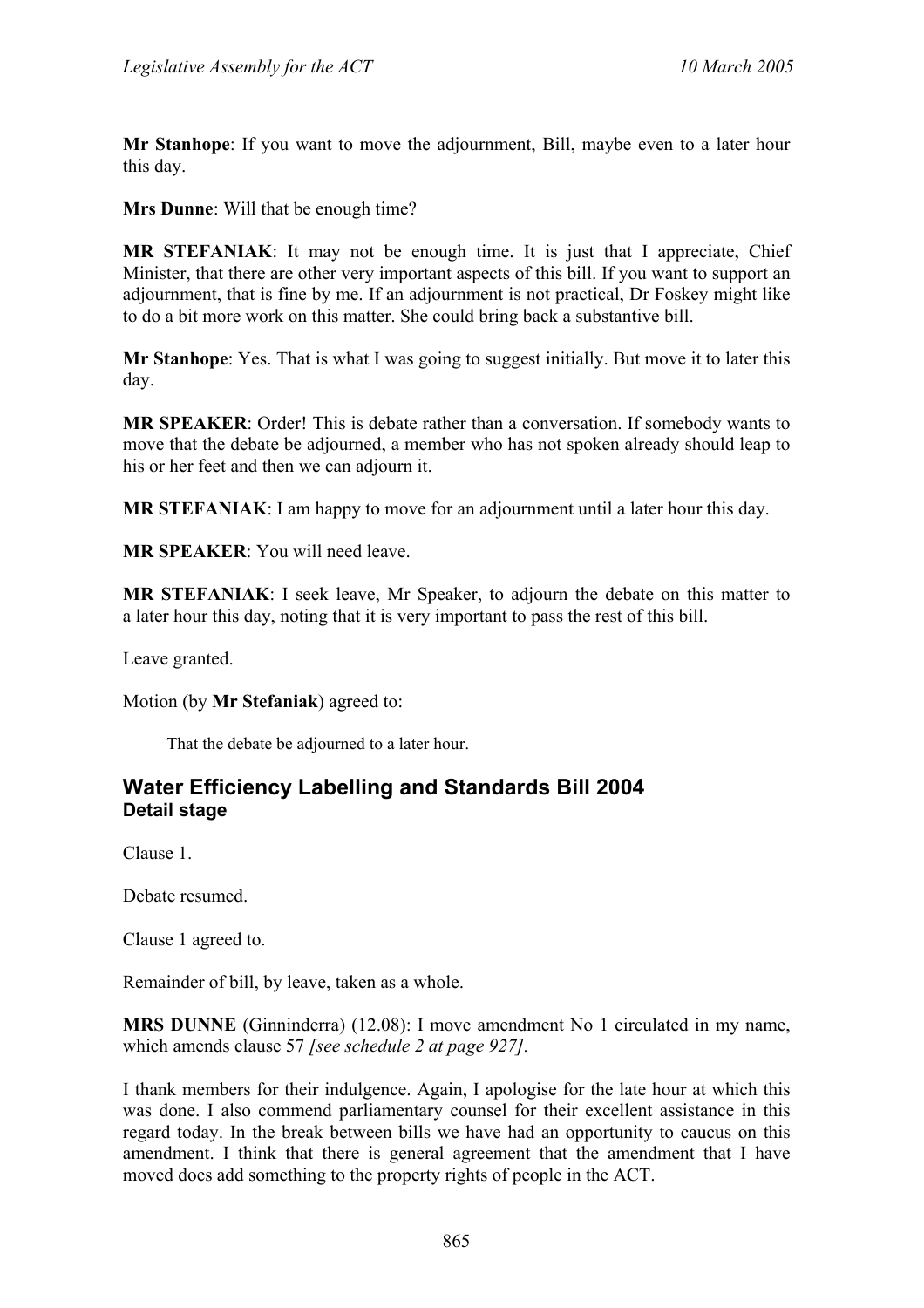My amendment adds a new class of people who should be considered when the regulator is returning evidential material which has been held in accordance with this legislation. If the actual owner of the material cannot be located—and I take the Chief Minister's point; it would be an unusual circumstance when the actual owner could not be located, but we are always talking about unusual circumstances and many laws turn on those—the person who was lawfully in possession of the material at the time it was seized could have the material returned to them. This is a fairly standard approach to returning confiscated materials.

The concern that was raised with me about this matter was that the provisions, as they stood in the bill, were out of kilter with many provisions in ACT law and did seem to do away with the principles of possession and the rights of possession. I suppose we all apply the adage that possession is nine-tenths of the law, and to some extent that was being undermined by this piece of legislation.

I was a bit slow to act on it in the first instance simply because this is commonwealth template legislation and this legislation was handed down from on high. The thing that made me think that it was worth doing is that it does actually, by virtue of commonwealth template legislation, make amendments to property law and not to environmental law in the ACT which I thought were worth preserving. It does create a small problem for the commonwealth regulator in that he would be administering this section in accordance with one set of laws for everybody and a vaguely amended set of laws for the ACT. He would have to keep his wits about him on the rare occasions when this issue would arise.

I think I have consulted enough to convince me that this is a necessary amendment, a small amendment, but it is a matter of principle in maintaining property law; and, in amending it, it does not in any way affect the environmental provisions of this legislation. I commend the amendment to members.

**MR STANHOPE** (Ginninderra—Chief Minister, Attorney-General, Minister for the Environment and Minister for Arts, Heritage and Indigenous Affairs) (12.11): The government is happy to support the amendment. I just reiterate the point that Mrs Dunne made: the ACT government was responding to template legislation; the provision is a provision that was drafted by the commonwealth; it is not our design or our wording.

I acknowledge that there are some oddities around it or around the possibility. The government has no difficulties with the amendment, other than to note that it is now quite likely that the ACT, of all the Australian jurisdictions, will have a different section 57 than any other place in Australia. I do not think that is a particular hardship and I do not think it is an issue of concern, but I just make that point.

Amendment agreed to.

Remainder of bill, as a whole, as amended, agreed to.

Bill, as amended, agreed to.

#### **Sitting suspended from 12.13 to 2.30 pm.**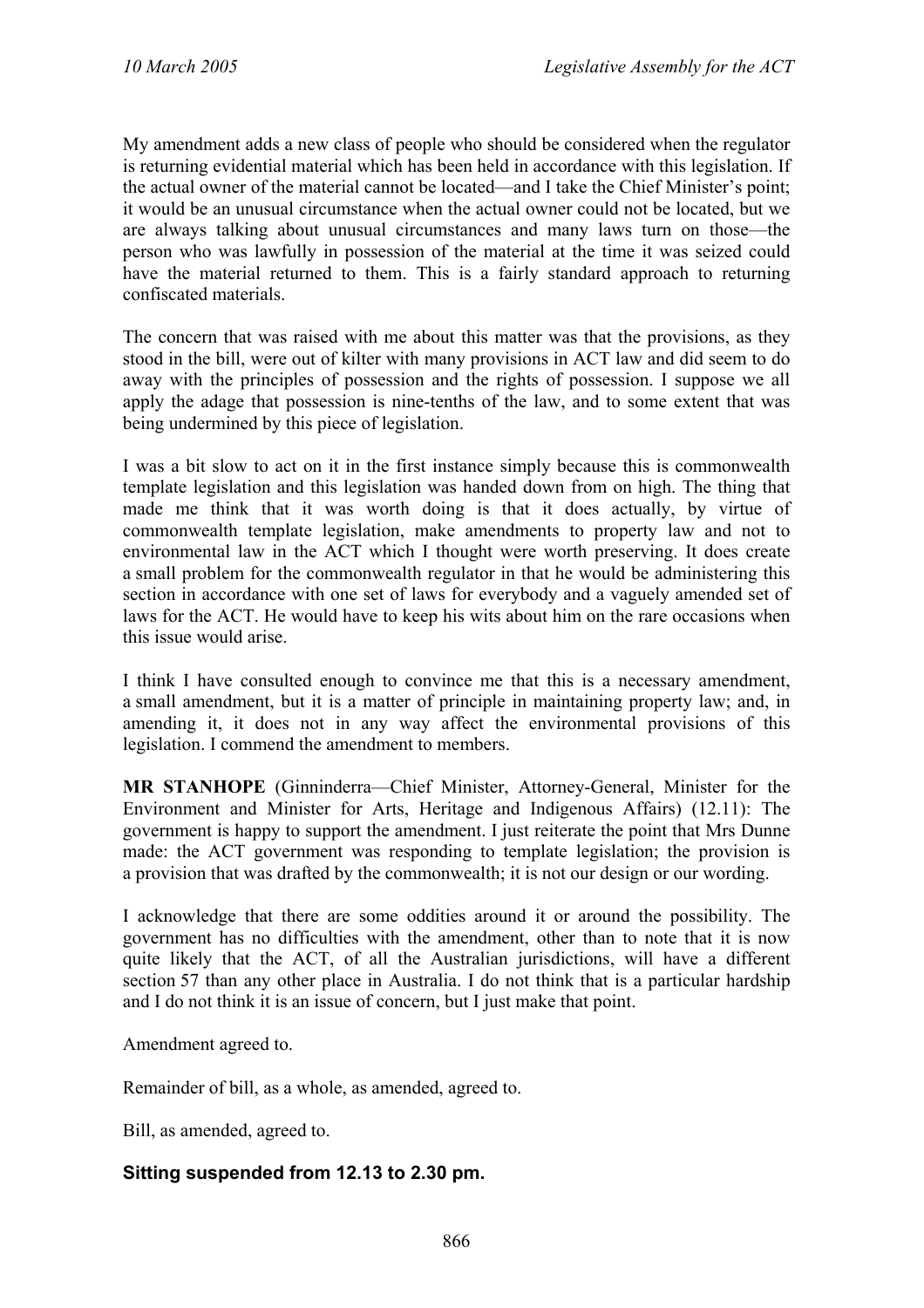# <span id="page-30-0"></span>**Visitors**

**MR SPEAKER**: I welcome to the gallery some guests of the Assembly from the Ted Noffs Foundation.

## <span id="page-30-1"></span>**Questions without notice Mr Rob Tonkin**

**MR SMYTH**: My question is directed to the Chief Minister. In November 2003, Mr Tonkin was seconded to the COAG bushfire secretariat. However, the government took until February 2004 to develop the administrative arrangements order creating the Office of Special Adviser. It was not until April 2004 that the government issued a financial management amendment guideline attaching the Office of Special Adviser to the Chief Minister's Department.

Why were the administrative arrangements order and the financial management amendment guideline not issued until months after Mr Tonkin had started work in the position at COAG?

**MR STANHOPE**: The administrative arrangements in relation to the secondment of Mr Tonkin from the Chief Minister's Department to the Department of Prime Minister and Cabinet were undertaken by senior officers of the Prime Minister's department. From recollection, the arrangements finally put in place were undertaken by the then acting head of the Chief Minister's Department, Mr Mike Harris and Ms Davoren.

The delay between the decision that Mr Tonkin would be seconded and the formalisation of the arrangements through the signing of the necessary document would simply be a reflection of the technical issues—the administrative and legal issues; considerations taken in relation to the transfer—and the simple pressure of work. There is no reason other than that is the time it took Mr Harris, Ms Davoren and those that they sought advice from at that time in the preparation of the necessary documentation.

**MR SMYTH**: Mr Speaker, I have a supplementary question. What was Mr Tonkin's status until these important documents were issued? Why was it necessary to backdate the financial management amendment guidelines?

**MR STANHOPE**: Mr Tonkin was a seconded officer to the Department of Prime Minister and Cabinet. All the documentation for the administrative arrangements order that were put in place at the time was done by those officers within the ACT public service charged with that responsibility. My understanding is that all the steps that were taken were taken consistent with the Public Sector Management Act and the Financial Management Act.

I mentioned yesterday that the complexities involved in issues related to the senior executive service within the ACT public service are difficult and complex. It took some time to work through those. I believe advice was sought broadly from within the ACT public service. That advice was taken and responses made. Documentation that was required was prepared.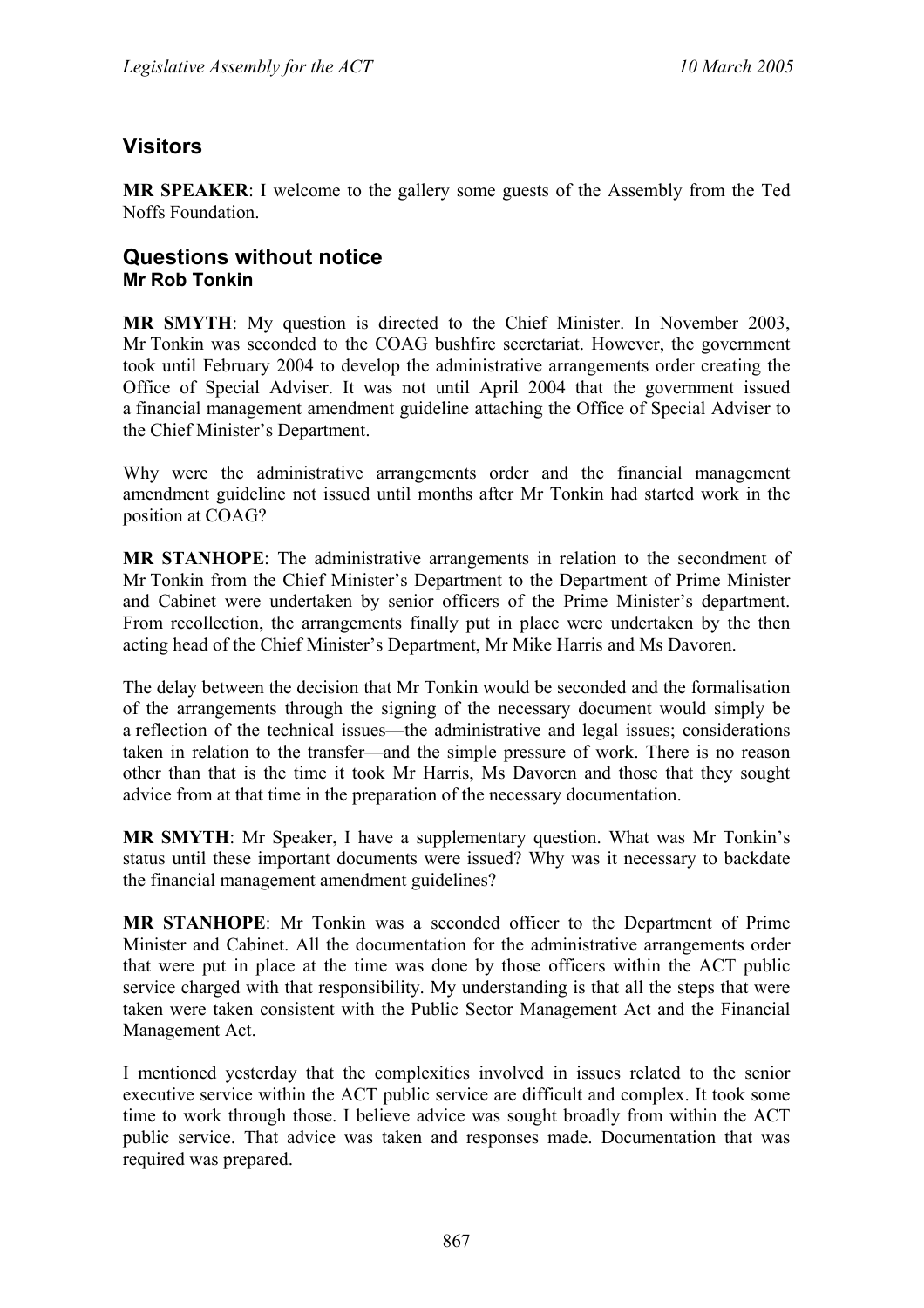**MR SMYTH**: Mr Speaker, I rise on a point of order. The question was about Mr Tonkin's status, not the perambulations through the Chief Minister's arrangements. I was wondering what Mr Tonkin's status was until those documents were put in place.

**MR SPEAKER**: I think the Chief Minister is entitled to go through the background. I am sure he is coming to the subject matter of the question.

**MR STANHOPE**: I did it the other way around: I answered the question by indicating that, at that stage, Mr Tonkin was an officer seconded to the Prime Minister's department. If that is all that the Leader of the Opposition is interested in, I will end the answer there.

### <span id="page-31-0"></span>**Health—surgery delays**

**MRS BURKE**: Mr Speaker, my question is to the Minister for Health, Mr Corbell. It concerns a lady who has a family history of breast cancer and who, accordingly, has had her breasts screened regularly. She had a mammogram on 15 December but her 2004 results were not examined until 2 February 2005, nearly two months later. Her mammogram showed that she had an aggressive form of breast cancer. She was scheduled for an operation on March 7, a month later. This surgery was deferred again, and she is now scheduled for a bilateral mastectomy on March 14, three months after she had her mammogram. Why was her mammogram not examined until six weeks after it was performed, despite the fact that she was a patient with a high risk of developing breast cancer? Why will she not receive surgery for aggressive breast cancer until six weeks after her diagnosis?

**MR CORBELL**: Mr Speaker, if Mrs Burke is able to provide me with the details—that is, the name of her constituent—I would be very happy to look into the matter for her.

**MRS BURKE**: Thank you, Minister. I will certainly do that. Is this constituent a category 1 patient, and will she be another one of the category 1 elective surgery patients overdue at the end of February? Why has this government allowed the health system to deteriorate so badly that a woman has to wait three months for treatment, after having a mammogram done showing aggressive breast cancer?

**MR CORBELL**: I am not this woman's doctor and, as Mrs Burke would comprehend or, perhaps, even seek to comprehend—tens of thousands of people go through the ACT health system every month. I am very happy to investigate the case that Mrs Burke raises but I cannot answer the detail of the question she has raised without specific information about this person. If Mrs Burke is able to provide me with that, I am very happy to provide a full and detailed response to her.

### <span id="page-31-1"></span>**Children—Therapy ACT assessments**

**DR FOSKEY:** My question is to the Minister for Disability, Housing and Community Services. Parents and professionals have raised concerns regarding the performance of Therapy ACT, which is funded by the Department of Disability, Housing and Community Services. In particular, there appear to be considerable delays in assessing children identified with additional needs, including those with suspected autism spectrum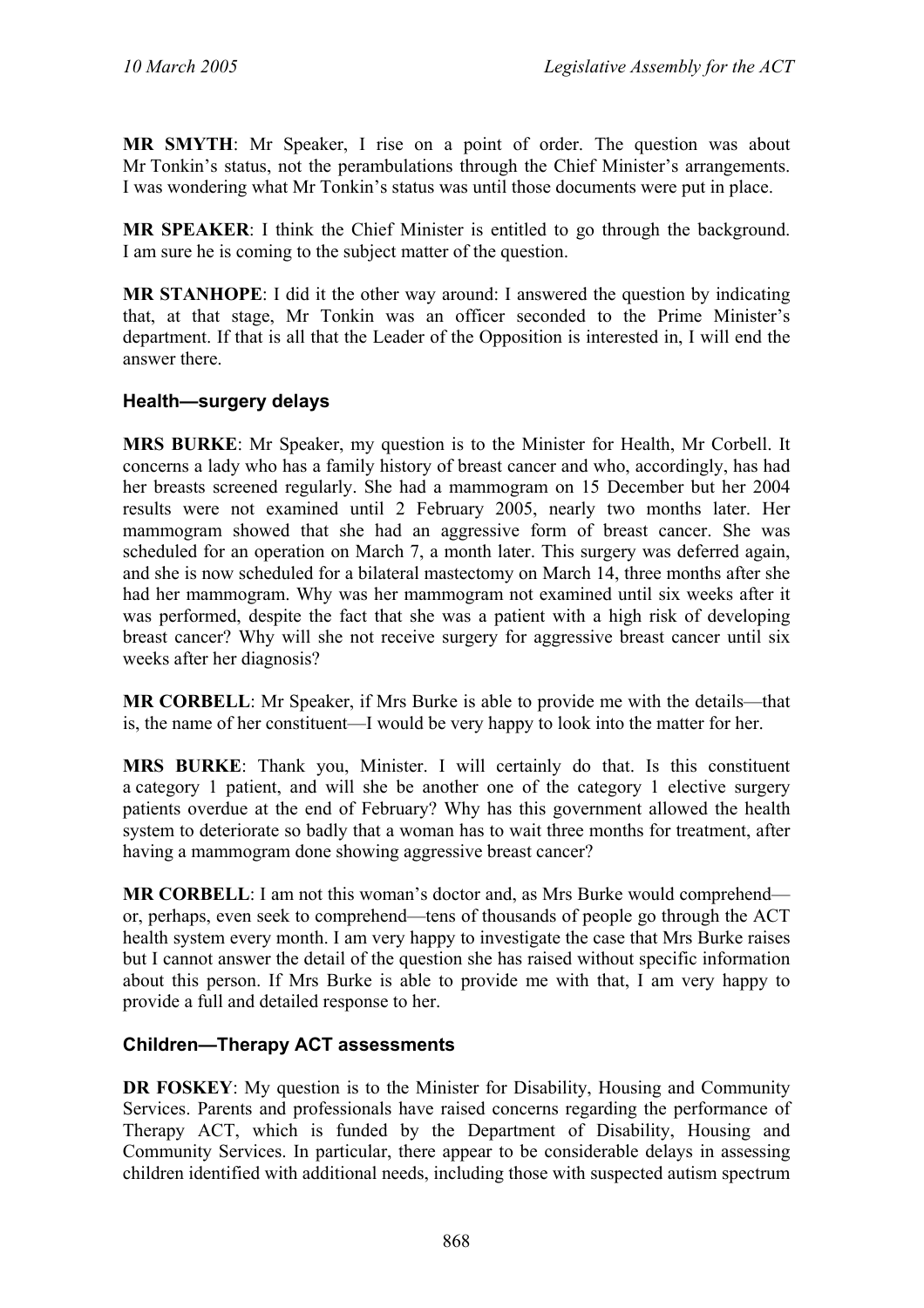disorders. My question is: how many children are awaiting assessments by Therapy ACT and for how long have they been waiting?

**MR HARGREAVES**: The responsibility for autism diagnosis services was transferred from the Child and Adolescent Mental Health Service to Therapy ACT on 1 March 2002. Between August 2002 and June 2004, additional resources were provided from within the current budget to establish a multidisciplinary model for providing autism assessments in line with international best practice.

Two rounds of autism assessment training for staff involved in the autism assessment process have been conducted. The first was conducted in August 2003 and the second in August 2004. Dr Kylie Gray from Monash University in Melbourne provided the training.

**Mr Smyth**: Mr Speaker, I am sorry to interrupt the minister, but it is very hard to hear the answer. Perhaps the minister could get behind the microphone.

**MR HARGREAVES**: That is not a problem, Mr Smyth. I will move a couple of paces to the left.

**MR SPEAKER**: I would like to see that, too!

**MR HARGREAVES**: Speaker, one: Assembly, nil. I have to say to the members of the opposition that this will be the last time that they will see me move to the left!

Returning to the subject at hand: the autism diagnosis waiting list, effective 2 March 2005, is 92, with roughly 10 assessments in progress. The waiting time for a child less than five years of age is one year. The waiting time for children over five years of age is two years.

All people on the waiting list were sent a letter in June 2004 to determine whether they still required this assessment. Those clients who failed to respond to the first letter were sent a second one asking them to contact us or their names would be removed from the waiting list. That is standard practice, as you would know. This action accounted for the significant reduction in the waiting list since August 2004.

I will give members some other figures; I can see Mrs Dunne with pen poised. In the ACT, 17 children were assessed in 1995, 65 to 75 in 2000-01, 84 in 2002-03 and 75 in 2003-04. New funding of \$1.63 million has been allocated over the next four years to expand the autism service, to improve support for families and children post-diagnosis, and to provide intensive parent education programs.

A second psychologist position has been advertised for autism diagnosis. The equivalent of three full-time therapists—a speech pathologist, a social worker, and a psychologist and occupational therapist—started work in February 2005 and spent the month developing the program. An information session is to be held on 16 March 2005—in a couple of days. Parents and relevant stakeholders were invited to a coffee morning to launch the service.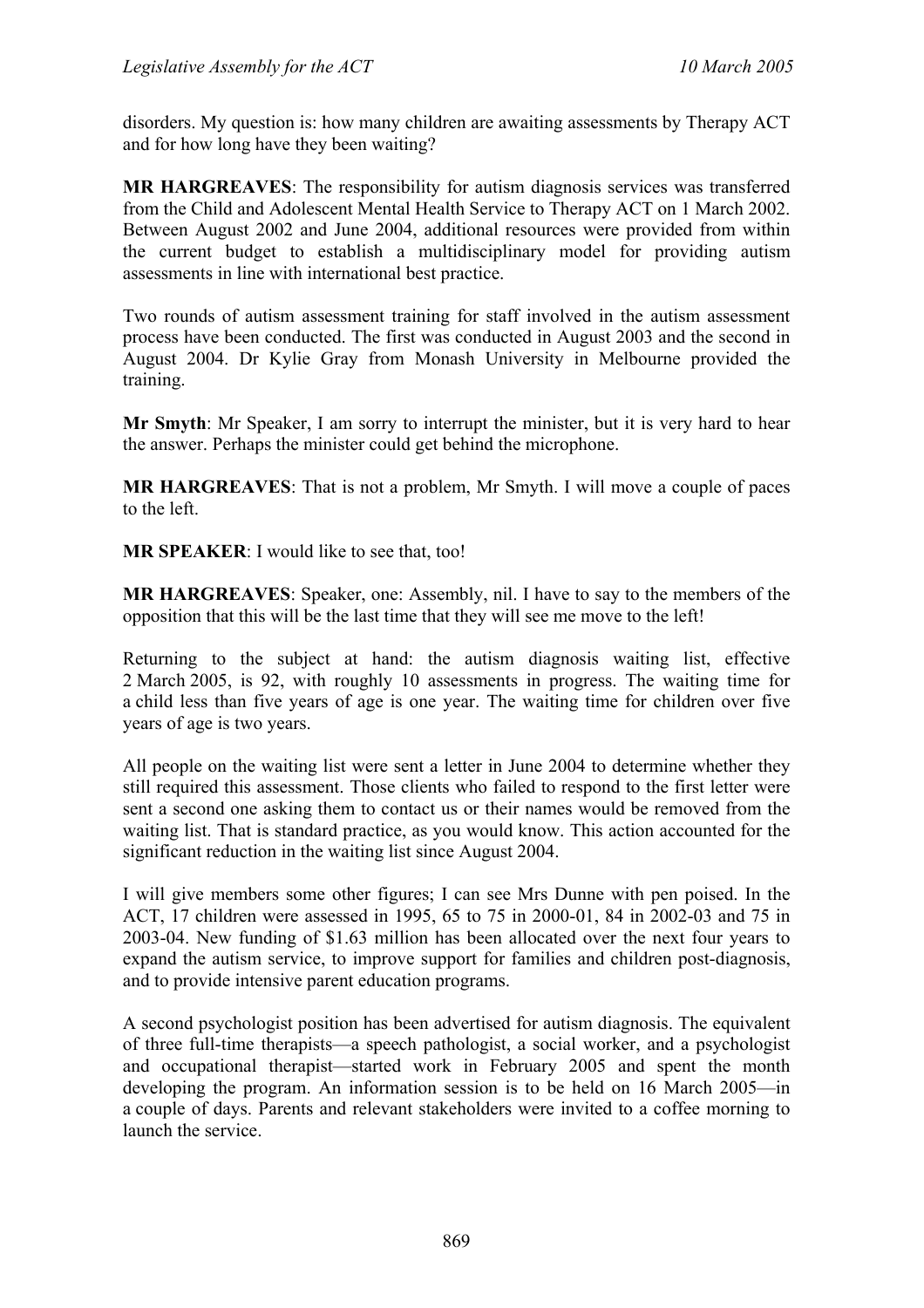The service for kids with autism is something that we are very conscious that we need to address. The government has recognised that it is a significant issue. It is one that has emerged in recent times. Members would know that it was never spoken about in this place five years ago. I do not think that anybody could safely say that they knew the extent of the service. We have tackled this issue head on and I have every faith in the staff of Therapy ACT. Their determination that it is a priority for attack is well worth noting by this Assembly.

I would ask the Assembly to note the additional funds that have been put into it, the fact that we have recruited significantly to it and the fact that we are developing programs. Most significantly, we are working with the parents. The parents are the ones who have the difficulty day to day. That is something that we recognise and we respect.

Mr Speaker, I hope that I have answered Dr Foskey's question. If not, I am happy to receive a supplementary question. I can see that she is busting to ask one.

**DR FOSKEY**: Given that some children more than five years of age have a waiting time of up to two years, could you please advise me as to what support is given to the children waiting for the service while they are attending school?

**Ms Gallagher**: Maybe it is a question for me.

**MR HARGREAVES**: The question confuses me a little, Dr Foskey. I am not sure whether you are talking about social support for those families and their kids or whether you are talking about educational support for those kids.

**DR FOSKEY**: Mr Speaker, I take a point of order. If it is a question for a different minister, is it within the standing orders for that minister to answer it? Ms Gallagher is suggesting that it is a question for her.

**MR SPEAKER**: The question is supplementary to the question that you originally asked, Dr Foskey.

**MR HARGREAVES**: Mr Speaker, I will take the supplementary question. Firstly, there are the two aspects of support for these kids. There is the support within the education system and there is the support in their homes and within the community generally. Therapy ACT staff works with those parents and with those families to make sure that they have the sorts of support that they need to be able to handle a particularly difficult situation. They work extensively with them. They do not just stick them on a waiting list and leave them alone.

Secondly, within the education system, if you take the service provided at Gowrie primary school as an example, there are specific programs designed to give these kids assistance and, with a bit of luck, integrate them into the system. Sometimes it does not work. Sometimes it is a bit more intensive, one on one. But we do not forget the kids once they reach five years of age. We know that they are an integral part of our community and we look after them.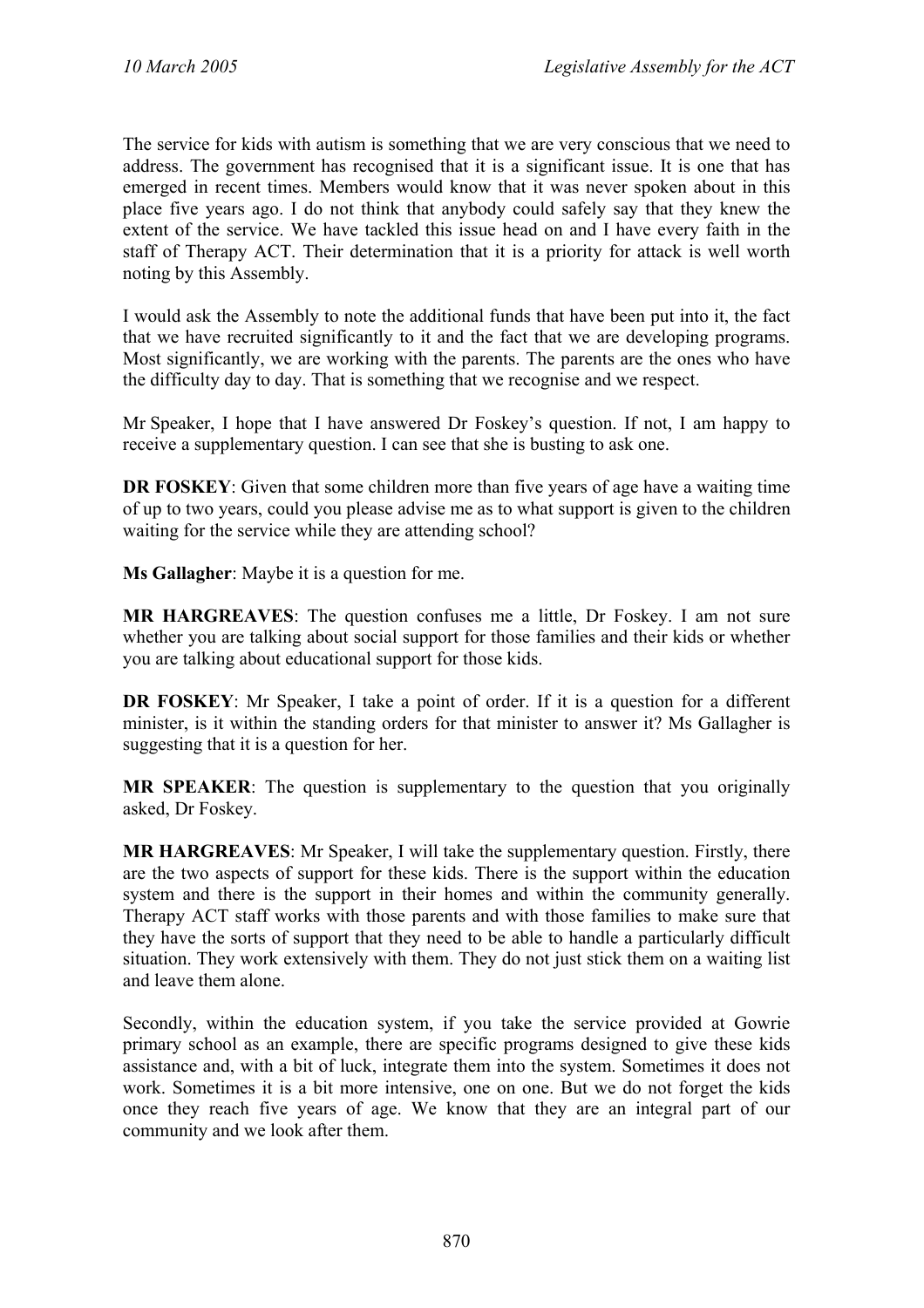### <span id="page-34-0"></span>**Calvary Hospital**

**MR STEFANIAK**: Mr Speaker, my question is to the Minister for Health. Minister, the opposition has been contacted by nurses who have advised that clinical staff at Calvary Public Hospital were directed/encouraged to take leave from 18 March through to 24 April this year. The reason given for this direction was that there would be a lull in activity during that period. Why will there be a lull in the operating theatres of Calvary from 18 March until 24 April?

**MR CORBELL**: This is a scheduled reduction in activity at Calvary Hospital during the school holiday and Easter period. The reason is that it coincides with Calvary's decision to manage the level of throughput it is funded for this year, and to take account of school holidays and the need for staff to plan their holidays in a way that coincides with the reduction in the planned level of elective surgery.

**MR STEFANIAK**: Mr Speaker, I have a supplementary question. Minister, for how many weeks will the Canberra Hospital close its elective surgery theatres between now and the end of the financial year?

**MR CORBELL:** I am happy to take that question on notice.

### <span id="page-34-1"></span>**Canberra Hospital**

**MR SESELJA**: My question is to the Minister for Health. Minister, during the adjournment debate yesterday, you read a letter from a constituent outlining their positive experiences at the Canberra Hospital. Minister, is it the case that the letter was written by a staff member of a Labor MLA?

**MR CORBELL**: I do not intend to disclose the name or other details of the constituent who wrote to me. It was a letter from a constituent. I read it into *Hansard* to highlight the fact that I receive letters all the time from members of the community complimenting the government and the staff of our public hospitals and different public health facilities for their efforts. It is a practice I intend to keep up in this place.

**MR SESELJA**: I ask a supplementary question. Mr Corbell, is your reliance on a Labor staff member to talk up the performance of the Canberra Hospital another desperate attempt to cover the failings of your health system?

**MR CORBELL**: The reality is that the letter I read yesterday was a genuine letter from a constituent. I will continue to do that in this place to highlight the fact that there are two sides to the health debate. Yes, there are challenges and there are issues in our health system, issues the government is working hard to address. At the same time, there are many people who recognise the excellence of both the system and the service it provides. Given that those on the other side are only interested in one aspect, I think I need to balance the ledger and do the other.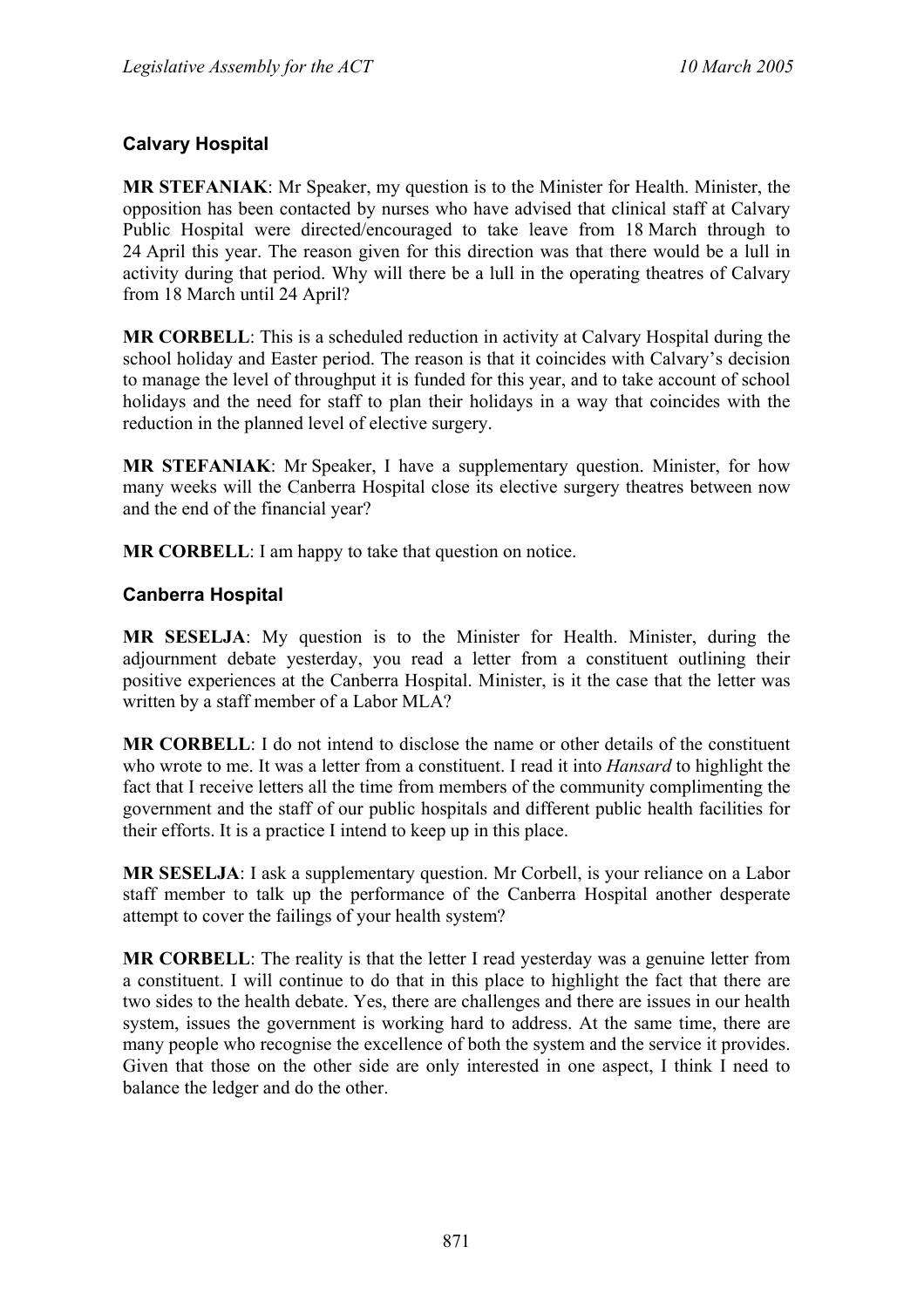### <span id="page-35-0"></span>**Industrial manslaughter legislation**

**MS MacDONALD**: Mr Speaker, my question, through you, is to the Chief Minister, Mr Stanhope. You would be aware that the Howard government has introduced legislation into the federal parliament—yesterday, in fact—which seeks to undermine the territory's historic industrial manslaughter law. Chief Minister, what right has the commonwealth to intervene in the democratic process in the ACT?

**Mrs Dunne**: On a point of order, Mr Speaker: I ask for your ruling on the capacity in which the Chief Minister is answering this question about commonwealth powers.

**MR SPEAKER**: I think it also goes to the question of the Chief Minister who really is part of the democratic process in the ACT. That was a fundamental part of the question. I see no point of order.

**Mrs Dunne**: On the point of order, Mr Speaker: the question was: what powers does the commonwealth have to address this? The question was directly about what powers the commonwealth has to do this. The Chief Minister does not have any responsibility for commonwealth powers.

**MR SPEAKER**: I can fix this pretty quickly. If the member chooses to go and have a look at the administrative arrangements, they will show that the Chief Minister is responsible for intergovernmental relations.

**MR STANHOPE**: Thank you, Mr Speaker. I am aware that yesterday the commonwealth Minister for Workplace Relations, Mr Andrews, did introduce into the House of Representatives amending legislation designed to override in significant part the ACT's 2003 industrial manslaughter law. That law, of course, was groundbreaking law and, indeed, was not without some controversy. Indeed, the commonwealth government at the time expressed its dismay that the ACT would proceed with the new law—a law that is simply designed to promote safer workplaces within the ACT.

I have to say that it is also noted, of course, that the legislation was vigorously opposed by the ACT branch of the Liberal Party and, indeed, by members of the business community, all of whom, of course, claimed at the time that there would be a procession of businesses and businessmen out of the territory. That simply has not occurred.

**Mr Pratt**: It certainly did not encourage business confidence.

**MR SPEAKER**: I warn you, Mr Pratt.

**MR STANHOPE**: The scaremongering that accompanied the passage of the legislation simply has since shown to be what it was—shallow political posturing.

To answer the question: yes, the commonwealth does have the right, under the Australian constitution, to override legislation introduced in this parliament and does have the right, under the Australian Constitution, to override the democratic processes of the ACT. That is the big picture that we are talking about here. That is the issue at the heart of this debate. Irrespective of what anybody in this place thought about the legislation,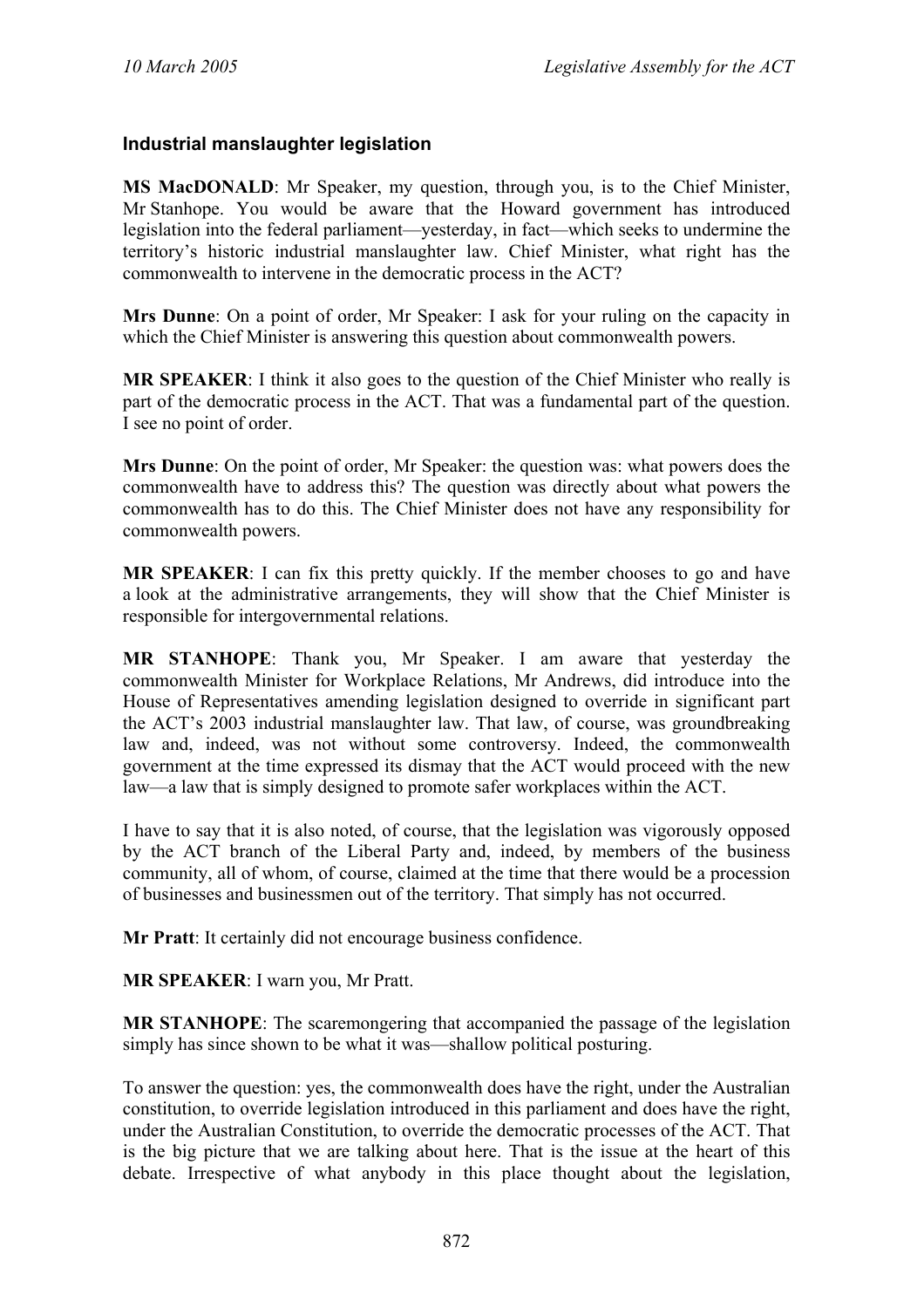irrespective of how they voted, irrespective of what their personal philosophical view is, irrespective of what their ideological view around industrial manslaughter legislation is, it passed through this parliament. It was passed on the floor of this house. It passed through this place, expressing the will of the people of Canberra.

Here we have another parliament, the other parliament operating in the other place in the ACT, exercising power that, yes, it does have under the Australian Constitution. But what is the issue? This is not a debate at this time about the industrial manslaughter legislation of the ACT; this is a debate around the rights of the people of the ACT to have responsibility, through their elected representatives, to govern, to manage, this territory and to govern and manage on behalf of all the people of this territory.

We have seen indications in the past of the commonwealth government flexing its muscle. We saw it—

**Mr Smyth**: On a point of order, Mr Speaker: under standing order 118 (b) the minister cannot debate the subject. He has actually already answered it. It is now either tedious repetition or debate. I ask you to bring him back to the subject.

**MR SPEAKER**: He has a couple of minutes left, according to the standing orders, to continue with the answer.

**Mr Smyth**: My point is that he has answered the question. He has said, yes, they do have the power. He is now having a general debate about things the federal government has done. That is in violation of standing order 118 (b).

**MR SPEAKER**: Ms MacDonald asked the question, and she is entitled to hear the entire answer.

**Mr Smyth**: But only if it is relevant.

**MR SPEAKER**: It is relevant to the question.

**MR STANHOPE**: Thank you, Mr Speaker. We have seen other instances. I think, most notably was the intervention by the commonwealth to override the euthanasia legislation of the Northern Territory—a law that did impact. It was the same person, of course. What a coincidence! We have seen it in relation to euthanasia and we have seen it, of course, in relation to other areas of progressive—

**Mrs Dunne**: I have a point of order. Under standing order 118 (a)—

**Mr Pratt**: It is permissible under the constitution.

**MR SPEAKER**: You are under warning, Mr Pratt.

**Mrs Dunne**: The question was about industrial relations and not—

**MR SPEAKER**: No, it wasn't.

**Mrs Dunne**: It was about industrial relations and not about—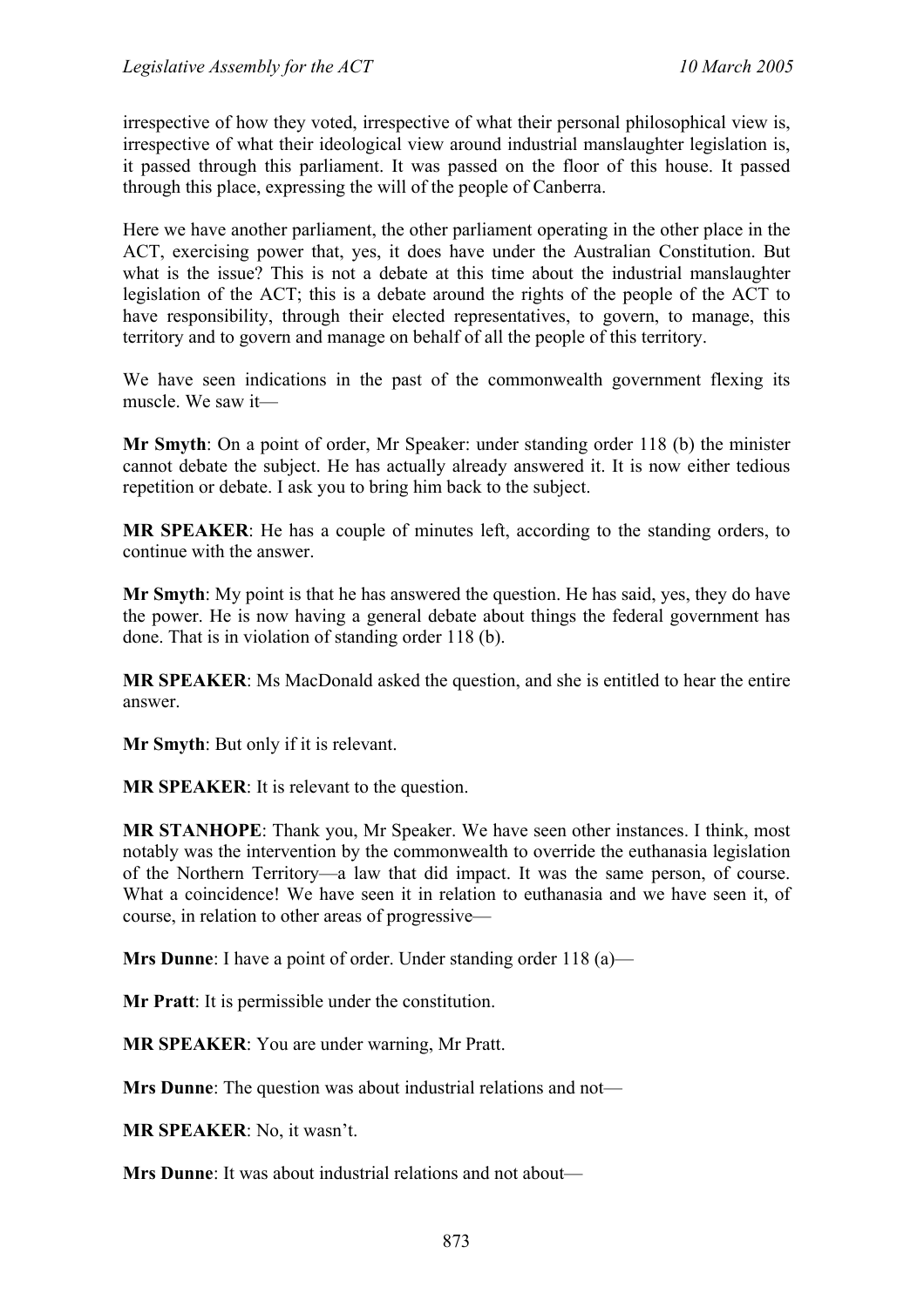**MR SPEAKER**: It was about the powers of the commonwealth. The minister responsible for intergovernmental relations is responding to the question. The questioner is entitled to hear the answer.

**MR STANHOPE**: As I said, there are other instances. I was referring most specifically to euthanasia, where the commonwealth has, through the same minister, Kevin Andrews, actually exercised that power.

There have been other instances where the threat, the language, has been pursued. We saw it in relation to the commonwealth's dogged determination to ensure that neither the ACT nor, indeed, other places around Australia could pursue a heroin trial.

We saw the subliminal threat in relation to the gay and lesbian law reform exercise that the ACT has pursued over the past two years, most particularly in relation to amendments which the ACT has made to the right of—

**MR SPEAKER**: The minister's time has expired. Do you have a supplementary question, Ms MacDonald?

**MS MacDONALD**: Thank you, Mr Speaker. Are there explanations you can provide, minister, of the right of the commonwealth to intervene in the democratic process of the ACT?

**MR STANHOPE**: Thank you, Ms MacDonald. Yes, there are. I was referring most specifically to the threat levelled by the Prime Minister in correspondence to me in relation to progressive law reform designed to remove discrimination against Canberra residents in relation to the right, most specifically, of gay and lesbian couples to adopt children. We saw a quite direct threat by the Prime Minister to intervene in the ACT to overrule the nation's first bill of rights.

We have seen now, most directly and not through a threat or subliminal suggestion, undertone or undercurrent—in the introduction of this law by Minister Andrews to overturn protections afforded by the law of the ACT to residents of the ACT to actually remove a vital, valid and strong protection designed to ensure workplace safety—that the commonwealth is prepared to remove a right asserted last year, designed simply to make workplaces safer. It is a right, a law, a piece of significant law reform, nation-leading law reform, cutting-edge reform, designed to ensure the safety of workers within the ACT.

When we go to the fundamental issue—and it is the issue today—each of us might have views on any of those examples that I have used today. It may be that there are issues in relation to which the commonwealth might intervene with which I might have some sympathy with their philosophical position or their point of view, but that is not the point. The point is about the right of the people of the ACT to determine, through their elected representatives, through their parliament, what the domestic law of the ACT will be.

One might ask—and it is interesting, listening to the interjections of the opposition today—whether or not this is some strange, new heresy that I am suggesting: that we, as a parliament, should unite to oppose the intervention in our affairs by the national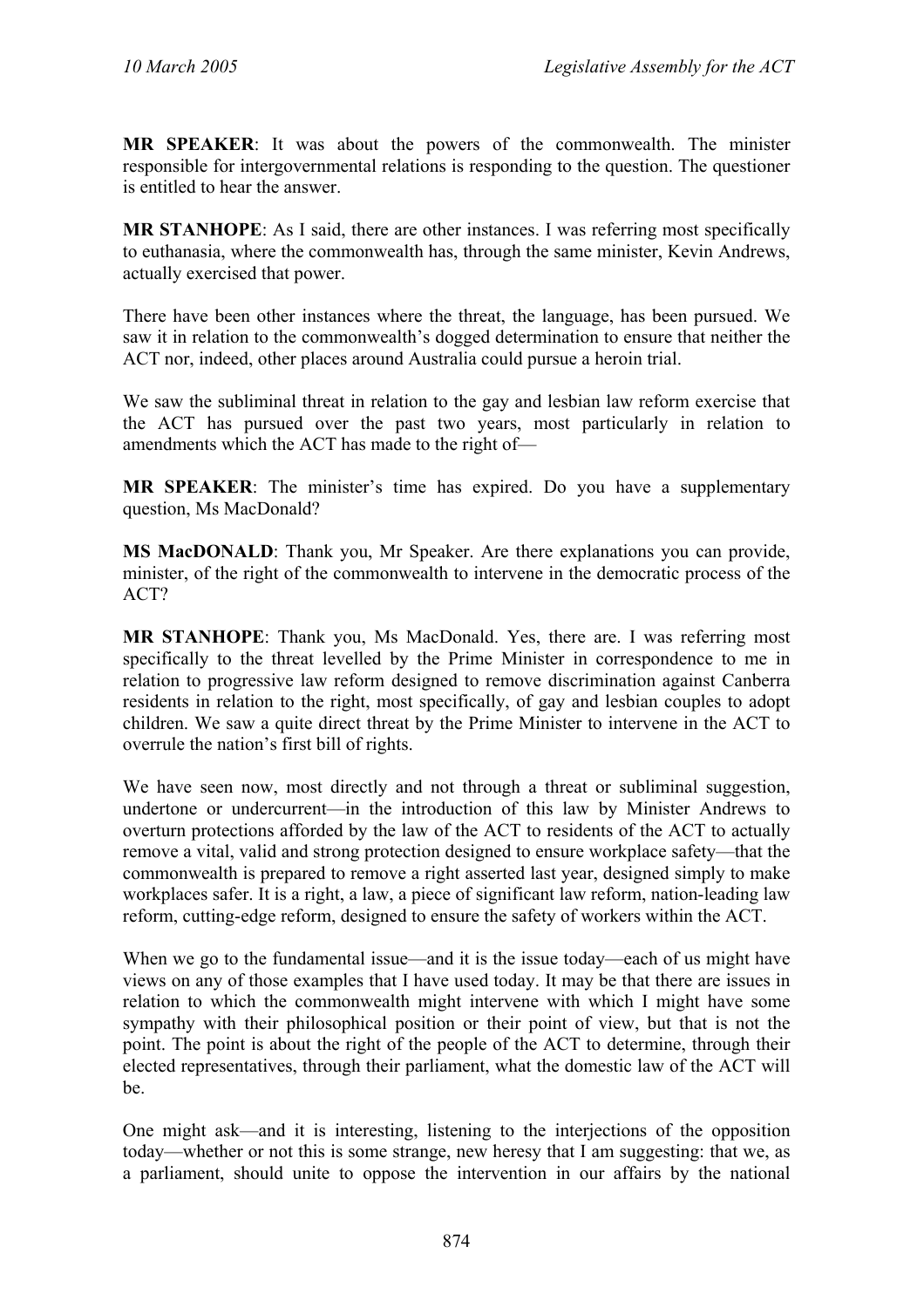government; we should say, irrespective of what we think about industrial manslaughter law, "We will oppose your intervention in our affairs; we will not accept the meddling by you in our affairs."

This is not only my view. I read, just last week, in a very significant and learned journal in circulation within the ACT, the *City News*, that a former President of the Senate, Margaret Reid, when talking about a conference that she is currently attending on federation, I think somewhere in Europe, said that one of the things she stood for, as President of the Senate and as a senator for the ACT over a couple of decades, was:

I always stood against the right of the Commonwealth to override legislation in the ACT and the Northern Territory.

Good on you ex-Senator Reid! Good on you for showing some courage! I am also joined in this sentiment, along with ex-Senator Reid, by former Chief Minister Kate Carnell who, on an ABC *Stateline* program, said:

This is not about politics. This is about democracy.

This was in relation to the gay and lesbian anti-discrimination law. This is what Kate Carnell, former Chief Minister of the ACT, said:

This is not about politics. This is about democracy. The ACT has Self-Government. That means we hold the Government responsible for what they do. If we don't like it, we get rid of them. That's what democracy is all about. We've got Self-Government here.

Senator Humphries is very much on the record in the past. We will see whether Senator Humphries can maintain the standards of ex-Senator Reid in relation to opposing interference in the affairs of the ACT.

The shadow Attorney-General is on the record explicitly in relation to the power of the commonwealth to intervene in the democratic affairs of the territories. Mr Stefaniak, in this place in 2000, was blunt and to the point:

… this parliament, small though it may be, has the right to make laws for the benefit of its citizens without the Commonwealth overriding them.

Good on you, Mr Stefaniak. Stick to your guns. You have got some work to do with your colleagues. Put aside your ideological opposition to industrial manslaughter legislation; acknowledge that it is an expression of the will of the people of Canberra, expressed through the democratic processes of this parliament; oppose what your federal colleagues are doing, intervening and meddling in the affairs of this parliament and this community.

#### **Building and construction industry**

**MR MULCAHY**: My question is to the Minister for Industrial Relations. I refer to reports that new measures have been introduced nationally that are designed to crack down on corrupt practices in the building and construction industry as a consequence of the Cole royal commission recommendations. Do the minister and the ACT government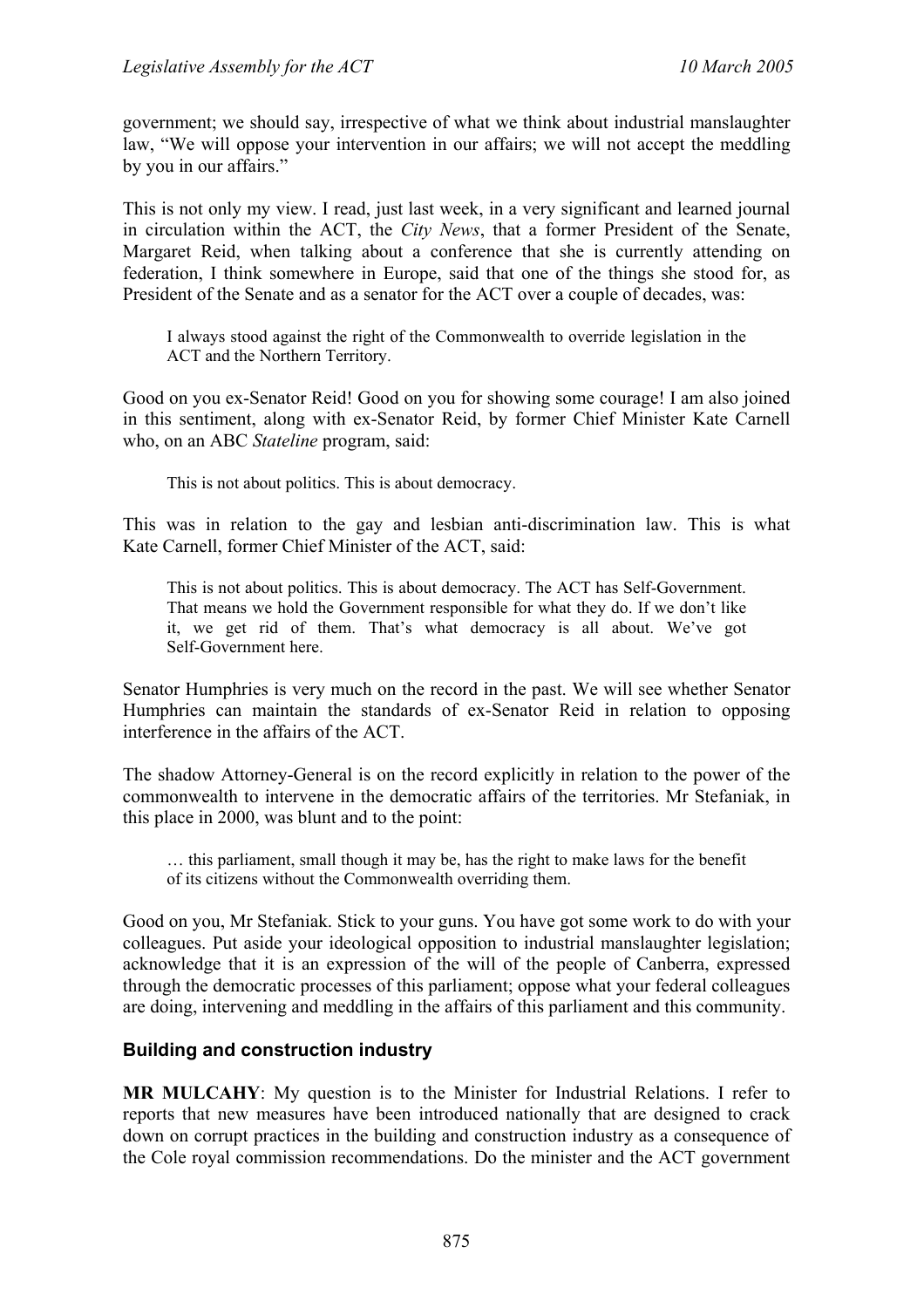support these measures designed to end the culture of intimidation and unlawful behaviour that goes on in the building and construction industry?

**MS GALLAGHER**: Of course the ACT government does not support any corrupt or illegal activity in any industry anywhere across the country or in the ACT. We are not supportive of the commonwealth's ideologically driven agenda to break the power of the CFMEU, which is what it is trying to do through legislation in response to the Cole royal commission. That legislation did not get through the last parliament but the commonwealth are hopeful that it will post 1 July. This always raises some questions about legislation that they are sitting on until 1 July, because it usually means that it would not get through unless they had a majority—

**Mr Mulcahy**: They introduced it yesterday.

**MS GALLAGHER**: They may have introduced it yesterday, but I would bet some money on it not passing until after July. Anyway, the commonwealth government has spent millions and millions of dollars trying to break the power of the CFMEU, through their Cole royal commission—volumes of work, years of evidence—and they have not come up with anything. They really have not come up with anything. They have been unsuccessful in prosecutions. They have not been able to find exactly what they wanted to find about this inherently evil trade union.

In the ACT there is no evidence of corrupt practices in the construction industry. In fact, you should talk to industry groups—who would not participate in the Cole royal commission hearings when they were offered them: "Come down here. Come in, industry, and tell us how bad your ACT CFMEU is." No-one wanted to; no-one would. They work cooperatively here—

**Mr Mulcahy**: I wonder why.

**MS GALLAGHER**: If Mr Mulcahy knows of some corrupt or illegal practice operating in the ACT, he should be reporting that. As usual, they can sit here and laugh and mock that this thing is going on, that the CFMEU are engaging in some sort of corrupt or illegal activity—but they should come up with the evidence. No-one has been able to do so. What operates here in the ACT is a very cooperative, collaborative industry. We are frequently in meetings with industry and unions where they all work very well together. In fact, in discussions at the time the Cole royal commission was around, many leading members of the building and construction industry spoke to the government and said that the industry here operated so well that they really did not want to see anything that was divisive and that they would not participate in what was a politically run agenda to smash the power of an influential trade union.

The government does not support what the commonwealth government is planning on doing; nor does any other state or territory government around Australia. We will be arguing against it. As usual, that will probably fall on deaf ears with Minister Andrews, who is just fulfilling Mr Howard's instructions as his foot soldier. But we will oppose it and we will be looking at ways to continue to support the active involvement of the trade unions and industry working cooperatively in the building and construction industry in the ACT.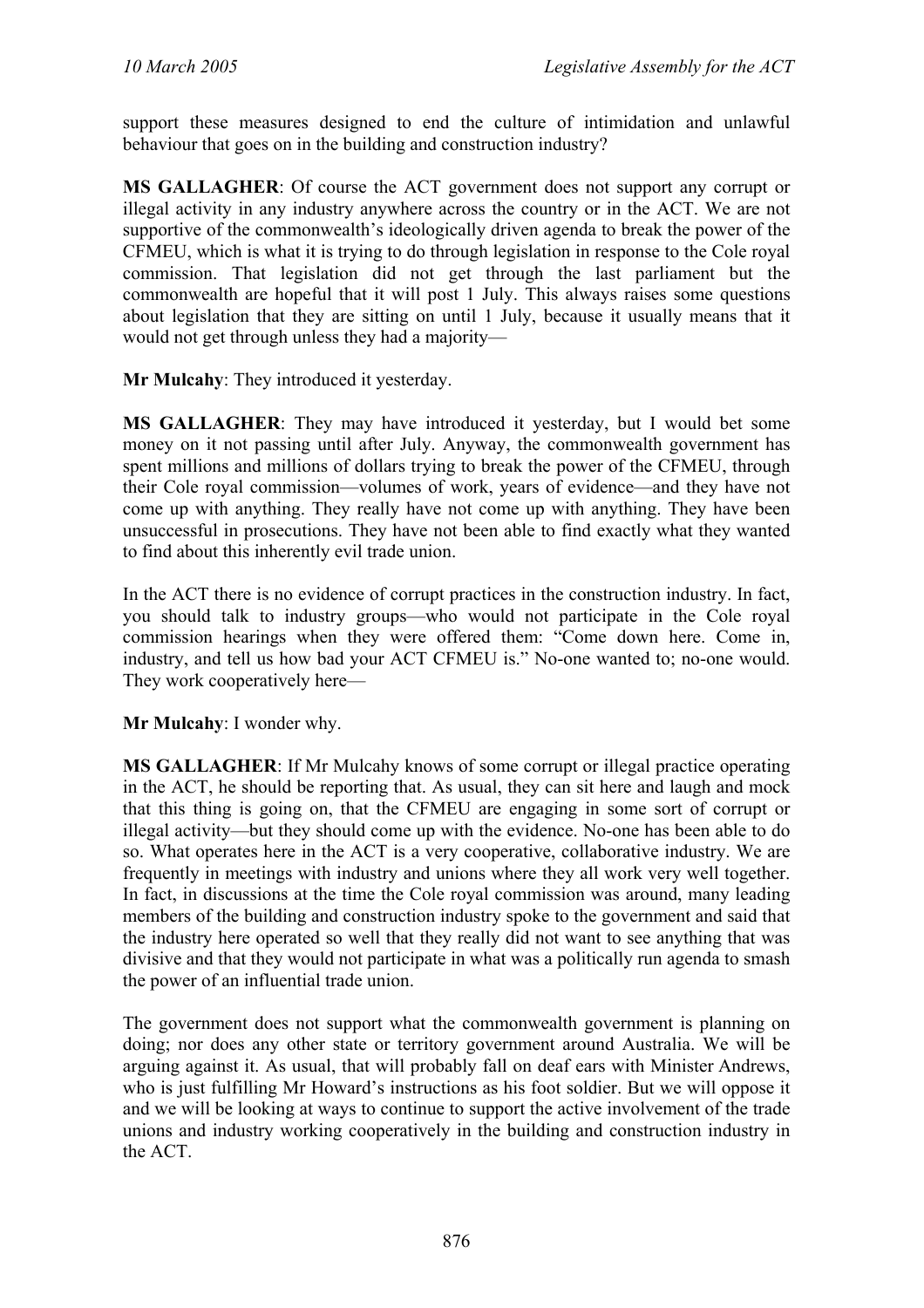**MR MULCAHY**: I am confused, Mr Speaker. I have a supplementary question to the minister, who I think said she was opposed to the culture. My question is: are you considering any complementary legislation to further enhance the reforms that have been introduced consequent to the recommendations of the Cole royal commission?

#### **MS GALLAGHER**: No.

#### **Industrial manslaughter legislation**

**MR GENTLEMAN**: Mr Speaker, my question is to the Minister for Industrial Relations. Minister, The federal government has this week reintroduced to federal parliament the Occupational Health and Safety (Commonwealth Employment) Amendment (Promoting Safer Workplaces) Bill. Is this bill designed to restrict the ACT's leading industrial manslaughter laws from entire classes of employees, creating inconsistencies in the territory?

**MS GALLAGHER**: I thank Mr Gentleman for the question. As members would be aware, the commonwealth government yesterday reintroduced into the House of Representatives one of its many anti-worker bills that we will be seeing in the next couple of months, falsely titled "promoting safer workplaces". This bill seeks to affect the ACT's industrial manslaughter laws by excluding certain classes of employees in the territory from the operation of the law. This includes federal employees and people working for commonwealth-owned corporations.

The federal government knows, however, that commonwealth public servants—direct employees—are already outside the scope of the ACT's industrial manslaughter laws. This bill seeks to remove a further class of worker from the operation of the law—those who happen to be employed by some of Australia's largest corporations. The federal government has failed consistently to provide a compelling rationale for why this law is needed, as they have failed consistently to explain why our law is not needed, particularly when the operation of the law is having such a positive effect in promoting workplace safety and awareness about workplace safety.

The community across Australia has been shocked by recent cases of gross negligence and recklessness displayed by some employers that have led to the deaths of workers. Young, inexperienced workers have been killed by the actions of their employers, who have escaped justice. Corporations have been able to hide behind outdated provisions relating to their criminal liability, and to escape criminal sanctions. Our industrial manslaughter laws are currently the only laws with a capacity to respond to the challenges of the modern workplace. Mr Andrews has failed to explain why he thinks it is acceptable for a commonwealth-owned corporate entity—a large commercial business in every other sense—to escape responsibility for any action leading to the death of a worker caused by gross negligence or recklessness.

I had a look at Mr Andrews's second reading speech yesterday. There are a couple of things I agree with, actually—for instance, where he says that workplace death is inconsistent with the overall objective of an occupational health and safety legislative framework. We would agree with that. Our OH&S framework is primarily about preventing injuries and accidents from happening. So we would say that death in a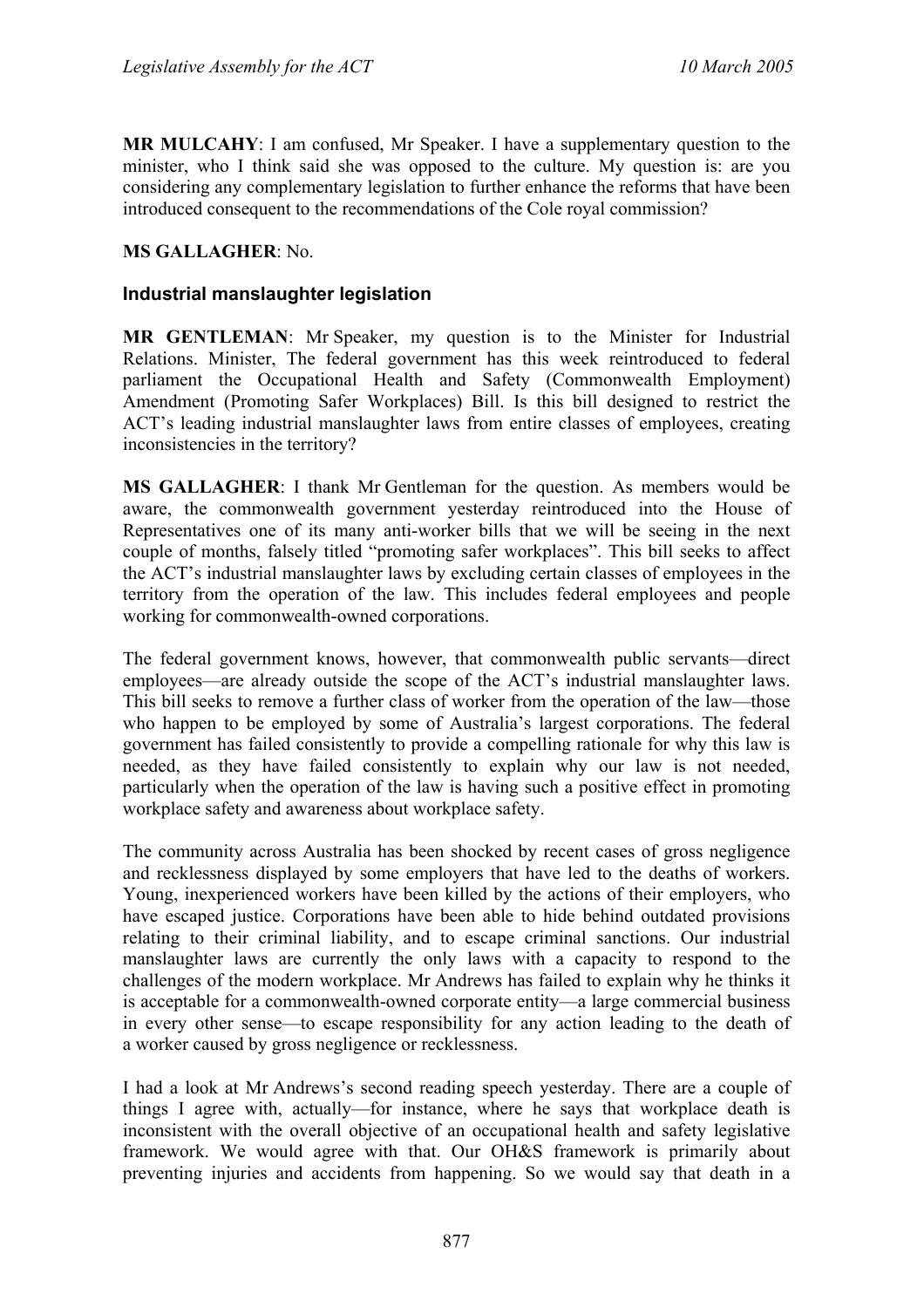workplace, particularly negligent or reckless death in a workplace, is inconsistent with overall OH&S strategies. Mr Andrews goes on to say that the bill will remove the uncertainty that is facing commonwealth employers and employees. He says "uncertainty". I cannot see that there is any uncertainty. If you recklessly or negligently kill someone in your workplace, then it is pretty certain that you should be charged for it.

**Mr Seselja**: Is there no criminal law? Does the criminal law not apply?

**MS GALLAGHER**: There is absolutely no uncertainty at all around industrial manslaughter law. Things could never be more certain as to what your responsibilities are. This is an unwelcome interference in the ACT Legislative Assembly. As the Chief Minister has said, it is interference in a democratically elected parliament which has faced two elections with industrial manslaughter. We went to the 2001 election with it as a promise; we delivered on that promise; we went back in 2004, having delivered on that promise, and look what happened: the Canberra community endorsed what this government had done in its first term.

Now we see someone from outside the ACT—someone who does not live here, with a view different from that of the ACT Assembly—seeking to impose that view on us and create two levels of workplace safety in the ACT. It is an absolute disgrace by Minister Andrews. He has not explained himself. He still has not actually said why he thinks that an employer or corporation who recklessly or negligently causes the death of a worker should not face the full sanctions of the criminal law like every other single individual does.

**MR GENTLEMAN:** Mr Speaker, I have a supplementary question. Minister, could you please outline for the benefit of members some of the ways in which the ACT's industrial manslaughter laws have improved workplace safety?

**MS GALLAGHER**: I have to say that, having now been involved in the whole debate around industrial manslaughter for a couple of years and having worked as a union organiser before that, I have never seen so much interest in occupational health and safety as we have seen in the past 18 months. At every business lunch and every industry meeting I go to I look at the businesses requesting information from WorkCover, asking for WorkCover to come out and have a look at how they are operating their businesses.

Never before have we seen so much discussion and so much proactive action in the workplace from employers who want to make sure they are doing the right thing—and there are a number of employers who did not know of their obligations under OH&S who are now fully aware of their obligations. It has never been taken more seriously than it is now. That is for the benefit of everybody in the ACT, not just employees who have an extra layer of protection added for their families in the unfortunate case of an accident or workplace fatality; it is for employers as well. It is good for employers to have in place strategies to deal with occupational health and safety in their workplaces. This is what we are starting to see. There has never been more interest in occupational health and safety. In that alone, the industrial manslaughter laws have already been a success.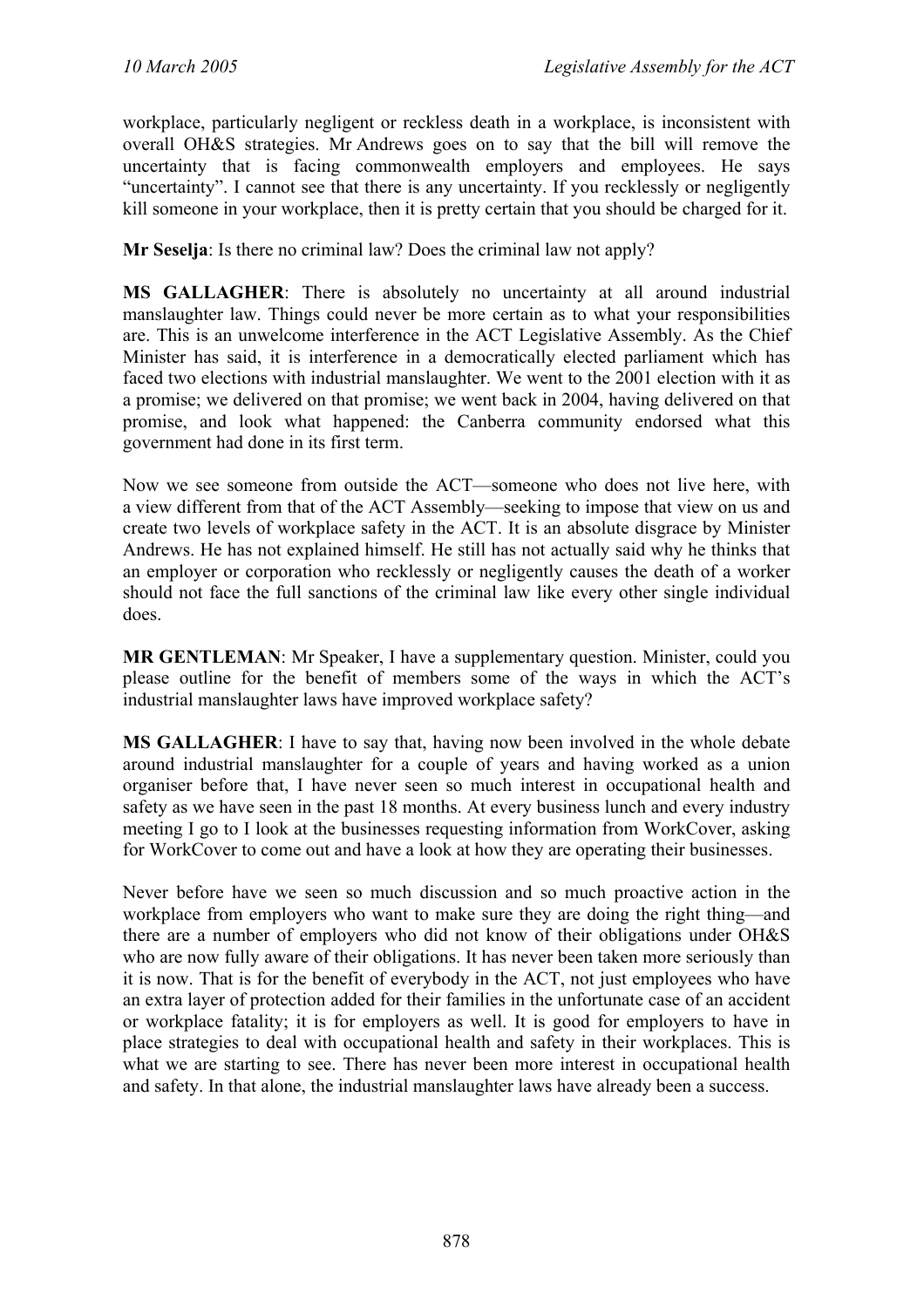#### **Motorcyclists—annual meeting**

**MR PRATT**: My question is to the Minister for Police and Emergency Services. Minister, the Ulysses Club for veteran motorcyclists is having its annual general meeting. Members of this club have been threatened by members of the Rebels Motorcycle Club, in fact, an outlaw motorcycle gang, simply because the Ulysses Club members are wearing motorcycle jackets with emblems on them. I refer to a statement by a member of the Ulysses Club in today's *Canberra Times*, and I quote, "This has destroyed our holiday. Canberra now sucks for me." He goes on to say, "The police apparently are unable to do anything to protect us."

Why are the police apparently unable to do anything to protect visitors to Canberra from intimidation by an outlaw motorcycle club? Who is running this town: the government or the Rebels Motorcycle Club?

**MR HARGREAVES**: I would like to take Mr Pratt's last question first. Who is running this town: the government or the Rebels Motorcycle Club? I will tell you who is not running this town. The federal government is not running this town. Neither is the opposition running this town. The opposition is irrelevant to the process.

**Mrs Dunne**: On a point of order, Mr Speaker. Under standing order 118(a), I ask the minister to be relevant.

**MR HARGREAVES**: I am answering his question.

**Mrs Dunne**: His question was: who is running this town—the government or the Rebel Motorcycle Gang? The minister cannot go on about the federal government or the opposition. He was asked a direct question.

**MR SPEAKER**: Mr Pratt asked who was running this town. Mr Hargreaves was less than a minute into his answer and you are trying to pull him up. I would like to hear his response.

**Mrs Dunne**: On the point of order, Mr Speaker?

**MR SPEAKER**: Yes.

**Mrs Dunne**: Mr Pratt did not ask Mr Hargreaves who was not running this town. We could come up with a long list of people who are not running this town.

**MR SPEAKER**: That is a frivolous point of order. Resume your seat.

**MR HARGREAVES**: If Mr Pratt is unhappy with the laws of this territory, he can get his mates on the hill to override the lot.

**Mr Smyth**: No, he is unhappy with your—

**Mr Pratt**: It's poor law.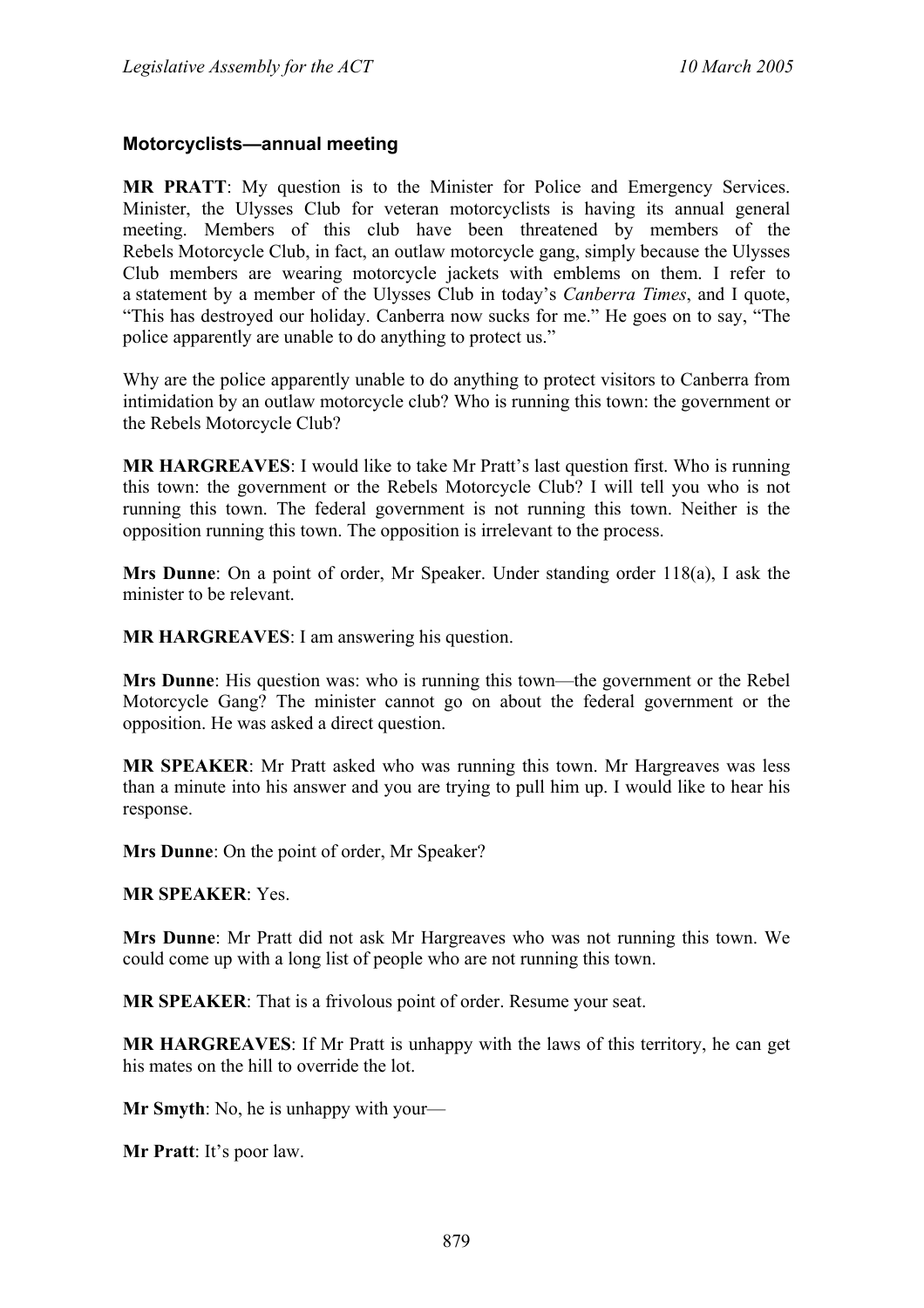**MR HARGREAVES**: He is unhappy. Mr Speaker, Mr Pratt interjects and says that it is poor law.

**MR SPEAKER**: Make your comments through me, Mr Hargreaves.

**MR HARGREAVES**: Clearly, our protective laws for our citizenry are not good enough. How about you go and see your mates on the hill and get them to overturn the whole lot, get rid of self-government, or just leave this place and go and join them on the hill. What a load of absolute, scare-mongering claptrap we have just been treated to! Scare-mongering claptrap. That is what this so-called shadow minister for police is up to.

For those members opposite who do not know, the Rebels Motorcycle Club is an Australia-wide motorcycle gang—they all know that; righto—with chapters that operate within the ACT-Queanbeyan area. In recent times, identified members of the club have been prosecuted for criminal offences within the ACT Magistrates Court and the Supreme Court of the ACT. You would not know that, Mr Pratt, because your remedial reading classes are not up to date.

**MR SPEAKER**: Order, Mr Hargreaves! Direct your comments through me.

**MR HARGREAVES**: The Ulysses Motorcycle Club is a social club of veteran motorcycle enthusiasts, ranging in age from 40 to 92 years of age. Sorry about that, Mr Gentleman. I cannot do anything about that. Members of the club come from diverse backgrounds and have a common link, that being the love of motorcycles. The average age—you are not going to like this either, Mr Gentleman—is 55 years old. Approximately 5,000 Ulysses members are currently in Canberra attending a national annual general meeting at the EPIC showgrounds from 7 to 13 March this year. One incident has been reported to police regarding the actions of a Rebels member at the EPIC showgrounds on 8 March. The matter was reported to police as a matter of information and the Rebels member has been spoken to in relation to his actions.

As a result of this incident, police are proactively patrolling the areas of the EPIC showgrounds and all operational police members have been informed of potential incidents that may arise involving members of the Rebels and Ulysses motorcycle clubs. There have been no other incidents reported to police involving threatening or intimidating behaviour by members of the Rebels towards members of the Ulysses Club since the commencement of the Ulysses' national annual general meeting.

If Mr Pratt has any information that I do not have—other than which he can glean from his daily reading of the *Canberra Times*—I suggest that he give that information to the police and they will act on it. If any other threatening or intimidating incidents have occurred, police request members of the public, including the illustrious shadow minister for police, to come forward and each incident will be investigated thoroughly. It must be noted that, for a successful conviction for threatening or intimidating behaviour, police require a signed statement from the victim and an undertaking that the victim is prepared to give evidence in relation to the matter in court.

Senior ACT police have been in contact with members of both clubs in an effort to resolve the issues, as reported in the *Canberra Times* on 10 March. The dispute, as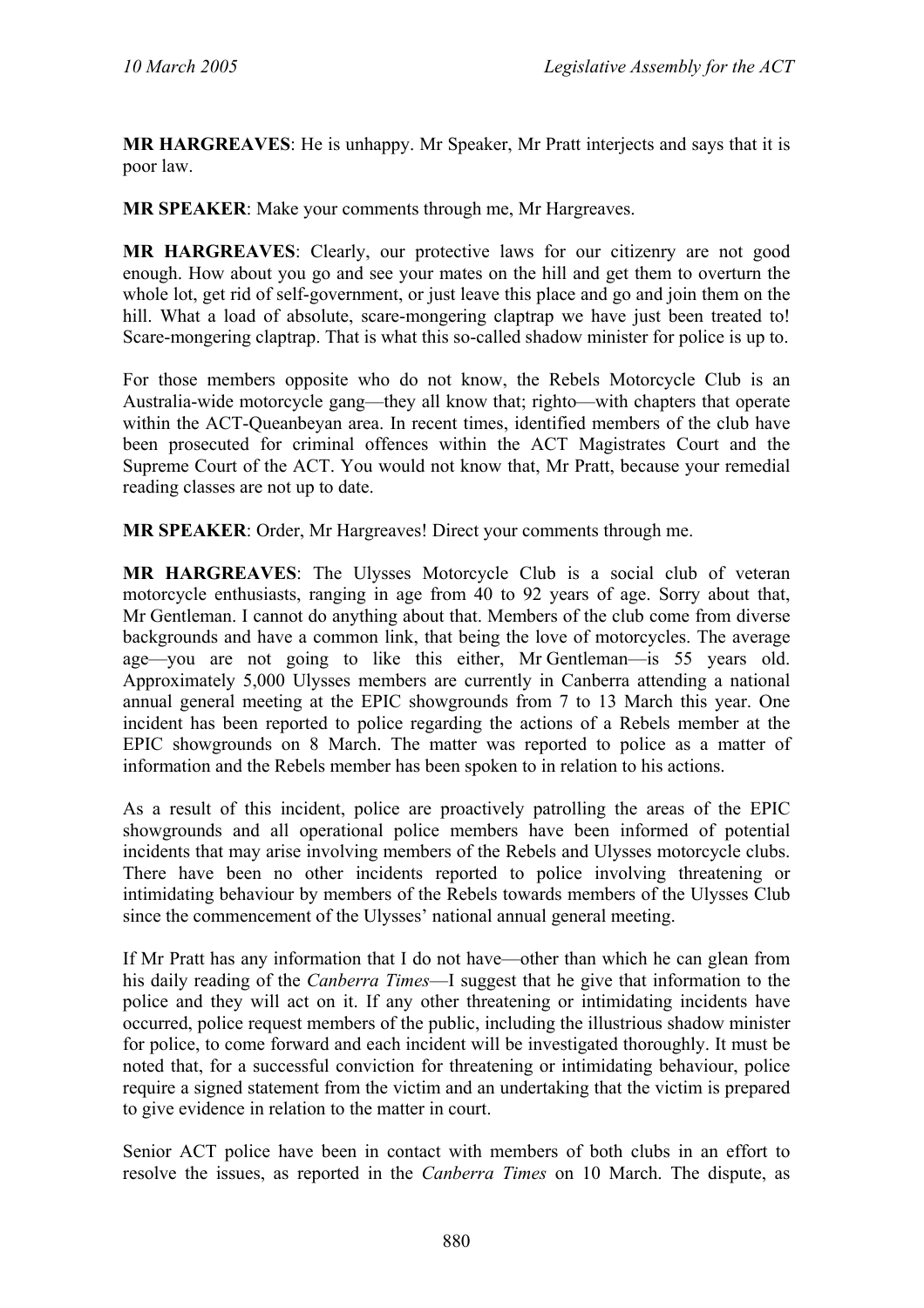reported in the *Canberra Times* article, relates to Ulysses members wearing rockers a rocker is a badge in the shape of a part-circle which is sewn on the jacket and turns up above the club's badge or logo. Police intelligence indicates that Rebels members believe they should be the only motorcyclists to wear rockers. It is seen as an insult by motorcycle gangs to wear rockers in a rival gang's territory. We know that now. Protection of a motorcycle gang's territory by its members is of paramount importance and is consistent among most motorcycle gangs.

**MR SPEAKER**: Order! The minister's time has expired.

### **Rural leases**

**MRS DUNNE**: Mr Speaker, my question is to the Minister for Planning, Mr Corbell. In June 2004, the minister was censured for persistently and wilfully misleading the Assembly. Yet on 9 December 2004 he told members in a debate about rural leases in the Molonglo Valley that "the full rights to the leases were actually purchased by the commonwealth in the seventies as well." We all know that the land in question has been leasehold since the end of the World War 1 when the leases were issued under the soldier settlement scheme. When will the minister own up to this further misleading of the Legislative Assembly and correct the record?

**MR SPEAKER**: Mrs Dunne, withdraw that. There is a clear imputation there and you should withdraw it.

**MRS DUNNE**: I withdraw the imputation and ask: when will the minister own up to the gross inaccuracy and correct the record?

**MR CORBELL**: I am advised that the remainder of my comments are adequate. I have clarified the record in relation to one comment I made, and I did that earlier this week, as is appropriate for me to do. The issues around these leases are technical and complex and I did make an error, and I corrected the record. But, as far as I am advised, the remainder of my comments are accurate.

**MRS DUNNE**: Why didn't the minister's correction contain an apology to the Assembly, as former practice requires?

**MR CORBELL**: I clarified my comments in so far as they may have been misconstrued. That is the appropriate course for me to take, and I did that.

### **Aged care—intermittent care program**

**MS PORTER**: My question is directed to the Minister for Health. This week the ACT and commonwealth governments launched a pilot program for intermittent care. Can the minister tell the Assembly about the program and how it will benefit the ACT?

**MR CORBELL**: This week I was pleased to launch, in conjunction with the commonwealth government and the commonwealth Minister for Ageing, the honourable Julie Bishop, a new program to help older people who require additional support to remain in, or return to, their own homes following hospitalisation.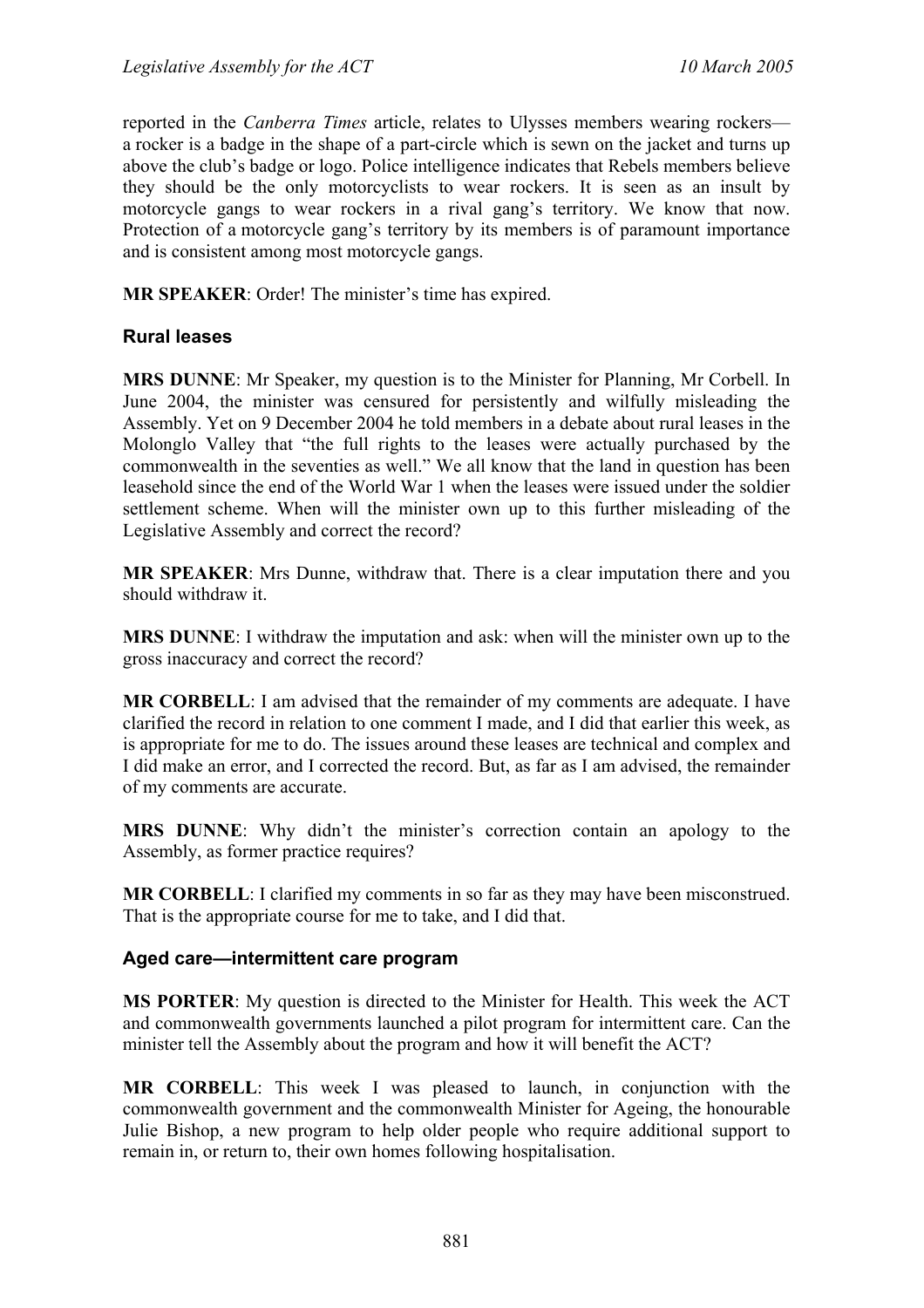The ACT intermittent care service pilot will start with 25 community-based packages for older Canberrans needing short-term care. The Australian and ACT governments jointly will provide more than \$1.9 million over 18 months for the pilot, which is being operated by the Baptist Community Services here in the ACT and in Queanbeyan.

I am delighted to be doing this. This is the culmination of a series of events around the need to provide further support for older people following an episode in our public hospital system. Of course, the opposition has sought, at every turn, to block this from happening, in terms of the operation of beds in, say, a revised rehabilitation independent living unit at the Canberra Hospital. They have sought to obstruct it in a range of other ways. They sought to obstruct the desperate need for drug rehabilitation beds here in the ACT, with their opposition to the refurbishment and extension of the Karralika drug and rehabilitation facility. It is indicative—

**Mr Smyth**: Mr Speaker, I rise on a point of order. The minister is reflecting on votes of the Assembly, where the previous Assembly called on him not to shut Karralika and not to shut RILU. The minister is in breach of the standing orders and should be made to withdraw those comments.

**MR SPEAKER**: That is not a point of order.

**Mr Smyth**: Mr Speaker, why is it not a point of order when he reflects on the votes of the Assembly?

**MR SPEAKER**: He is not reflecting on a vote of the Assembly.

**Mr Smyth**: Of course he is. He is accusing the opposition. It was not the opposition on its own; it was the cross benches as well. The minister will—

**MR SPEAKER**: That is a point you may wish to make as a point of debate, but it is not a point of order in the context in which you raise it.

**MR CORBELL**: As shadow minister for health, he should be promoting better health services in the ACT, not blocking them. I am very pleased that his federal colleague has a much more proactive approach to these issues. I was delighted to join with the honourable Julie Bishop in launching this program. The pilot program will see more than 120 older Canberrans at the crossroads of care.

These packages will provide rehabilitation and convalescent services for older people in hospital who need special care to help them regain their independence and return home. Of course, these 120 Canberrans could have been helped a lot earlier if it were not for the obstructionism of Mr Smyth in the previous Assembly.

This program will also assist people who need extra support to remain at home, rather than prematurely enter residential aged care. As our population ages, older Australians are increasingly demanding greater choice in how they receive care services as they age. I am delighted that this new partnership approach is now available here in the ACT.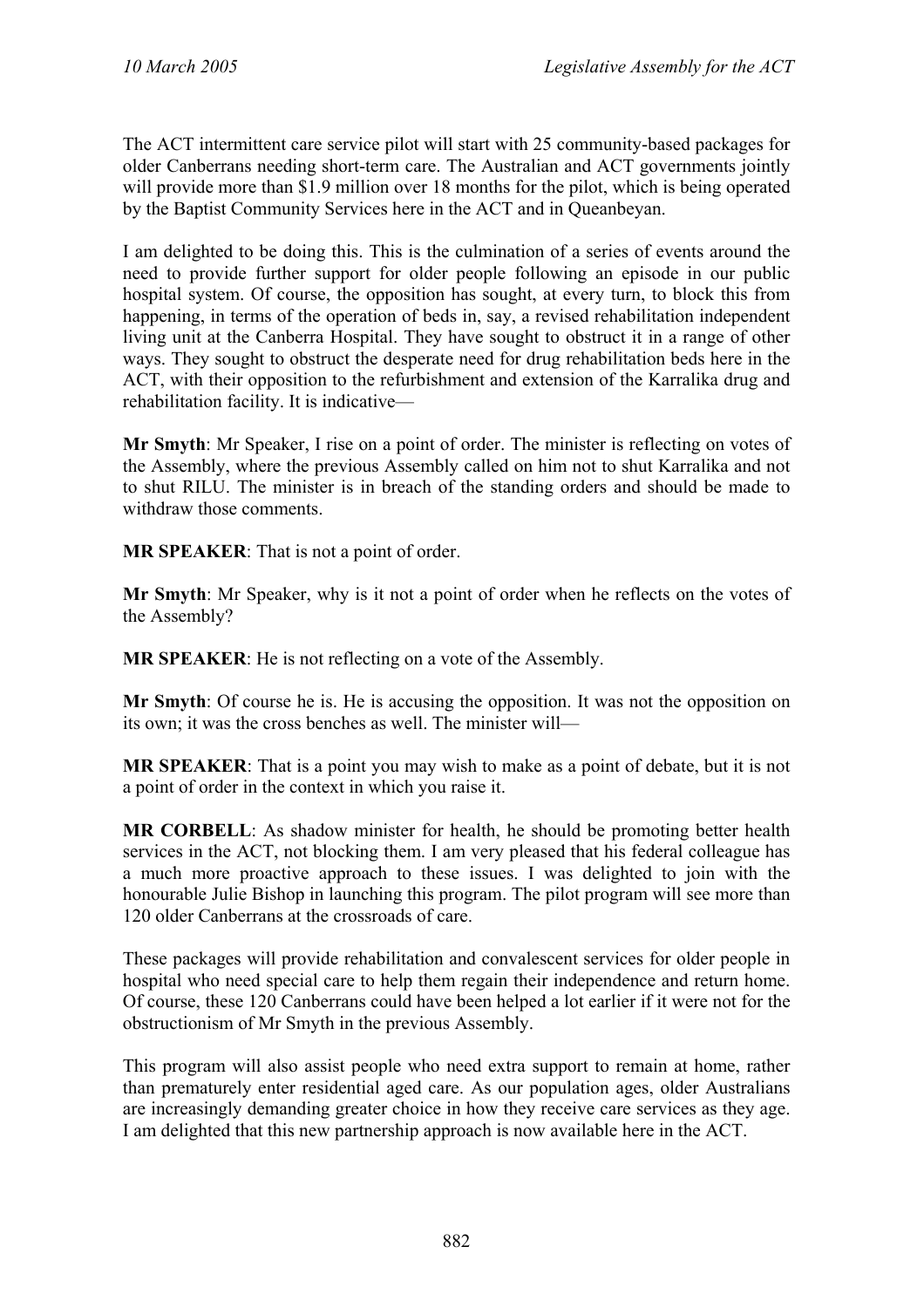What does it mean? On the ground, it means that for a 10 to 12-week period Baptist Community Services will provide a range of care to people who have either been discharged from hospital or who would otherwise need to go into hospital because they need a level of support and care that they cannot get at home. The support will be from primary and allied health care workers. It will really give these local residents an opportunity to improve, recover or regain their functional abilities after an illness or an operation.

A great example was given at the launch. There is a particular old lady at home. She has had a fall; she is not able to move around. The Baptist Community Services are not just providing care for her in terms of rehabilitation and support but also giving care to her dog, so that it can continue to be fed. She has that support at home as well.

This is a great example of an innovative approach to aged care services. It is one that will support older residents and prevent hospital admission or readmission. It will help them remain in their own homes. Secondly, it will offer people presently in hospital an in-patient rehabilitation program so they can return home with community-based support. This is another example of this government's commitment to delivering aged care services for the Canberra community.

**Mr Stanhope**: I ask that all further questions be placed on the notice paper.

# **Rural leases**

**MRS DUNNE** (Ginninderra) (3.26): Mr Speaker, I seek leave to make a statement in relation to Mr Corbell's correction on Tuesday, 8 March about a statement he made last December concerning rural leases in the Molonglo Valley.

Leave not granted.

### **Standing and temporary orders—suspension**

**MRS DUNNE**: In that case, Mr Speaker, I move:

That so much of the standing orders be suspended as would prevent Mrs Dunne from making a statement.

Mr Speaker, on Tuesday, Mr Corbell skulked into this chamber at two minutes past 12, when he knew that I was not here, to make a statement so that he could correct the record. What one normally expects when someone comes in here to correct the record is for them to do something like—

**MR SPEAKER**: Order! Come to the point of the motion. The motion is for the suspension of standing orders and you have to debate why there is a need to suspend the standing orders.

**MRS DUNNE**: Why we need to suspend standing orders is precisely this, Mr Speaker: I need to make a statement and the Assembly should hear the other side of the case. This minister is afraid of that. That is why he will not give leave. When the minister made that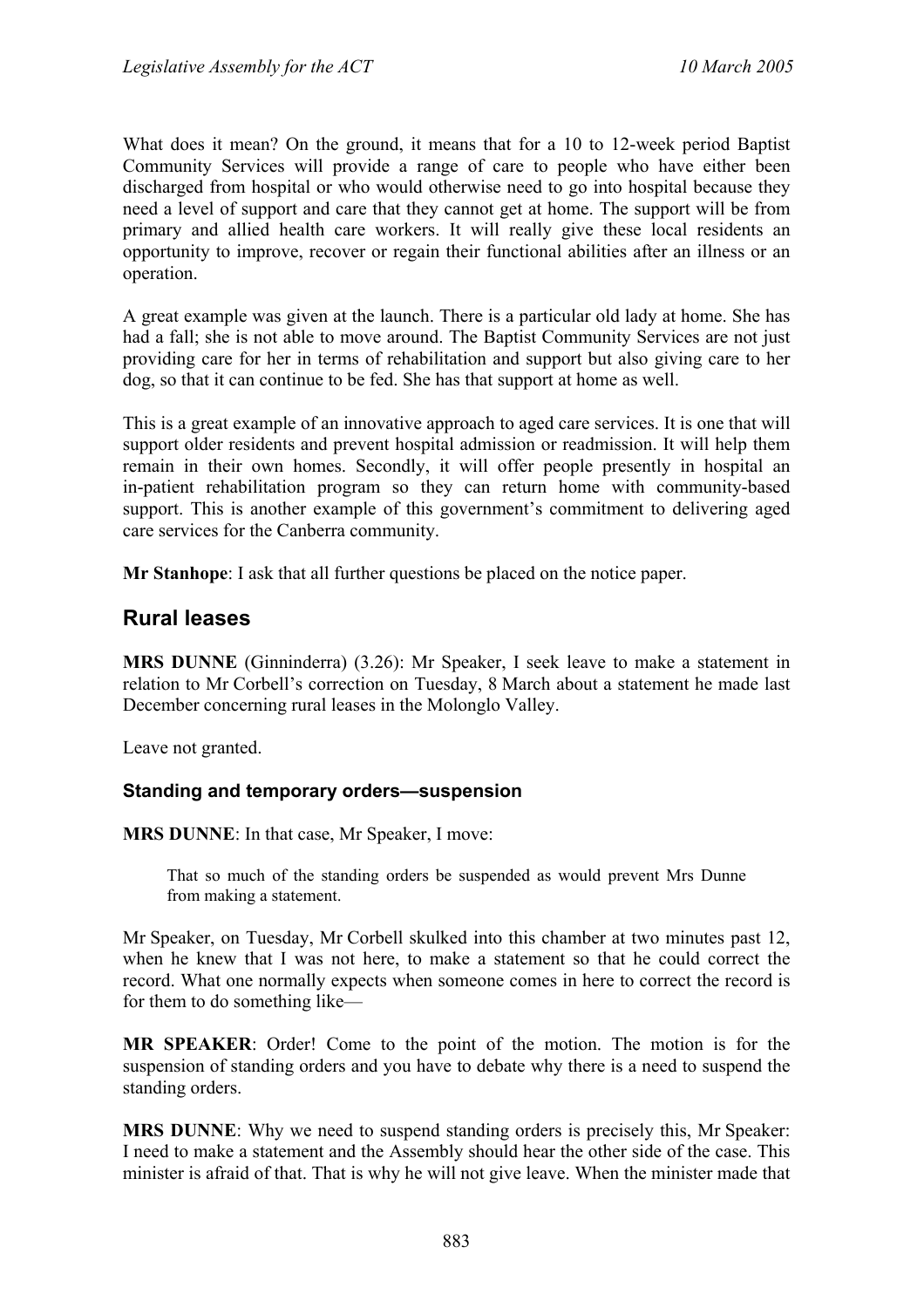statement earlier this week, he did not make a correction; he perpetuated the lie that he told last year.

**Mr Hargreaves**: I take a point of order, Mr Speaker. Mrs Dunne is debating the issue. She has made a statement on why we should suspend standing orders. Let us vote on the motion.

**MR SPEAKER**: I think that Mrs Dunne is putting an argument as to why standing orders should be suspended and she should continue to do so.

**MRS DUNNE**: The argument, Mr Speaker, as to why we should suspend standing orders is that in December last year Mr Corbell said things that were patently and obviously wrong. They were things that were said by either a knave or a fool. We know quite categorically, no matter what we say about Mr Corbell, that he is no fool. What he did the other day was to perpetuate the lie that he told himself and allowed to be told by Mr Gentleman in this place.

**Mr Hargreaves**: I take a point of order, Mr Speaker. Mrs Dunne has implied that Mr Corbell is a knave. I think that she should withdraw that.

**MR SPEAKER**: This could become a debating point. Provocative language invites provocative debate and it might be easier not to use strong language, otherwise you will get a strong response.

**MRS DUNNE**: Mr Speaker, what in practice Mr Corbell did the other day was not to make a correction. He came in here and hedged about with a range of excuses about what he had said.

**MR SPEAKER:** Order! I am reminded that you did say, "perpetuate the lie" and you will withdraw that, Mrs Dunne.

**MRS DUNNE**: Why should I withdraw that, Mr Speaker?

**MR SPEAKER**: If you want to call people liars in this place, you have to do it by way of a substantive motion. I think that it is unparliamentary to suggest that somebody has perpetuated the lie.

**MRS DUNNE**: Mr Speaker, I said that he told a lie, not that he was a liar, which is quite different.

**MR SPEAKER**: I do not want to hear your explanation. I want you to withdraw it.

**MRS DUNNE**: No, I will not withdraw it, Mr Speaker.

# **Member named and suspended**

**MR SPEAKER**: I name you, Mrs Dunne, pursuant to standing order 202 (e).

Motion (by **Mr Corbell**) proposed: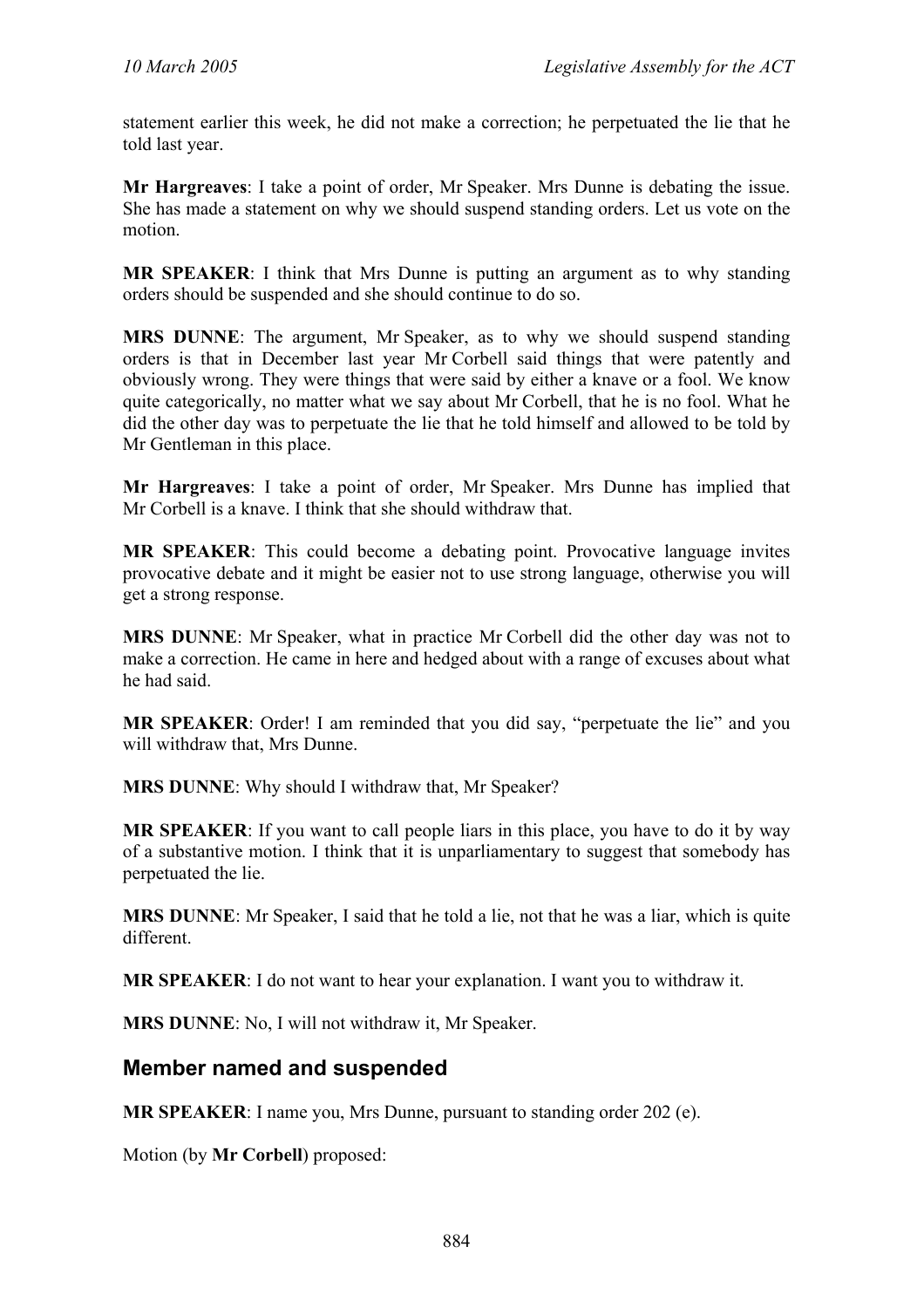That Mrs Dunne be suspended from the service of the Assembly.

**Mr Smyth**: Mr Speaker, I would like to speak to the motion.

**MR SPEAKER**: It is not open to debate, Mr Smyth.

Question put:

That Mrs Dunne be suspended from the service of the Assembly.

*A division having been called, and the bells being rung*—

**Mr Smyth**: Persistent and wilful misleading.

**Mr Corbell**: I rise on a point of order, Mr Speaker. Mr Smyth has asserted that I persistently and wilfully misled this Assembly and he should be asked to withdraw it.

**MR SPEAKER**: I did not hear that, but if you said it I order you to withdraw it, Mr Smyth.

**Mr Smyth**: Mr Corbell was found guilty of being a persistent and wilful misleader of the Assembly. That happened on 24 June 2004.

**MR SPEAKER**: That may be the case, Mr Smyth, but you cannot interject across the chamber that somebody has persistently and wilfully misled this Assembly. You can draw attention to the fact that there was a vote, but you cannot say that, and I order you to withdraw it.

**Mr Smyth**: I withdraw, Mr Speaker.

The Assembly voted—

Ayes 8 Noes 6

| Mr Berry     | Mr Hargreaves | Mrs Burke  | Mr Seselja |
|--------------|---------------|------------|------------|
| Mr Corbell   | Ms MacDonald  | Mrs Dunne  | Mr Smyth   |
| Ms Gallagher | Ms Porter     | Mr Mulcahy |            |
| Mr Gentleman | Mr Stanhope   | Mr Pratt   |            |
|              |               |            |            |

Question so resolved in the affirmative.

**MR SPEAKER**: Pursuant to standing orders, Mrs Dunne is suspended from the service of the Assembly for three hours.

*Mrs Dunne was therefore suspended at 3.33 pm for three sitting hours under standing order 204.*

## **Rural leases Standing and temporary orders—suspension**

Debate resumed.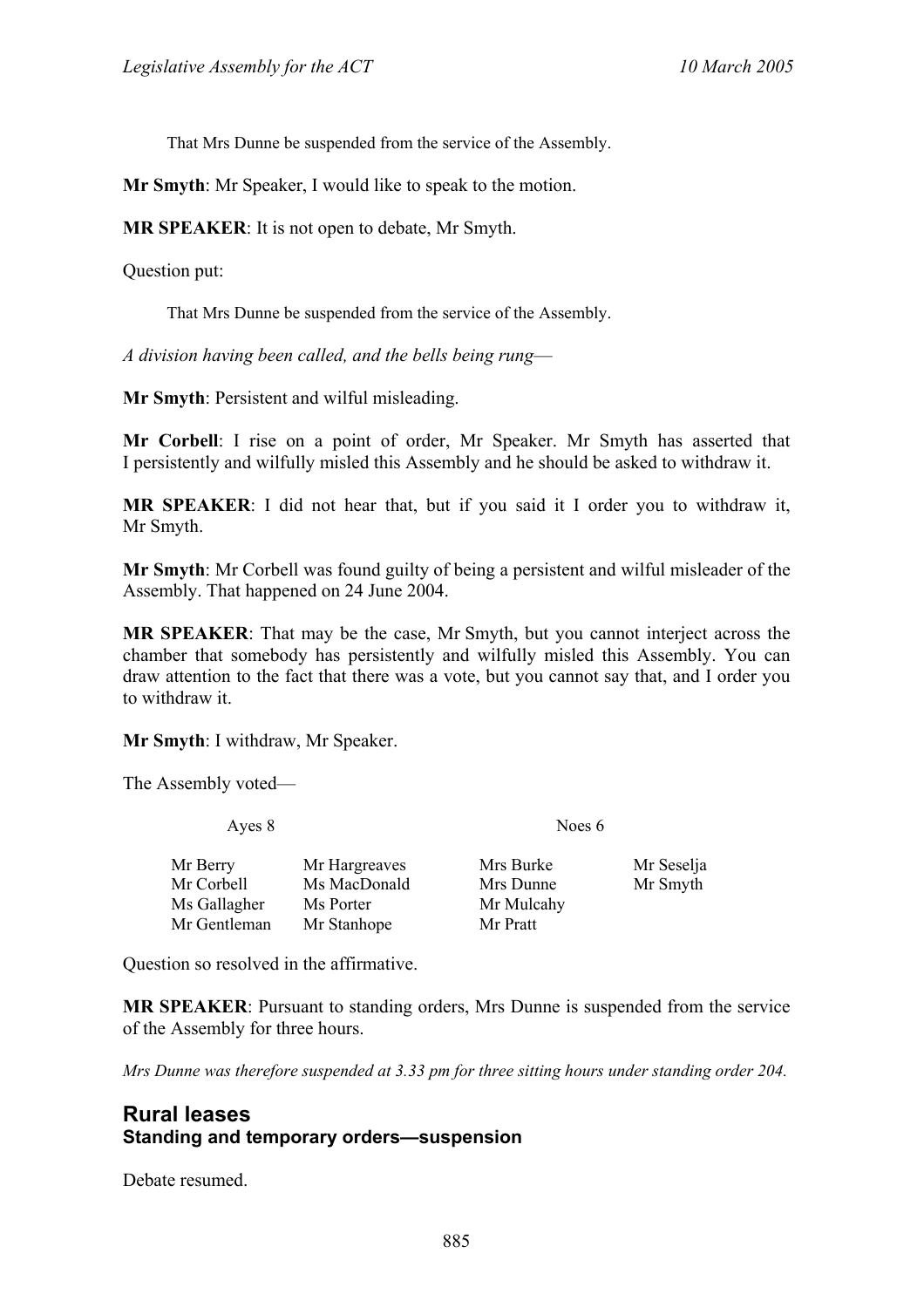**MR SPEAKER**: The question now before the Assembly is: that so much of the standing orders be suspended as would prevent Mrs Dunne from making a statement.

**MR CORBELL** (Molonglo—Minister for Health and Minister for Planning) (3.33): Mr Speaker, I seek your clarification. Given that Mrs Dunne has been suspended from the service of the house and the motion is in her name, is it appropriate to continue with this debate?

**MR SPEAKER**: The question is still before the house.

**MR CORBELL**: Mr Speaker, I want to make it quite clear that the government is happy to allow Mrs Dunne to make whatever explanation she likes during the adjournment debate, under private members' business, in a personal explanation in accordance with the standing orders, or in a statement regarding misrepresentation of something she said under the standing orders. That is the appropriate avenue for these matters to be addressed.

**MR SPEAKER**: Mrs Dunne, you should leave the chamber.

*Mrs Dunne thereupon withdrew from the chamber.* 

**MR CORBELL**: It is on that basis, Mr Speaker, that the government has adopted the approach it has in relation to this matter. We will not be supporting the suspension motion.

**MR SMYTH** (Brindabella—Leader of the Opposition) (3.34): Mr Speaker, it has been the tradition of this place for the last 15 years that members be given leave to speak on matters that they find important. That has been the tradition. That 15 years of tradition has just been thrown out of this place by a government whose arrogance has led it to condemn the federal government for conducting business which it is entitled to do under the constitution; but, if a member here wants to do business as he or she is entitled as a member of this Assembly, the government will now determine when the member gets to do that.

There are many ways in which we express ourselves. Recently, the Chief Minister sought leave to make a statement. This opposition has always given individuals leave to make statements because we want them to perform their jobs as they would like to do. That is a courtesy that should be extended to the members of the opposition and the crossbench. That is the sort of courtesy a government that is not afraid to hear the truth would extend. That is the sort of courtesy a government that is fully supportive of what a minister has said and knows it to be true would do.

Yet what does this government do? This government puts Mr Corbell in cotton wool so that we cannot actually debate what he said. That is why the motion for the suspension of standing orders should go through. The standing orders should be suspended because there is doubt about what this minister has said. There is a lot of doubt about what this minister says. You have to remember, Mr Speaker, that this minister has form. That is why, on 24 June 2004, the Assembly passed a censure motion concerning Mr Corbell that said, "The Assembly censures the minister for health and planning for persistently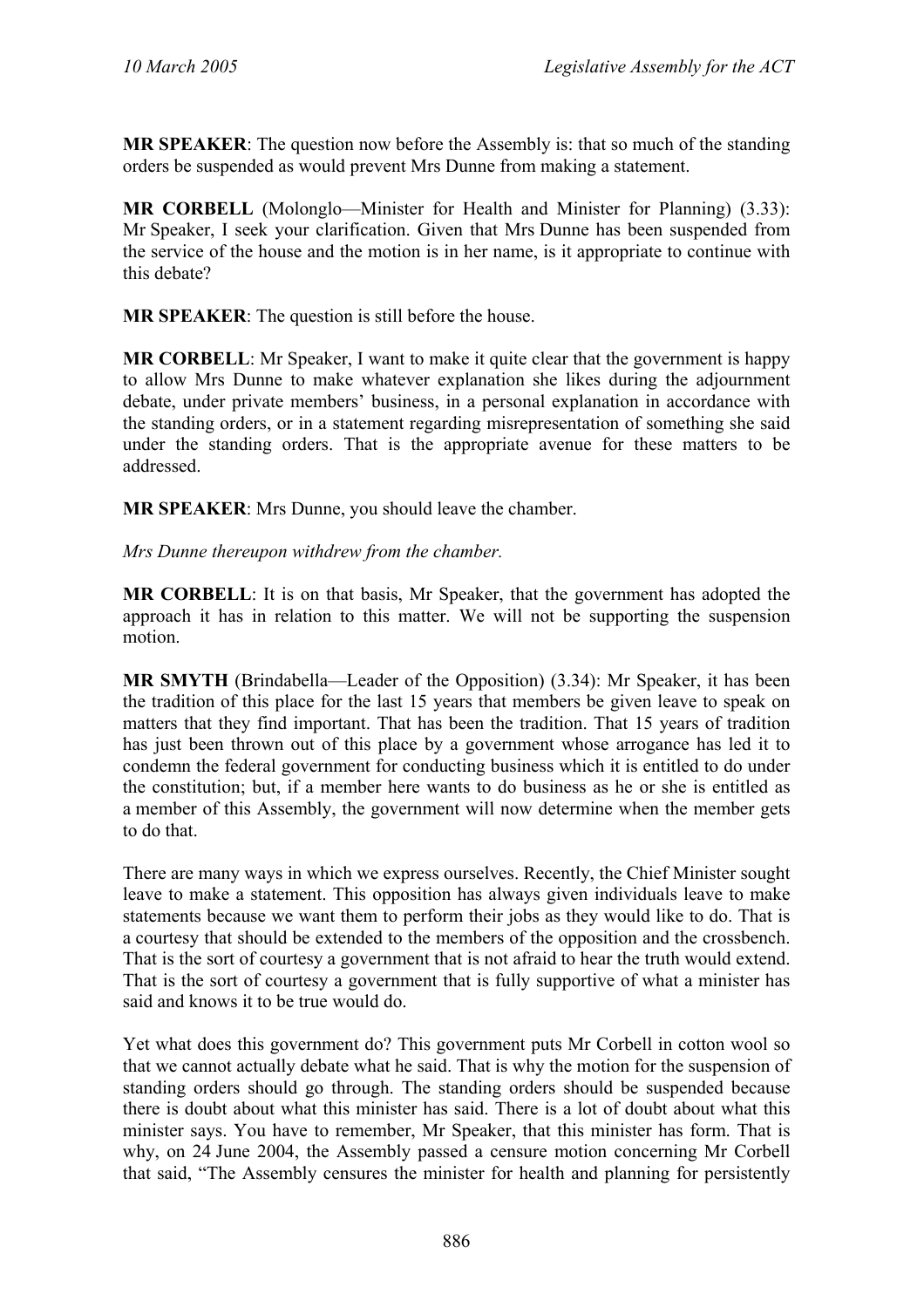and wilfully misleading the Assembly on a number of issues." And it continues; it continues into this Assembly. He has been asked on several occasions to correct the record.

**Mr Corbell**: I take a point of order, Mr Speaker. Mr Smyth is again asserting that I am misleading the Assembly. He just said in his speech that I was censured for misleading the Assembly and then he used the words, "And it continues." That is a clear accusation. It is unparliamentary. If they believe that I have misled the Assembly, I invite them now to move for the suspension of standing orders to try to censure me, Mr Speaker. The government is quite happy to have that debate and the government is quite happy for me, and I am quite happy as minister, to defend that and to show that this assertion is simply false. Mr Smyth is continuing to assert that I have misled the house when I have not.

**MR SPEAKER**: Order! I understand your point, Mr Corbell. Withdraw "it continues", Mr Smyth.

**MR SMYTH**: Sorry, withdraw what?

**MR SPEAKER**: You said that Mr Corbell continues to do so.

**MR SMYTH**: I withdraw "Mr Corbell continues to do so".

**MR SPEAKER**: Thank you.

**MR SMYTH**: Mr Corbell says that we can have a motion of no confidence or censure concerning him, but the government will not allow a debate on the very simple issue of whether or not we get to the basis of the facts on what this minister says. The minister has asserted on several occasions in the last couple of days that a six-month period of elective surgery was one of the best that we had seen, second best to only one, and yet when we confronted him on that we found out that actually seven months of figures were included in that number. He got it wrong. It is right to question what this minister says; but when a member has the temerity to stand and have a debate about it, this government shuts it down.

That is the thing that is wrong here. Mr Stanhope gets up and rails against the federal government and talks of attacks on the democracy of the ACT. Surely, under Mr Stanhope's human rights legislation, people have the right to free speech. Where else but in their Assembly should they be able to take that right to its limit? Mrs Dunne has sought to question what Mr Corbell has said and this government has shut her down. That is why the suspension of standing orders should go through.

Mrs Dunne simply wants to bring to the attention of members the chronology of events and the shifting sands of the statements that Mr Corbell puts on the record. One, he does it without an apology, which is not the normal form for this place when you actually mislead or what you have said is not entirely accurate. When you realise that, you are obliged to come back in at the first available opportunity and apologise and correct. But we never get an apology out of this minister, Mr Speaker. He is always correcting, modifying and changing, and it is simply the right of Mrs Dunne to point that out. That is why the motion for the suspension of standing orders should go through.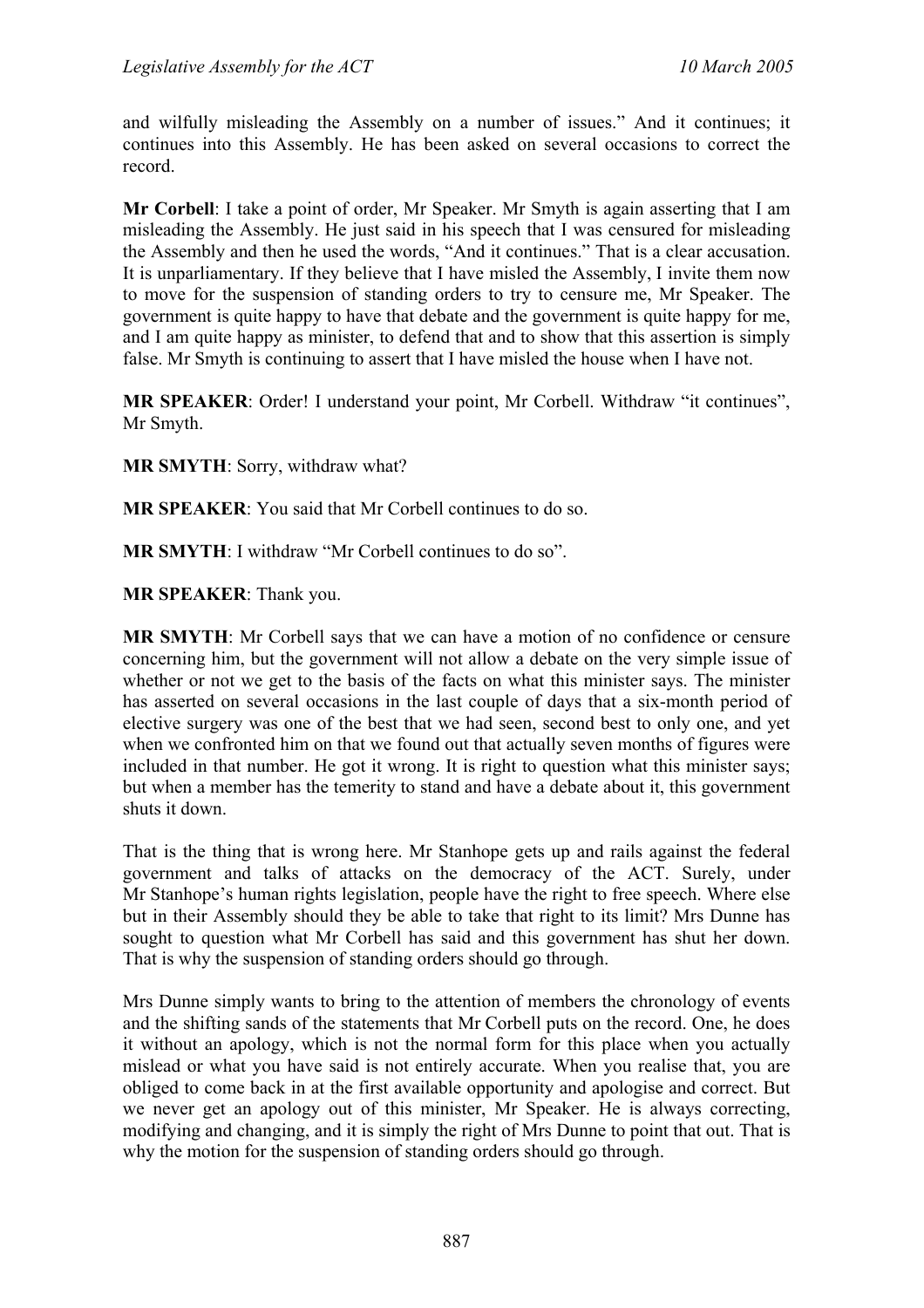Mr Speaker, this Assembly has seen a winding back of the rights of members. There are no extensions to speaking times. If you have a complicated or technical matter, you cannot get an extension. We have shorter sittings.

**Mr Corbell**: I take a point of order, Mr Speaker. Mr Smyth's arguments are now no longer relevant to the need to suspend.

**MR SPEAKER**: Order! Mr Smyth will not be saying any more as his time has expired.

**MR STANHOPE** (Ginninderra—Chief Minister, Attorney-General, Minister for the Environment and Minister for Arts, Heritage and Indigenous Affairs) (3.39): Mr Speaker, it is simply nonsense for the opposition—the Leader of the Opposition in particular—to make up, to confect, conventions that simply do not exist.

**Mr Smyth**: Mr Speaker, as we are getting pernickety: if I am making things up, does that mean that I am peddling an untruth? The Chief Minister should withdraw that.

#### **MR SPEAKER**: Cut it!

**MR STANHOPE**: Mr Smyth, the Leader of the Opposition, refers to the conventions of this place, conventions that have applied over 15 years, as to whether leave should be granted to speak willy-nilly. It is nonsense to say that any time a motion is moved to suspend standing orders it should be supported. This place operates, as does every other parliament in Australia, on the basis of the forms of the house and on its standing rules. That is the basis on which this parliament operates. It operates in exactly the same way as every other parliament in Australia, that is, on the basis of the forms of the house and on the basis of the standing orders.

How many times is there a suspension of standing orders in the House of Representatives to allow the opposition to debate a matter that all of a sudden is important to it? How many times is there a suspension of standing orders in the New South Wales parliament when a member of the opposition says in the middle of executive business, "I would like now to debate the behaviour of the minister for health, so let's suspend standing orders"?

**MR SPEAKER**: Order! The time for this debate has expired.

Question put:

That so much of the standing orders be suspended as would prevent Mrs Dunne from making a statement.

The Assembly voted—

Ayes 4 Noes 7

Mrs Burke Mrs Burke Mrs Mrs MacDonald Mr Pratt Mr Corbell Ms Porter Mr Seselja Mr Gentleman Mr Stanhope Mr Smyth Mr Hargreaves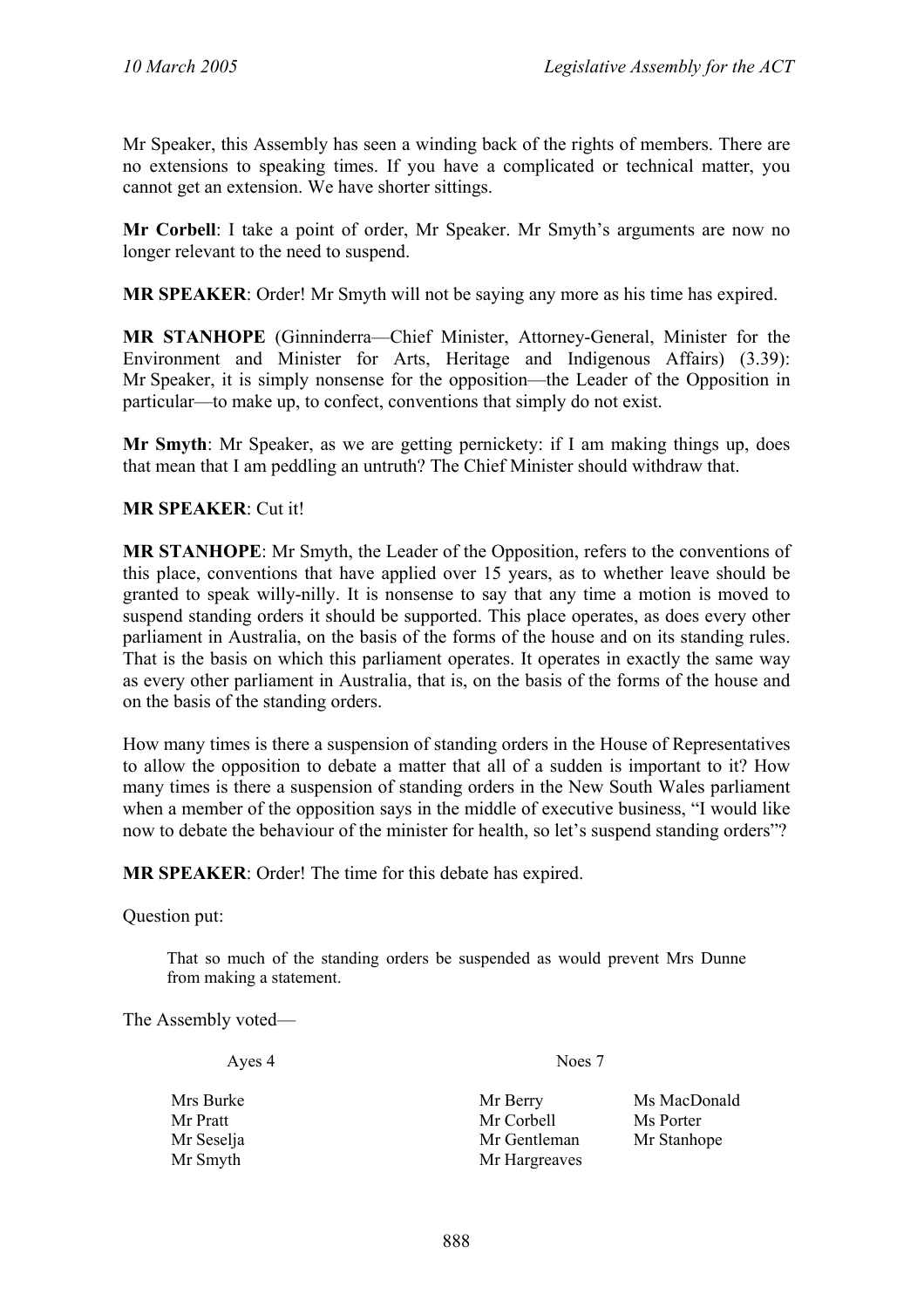Question so resolved in the negative.

# **Supplementary answers to questions without notice Aged persons accommodation**

**MR CORBELL**: In question time yesterday Mr Seselja asked me a question in relation to the tender processes for section 87 Belconnen. In answering the question, Mr Seselja indicated that he had provided my office with notice of the question and was disappointed with my response. I should inform members that at no stage did Mr Seselja's office indicate to me the specifics of his question or the detail that he required, only that the question was to be asked in relation to section 87. Therefore, I am disappointed that Mr Seselja has chosen to criticise me for not having the necessary information. I would ask either that Mr Seselja provide me in advance with the full detail of the question that he wants answered, if that is his wish, or that he place the question on notice. I can, however, provide the further advice to Mr Seselja.

Firstly, the Land Development Agency is managing the process for section 87 Belconnen under strict probity guidelines, which I am sure members would expect to be associated with this commercial tender. The agency has engaged the Australian Government Solicitor to oversee the probity arrangements and the evaluation of the tender process, and this has occurred in accordance with the agreed evaluation plan. I am advised that tenderers were assessed in relation to their achievements in terms of the project objectives and their commercial proposal. The project objectives for section 87 include (1) the achievement of an integrated residential aged care accommodation facility (2) the creation of a high-quality development which achieves innovation of design and (3) demonstration of the practical implementation of ecologically sustainable development principles.

In relation to the price paid by the successful tenderer, as I indicated yesterday this is in the order of, approximately, \$7 million. The reason the Land Development Agency is unable to advise me on the final price is that at this stage Illawarra Retirement Trust are the preferred tenderers and their final contract is still being negotiated. Further, it would be inappropriate to advise at this stage Mr Seselja or other members of the price paid by the highest bidder, simply because the final contractual arrangements between Illawarra property trust and the Land Development Agency are yet to be finalised.

### **Criminal Code regulations—2005 Paper and statement by minister**

**MR STANHOPE** (Ginninderra—Chief Minister, Attorney-General, Minister for the Environment and Minister for Arts, Heritage and Indigenous Affairs): For the information of members, I present the following paper:

Criminal Code 2002—Criminal Code Regulations 2005—Subordinate Law SL2005-2 (with explanatory statement) (LR, 4 March 2005)

I seek leave to make a statement in relation to the paper.

Leave granted.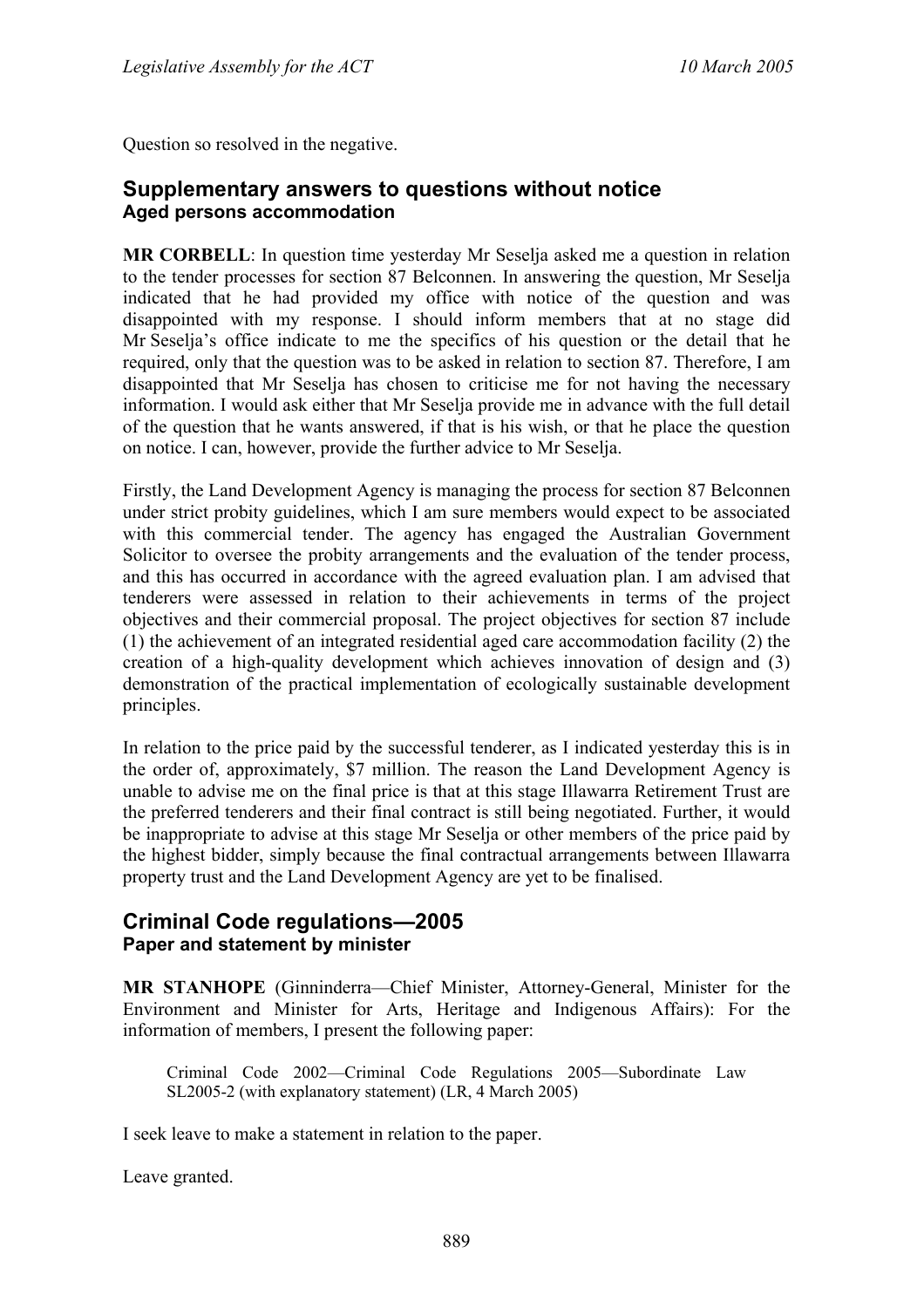**MR STANHOPE**: As members may be aware, the Criminal Code (Serious Drug Offences) Amendment Act 2004, chapter 6, commenced on Sunday, 6 March 2005, on the same day the criminal code regulation 2005 and the drugs of dependence regulation 2005 also commenced. The purpose of the criminal code regulation is to specify the substances and plants and the quantities of each that apply to the new drug laws. An advisory group comprising officers from the Department of Justice and Community Safety, the Office of the Director of Public Prosecutions, ACT Policing and ACT Health developed the regulations.

In developing the criminal code regulations the advisory group drew heavily on the existing tables in the drugs of dependence regulations 1993 and schedule 1 of the Drugs of Dependence Act 1989. However, the lists have been updated to include additional substances that appear in the standard for the uniform scheduling of drugs and poison. For example, the criminal code regulations will include ketamine, the drug used in drink spiking. The new drug laws also include offences for precursors—that is, the substances that can be used to make a controlled drug. These offences are new to the ACT and accordingly the criminal code regulation includes a list of precursors that are proscribed for the purposes of the offences in chapter 6. In preparing this list, the advisory group drew on the code of practice for supply diversion into illicit drug manufacture. The list predominantly reflects current trends in the production, supply and use of amphetamine type substances.

The government has been advised that a national scheduling committee has been set up to prepare model lists of quantities to control drugs, plants and precursors for implementation by all jurisdictions. The Model Criminal Code Officers Committee recommended the establishment of this committee with a view to achieving uniformity in serious drug laws across the country. The national scheduling committee will recommend the model lists and quantities on behalf of the Ministerial Council on Drug Strategy. It is expected the committee will report in the middle of the year.

Governments across Australia agreed in 2002 that it is time for a strong and consistent approach to serious drug offences. The ACT has done its part in implementing chapter 6 but, if there is to be an effective and coordinated effort against drug crime in Australia, it is important for the lists of proscribed substances and plants and the quantities of each to be consistent. Accordingly, when the national scheduling committee reports, the government proposes to review the lists in the criminal code regulation and, where appropriate, to bring them closer into line with recommended model lists.

# **Paper**

**Mr Corbell** presented the following paper:

Health Promotion Act—ACT Health Promotion Board, pursuant to subsection 26 (6)—Strategic Plan—2005-2008.

### **Territory plan—variation No 209 Paper and statement by minister**

**MR CORBELL** (Molonglo—Minister for Health and Minister for Planning): For the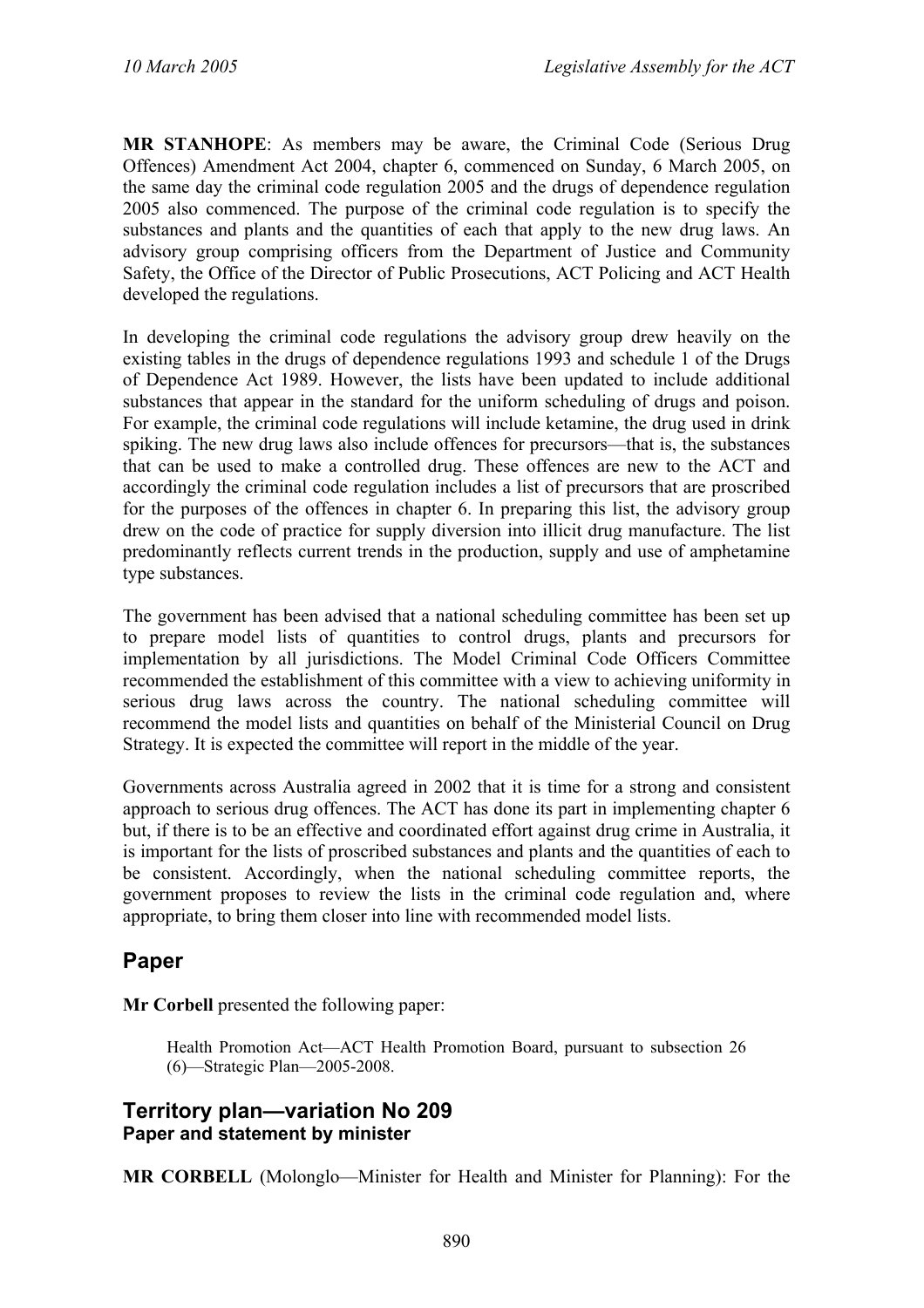information of members, I present the following approval of variation to the territory plan:

Land (Planning and Environment) Act, pursuant to subsection 29(1)—Approval of Variation No 209 to the Territory Plan—East O'Malley—Extension of Mount Mugga Mugga Nature Reserve, dated 7 March 2005, together with background papers, a copy of the summaries and reports, and a copy of any direction or report required

In accordance with the provisions of the act, this variation is presented with the background papers and copies of the summaries and reports. I seek leave to make a statement in relation to the papers.

Leave granted.

**MR CORBELL**: Draft variation No 209 proposes to:

- include a further 66 hectares of important yellow box and red gum woodlands into the Mount Mugga Mugga Nature Reserve by changing the land use policy in the territory plan from residential and major roads to hills, ridges and buffer areas and adding a public land PC overlay;
- identify an urban open space corridor through the East O'Malley residential estate to link the knoll with the reserve; and
- remove the major roads status for the constructed portion of Ngunnawal Drive between the existing residential areas in section 32 in O'Malley and section 506 in Isaacs.

The variation was released for public comment on 12 December 2003, with comments closing on 18 February 2004. A total of three written submissions was received during that period. A minor amendment has been made to the draft variation so as to include a playground in urban open space rather than hills, ridges and buffer areas. This permits a more appropriate land management regime to be undertaken.

In its report No 3 of January 2005, the Standing Committee on Planning and Environment made four recommendations in relation to the draft variation. The committee's first recommendation related to future draft variations concerning expansion of residential areas or impacting on Canberra nature park. The committee recommended that these variations should include maps and data to demonstrate how proposals contribute to ecological connectivity and meet regional targets for protection of species. The committee also suggested that these variations should show the location of the proposal in the broader context.

The draft variation for east O'Malley changes the existing residential land use policy to allow for the expansion of the Canberra nature park. As such, it involves a reduction rather than an increase in the amount of land identified for residential development. Earlier documents, including the planning study and preliminary assessment, addressed conservation issues in greater detail and were subject to community consultation. The committee's recommendations in relation to ecological connectivity, species protection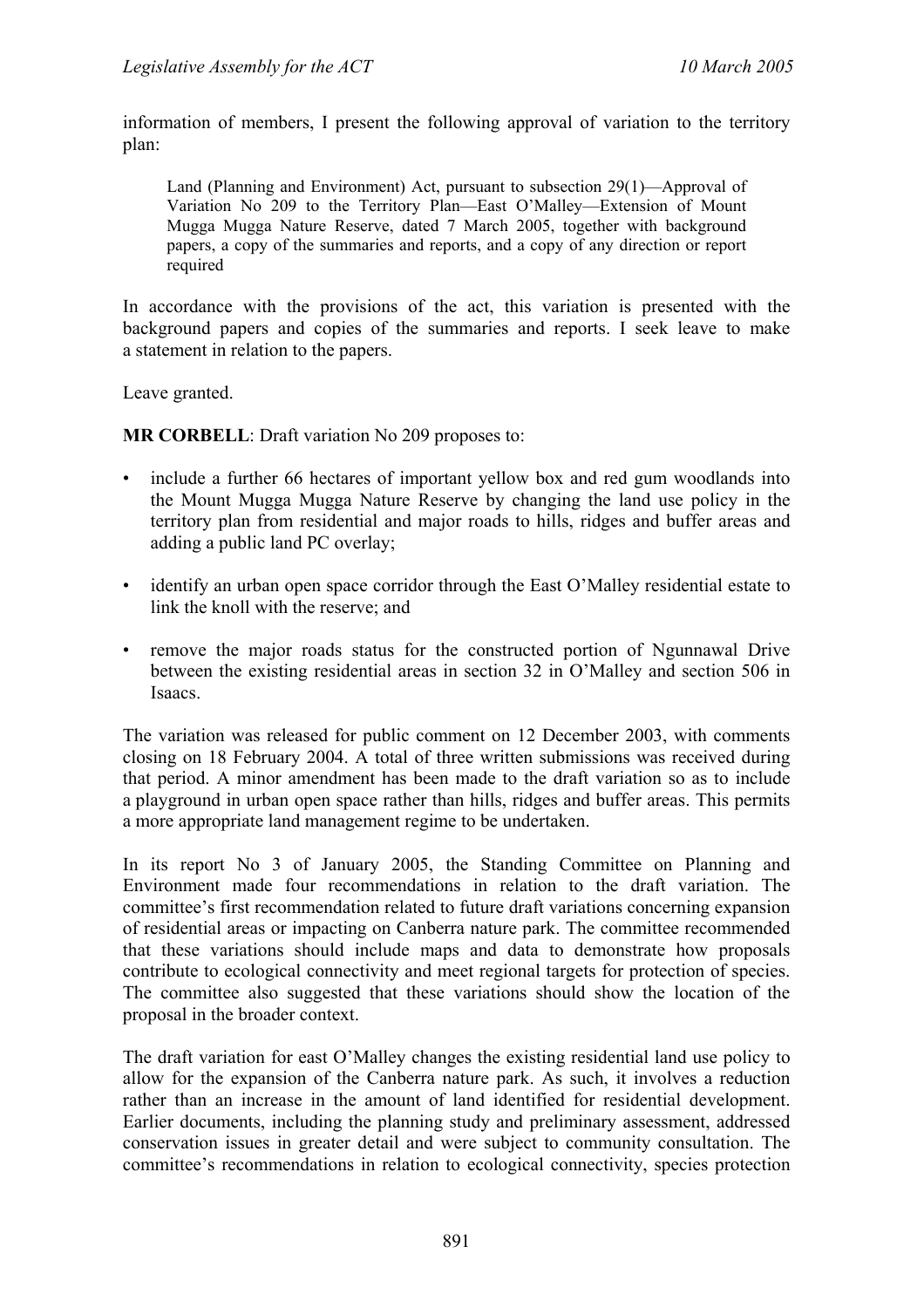and context have been referred to the ACT Planning and Land Authority for consideration in preparing future draft variations.

The committee's second recommendation concerned Environment ACT working with interested community stakeholders to restore woodland habitat in the Mount Mugga Mugga nature reserve as a matter of priority. This recommendation supports the government's existing commitment to restore woodland habitat in cooperation with local community stakeholders. The government's capital works associated with rehabilitation of the existing creek erosion will assist in providing a stabilised creek bed and removing woody weeds. This will be further enhanced by the proposed water quality control pond in the area. When the current works have stabilised, and the extent of natural regeneration becomes clear, it will be possible to assess the need for any further restoration works.

The committee's third recommendation concerned possible community interest in, and Environment ACT support for, establishment of a new park care group for the Mount Mugga Mugga nature reserve. The ACT's park care coordinator has commenced discussions to set up this group and it will be ready to operate in the near future. Environment ACT will provide support to the group and will involve the group members in the assessment of restoration works required.

The committee's fourth recommendation was to agree to draft variation 209. This recommendation is supported.

# **Territory plan—variation No 248 Paper and statement by minister**

**MR CORBELL** (Molonglo—Minister for Health and Minister for Planning): For the information of members, I present the following approval of variation to the territory plan:

Land (Planning and Environment) Act, pursuant to subsection 29 (1)—Approval of Variation No 248 to the Territory Plan—Aged Care Facility Hughes—Part Block 12 Section 28 Hughes, dated 7 March 2005, together with background papers, a copy of the summaries and reports, and a copy of any direction or report required

In accordance with the provisions of the act, this variation is presented with the background papers and copies of the summaries and reports. I seek leave to make a statement in relation to the papers.

Leave granted.

**MR CORBELL**: Draft variation No 248 proposes to vary the territory plan for part block 12 section 28 from urban open space to community facility land use policy. Through the building our ageing community strategy, the government has made a strong commitment to making land available to meet the accommodation needs of Canberra's ageing population. This variation provides a further opportunity to deliver on this commitment and provide aged care accommodation solutions.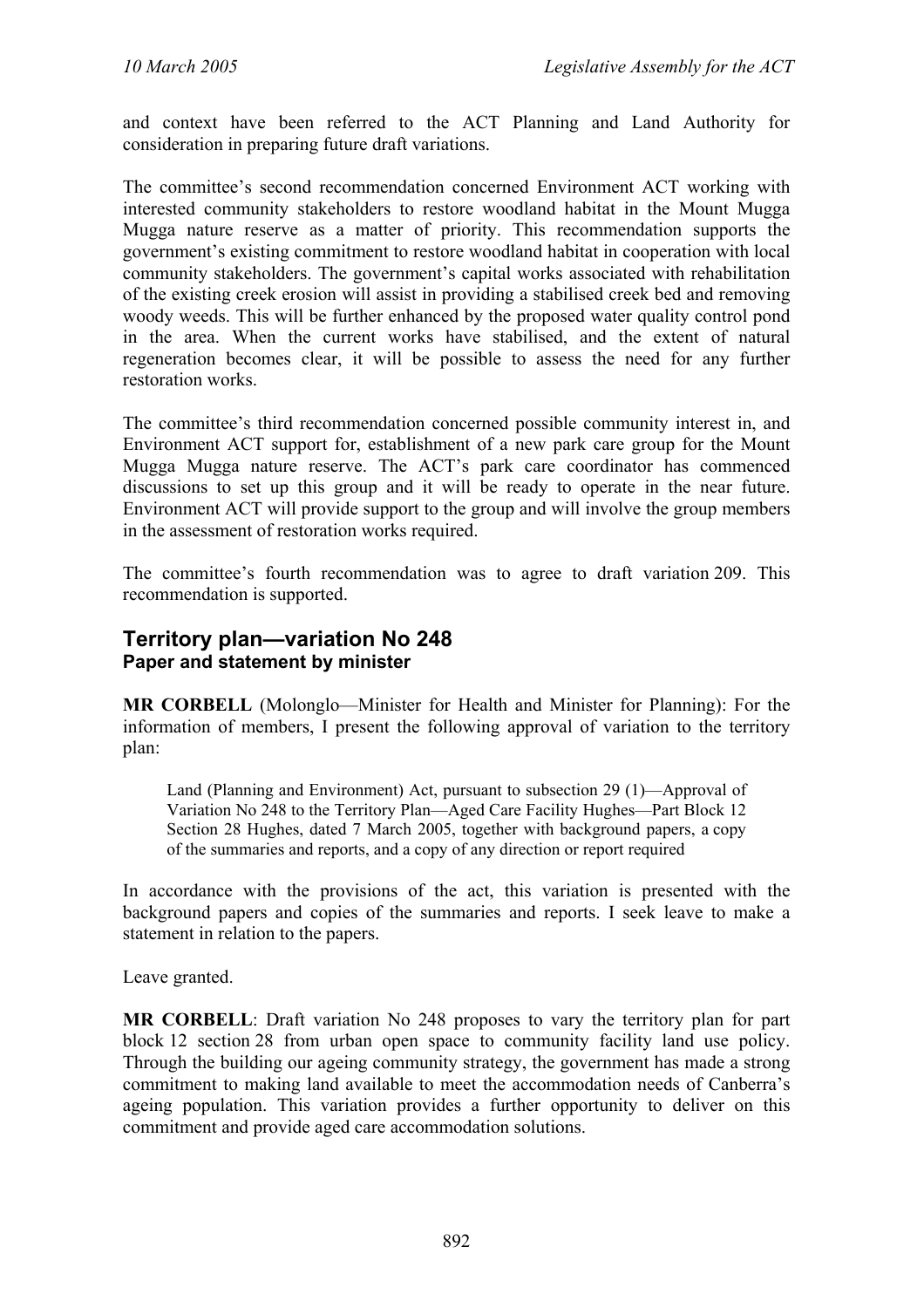The variation was released for public comment on 23 July 2004, with comments closing on 3 September 2004. A total of three written submissions was received during that period. Two of these submissions were highly supportive of the proposal to provide additional aged care facilities; one submission was critical of loss of urban open space and considered the decision to be of a short-sighted nature.

In its report No 2 of January this year, the Standing Committee on Planning and Environment made three recommendations in relation to the draft variation. The committee's first recommendation was that Roads ACT install traffic-culling measures in Groom Street, to promote safety and to deter unnecessary use of the street by out-of-area traffic. Such measures could include a 40-kilometre-per-hour zone, prominent signage and/or traffic humps. The effectiveness of these measures should be monitored and a review report should be prepared for the committee within 12 months of the measures being undertaken, highlighting particularly the identified incidence of breaches of the speed limit.

The government's response to the first recommendation is based on the findings of the review of school crossings and traffic issues at schools, childcare and older persons facilities, dated July 2004. The statistics on pedestrian accidents and travel speeds associated with aged care facilities concluded that the reduction in speed limits in these areas is not warranted. However, the report recommended that there be ongoing speed monitoring and enforcement at individual sites.

The committee's second recommendation was that Roads ACT construct a safe pedestrian crossing near the proposed development, with pram or wheelchair ramps, a traffic island and other safety measures, at a safe distance from bus stops. The government's response to the second recommendation is that the design for a safe pedestrian refuge is under way and that the traffic conditions will be monitored and a report will be prepared in 12 months time by Roads ACT.

The committee's third recommendation was that the variation should proceed. I have pleasure in tabling this draft variation.

# **Papers**

**Mr Corbell**, on behalf of **Ms Gallagher**, presented the following paper:

Occupational Health and Safety Act, pursuant to section 228—Operation of the *Occupational Health and Safety Act 1989* and its associated law—Second quarterly report for the period 1 October to 31 December 2004.

#### **Mr Corbell** presented the following papers:

Road Transport (General) Act, pursuant to section 216—Nominal Defendant (Australian Capital Territory)— 2004 Annual Report, dated 21 January 2005.

National Transport Commission Act (Commonwealth)—National Transport Commission—Annual Report 2004, including financial statements and report by the Australian National Audit Office, dated 29 September 2004.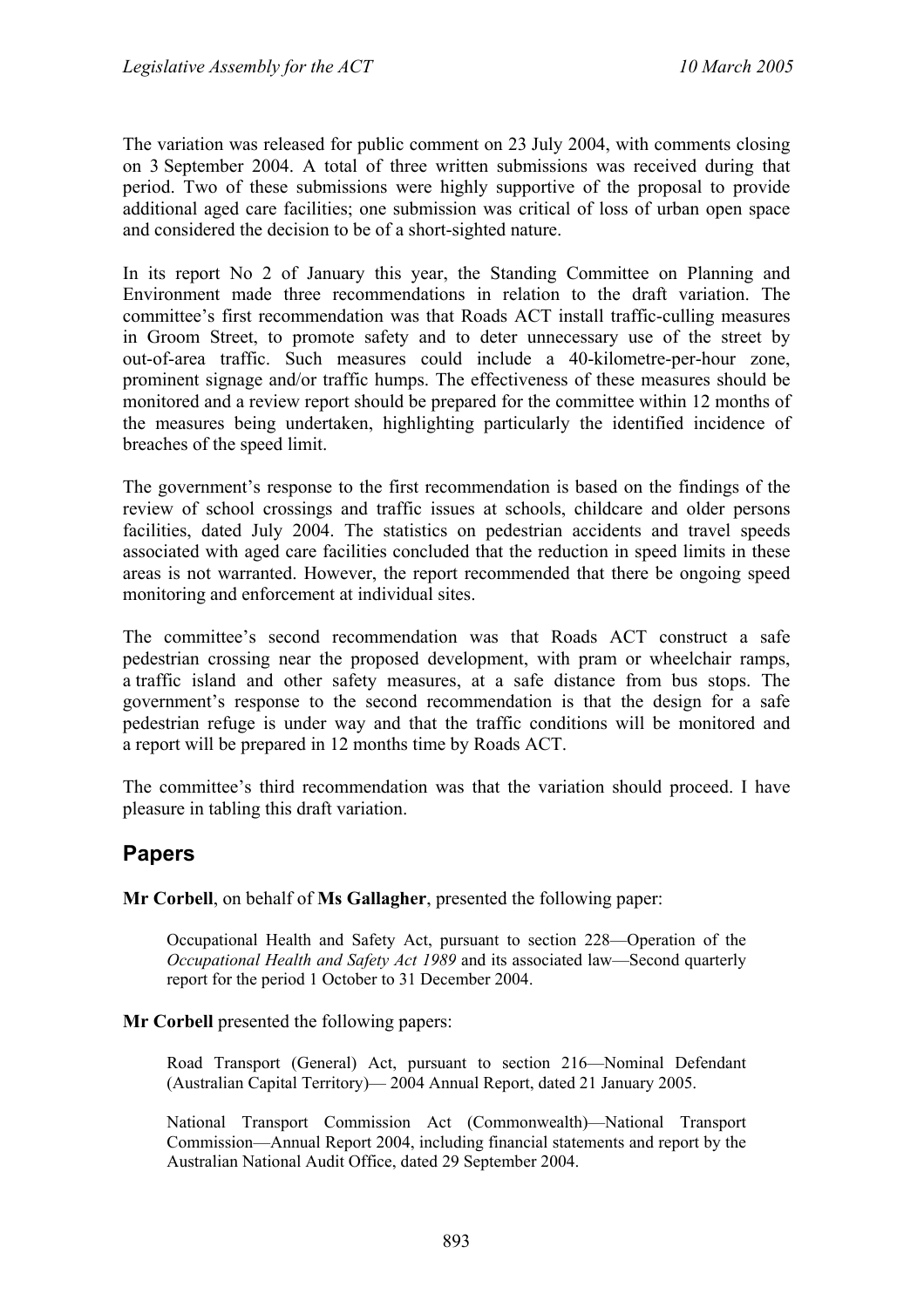# **Transport reform Ministerial statement**

**MR CORBELL** (Molonglo—Minister for Health and Minister for Planning) (4.01): I seek leave of the Assembly to make a ministerial statement concerning the implementation of sustainable transport reform.

Leave granted.

**MR CORBELL**: The government's sustainable transport plan has set the direction and policy framework to achieve a more sustainable transport system for the ACT over the next 25 years. The plan seeks to maintain the high levels of accessibility that Canberra enjoys, by achieving a shift towards more use of walking, cycling and public transport. It sets out to increase the use of sustainable transport modes—walking, cycling and public transport—from 13 per cent of work trips in 2001 to 20 per cent in 2011 and 30 per cent in 2026. Work trip targets are used in this plan because they are the most reliable data source and can be monitored using the Australian Bureau of Statistics journey to work data. It is, however, expected that similar mode shifts will be achieved for total trips.

This plan will not to be achieved by adversely restricting the use of cars, which provide the community with significant benefits, but by making other transport modes more attractive and competitive with the car. New roads such as the Gungahlin Drive Extension and Majura Parkway will also maintain accessibility levels in Canberra and provide corridors for public transport and cycling. In addition, a balanced approach to the management of parking and to future road investment will help achieve the goals of the plan.

The sustainable transport plan outlines a package of mutually supportive initiatives to create a cultural change for transport, based on making the alternative modes more attractive and easier to use. The range of measures outlined in the plan includes busways and bus priority measures; real-time information for bus services; improved public transport interchanges; improved cycling and walking facilities; TravelSmart programs; and integrated land use, and, in particular, the achievement of the contained urban form through implementation of the government's spatial plan.

The initiatives identified in the transport plan are a comprehensive package of complementary measures designed to have maximum impact in achieving a shift towards a more sustainable transport system. The implementation of these projects and programs requires funding from the government for capital and ongoing operations and maintenance. Consistent government investment over several years is needed to achieve the plan's goals. The plan provides the framework for this investment. ACT government agencies will prepare annual budget proposals for transport in line with the plan, beginning in this financial year 2004-05.

The key projects currently in progress as part of the implementation of the plan are the Belconnen to Civic busway, the Gungahlin to Civic busway, bus interchange upgrades in Belconnen and Woden town centres, bus system improvement, including real-time information system for the bus network and demand-responsive feeder services, bike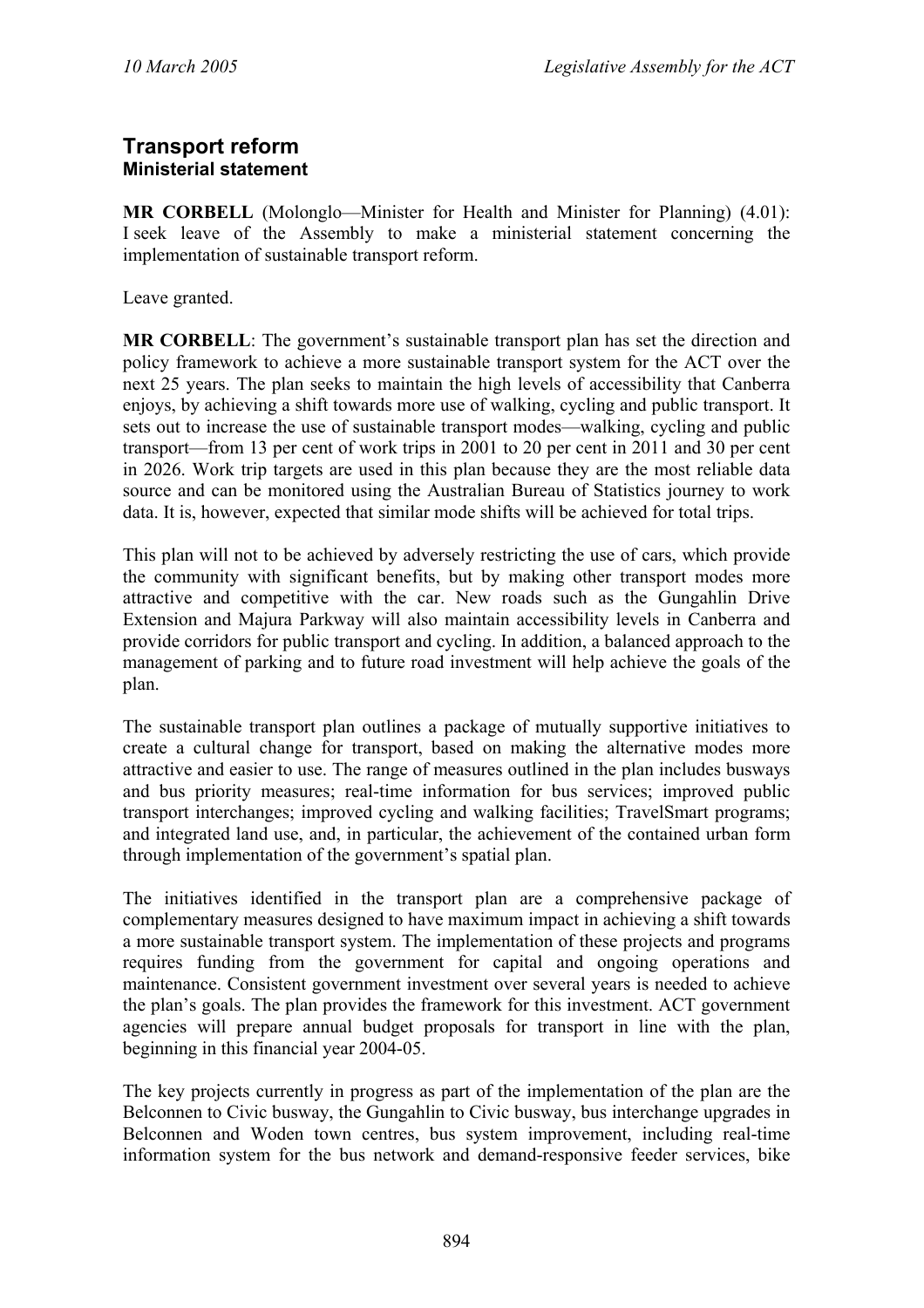racks on buses, trunk cycle network improvements, travel behaviour change projects and the development of an ACT-wide parking strategy.

As you can see, for the first time an ACT government has a comprehensive transport strategy designed at improving the motor split and improving our reliance on other noncar modes, in an effort to reduce our reliance on the private motor vehicle and the damaging greenhouse gas emissions that occur as a result of the use of those vehicles, but also to improve the quality of our urban life and urban environment through spaces that are focused on lively places for people, events and activity rather than simply for the motor vehicle.

I would now like to outline a range of measures the government is implementing. Through a budget allocation in the current financial year, the government is investing \$6 million to undertake the design of a Belconnen to Civic busway. The Belconnen to Civic busway is a major infrastructure project for the ACT government. It has the potential to redefine the nature of Canberra's public transport system. The proposed 10-kilometre route from Belconnen town centre to the city runs parallel with College Street, to Hayden Drive in Belconnen, curves past Radford College and across to Canberra Stadium and Calvary Hospital, before following Belconnen Way into the city.

This route is a starting point for further discussions and mainly follows an alignment designated some years ago in the territory plan as a public transport corridor. It recognises the needs of commuters wanting fast access to and from the city, and the plan is to have stations near the following institutions: the Australian Institute of Sport and Canberra Stadium; the Australian National University; the Canberra Institute of Technology, Bruce Campus; Calvary Hospital; the Childers Street precinct in city west; CSIRO Black Mountain headquarters; Radford College; and the University of Canberra.

With the Belconnen to Civic busway constructed, buses will have a distinct advantage over motor vehicles travelling on College Street, Hayden Drive, Belconnen Way and Barry Drive, as they will have a dedicated roadway designed to decrease the door-to-door travelling time compared to the private motor vehicle. The reduction in door-to-door travel times will be achieved through:

- faster travel times, as the busway will be only be used by buses and emergency vehicles, reducing congestion especially during peak periods;
- a consistent trip time. Each journey will always be the same time, as services are not influenced by external factors such as traffic lights, traffic, motor vehicle accidents and so on;
- greater frequency of bus services and more express, non-stop services, compared with bus services on local roads;
- improved journey times through the Belconnen town centre, with an almost straight journey from the western side to the eastern side of the Belconnen town centre, with no waiting times at the interchange. In fact, the Belconnen interchange will be demolished altogether and replaced by bus stations adjacent to major shopping and employment centres. Suburban buses will also be able to access the busway at key locations, providing a same-seat, point-to-point journey.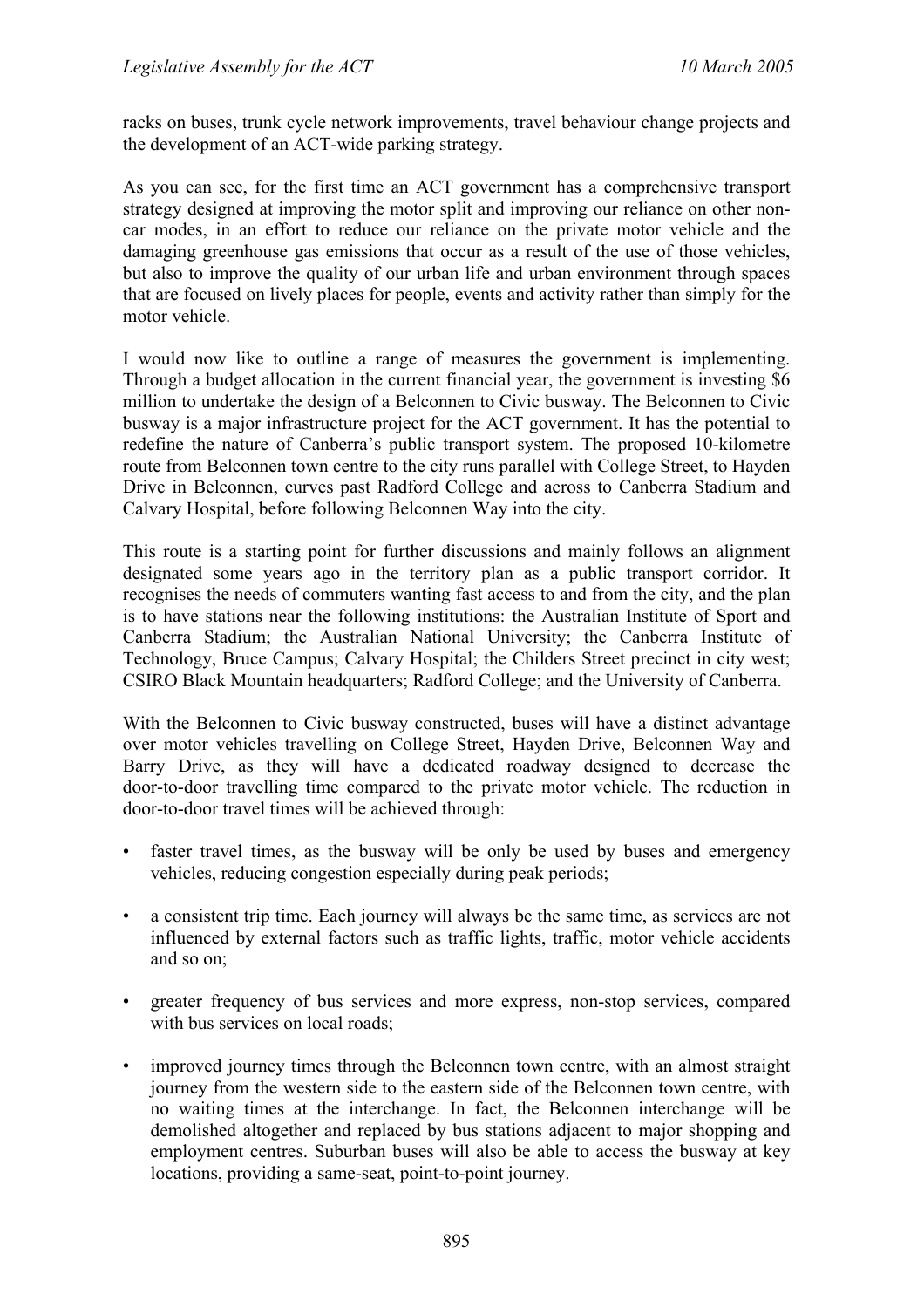What is important about this is that the government has done extensive research to understand what influences people's decisions about which transport mode they choose. And, whilst price is often cited as an issue for public transport, in fact the key determinant for people's decision making is the flexibility and the timeliness. If we can improve the timeliness of public transport, if we can improve how competitive it is in contrast to the motor vehicle, we will encourage people to use public transport.

I would like to outline to you, Mr Speaker, and to members some of the time savings we have calculated as a result of the range of measures I have outlined in my statement today. For example, if you are travelling in your electorate, Mr Speaker, from Fraser shops through to the Canberra Centre the current journey time by bus is 45 minutes. The busway and other measures will cut that travel time by 11 minutes, down to 34 minutes. If you are travelling from Charnwood shops to the Legislative Assembly, or more importantly to London Circuit here in the city, the current travel time is 48 minutes; the expected time is 35 minutes or a time saving of 13 minutes on that journey. That is on route 313 from Charnwood to the city. As another example I cite the journey from Higgins shops through to National Circuit in Barton, in the middle of the parliamentary triangle. The current journey time is one hour. We anticipate cutting that journey time to only 45 minutes, or a 15-minute saving on route 217. So this shows the real and positive benefits that residents in the Belconnen area in particular will receive through the development of this piece of infrastructure.

In addition, of course, Canberrans will be able to avoid traffic congestion and competing for limited city centre parking by using one of the Park'n'Ride facilities that will be provided adjacent to the major bus stations. People will be able to travel to these bus stations, park their vehicles and then ride into the city centre—again, major savings in terms of parking fees and travel times.

All stations and major organisations adjacent to the busway will have a state-of-the-art intelligent transport system that displays real-time information on bus arrivals. The busway will also provide indirect benefits to the community, including reduced running and maintenance costs for bus operators such as ACTION, reduced vehicle emissions, and improved running times for emergency vehicles, the only other mode that will be permitted to use the busway.

Tenders for the engagement of a consultant to undertake a thorough environmental and heritage assessment of the busway, including determination of the final route, have closed and those consultants will commence work shortly. Work to determine a final route will include the identification and assessment of other route options, an environmental, heritage, economic, social and operational impact assessment of route options, and conceptual drawings. After consideration of the environmental impacts and the necessary approval processes have been completed, construction is expected in early 2007, subject to budget considerations.

Development of the busway is also a key element that will help revitalise the city under the government's Canberra central program and in the implementation of the Canberra spatial plan and the National Capital Authority's Griffin legacy. All of these key planning documents envisage a much greater density of city development. In turn, this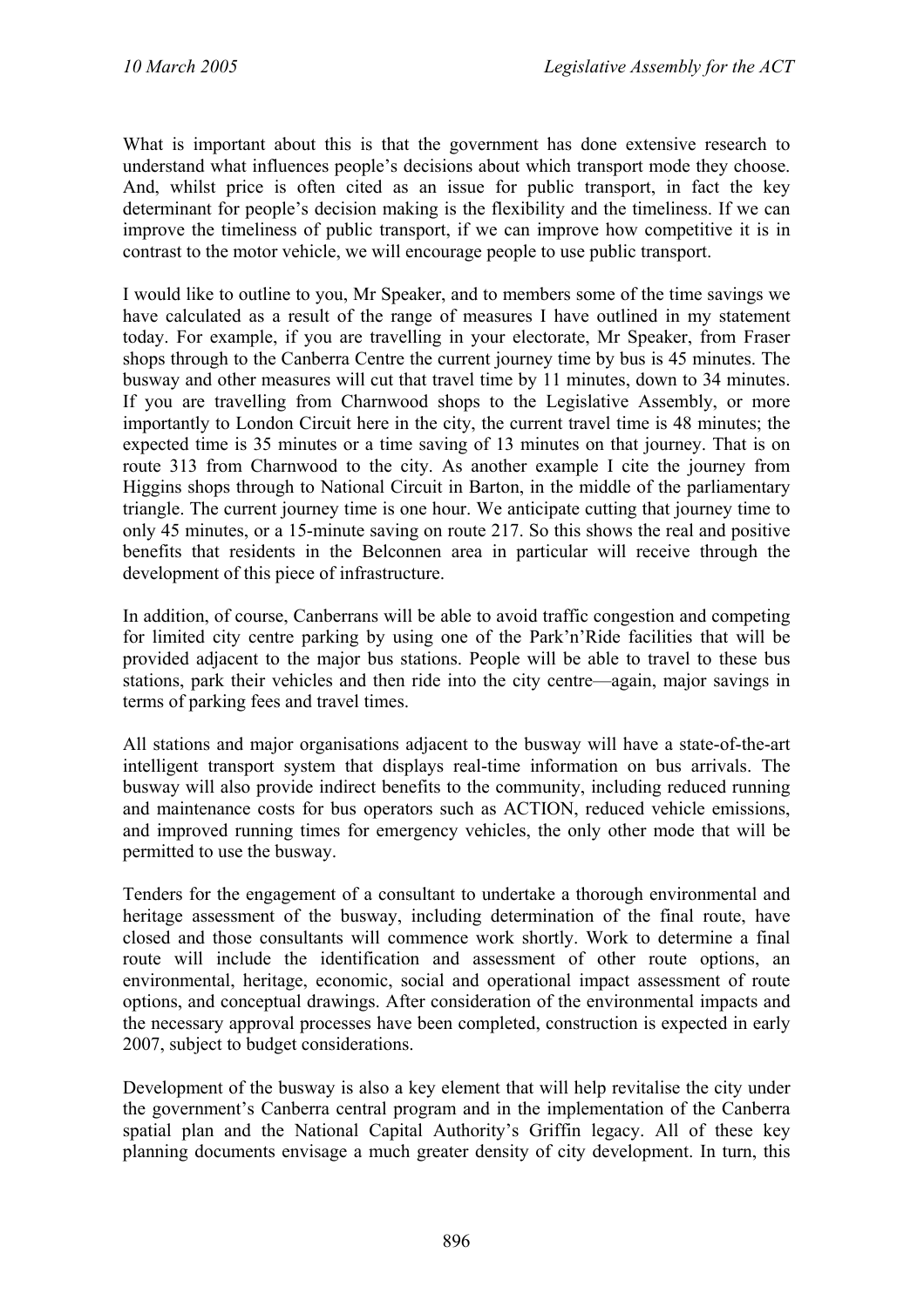will require more efficient delivery of people to the city centre, a task only able to be met by an efficient public transport system.

The Belconnen to Civic busway is essential for strong transport links into the city centre. As envisaged in the sustainable transport plan, the Belconnen to Civic busway will ultimately form part of a broader network of busways providing similar services between all of Canberra's town centres and the city.

I would now like to turn to the Gungahlin to Civic busway project. At the same time as the preliminary work is under way for the Belconnen to city route, stage 1 of Gungahlin to Civic busway is already well advanced. This will provide a bus lane at the congestion part of Flemington Road. \$900,000 has been allocated this financial year to build this bus lane. Preliminary design will be complete this month and construction will be completed before the end of 2005. The bus lane will result in significantly reduced delays for bus users and a more reliable bus service.

Stage 2 of the Gungahlin to Civic busway is also under way. This stage will include the provision of bus priority measures on Northbourne Avenue. A feasibility study is under way into the various options to significantly improve bus travel times along Northbourne Avenue and is expected to be completed in June this year. Design and associated planning studies are also expected to commence this year.

An issue that is often raised with me by people in the community is the quality and state of our bus interchanges—how unsafe and dangerous people feel they are. The government acknowledges this and has taken the first steps towards providing high-quality facilities for bus passengers in the Belconnen town centre. A quarter-of-a-million-dollar contract has been let to design a new roadway through the Belconnen town centre that will improve the transit times of buses through the Belconnen town centre area.

The first stage of the town centre bus system upgrade will provide bus passengers with better access to workplaces and retail facilities around Belconnen by replacing the outmoded Belconnen bus interchange with four new bus stations at key points around the business and employment centres in the town centre. The four stations will provide new standards of passenger convenience and comfort and allow passengers to alight much closer to their destination.

Making public transport more convenient and more attractive is what makes it a real alternative to the private motor vehicle and that is a key outcome of the sustainable transport plan. Ultimately, the four new stations in Belconnen will link with the Belconnen to Civic busway. The design will be developed during the next six months. It will be based on considerable work already done in planning a more customer-focused public transport system for Belconnen, replacing the single interchange with four new bus stations. These will be located near the aquatic centre and close to Lake Ginninderra College, on the site of the existing interchange but not as large, on Belconnen Mall south-western side, and in the mixed service area west of the mall around Lathlain Street.

In addition, the government has already commenced implementing other elements of improved public transport and access for Belconnen, including \$1.5 million for the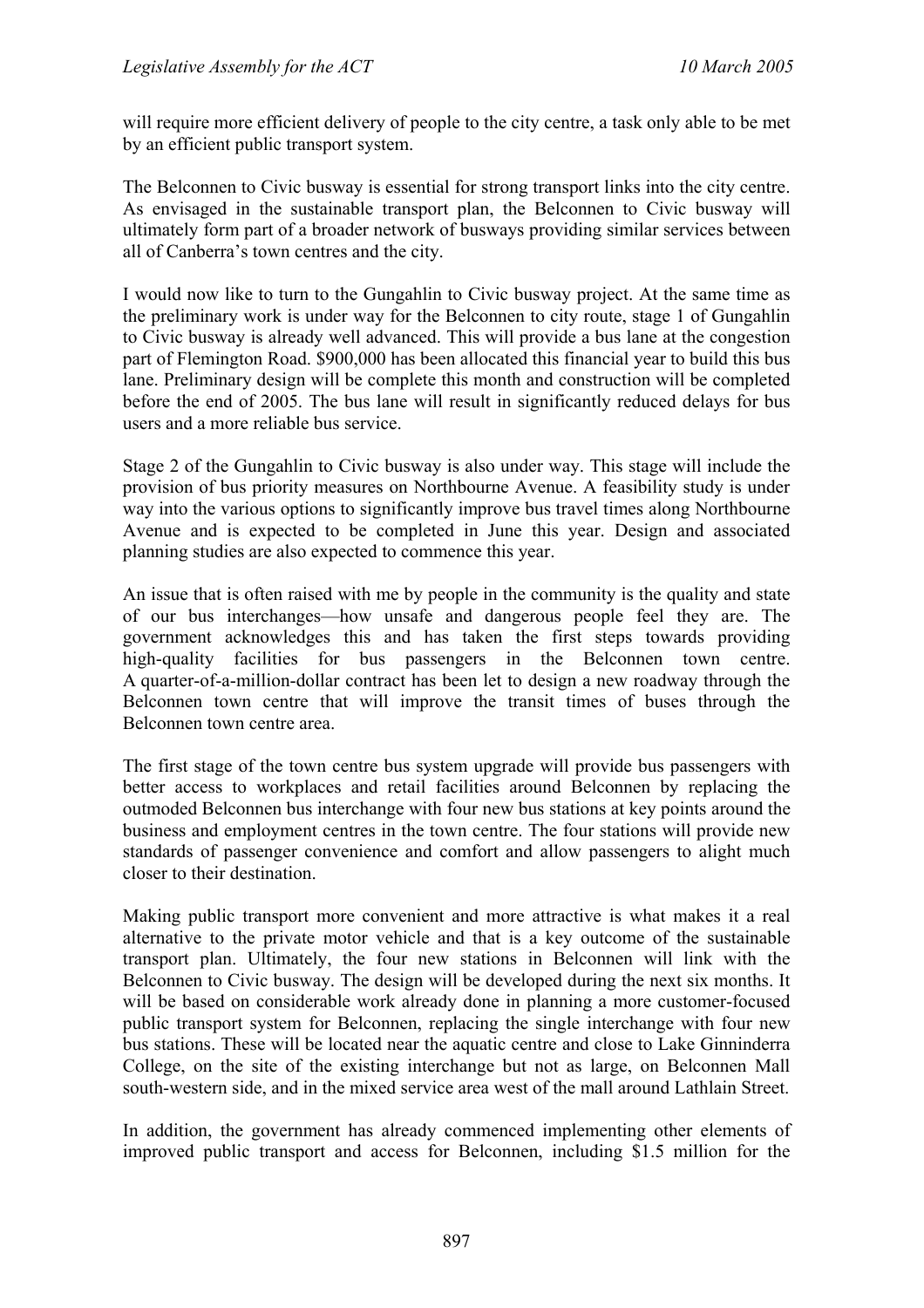Aikman Drive extension, which opened in February this year, and \$3 million for the Cohen Street extension, which is currently being designed.

Of course, the other bus interchange that attracts much criticism is Woden. This bus interchange will also undergo a major upgrade. In the Woden town centre, the interchange will be redesigned and integrated with new retail and commercial development. The concept design is due for completion this month and a preliminary assessment will be released before the end of this financial year. Completion of the new integrated bus lounge is expected by 2008.

In terms of bus system improvements, along with these infrastructure improvements we have to focus on improving the service delivery of ACTION further, and ACTION is committed to doing this. ACTION has already introduced a number of improvements to the public transport system: the successful Labor initiative the One Fare Anywhere strategy, the new Xpresso services that were introduced in September last year and new and improved bus services into expanding areas of Canberra. On top of this there is a \$23.3 million commitment to new airconditioned, low-floor, accessible buses and the pilot of the dial-a-bus service in Weston Creek, which began on 31 January 2005.

As a result of the Stanhope government's commitment in the 2004 budget, ACTION introduced new express services across Canberra at a cost of \$1.3 million for peak-hour, express-route travel directly for the adult full-paying passenger. The Xpresso services commenced in September last year and these provide ACTION customers with reduced travel time, services that are more direct to work, multiple departures on each route and a wider choice of services from the outer areas of Canberra. Patronage on these services has been extremely successful, with full capacity on services. This demonstrates the demand for such services and the importance to continue to provide these to Canberrans.

For example, Xpresso 705 travels directly between the Belconnen and Tuggeranong town centres. This means that you can now catch a bus from one side of Canberra to the other without having to go through the city or Woden interchanges and it takes only 27 minutes. There are four morning and afternoon times in each direction to choose from. Xpresso services 701, 702 and 703 depart from various Belconnen suburbs, bypassing the Belconnen bus interchange, and they head straight for the city, Russell, Parkes and Barton. Xpresso 788 services Gordon, Banks, Conder to Barton, Parkes, Russell and the city route, and travels directly along the Monaro Highway. Xpresso 85 services the Lanyon Marketplace, Banks and Conder direct to the city and Xpresso 87 services the Lanyon Marketplace, Gordon to the city.

These are all examples of how we are trying to emphasise public transport, providing services which are more direct, more timely and, importantly, focused on the commuter peak time. Public transport for the Canberran adult worker is now a viable option. Instead of driving to and from work in peak hour and paying for car parking, for as little as \$4.20 a day Canberrans can instead use the Xpresso services. As a result of these services, in February this year, for the first time in ACTION's history, ACTION passed a milestone of 20,000 adult passenger boardings in one day. This equates to an average  $6\frac{1}{2}$  per cent increase in adult passengers on ACTION over the same days last year a 6½ per cent increase in patronage, a significant increase.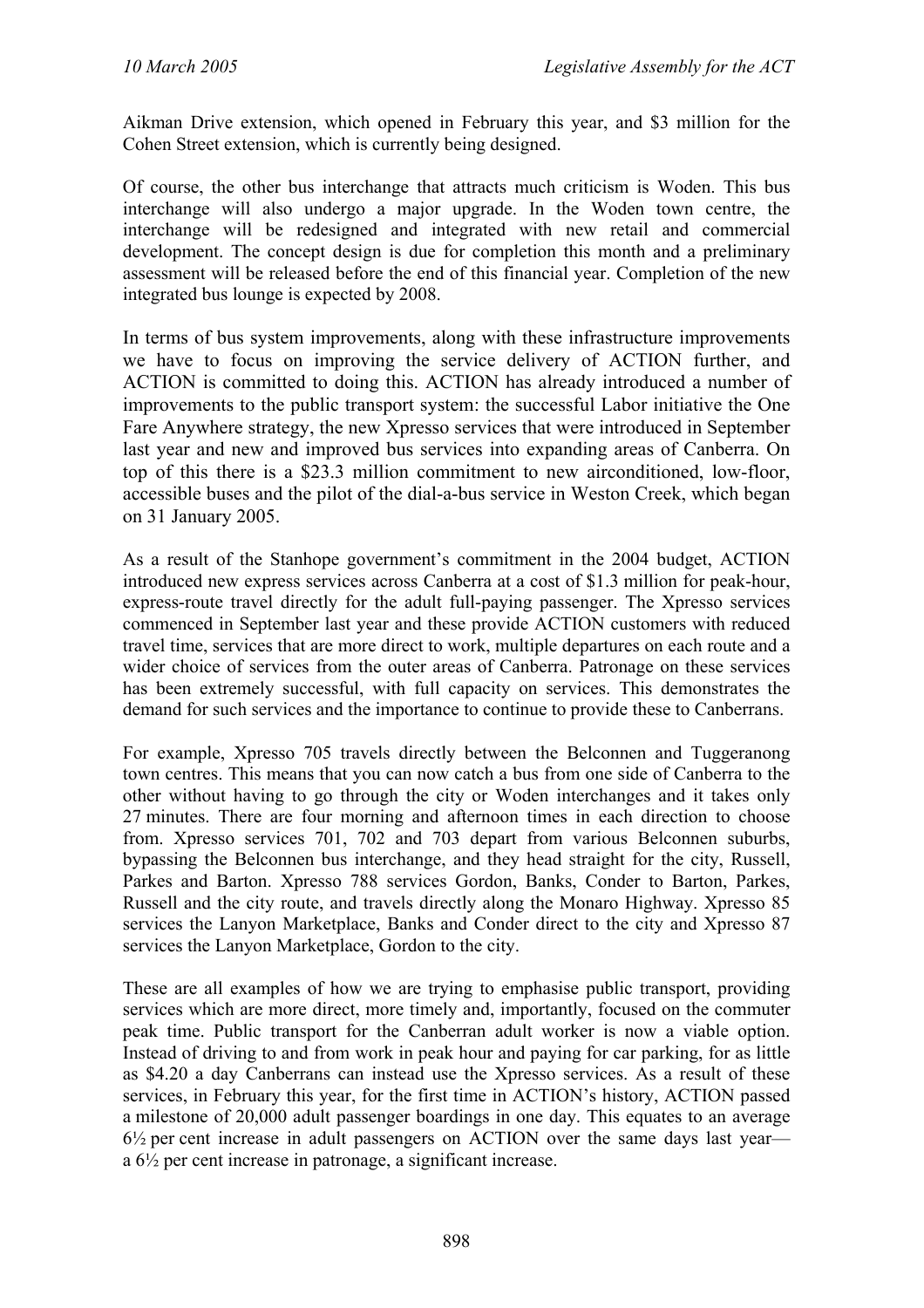Patronage continues to grow. In 2003–04 adult patronage increased by an additional two per cent, an area that ACTION has deliberately targeted throughout the year, carrying an additional 264,000 of these passengers compared to the base year of 2001–02 when the government first came to office. Based on the relationship of the 2001-02 modal split and adult peak period passengers, ACTION has progressed to a modal split of 7.36 per cent of all journeys at the end of 2003–04. This is a very positive sign. It shows that the huge increase in patronage that occurred in 2003 is being maintained and is increasing at a steady pace. I can confidently say that ACTION is now well on track to achieve the nine per cent modal split in adult journeys to work by 2011 set as a target by the government in the sustainable transport plan.

ACTION is also improving services for non-work-based trips. In January this year, ACTION introduced a trial "on demand and flexible" transport evening service in the Weston Creek area. Patronage on this service has increased by approximately 50 per cent, highlighting the demand for area services in Canberra. One of the many advantages for ACTION customers is the added safety of being dropped off closer to their homes. After 7.30 pm, people travelling by bus in the suburbs of Weston Creek call the ACTION customer service centre and a bus is sent out to their nearest bus stop. This really is demand-responsive transport.

From Woden interchange customers inform the driver of their destination and the driver plans the optimum route to get everyone close to their homes. For travel departing from any point other than Woden interchange, customers book their pick-up at the closest bus stop by phoning ACTION's customer service centre. ACTION takes the customer's location details, forwards them to the bus driver and the passenger then arrives at the arranged bus stop to be picked up at the arranged time. We have received very positive feedback from customers using this service. This is another example of the Labor government and ACTION's commitment to improve bus services and travel flexibility.

Lastly, I would like to mention as part of our ongoing commitment to public transport a trial using SMS as an information tool for ACTION customers. This will shortly be introduced. SMS will provide ACTION bus timetable information to customers. Before leaving home to catch a bus, while sitting at work or out shopping, ACTION customers will be able send a text message to find out when their bus is scheduled to arrive and what bus number they need to catch. The trial is proposed at no cost to the government apart from some promotional advertising.

SMS is also a medium that will assist people with a disability. ACTION has received support from the ACT Deafness Resource Centre, saying that for 83,600 deaf and hard-of-hearing people in the ACT and surrounding districts this will be a major breakthrough in providing even more access to ACTION's timetable. They fully support ACTION's initiative—another example of the government's strategy to increase patronage and provide ACTION customers with better services.

I would like now to turn to the provision of real-time information systems for public transport. Linked with the busways and system improvement outlined already is the introduction of a real-time information system. Real-time information is identified within the sustainable transport plan as an important initiative that can improve the effectiveness of the public transport system as well as the perception by patrons of the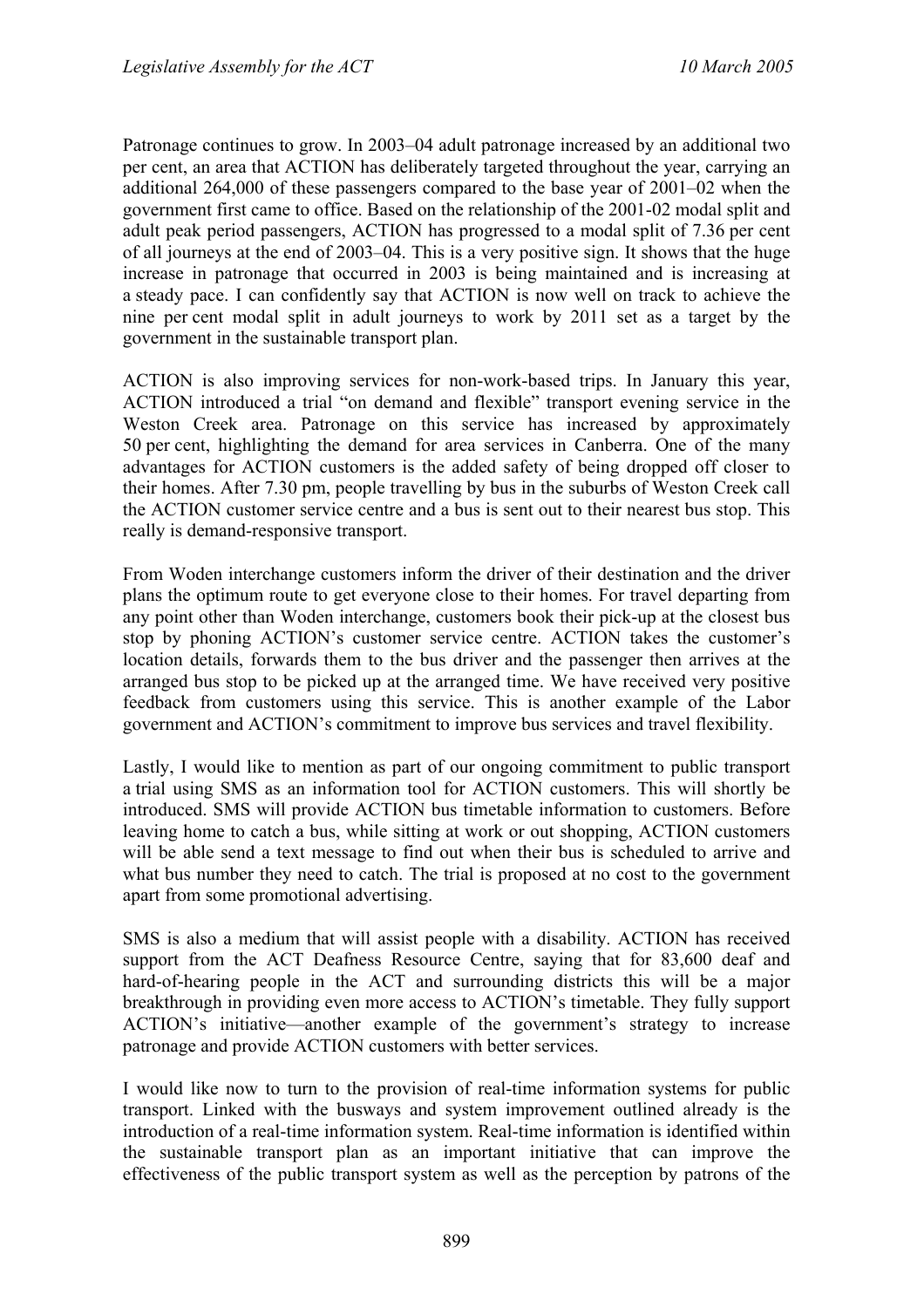network's reliability. There is nothing worse than standing at a bus stop and not being sure whether the bus has already been, if you are late, if you are early or how long you have got to wait. Combined with other parts of the operation and expansion over time of busways, real-time information will contribute significantly to an increase in people using the public transport system. Experience interstate and overseas has shown increases of up to 25 per cent. At present the government is investigating the most appropriate technology for Canberra's current and future needs, as well as determining how and where trials will be conducted to test the system.

I would now like to turn to some other transport modes, in particular, cycling. In line with the sustainable transport plan target of doubling the percentage of trips by bicycle by 2011, a 10-year master plan has been prepared to provide an integrated trunk cycleway network across the ACT. Implementation of the master plan to improve trunk cycle paths has already been commenced, with the recent completion of a major cycle lane linking Woden to Dickson and additional cycle lanes under construction now on Hindmarsh Drive and Melrose Drive.

Travel behaviour change projects: travel behaviour change is a strange name, but it is a key component of the transport plan and basically it means aiming to encourage people to get out of their cars and travel using more environmentally friendly modes—in other words, to walk, ride their bike or catch the bus wherever possible. It is called TravelSmart and the government is involved in two major travel behaviour change projects, giving people information so they can make informed choices about which travel mode they use.

The first project, the national travel behaviour change project, is jointly funded by the ACT government and commonwealth government. Altogether, over \$1.3 million has been allocated to this project over the next three years. The project aims to reduce greenhouse gas emissions by approximately 74,000 tonnes of carbon dioxide equivalent by reducing vehicle kilometres travelled by private cars by 232 million vehicle kilometres. This will be achieved by contacting individual households and informing them of the many alternatives to car travel available to them personally and encouraging them to travel in more sustainable ways.

The project will be undertaken in the Belconnen and Gungahlin areas, with over 10,000 households being approached to participate in this voluntary program. That means 10 per cent of all households in Canberra will be offered the opportunity to participate in this program. Programs like this elsewhere in Australia, and an earlier trial here in Canberra, have shown that Canberrans participating will achieve a 14 per cent reduction in vehicle kilometres travelled.

In addition to the national travel behaviour change project, the ACT has its own TravelSmart officer. Currently our TravelSmart program is focusing on individuals in the workplace and it is doing this by working with five workplaces, including the ACT's Department of Urban Services and the Planning and Land Authority, to develop travel option plans for employees. This workplaces program is jointly funded by the Australian Greenhouse Office, Environment ACT and the planning authority. Like the national travel behaviour change program, the workplaces program is a voluntary program that encourages people to change the way they travel by reducing their reliance on cars and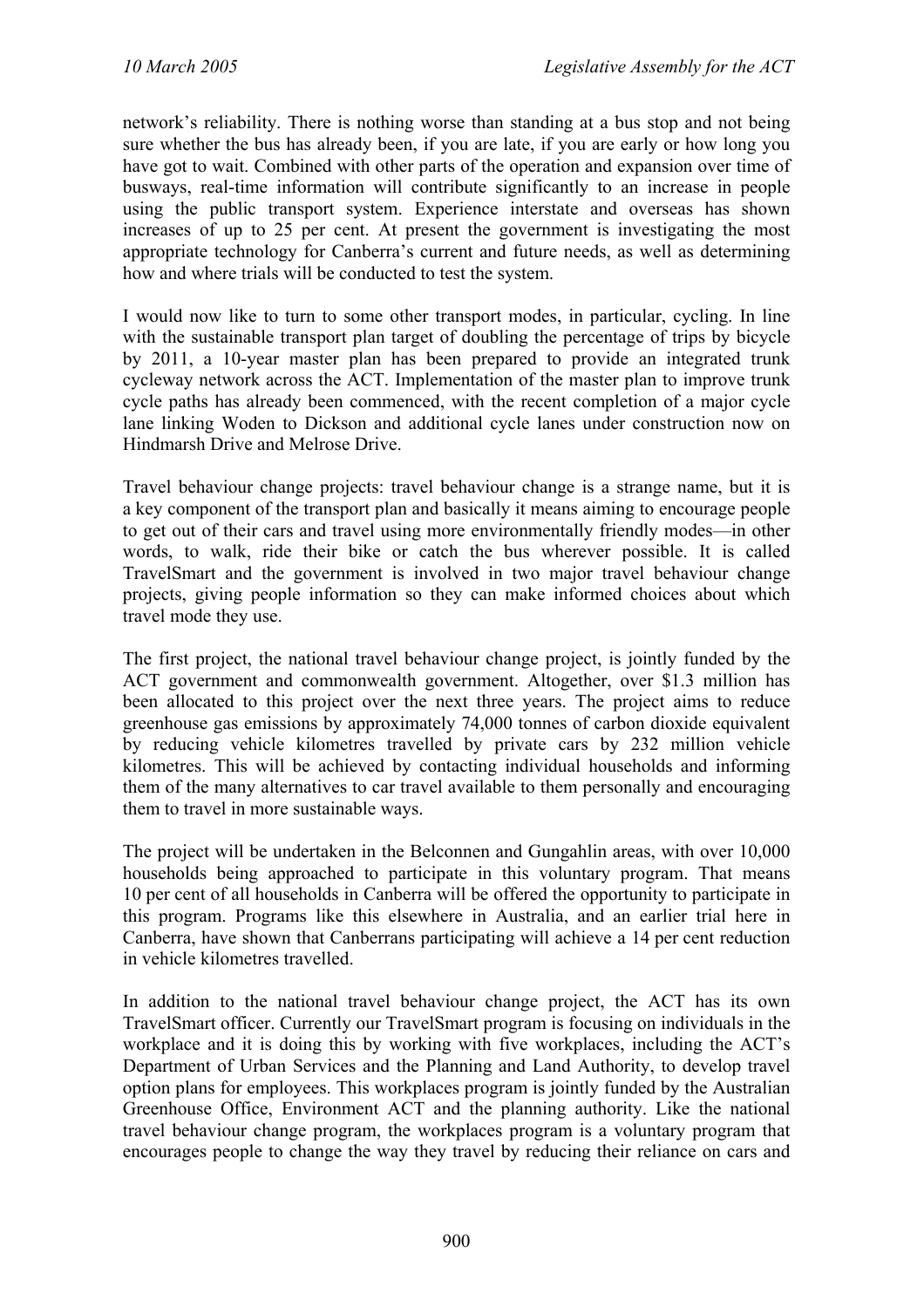promotes healthier and more sustainable travel options such as walking, cycling, use of public transport, car-pooling, working from home and so on.

All in all, it is about reducing greenhouse emissions, it is about reducing our impact on the environment and on climate change and it is about creating more liveable communities focused on people not on the motor vehicle.

I would also like to talk about bike racks on buses. Linked to bus system improvements and the travel behaviour change project, this year's budget has provided over \$300,000 for a trial of bike racks on ACTION's buses. The racks will provide for bicycles to be carried at the front of the bus, similar to those now in place in the Brisbane City Council area. It is planned that racks will be in service by June this year.

Finally, I would like to talk about parking strategy. As I said at the beginning of my statement, the reform of the transport system cannot ignore the fact that most people in Canberra currently use the car to get around and that, even in the long term, a great many in our community will continue to do so. This is why management of parking is a key component of the government's sustainable transport plan. The availability and pricing of parking affects the decision to travel and to use cars and other modes of transport. Analysis of the supply and demand for car parking in the town centres shows that there is more than an adequate supply, although the supply is being progressively reduced as vacant development sites that have been used for public parking are now being developed.

There are growing pressures on car parking in Barton and Civic and in Woden and Belconnen town centres. With the revitalisation of Civic, and the further development of Woden and Belconnen, it is expected that the public surface car parking supply will continue to decrease. As a result, there is a need to identify long-term plans to provide for short-stay and long-stay parking for the town centres. Accordingly, this year the government funded the development of a parking strategy for the ACT. The strategy will be complete by June and will review and recommend improvements to ACT parking policies and guidelines for land use in commercial centres in line with sustainable transport and land use planning objectives. It will include a parking strategy for the commercial centres in the ACT, maximise the efficiency, usage and equity of existing car parking and include a business strategy model for the development and operation of structured car parks in town centres and commercial areas in the ACT. By structured car parks, I mean multistorey car parking.

Experiences elsewhere, and the modelling of Canberra's future transport needs, show that Canberra and Canberrans will benefit from a transport system that has a greater role for walking, cycling and public transport and a more efficient use of the existing transport system. Such a system will reduce greenhouse gas emissions, air and noise pollution and accidents, provide more transport management options as the city grows, make Canberra a more dynamic, liveable and attractive city and encourage more physical activity, with resultant health benefits for individuals and for our community as a whole. It will help to manage congestion on our roads and it will reduce the need for additional vehicles, thereby reducing the transport cost to householders.

Today I have outlined how this government is making significant progress towards transport reform to achieve these important outcomes. I look forward to the ongoing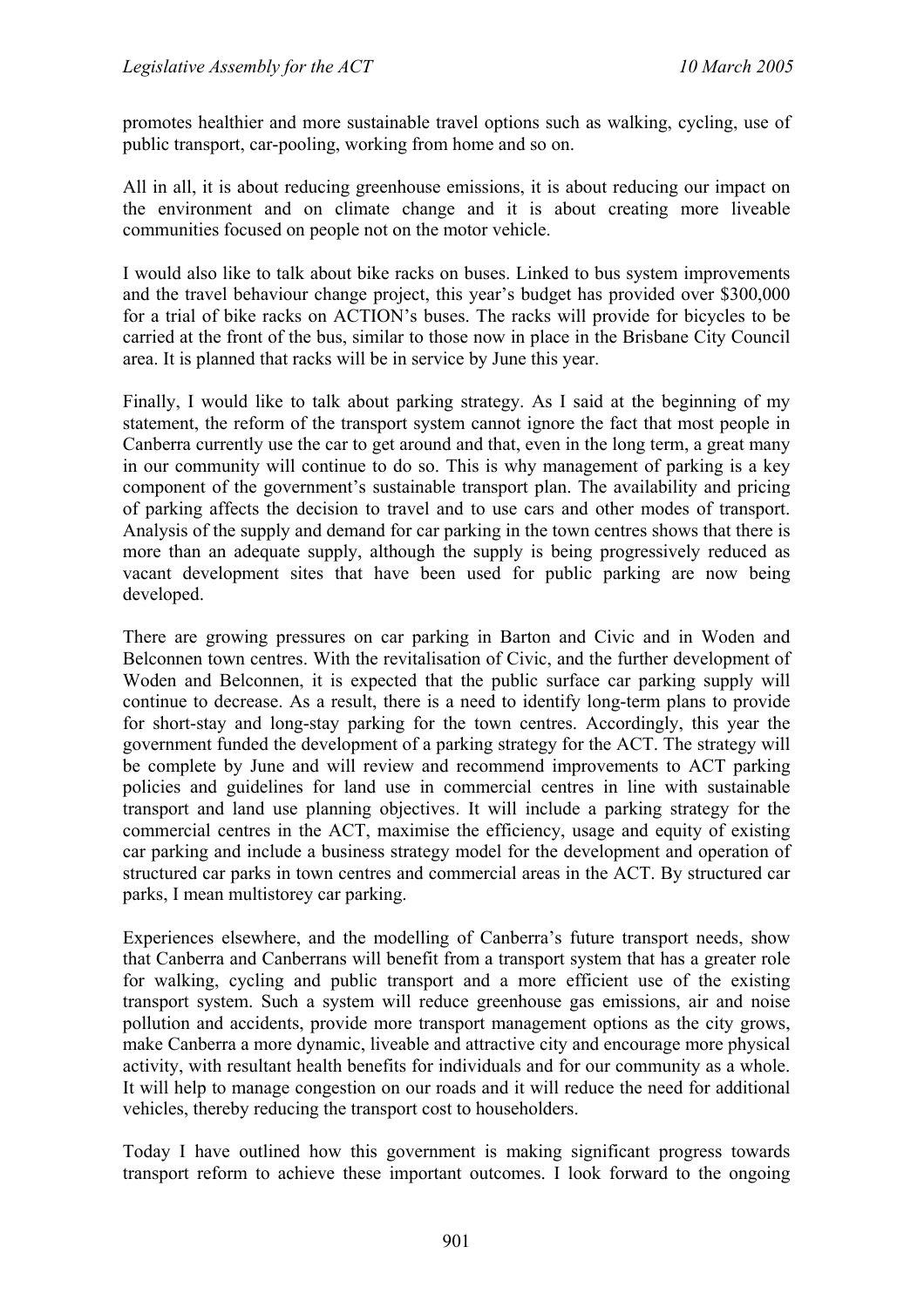projects now under way, the completion of them and of reporting to the Assembly on the government's progress.

**Mr Seselja**: Mr Speaker, would the minister move that the Assembly takes note of the paper?

#### **MR CORBELL**: I move:

That the Assembly take note of the paper.

Question resolved in the affirmative.

# **Sustainable urban development—mandatory benchmarks Discussion of matter of public importance**

**MR SPEAKER**: I have received letters from Dr Foskey, Ms MacDonald and Mr Mulcahy, proposing that matters of public importance be submitted to the Assembly. In accordance with standing order 79 I have determined that the matter proposed by Dr Foskey be submitted to the Assembly, namely:

The importance of setting mandatory benchmarks for sustainable urban development.

**DR FOSKEY** (Molonglo) (4.31): I was inspired to write this speech following the debate in the Assembly of the Greens' motion for the BASIX scheme to be adopted for new residential dwellings. As you know, that scheme would have made measures for water and energy efficiency mandatory—measures which our experience shows are necessary to give us any hope of meeting our targets to reduce greenhouse gas emissions to 1990 levels by 2008.

I do not plan today to argue the need for action on these and other environmental fronts. Those who do not yet understand the urgency for action must have spent their lives watching *Big Brother* and ignoring the *Canberra Times.* In essence, I argue today that it is essential that in this term the government take the bit in its teeth and decide that it wants to be responsible for making this territory a leader in all the things it talks about: sustainable transport systems; urban design, which allows us to reduce our water and energy use, enhances social interaction and builds community; and protection of nature parks which link inner Canberra to Namadgi in the south—a city, in short, which is in harmony with its environment.

This government have made "sustainability" a central theme: we have the Office of Sustainability; we have many plans for sustainability; we have a report entitled *Measuring our progress—Canberra's journey to sustainability*; the government intend to introduce sustainability legislation; and we often hear the Chief Minister talk about sustainability. "Sustainability" is a term with different meanings to different people. While the Chief Minister might argue, as he did at a recent committee hearing, that sustainability is not just about the environment, there can be no doubt that it does include the environment, along with social justice and developing the kind of economy that enhances both. Indeed, it would be hard to separate the three planks of sustainability and the Greens argue that none is attainable or desirable without the others.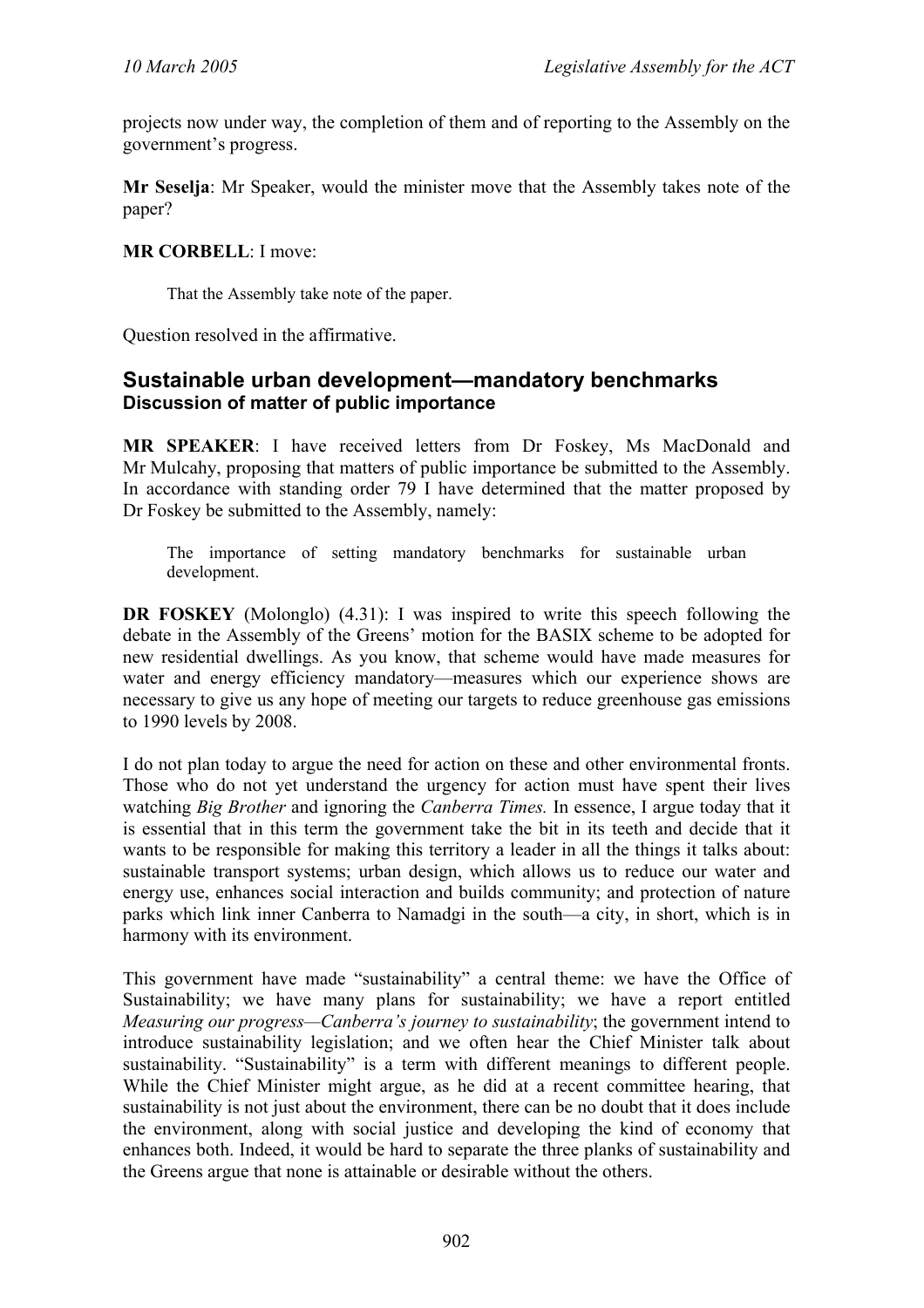The *Measuring our progress* report uses the ecological footprint to show that the way we live in Canberra is indeed unsustainable. The main value of the ecological footprint is to provide a comparison of relative environmental and social impacts of different groups of people, measured in the amount of land required to sustain individuals across a group. Simple mathematics tells us that, if the earth's land mass were divided equally among the entire population, there would be around 1.5 hectares per person. This, of course, includes mountains and other areas unavailable for cultivation, but it is a useful metaphor for revealing that there are limits to our ever-increasing consumption and inevitable inequities. There is a range between seven hectares per person—such as in Canada and the United States—and half a hectare per person in Bangladesh. You will not be surprised to find that Australians are among the highest consumers of resources, but you might not have realised that Canberrans are the worst of the lot. The average Canberran needs 5.7 hectares of land to sustain the lifestyle they enjoy. Of course, there is variation in that range, with the richest 20 per cent using close to 6.7 hectares and the poorest 20 per cent using 3.6 hectares.

Let me say right now that I am not making an argument for reducing incomes. While I certainly see equity as a key ingredient of sustainability, I do not think that making everyone poor is the way to achieve it and you will be relieved to know that I do not plan to argue for this here. I do, however, believe that societies as well off as ours have a responsibility as global citizens concerned about sustainability and equity within and between future and current generations to reduce the size of our ecological footprint. At the same time, we need to be working to assist others to improve their standard of living without significantly increasing their resource use. After all, we do not have the three earths necessary for everyone to live like we do!

Too often governments shaft the onus for reducing resource use back to the individual. Clive Hamilton of the Australia Institute calls this the "privatisation of environmental responsibility". This is an extension of the market-led economic view in which government's waive their responsibility for leadership to the doubtful wisdom of the world's biggest business interests, which have far more control over the market than the small percentage of householders prepared to go to the trouble of reducing their resource use.

Take the issue of plastic bags. When the Irish government imposed a levy on plastic bags their use plummeted. In Australia, plastic bags, along with cigarette butts, make up a large percentage of the rubbish littering our streets, blowing in the wind, hanging off trees and blocking up waterways. Yet none of our governments is yet prepared to go the tiny step of adding a charge to encourage more shoppers to take their own bags. Hamilton points out that it is no coincidence that the "Say NO to plastic bags campaign" is funded by Coles Myer, Franklins, IGA and Woolworths.

I want to acknowledge that the reductions called for in our motion would have been just a start to the changes in urban and building design which will be necessary for us to guarantee that we pass to our children a life at least comparable to ours. If adopted, our changes would need to be followed by similar regulations for commercial developments, by significant investment in public transport and by requirements to government departments to set indicators for progress to sustainability that they would report on in their annual reports. A program for retrofitting public buildings would be needed, with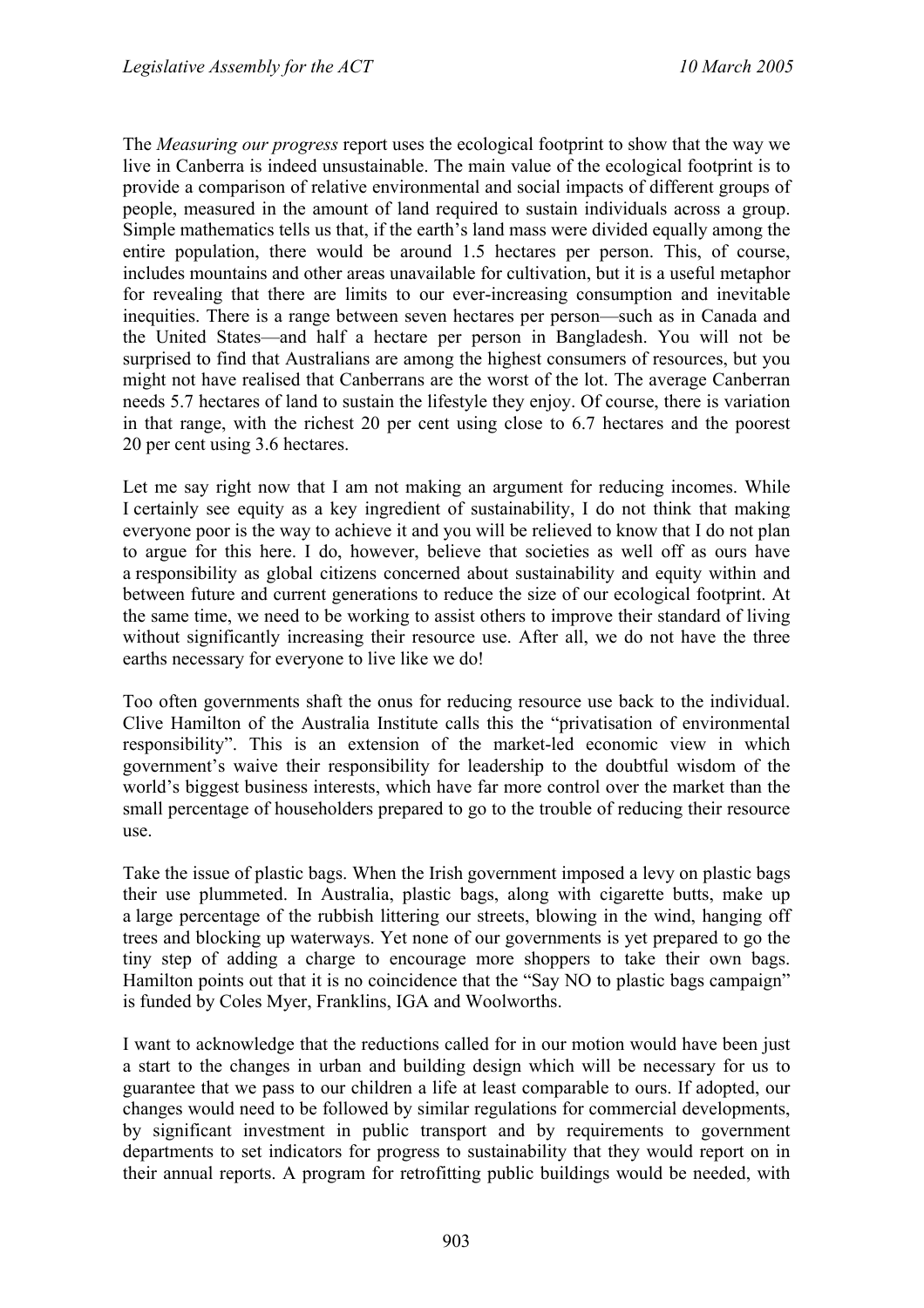timelines and targets. In 2003 the conservation council suggested that \$33 million was needed to do some basic retrofitting of existing public housing for basic energy and water efficiency measures. I note the government made a start in the 2004 budget by allocating \$3 million to \$4 million.

We have to act as though we really care about our environment and our society and not be prepared to leave the clean-up to our children and theirs. We might find that future generations will see this period of their history as a different kind of dark ages to the ones that we learned about. Many commentators—most recently Jared Diamond—have said that the turnaround must begin in this generation, while we are the politicians in the ACT Assembly, or no turnaround seems likely. The point that Hamilton makes strongly, and which the Greens strongly endorse, is that we will never achieve sustainability by any definition if we continue to rely upon consumer decision making—the mantra of "choice"—to do it.

This morning I referred to my recent washing machine purchasing experience. My 30-year-old-plus machine, which had been grinding noisily for the last two years, finally lay down and died. If I were poor, I would have had to have purchased a machine that fitted my meagre budget, despite my concerns about water and energy efficiency. The point is that, if we are serious about sustainability, there should only be choices between very efficient and very, very efficient appliances. There should also be support for disadvantaged people to be able to buy such appliances, perhaps through the provision of no interest or low interest loans.

We have the technologies and the knowledge to produce energy and water efficient appliances across the range and we must ensure that manufacturers produce them—not guzzlers. We cannot expect manufacturers to do this by themselves. They need governments to set targets, incentives and regulations for their manufacture. Since we do not produce very many appliances in the ACT, regulation for mandatory levels might need to be targeted at retailers. In any case, while I do not know the answers yet, we can look to other more progressive municipalities for initiatives to serve our needs.

At the broader level we need mandatory regulations to ensure that future buildings are energy and water efficient because individual householders do not have the power to do it. They still have to persuade many builders and plumbers to move away from familiar materials and methods. This may lead to higher prices as the necessary technologies are brought into Canberra in very small, expensive quantities because our market is too small.

Home owners have to grapple with urban infrastructure—roads, water supply pipes, drains and power lines—that was set down with anything but water efficiency and solar amenity in mind. Instead of being "cutting edge", Canberra now lags behind its neighbours—Queanbeyan, Yass and Cooma—where owners, builders and developers are required by government regulation to work together to find reductions in energy and water use. If—and hopefully when—the ACT joins New South Wales in this project, we will have a larger market for technologies and services, making them cheaper to transport. If we decide to tackle unemployment at the same time, our governments might assist innovative businesses to begin the manufacture of them ourselves. We certainly have a few builders, a few engineers and many businesses, with sustainability as their focus, who would welcome a friendlier environment which only government can foster.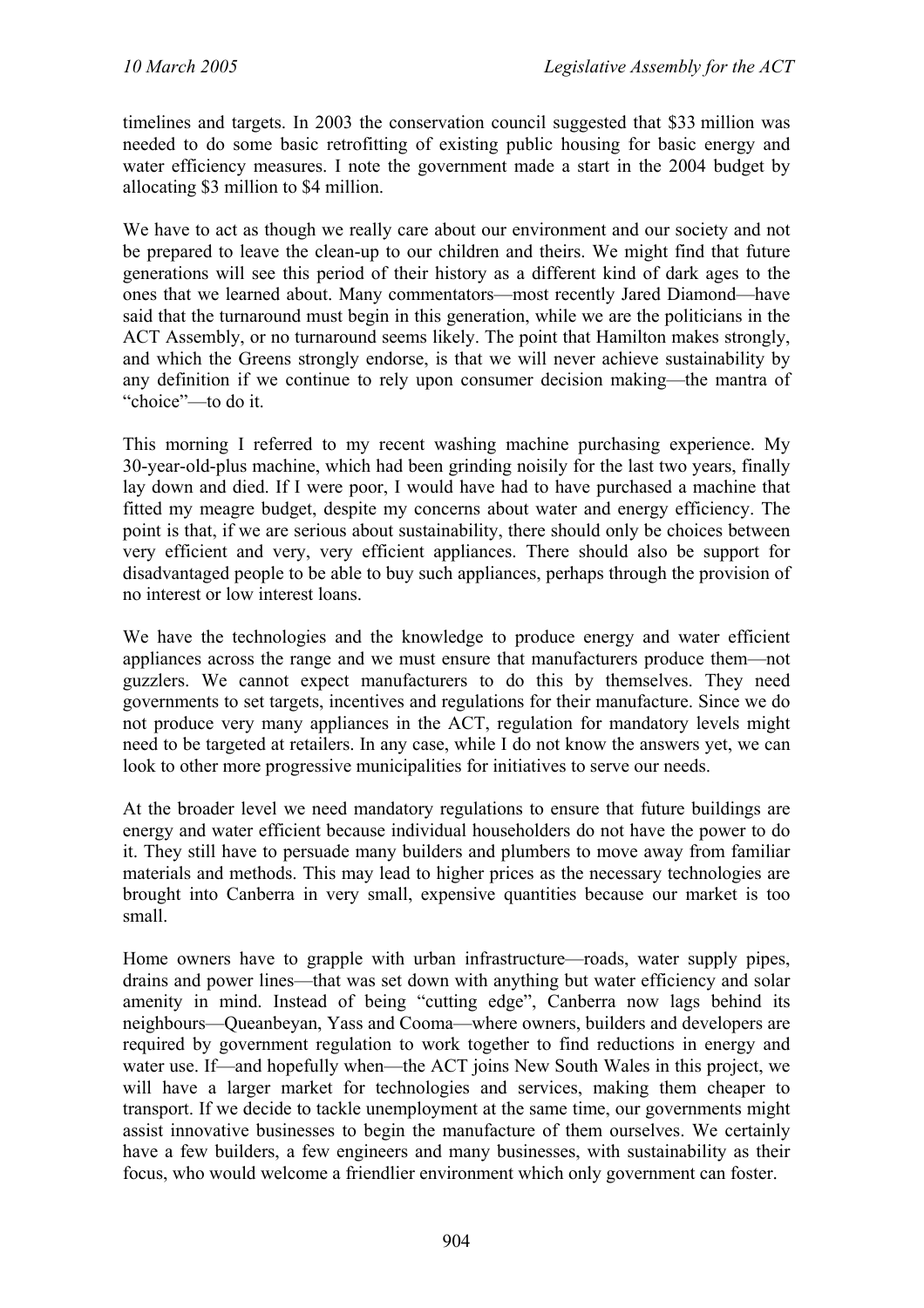I am very hopeful that the government's proposed sustainability legislation will provide an ongoing framework that will ensure our government departments do become sustainable in their operations. After reading a number of annual reports from government agencies, I am aware of a lack of indicators by which they can report upon their progress towards sustainability both within their own operations and in performing their responsibilities towards the larger community. Even Actew, whose operations clearly have large environmental and social ramifications, is not required to report on its performance in those areas. Many agencies in the 2003-2004 annual reports omit even to report on their actions and initiatives to support ecologically sustainable development, although this is a requirement in the 2004 annual report directions. At the risk of sounding picky, today I observed that several papers in this Assembly, including one concerning a sustainable transport plan, use far more paper than required. The sustainable transport plan was produced in very large font on paper printed on one side only. So, with that in mind, we can begin our work for sustainability in this place.

A supplementary paper, which accompanied last year's budget papers, entitled "Framework for future budget presentation" asks some of the relevant questions and begins the discussion. I believe that only Kerrie Tucker provided any response to this paper. I will work with and on the government to ensure that its legislation and reporting requirements assist in our move towards meaningful sustainability.

In this matter of public importance speech, I have raised matters that the ALP government with its majority might like to ponder as it plans for the next four years. It can go down in history as the government which repositions our city as a leader in design and strategies for a sustainable future or it can render the term meaningless by divorcing it from meaningful action. Personally, I think that the journey towards sustainability could be an exciting one and one in which we can bring the community along.

**MR CORBELL** (Molonglo—Minister for Health and Minister for Planning) (4.44): I am pleased to be speaking in the matter of public importance today. I note Dr Foskey's point that the Stanhope government can go down in history as the government that truly led the city towards a more sustainable future. I think we have, but you will not hear the Greens acknowledge that because that is not in their political interests.

Today's matter of public importance is remarkably similar to a motion that Dr Foskey brought before the Assembly for debate in February this year. In that motion, Dr Foskey called upon the Assembly to recognise the need for mandatory sustainability targets in the building, design and construction industry in the ACT and to commit to the implementation of a user-friendly planning tool, such as the BASIX tool from New South Wales, that includes water and greenhouse gas emission targets.

As no doubt all members are aware, a comprehensive debate ensued on the appropriateness of introducing mandatory targets in the ACT. During that debate, the government reaffirmed its commitment to the implementation of a user-friendly planning tool that will assist not only the government but also individuals in the assessment of the sustainability of all new residential dwellings. In fact, the government first indicated to the Greens its intention to examine very closely the applicability of BASIX as a tool in the ACT. I am delighted that Dr Foskey is following on our lead.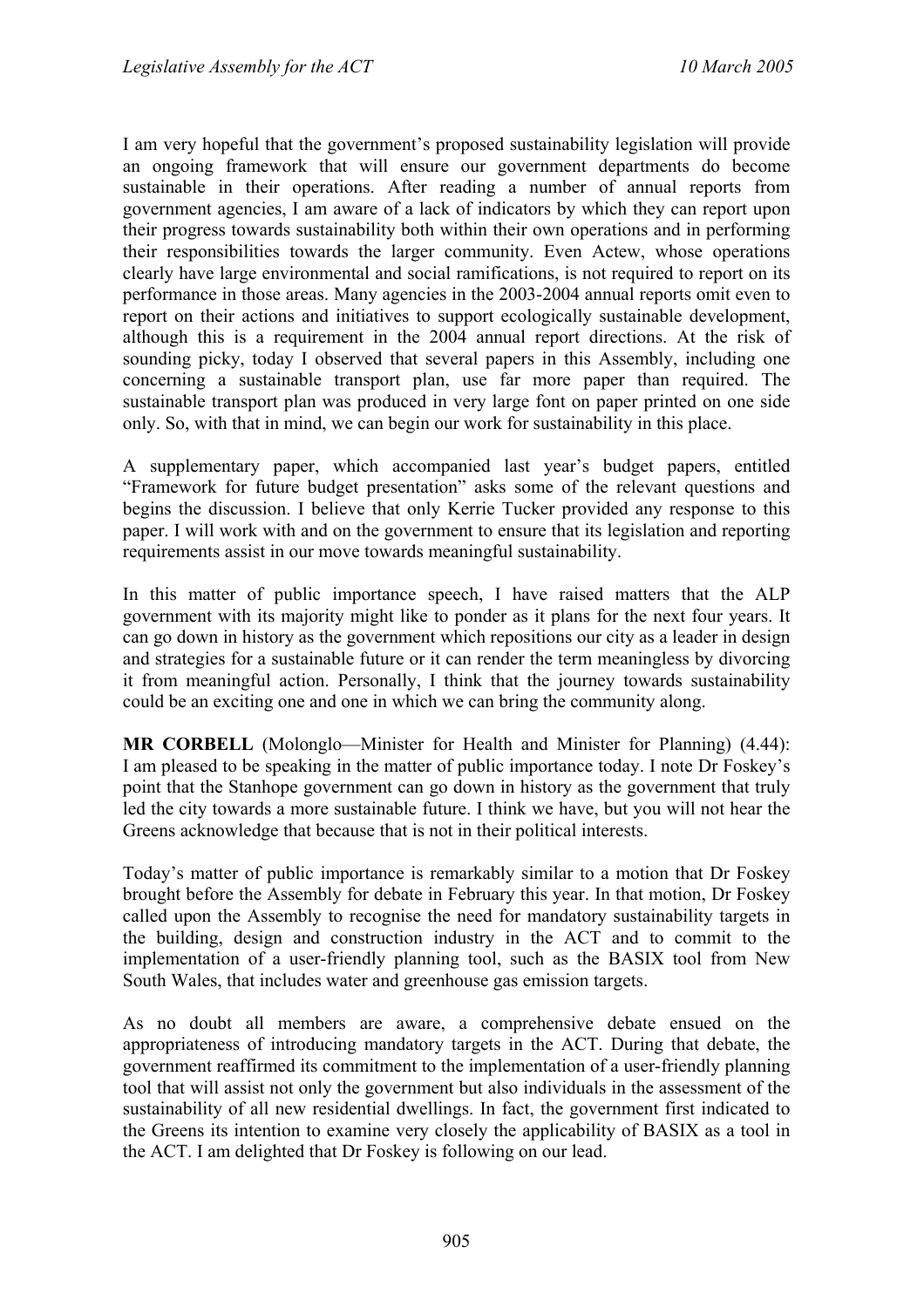As no doubt all members are aware, the government's commitment to delivering a sustainable city is clearly demonstrated by the increased staffing and research capacity that has been assigned to the Office of Sustainability. This includes the home energy and water audit programs and solar hot-water rebate programs. In the bigger picture, as I have just outlined in my ministerial statement, the implementation of the sustainable transport plan, is a clear demonstration of the commitment to a sustainable city—not just the plan itself but the implementation of that plan. Hard dollars are being put in to improve the sustainability of our transport systems. When you consider that energy use in motor vehicles is second only to energy use in dwellings as the key contributor to greenhouse gas emissions in Canberra, it is clear that the government is putting its money where its mouth is. Further, there is a continued balance that has been achieved between land for biodiversity conservation and housing development. During its first term the government has added over 1,460 hectares to reserves to protect biological diversity in Canberra—the highest amount of land set aside for nature conservation in the history of self-government.

The spatial plan itself identifies the need for more compact urban form for our city to reduce urban sprawl and the impact of the metropolitan area on our immediate region. The ACT, above all other jurisdictions, can also contribute to sustainable urban design through the leasehold system. This system allows the government to control the rate of release of land, integrate new estates and coordinate where new and emerging estates can be developed, thus assisting the development of a sustainable urban form.

The introduction of mandatory sustainability targets or benchmarks for urban development is a complex matter. Many of the factors that impact on the sustainability of the urban environment cannot be fixed simply by introducing targets and benchmarks. Indeed, many sustainable factors relate solely to an individual's behaviour and preferences. The government cannot outlaw airconditioners and private vehicles simply because opening windows or catching buses is more sustainable. We can, however, encourage people through education and financial incentives to move towards sustainable choices, along with regulating to make those standards the norm.

Improving the sustainability of the urban environment needs a comprehensive and multifaceted approach. The government, through its rebate schemes on water tanks and solar hot-water systems, is adopting one of many approaches. Improving access to information and education for the community is another means to assist in achieving sustainability. One example of this is access to information on how to improve the water efficiency of gardens by utilising the most efficient method of watering, mulch and native plant species, thus reducing water consumption.

National standards and codes are another means of enhancing sustainability and improving environmental performance. The Building Code of Australia—the BCA—for example, contains standards relating to energy efficiency. The government has always been quick to adopt national standards. In 2006 the BCA will raise the current standard for energy efficiency from four stars to five stars for residential dwellings and the ACT, consistent with our election commitment, plans to introduce its requirements at that time.

The Building Code Board is also focusing on developing construction standards for improved environmental performance in the areas of energy and water efficiency, use of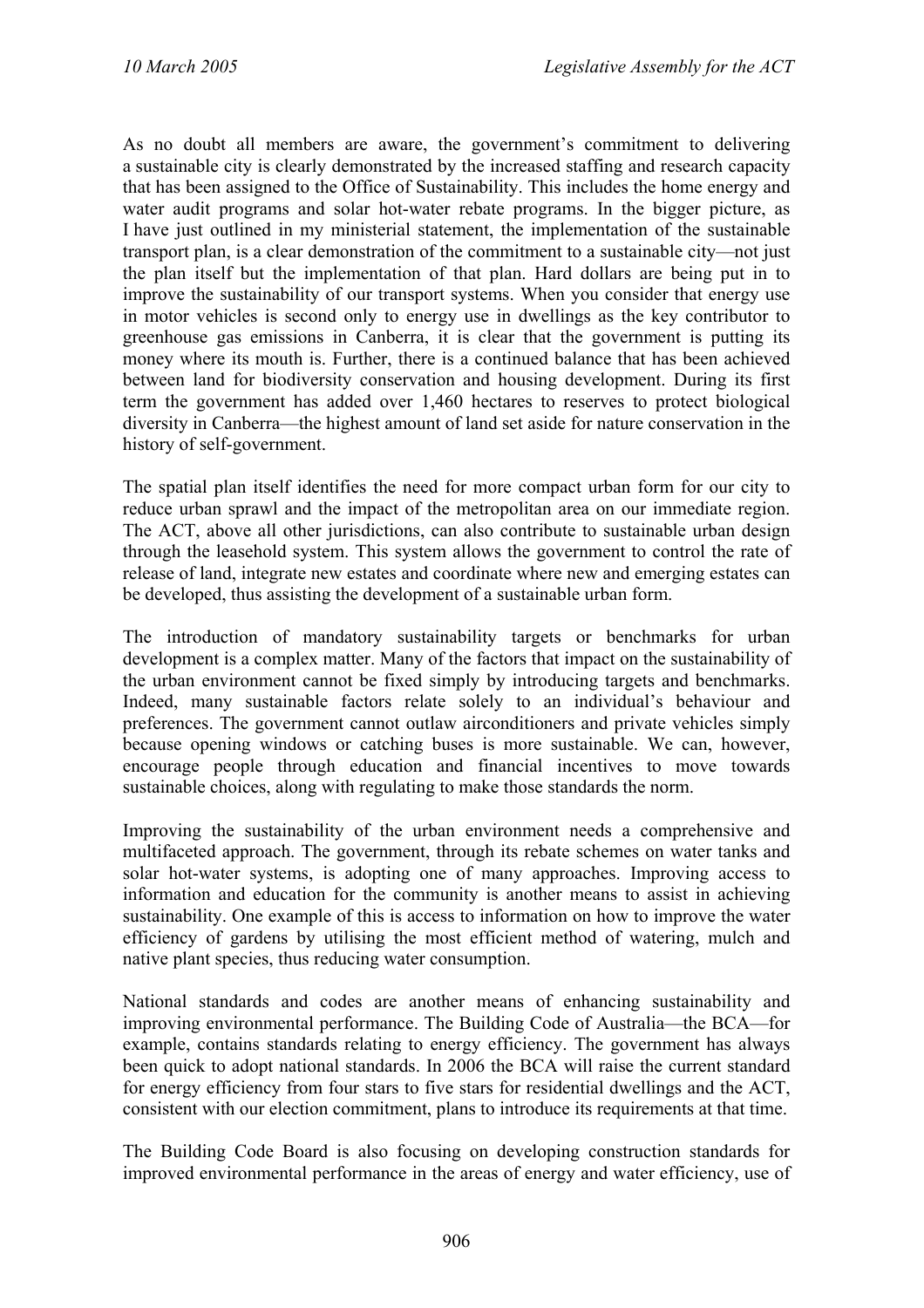materials and internal air quality. Again, as soon as these standards are included in the BCA, the ACT will adopt them. The government is also committed to adopting the green star energy-rating scheme for commercial buildings, and this is something that we will also be moving forward with. The government needs to carefully consider the financial and social impacts of adopting standards that depart from a national framework, and this is something that we will continue to undertake. Obviously in an urban environment there are things that fall outside the scope of the building code. New South Wales has identified many of these things and incorporated them into the BASIX system.

As indicated during the debate on Dr Foskey's motion on 16 February this year, the ACT Planning and Land Authority, I as the Minister for Planning, and the Planning and Land Council are all closely examining BASIX, along with a range of other tools, to enhance the environmental performance of the building environment. The tools are many and varied and often have been built for different purposes and they are not necessarily compatible. Some, though, like BASIX, include mandatory targets but provide a range of options through which projects and individuals can achieve those targets—so it is the outcomes that are mandatory, not necessarily the way you achieve them. The adoption of a tool such as BASIX is something the government has under close consideration. Whatever tool is adopted—whether it is BASIX or something else—will need to be applied in a way that does not compromise the building code or complicate the planning system. I am sure that this is something we can achieve. It will also need to produce clear sustainability dividends in a manner that is cost effective to the community, to industry and to government. This is particularly important in the context of housing affordability. The best systems for achieving sustainability in the urban environment will include options and elements of choice. Benchmarks will also have their place, and this will be dealt with by the government in the context of our broader reform of the planning system.

I mentioned before housing affordability. This is important in the context of social justice and the ability of all people to participate as citizens in our community. To illustrate a point, the targets in BASIX, for example, have added an additional \$8,000 to \$9,000 to the cost of the average dwelling. This is a significant up-front cost that can be recouped over following years through combined water and energy savings. The government does not necessarily shy away from increased up-front costs if there are significant savings for the individual householder, the community and our environment down the track, but we believe it must be acknowledged upfront as an issue and addressed appropriately.

Other issues that need to be examined in detail are whether we need to make these targets or benchmarks compulsory. Industry will tell us that they are already including measures to enhance the sustainability of the built environment on a voluntary basis. The increasing adoption of voluntary green star assessments in commercial buildings is evidence of this. In my view, however, the building industry is a very conservative industry and needs a mixture of incentive and mandatory requirements to see the outcomes we need put into effect.

As I have already indicated, the ACT Planning and Land Authority are undertaking these investigations and will be making recommendations to the government shortly, in particular around the adoption of a scheme such as BASIX. Whether these recommendations include the need to introduce mandatory targets or benchmarks is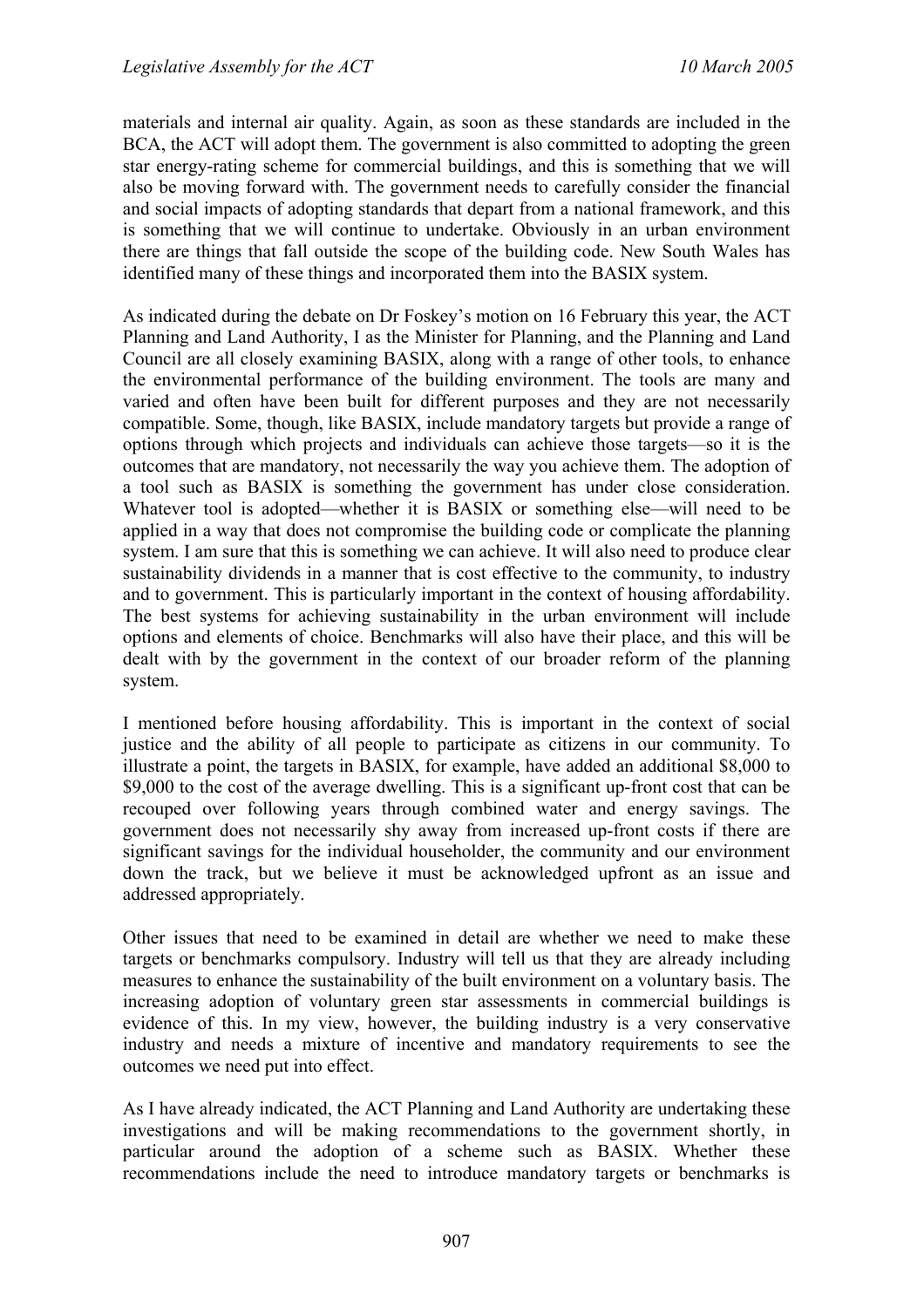something which the government will be closely considering. The territory plan, in its principles, has a strong focus on sustainability in the urban environment. Sustainable development is the number one goal of the plan. Other goals include an efficient, healthy and liveable city, economic vitality and community wellbeing, and environmental and high-quality design—in other words, a triple bottom line approach.

As Dr Foskey rightly points out, the challenge is to convert words into action—and that, again, is something the government is focusing extremely strongly on. As I have outlined in my ministerial statement on transport reform and in the range of measures we are adopting through planning system reform, the government has this clearly on its agenda. The Canberra spatial plan has a strong emphasis on enhancing the sustainability of urban development and introduces strategic policies for water, biodiversity conservation, urban form and employment location, transport and service delivery. We will continue to monitor our achievements against the spatial plan. The spatial plan itself has benchmarks to measure whether or not we are meeting our goals in relation to these outcomes.

This is an issue that the government considers to be a significant one for our community. We do need new measures to improve the sustainability of our urban dwellings. We do need to have measures that see less energy and water use, increased solar efficiency and comfort and increased water efficiency. Importantly, we also need a quality of development that creates liveable and attractive spaces for people. The government is committed to these goals. The assessment of tools such as BASIX is a major task for the planning authority at the moment. I am confident that, in the coming months, members will see the delivery of many of these things that Dr Foskey outlines in her matter of public importance today.

**MR SESELJA** (Molonglo) (4.56): I would like to address one of the points that Dr Foskey made about slugging retailers. I would be pretty concerned if the plan were to say that Harvey Norman could not sell certain types of fridges or appliances and had to reduce 25 or 30 per cent of their stock. I am sure the end result would be that a lot of retailers would set up in Queanbeyan and that there would be none in Canberra. I would certainly be concerned with a plan like that. I think it would be a bit misguided. Mr Corbell noted that the additional \$8,000 to \$9,000 in costs to the average dwelling is significant for first home buyers. I agree with that, but I note that Mr Corbell recently stated that \$5,000 in costs for bushfire protection standards for first home buyers is not significant, so I guess the line must be somewhere between \$5,000 and \$8,000.

More generally, I am not sure why we are discussing this matter again today. As Mr Corbell pointed out, we have on the record for the last sitting period Dr Foskey's statements on the sustainability of the New South Wales BASIX system. She sought implementation of mandatory targets with short timeframes and with a big stick approach, once again, being used.

The Liberals highlighted a number of measures before the last election for the sustainability of both commercial and residential buildings: solar hot-water, energy efficiency and other measures that would result in industry and consumers receiving delivery of better environmental outcomes in building construction. I also draw Dr Foskey's attention to examples of quality buildings and construction in Canberra that are leading the way in energy efficiency, green star ratings and high-quality buildings that tenants are keen to take up.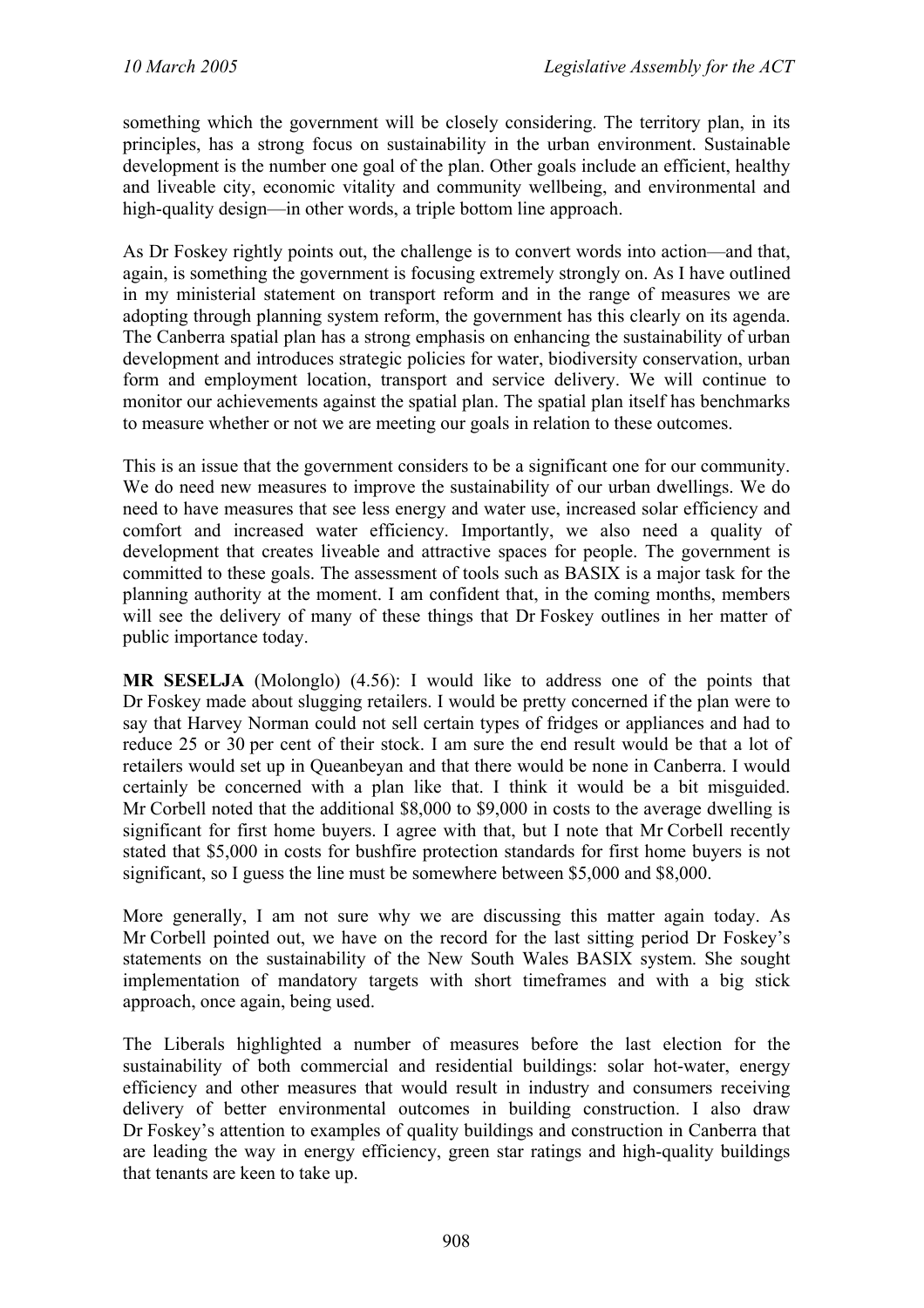I drew the attention of members in this place to a building site I had inspected on Allara Street, which will be the new home of the federal Department of Industry, Tourism and Resources. It is one of the buildings in Canberra that will lead the way in environmentally sustainable and high-quality design. A number of allowances have been made—from grey water provisions to waterless urinals and other measures—that will put this building at the forefront of the market.

Dr Foskey drew our attention to the building at Brindabella Business Park. She said that, if we took on these mandatory targets, we would be providing the kinds of buildings that businesses will be demanding five years from now. She fails to mention that the decision taken by the builders of Brindabella Business Park to meet the green star targets and to be a leading light in sustainability and design was taken voluntarily. Nobody made them do it—nobody forced them—and no mandatory targets were necessary. Similarly with the DITR building, it is an example of industry leading the way and saying, "We will incorporate these features. We will introduce these measures—not because we have to, but because they are ratings which will make our buildings more attractive to tenants and which will ensure that potential tenants will come to our buildings." I also note the work that the HIA has done with Greensmart, a voluntary scheme that assists home owners constructing private dwellings to incorporate practical environmental measures in a costeffective manner and recognises affordability.

In the last debate on this subject, Mr Hargreaves highlighted the fact that we should also be careful to ensure that we do not pre-empt the new features that will be part of the Building Code of Australia, an intergovernmental agreement that will create standards similar to that of the green star initiatives. It is not often that I find myself agreeing with Mr Hargreaves and I cannot imagine how long it will be before I have to agree with him again, but on this point he has some merit.

I will not stand in this place and wave the big stick at industry in the ACT, as Dr Foskey would have us do. I will not dictate to them in unreasonable ways that lead to bad outcomes for the community. There are a number of measures, achievements and programs that industry are voluntarily implementing now that are being well received by builders, building owners and ACT residents who are constructing new homes. These measures are to be commended. I still cannot see an overwhelming case for the importance of mandatory targets.

I just wanted to briefly say a few words on housing affordability, which goes to the heart of this issue. I agree with much of what Mr Corbell had to say on the issue. It is crucially important that we do not go around implementing all sorts of mandatory targets or mandatory measures that lead to home owners, especially first home buyers, being slugged with significant additional costs. While I am in this place I will continue to fight for first home buyers. As Mr Corbell pointed out, home ownership is a crucial indicator of the relative wealth of people in our society. We in the Liberal Party certainly stand for as many people as possible having access to home ownership. The effects of red tape imposed on industry are always passed on to home buyers which leads, in turn, to many people being unable to afford to buy their first home.

This government's record on land release, even with the establishment of the LDA, has been a little too slow and has led to higher land prices than should have been the case.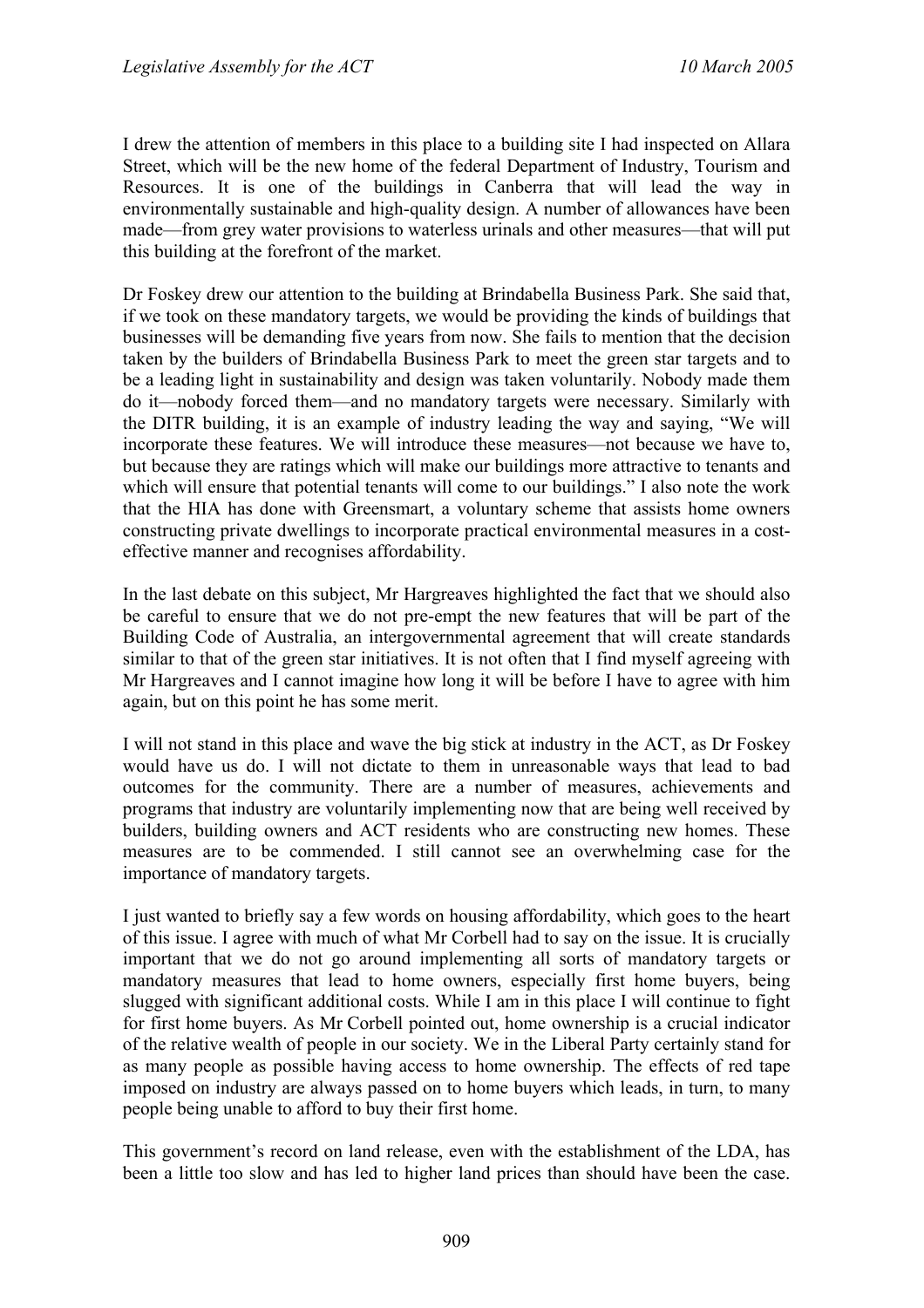This has hurt first home buyers as well. Mr Corbell certainly made some good points on housing affordability. He said that we should be very careful before adopting mandatory benchmarks. He has a slightly different view on how to do things.

In Mr Corbell's grand plan there would be no need to regulate because, let us face it, the LDA would be doing everything—the LDA would be building all the buildings in Canberra in the end game and then there would be no need to regulate, would there? The LDA would be doing the business for you; Mr Corbell would just be directing. Of course, we would not agree with that either. We have some fundamental disagreements with both Dr Foskey's position and with some of the direction the government is taking. I certainly have particular concerns about what that is doing for housing affordability in this place.

**MR GENTLEMAN** (Brindabella) (5.02): On 16 February the Assembly agreed that the government would report back to the Assembly on an annual basis on the progress made in implementing its sustainability strategies. This government recognises that, in order to achieve real sustainability outcomes, people must be encouraged to change and be made aware of the concrete steps that they as individuals can take to assist in achieving sustainability.

It is government's role to help to facilitate this employment. Thus, the Stanhope Labor government has developed a range of incentives which increase housing and transport choices in accessible urban locations and which provide access to information about goods and services which support sustainable living decisions. This is more effective than the mandatory big stick approach.

The sustainable transport plan, for example, contains a series of goals to reduce the costs of transport, including greenhouse gases, noise, air pollution and other negative environmental effects of transport. These goals include shifting the balance of travel from private vehicles towards walking, cycling and public transport; supporting a more sustainable urban structure and form which will increase accessibility, facilitate an improved quality of life and respond more effectively to environmental factors; and changing community attitudes and behaviours to support sustainable transport throughout the city.

All of these measures contribute in a very real way to benchmarks for sustainable development. The think water, act water strategy includes a series of targets to ensure that the ACT has an adequate, secure water supply into the future. In the think water, act water strategy the government has set water targets of a reduction in per capita consumption of mains water by 12 per cent by 2013 and 25 per cent by 2023, through water efficiency measures, sustainable water recycling, the use of stormwater and rainwater, and increasing the use of reclaimed water from five per cent to 20 per cent by 2013.

A range of measures will be used to achieve these targets, such as providing a rebate on AAA showerheads; subsidising household water tune-ups; subsidising household garden tune-ups; subsidising the provision and fitting of AAA 6/3 dual-flush toilets in place of single-flush toilets; providing a rainwater tank rebate scheme; information and awareness programs that provide advice to householders, businesses and the government sector; supporting a national scheme for compulsory water efficiency labelling of appliances;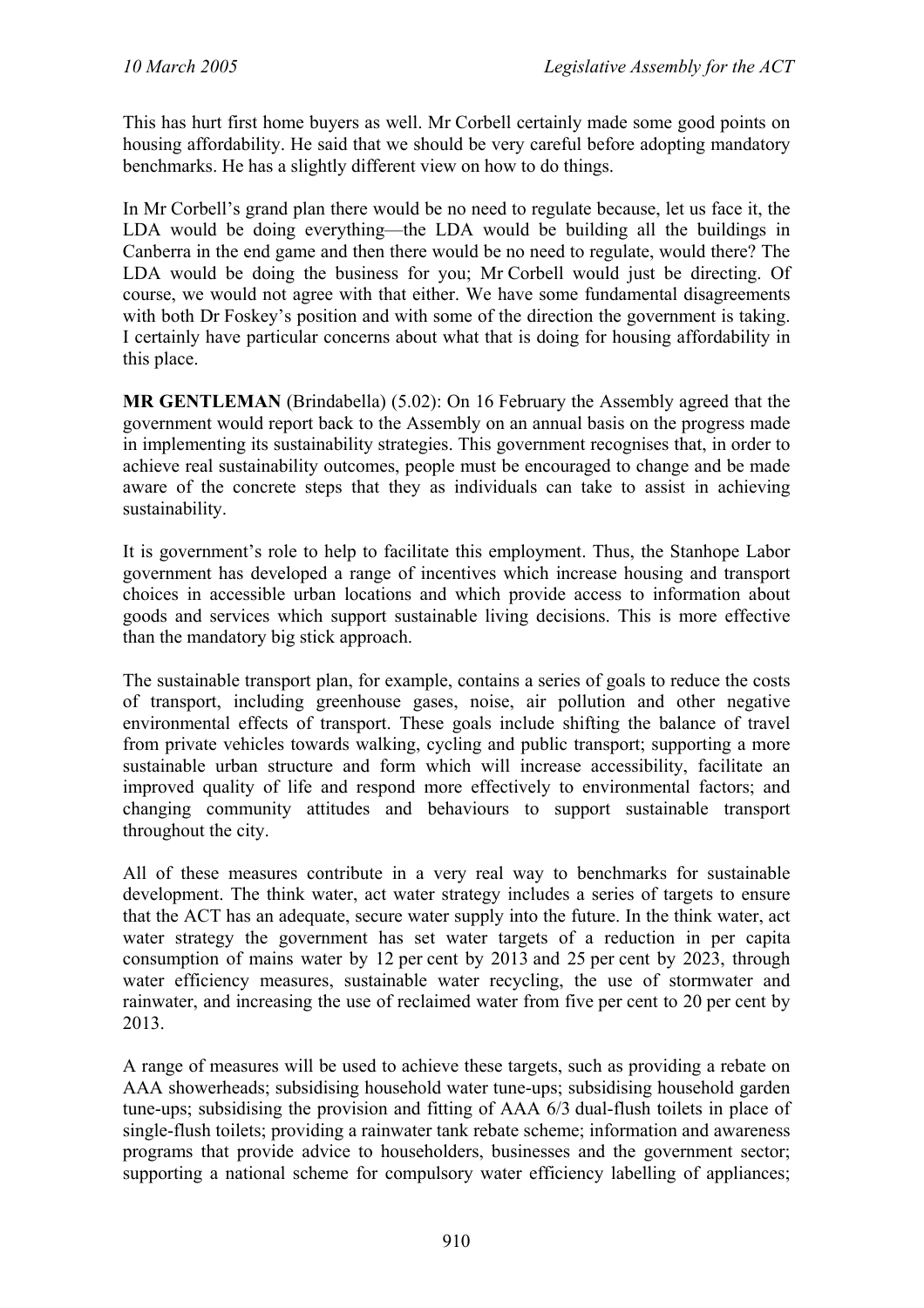and a range of regulations to support more efficient use of water in the home, office and garden.

Again, all of these contribute to benchmarking sustainable urban development. You will note from the comprehensive list that regulating or mandating things is only one measure, and there is definitely more carrot than stick involved. Behaviour changes are fundamental to achieving the targets, and the government will assist with achieving these behavioural changes by providing incentives and education. The government also has targets related to greenhouse gas emissions and a strong commitment to enhancing the energy efficiency of our buildings.

The government's recent election platform included commitments that will require all new single residential dwellings to achieve a level of energy rating consistent with the standards being developed for the Building Code of Australia and a minimum standard for water efficiency and introduce an energy efficiency rating methodology equivalent to the green star rating currently being prepared by the Australian Building Codes Board, for introduction into the Building Code of Australia for all new commercial and multistorey residential buildings.

The Stanhope Labor government is leading the country in terms of its commitment to sustainability, as our election commitments and the programs we have put in place clearly demonstrate. For instance, subject to consultations with the community and sustainability experts, the government will establish a sustainability act that will assist government agencies to incorporate sustainability into their decisions and actions. This legislation will help to improve agency decisions that influence the development of Canberra, the way buildings are designed and materials that are use, the way government procures its goods and service and the use of energy and water in the ACT, and it will help to improve the way our decisions affect the community.

We have already begun changing the way government does its business. I would like to remind the Assembly that the government has committed \$150,000 in this year's budget for energy audits of government buildings to be carried out to help agencies identify how to use energy more efficiently. Only recently we approved a circular for use by government agencies on environmentally sustainable procurement. In its own major infrastructure projects, the government will meet the principles of sustainability. The new ACT prison will provide a concrete example of how these principles can be incorporated in the design and operation of major government buildings.

We will spend \$4 million to upgrade public housing stock and \$5 million in schools to make them more energy efficient. We will spend \$1.2 million over the next four years on helping ACT residents to improve energy efficiency in the home. This funding will contribute to reducing greenhouse impacts of energy use in the ACT. The government is committed to sustainability and strongly recognises the importance of sustainable urban development. If we are to reduce further targets or mandate targets or benchmarks for certain sectors of the community or economy, we will do so only after considering the social, economic and environmental impact of these measures.

**MR DEPUTY SPEAKER**: Order! The discussion is concluded.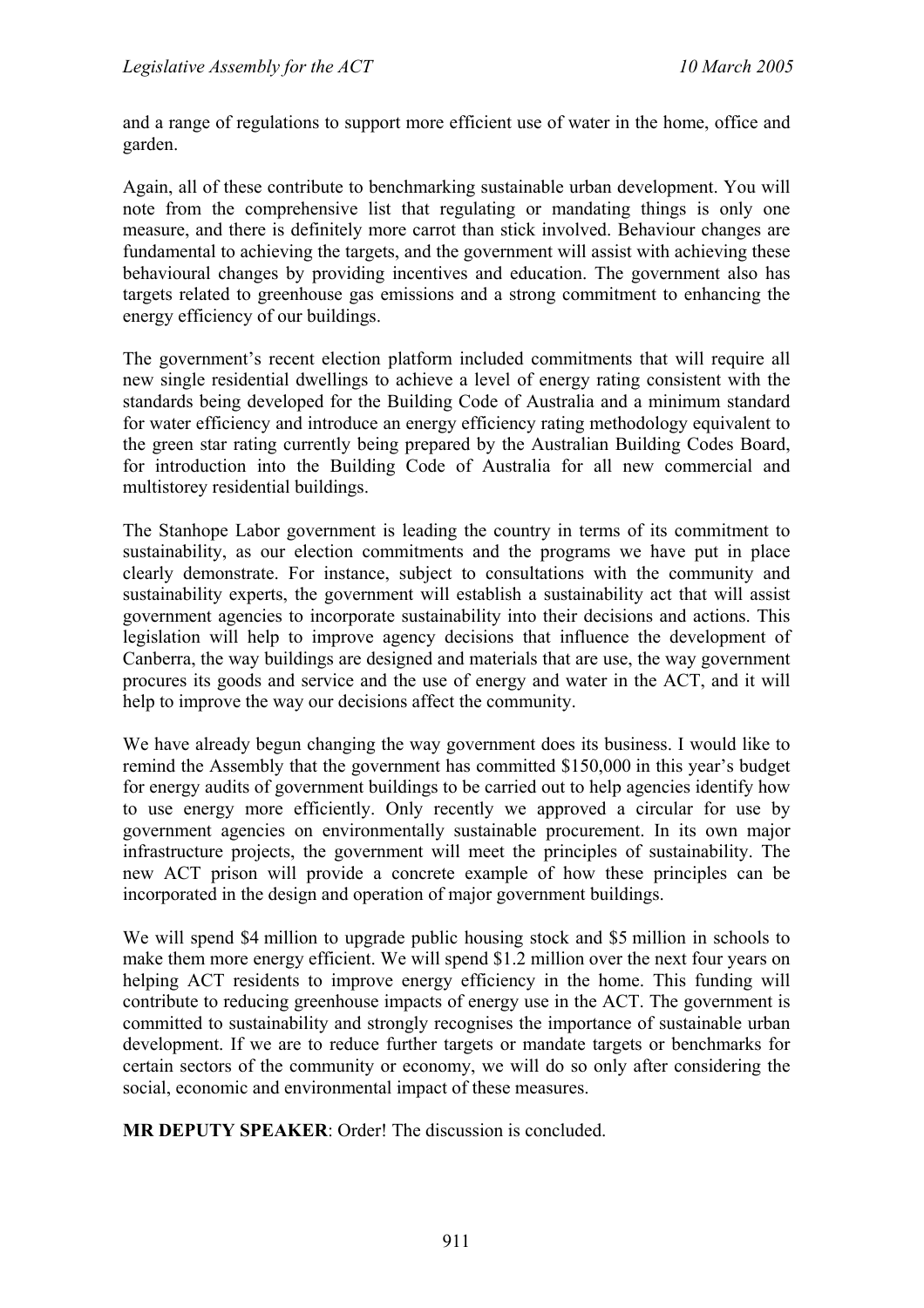# **Justice and Community Safety Legislation Amendment Bill 2005 Detail stage**

Proposed new clauses 6A and 6B.

Debate resumed.

**DR FOSKEY** (Molonglo) (5.09): I seek leave to withdraw amendments Nos 1 and 2 circulated in my name on the white paper.

Leave granted.

**DR FOSKEY**: I seek leave to move together amendments Nos 1 and 2 circulated in my name on the green paper.

Leave granted.

**DR FOSKEY**: I move amendments Nos 1 and 2 *[see schedule 3 at page 928].* 

The amendments seek to insert new clauses 6A and 6B. I thank the Assembly for adjourning the debate earlier in order for us to do some more work. It was a good reminder to me and my staff that, even if it seems certain that the government is not going to support us, we still need to do the work as if it will. I have had the amendments redrafted in a way which I believe adds to their clarity. They are marked "Revised" and were circulated on the green paper. These comments address that revision.

It is now clearer that the commissioner's discretion revolves around public interest, and the seriousness of the crime and the time that has elapsed since conviction are the limiting factors. The seriousness of the crime is now determined by the maximum, rather than the actual, penalty. I would like to add that we are aware that the Real Estate Institute of the ACT needed more time to consider this amendment, although individual agents contacted by my office recognised the benefits of the amendment, especially for people applying to register as salespersons rather than perhaps as principal agents.

I would also like to clear up a couple of misconceptions about these amendments and their context. Firstly, they apply to all agents because this inflexible barrier to registration or licensing is specific to these professions. It is nothing much to do with the spent convictions regime; it is to do with controls over entering the profession.

It is interesting to look at the Legal Practitioners Act, which gives the law society the discretion to refuse a practising certificate for a number of reasons, including where the applicant has been sentenced to a term of imprisonment. In that way it differs from our amendment. There is, however, no requirement for the law society to refuse the application. Indeed, lawyers can have a history of doing almost anything but, if they are honest about it and their approach is accepted, nonetheless be accepted to practise as a solicitor or at the bar.

The other issue raised was one of practising agents or salespersons losing their licence or registration and then getting it reissued under this amendment. One could further amend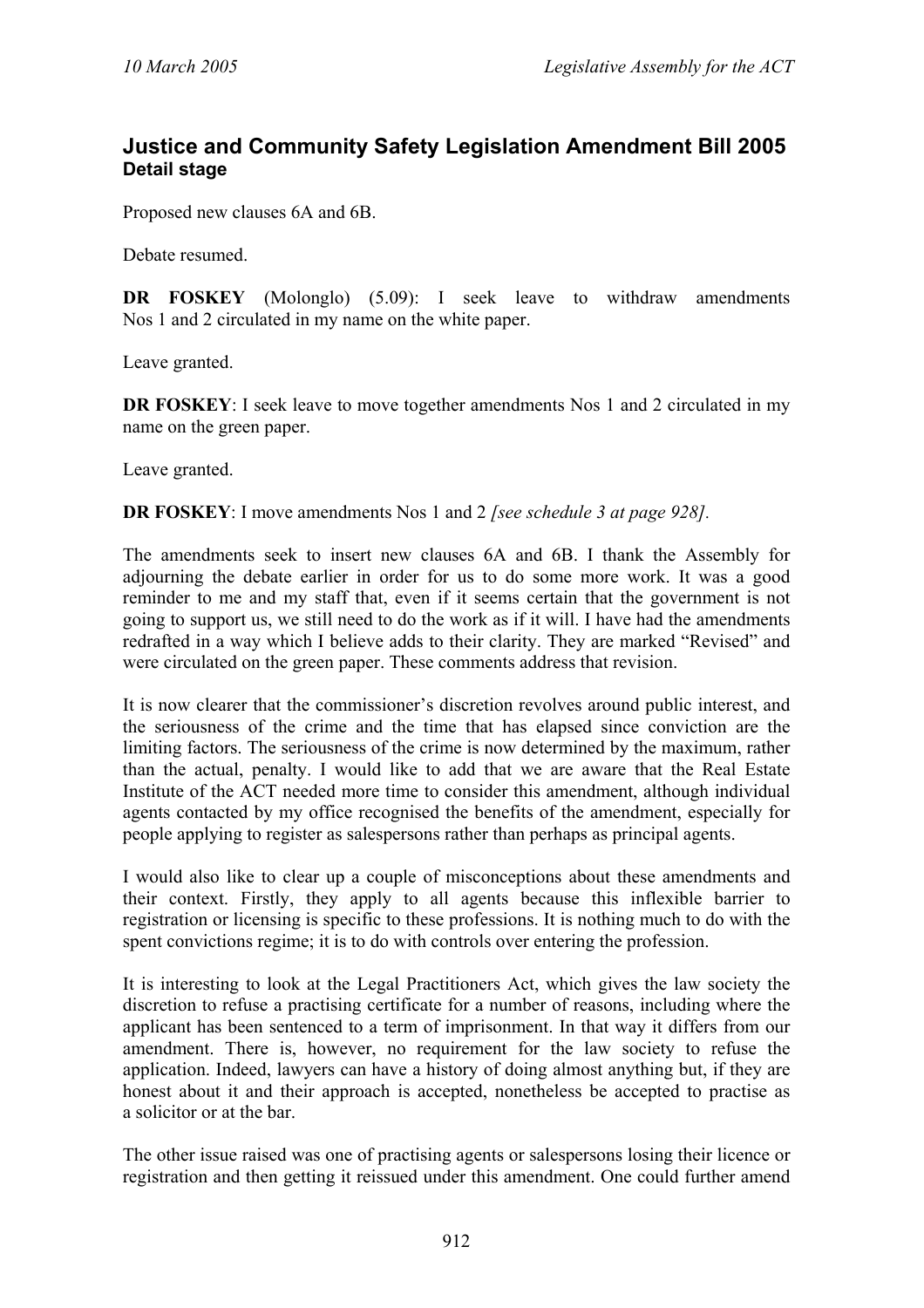this amendment to specifically rule out an agent from being considered under this discretion, but the issue of public interest that the commissioner needs to consider would, I am sure, rule out that use of the provision in any event. Furthermore, I argue that this debate would make it clear that the intention of the discretion is to support people entering the profession. Again, I have to admit that it seems clear that the government will not support these amendments; nonetheless, I thank the Assembly for the consideration.

**MR STEFANIAK** (Ginninderra) (5.14): I thank Dr Foskey for an amendment that I think is far better than what there was originally. The adjournment enabled us to at least—and I understand the government has to do so—speak to Mr Ken Roberts of the real estate institute. It is because of that that, at this stage, we have a problem with some of this proposal, although I have great sympathy for what Dr Foskey is doing. I will come back to that in a minute.

I asked Mr Roberts a series of questions and, in the brief chance I had to talk to him, he indicated that he and the real estate institute were quite happy with the act at present; that a lot of work had gone into it; that it had only recently been revamped and that the institute did not want to see any change at this point in time. In relation to this matter, he also stressed to me that the institute wanted to ensure that the industry was as squeaky clean as you could get it. The question of honesty was a very significant factor because of agents going into people's homes and having possession of keys. Those are very valid points.

I also asked him whether anyone amongst the real estate fraternity had contacted the institute and asked for some changes, and he said no. The opposition is very mindful of that. With legislation, I think it is important or preferable, if possible, that the body which looks after agents, in this instance, is supportive of the change—or at least is saying, "We do not really think it is necessary, but we do not mind."

That being the case, I would be very happy to support this amendment today but, because the real estate institute did not want to see a change and Mr Roberts was quite specific on that, that certainly does cause us a problem. I would imagine that Dr Foskey might well be able to bring this proposal back at some later stage. Certainly, if there are real estate firms and agents out there who want to see some change along the lines of what she is suggesting, she could well and truly bring forward a private member's bill.

I, for one, would be very happy to recommend to my party that that be supported because I can see some benefit in what she is trying to do. She is trying to do two things, not just one. But at this stage, because of the lack of support from the institute, it would be difficult for us to pass it today. I think all the points in this debate have been well made to date by all speakers.

Getting to the specifics of what she has put forward, I indicated that I had considerable sympathy for it, and I still do. I think this version is better than the one we saw this morning. This version includes the definition of an offence, to take out of the equation those offences which involve fraud, which I think carry seven or 10 years, larceny and, I hope, armed robbery. Robbery is a crime of dishonesty as well as violence, but is the more serious, in terms of penalties, of the dishonesty offences. It allows for crimes under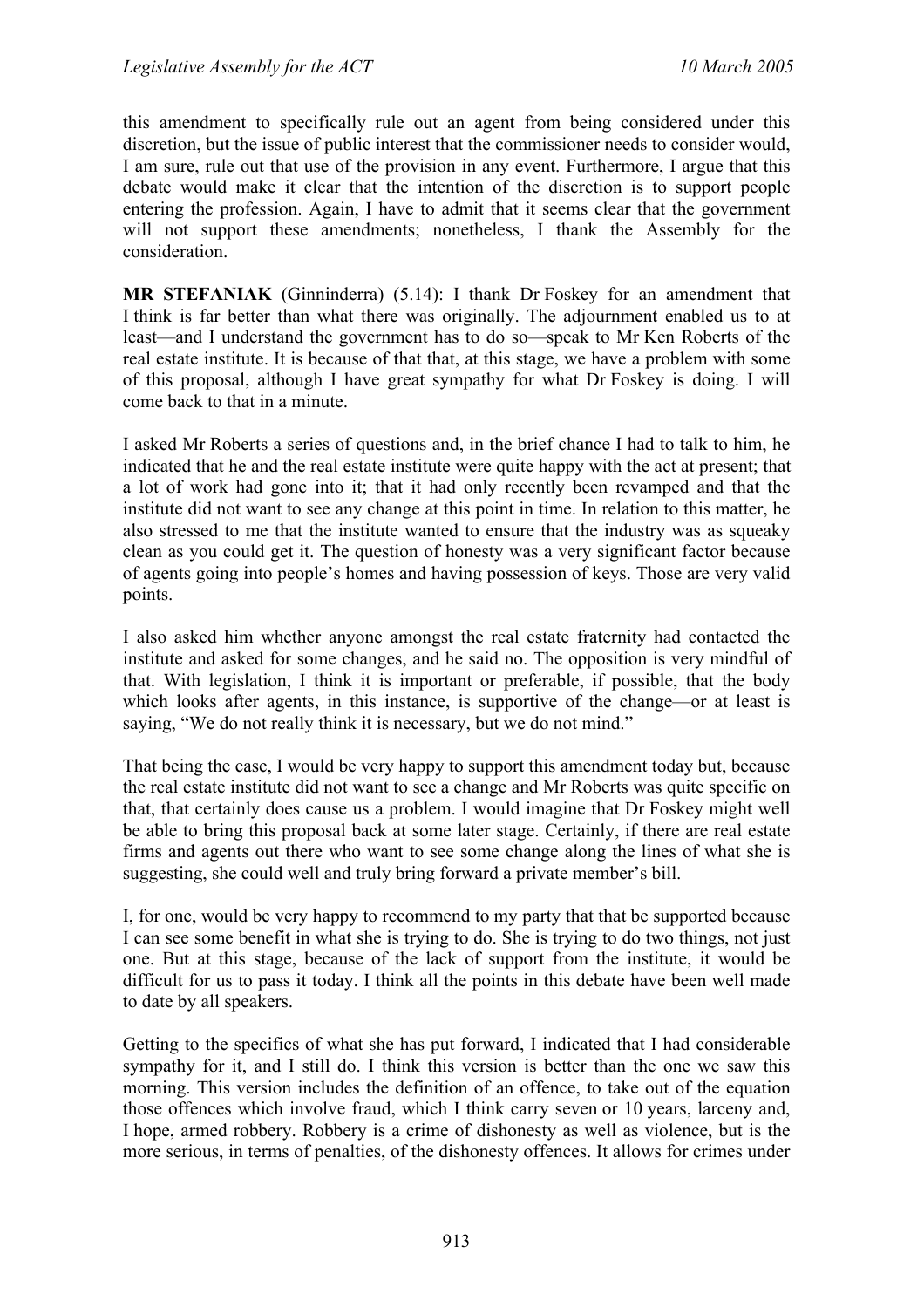the Social Security Act—I think it used to be section 175 or 138—and I think some of the more minor offences, such as shoplifting.

I think there is strength in what she is trying to do. From my days as a prosecutor and perhaps on the other side, too, I am well aware of a number of people with no prior convictions having been convicted just once for a crime of dishonesty. There is often some reason why they committed the offence. That would indicate to me that those people are probably far more deserving of a chance than people who commit violent crimes which are not covered by this particular act and section but which would preclude a person from getting a job.

I point out that for more minor crimes, such as shoplifting and crimes under the Social Security Act, the courts in the ACT always take into account the circumstances of the offence and the defendant. A person may be a cleanskin and there may be reasons that would justify the court taking a lenient approach that would result in no conviction being recorded—for example, a section 402, which was the old section 556A, whereby an offence is proven but no conviction is recorded. Indeed, they could get a bond under that section which would require them to be of good behaviour for a period. That does not count as a conviction. So there would be instances where people would not get convictions for crimes of dishonesty and would still be okay under the current legislation. I think it is proper to make that point.

There is also a possible distinction to be drawn between proposed new clause 6A and proposed new clause 7A. Clause 6A is in relation to, I believe, the principal, the real estate agent—the one who runs the business. I have heard anecdotally today that there may well be some agents who feel that, if it is just in respect of an agency that employs a person as a worker to sell real estate, that might be a different sort of situation. That is in Dr Foskey's proposed new section 51 (1A). There may be some scope in relation to differentiation there as well.

I have considerable sympathy for what Dr Foskey is trying to do, but I think it is important that the people involved in the industry, especially those involved in the peak body, get another opinion on it, at the very least, and preferably support it—or, indeed, that a number of agents come forward and support it. If that is the case, as I have indicated, I am more than happy to suggest to my people that we support something in the future. The information I have received today from the real estate institute is basically that they do not want to see any change. Accordingly, we will not be able to support the amendments today.

It is my experience that the real estate institute and real estate agents are not backward in coming forward and, if agents have a problem, they will go to their institute and also to members. I certainly have had representations from agents in the past. Sometimes they want to push the envelope more than the parent body, which might not want to do so, but if they see that there is a problem they will tell you. More often than not, the institute will go in to bat for them and we will hear from both the institute and individual agents. There has been deathly silence in relation to this particular issue. Certainly no-one has complained to me about it. Nor, as the institute tells me, have they had complaints from their agents. But I think it is an important issue and something that could well be revisited at another time.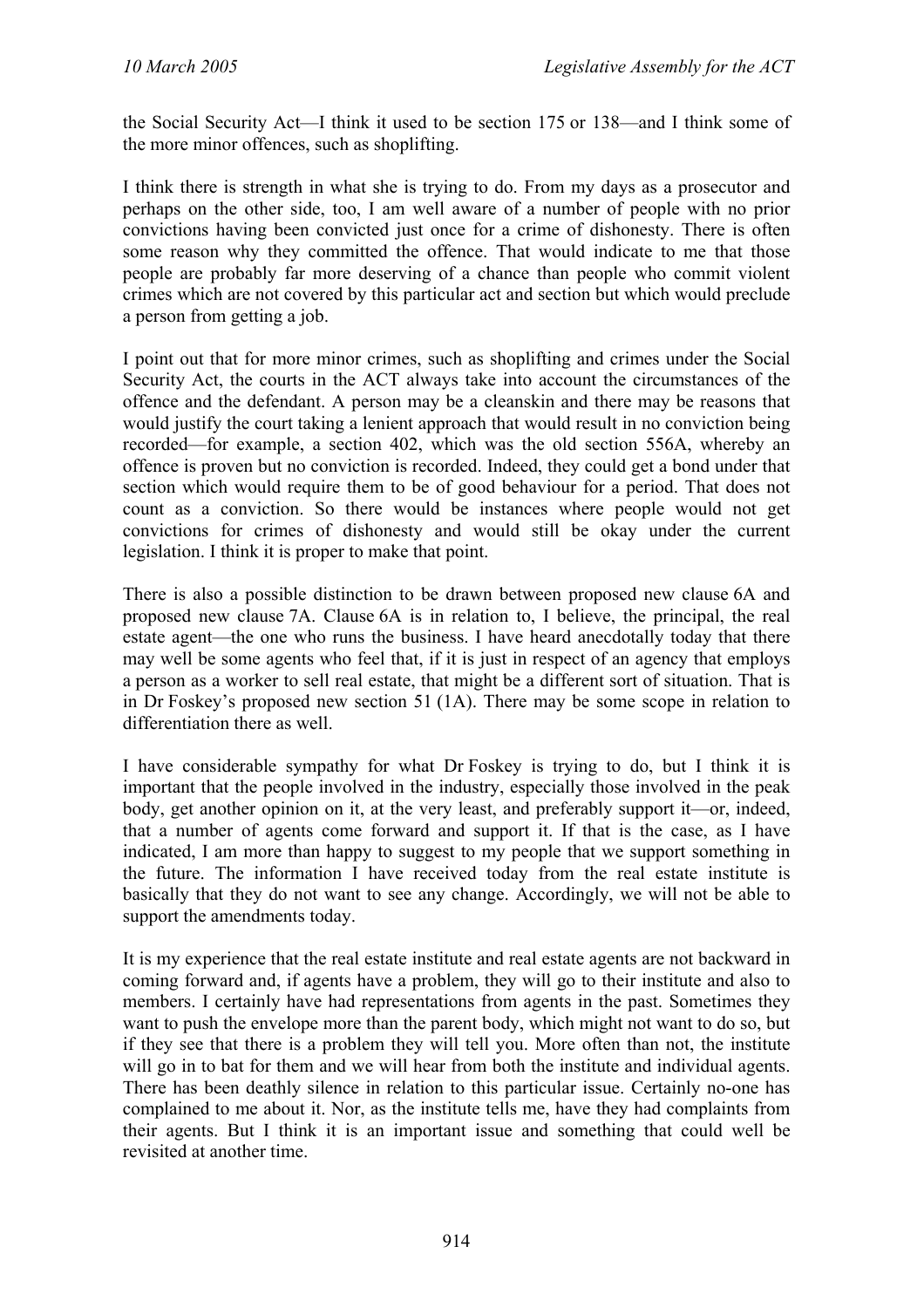**MR STANHOPE** (Ginninderra—Chief Minister, Attorney-General, Minister for the Environment and Minister for Arts, Heritage and Indigenous Affairs) (5.22): As members know, the debate on this matter was adjourned this morning to allow each of us to reflect further on the amendments proposed by Dr Foskey. It was evident, as Dr Foskey indicated this morning, that there was quite a useful debate but, nevertheless, between each of us there was some level of misunderstanding—or there was not a clear understanding of exactly what was sought to be achieved by Dr Foskey's amendments.

I appreciate the time we have had during the day to reflect on the proposal, take some further advice and, as Mr Stefaniak has done, consult more closely with, in our case, the real estate industry. We received the same advice and, to some extent, the comments I will now make mirror those made by Mr Stefaniak.

I found myself feeling some sympathy for the argument Dr Foskey was advancing this morning. My response this evening, having further considered it, taken further advice and received advice from the department of justice on the relationship between the proposed amendment and the Spent Convictions Act, is that the government's position has not changed and we will continue to oppose the amendments. I say that with the same caveat that Mr Stefaniak has put on the opposition's resistance to the amendments—that I believe there are some issues around the operation of the Spent Convictions Act that we might usefully give further consideration to.

I am not committing to an acceptance that the spent convictions legislation should be amended, but I think we can put issues around the particular circumstances that Dr Foskey raised of a young person making a mistake, essentially, rather than being in the grip of a criminal sort of culture or mindset, working assiduously to correct the mistake and then being unable to pursue a career in an area of their choosing as a result of what we might regard as simply an aberration, a genuine mistake. I note that, to that extent, Dr Foskey has made some adjustments which I think attempt to make more firm the position—that we are talking here about minor offences.

Dr Foskey has indicated that she is talking about the circumstance of persons who acknowledges that they made a mistake, that it was an aberration, that they have worked assiduously to repay their debt to society and wish to continue to do that by becoming a fully productive member of the community by pursuing gainful employment in a field that appeals to or attracts them.

I have some sympathy for that, but I also support the need for a very strong message to be sent. I believe that it is important that there be a level of trust and credibility attaching to the activities or conduct of certain callings or professions. I think that is fundamentally important in relation to agents, particularly real estate agents, who, I understand, in the annual survey of community trust in different professions, traditionally battle with politicians for the last spot on the list.

The real estate institute is very aware of that. The real estate institute is very conscious that real estate agents, used car salesmen and politicians are regarded as the least trustworthy people in society. It is vitally important that real estate agents be above that sort of suspicion, that there be genuine trust in real estate agents, as there should be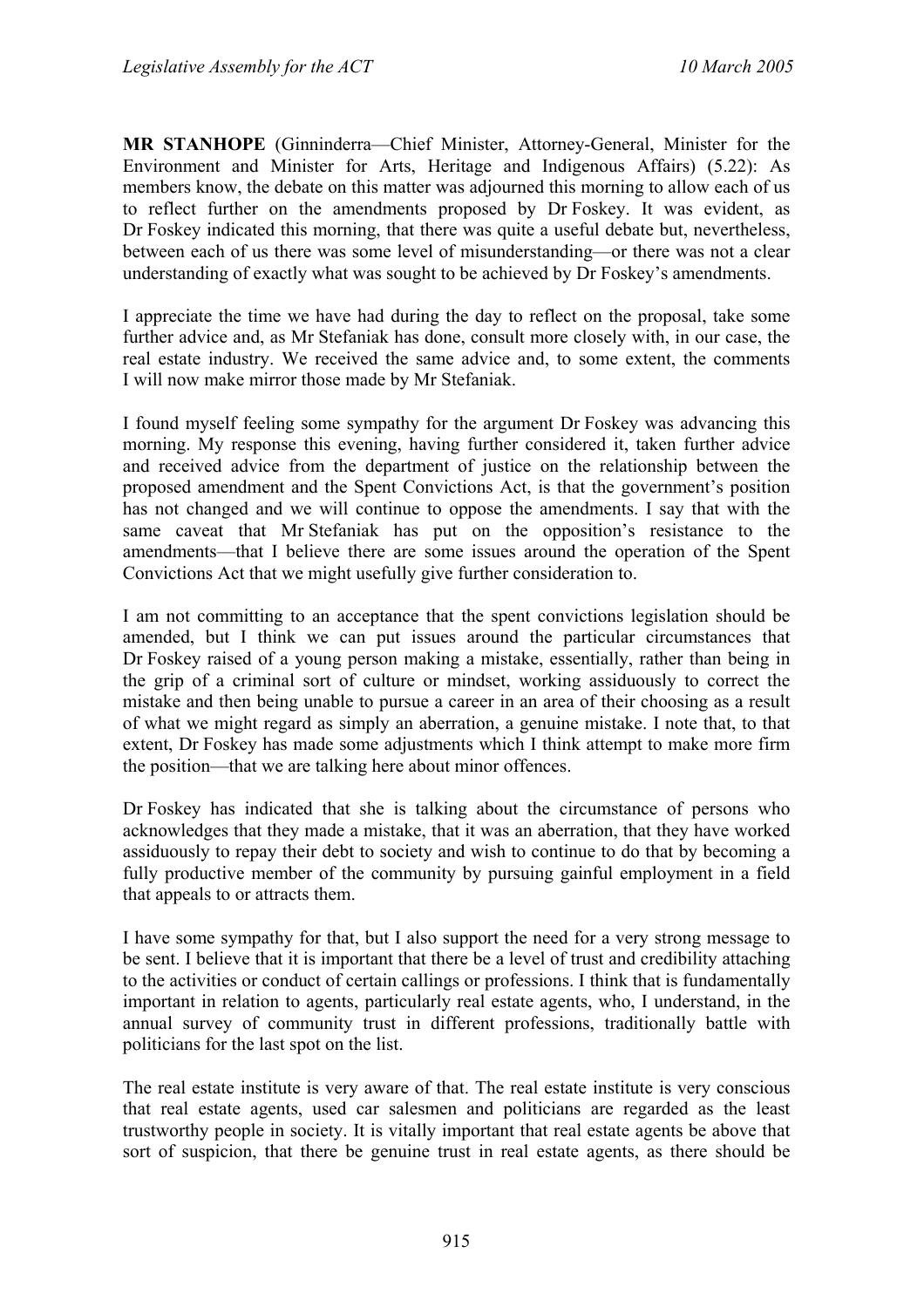genuine trust in all professionals. It is a professional calling that has suffered for many years—decades even—in terms of the respect or the light in which it is held.

We were advised today, in the same terms that Mr Stefaniak obviously has been advised, by the real estate institute that they believe they are making significant inroads at the moment on building credibility and trust. They are very concerned that an amendment such as this one at this time would potentially have a negative or deleterious effect on the work they have done as a profession, or as an organisation, to improve their standing within the community.

I have the same response as the one Mr Stefaniak has given to the circumstance in which the industry itself has said, "We are not calling for this amendment at this stage; we do not necessarily support it; we do not wish it to pass." I think the Assembly really needs to take that view into account, particularly in light of the amount of time we have had to consider the amendment and the lack of consultation on it, when the most specific of the representing organisations that would be potentially affected by the amendment is saying to both the government and the opposition, "Our representation to you is that we do not support the passage of this amendment today."

I think there are other issues in relation to that. As I said this morning, it is a position not supported by Dr Foskey. Mr Stefaniak accepted some of the argument, but said that there were aspects of the relationship between this amendment and its impact on the Spent Convictions Act—of which perhaps he did not agree with my interpretation—but, once again, we have not really thrashed it out.

I stand by the position I put this morning that the amendment would essentially allow the Commissioner for Fair Trading to be the decision maker, on the strength of a very broad discretion, as to whether a person should be disqualified from holding a real estate agent's licence after five years, when the spent convictions legislation in relation to a conviction for dishonesty prescribes an essential 10-year ban from again participating in that particular industry. I think there is a direct conflict between Dr Foskey's amendment and the spent convictions legislation. It effectively allows the Commissioner for Fair Trading to decide whether the spent convictions legislation, as it applies to dishonesty, as it applies to agents would apply in the future.

Dr Foskey, in her proposed new section 6A (1A), provides that a person is not disqualified from being licensed only because subsection 1A applies to the person in relation to an offence if the offence is not punishable by imprisonment or punishable by imprisonment of not longer than two years. Of course, that would catch a range of stealing offences, which really go to dishonesty. To that extent, I do not think it overcomes the concern I have that, if we are going to toy with the operation of the spent convictions legislation, we really should do it with our eyes open, we should do it in a broad and general context, and we should do it through amendments to the spent convictions legislation.

I am not endorsing that, supporting it or suggesting we should do that. I do not disagree with the position put by Mr Stefaniak that the government would be happy to consider proposals along these lines in the context of amendments to the Spent Convictions Act. I am not saying we would support it, but that is the forum in which I believe that this amendment should be considered. If this debate were being held in the context of the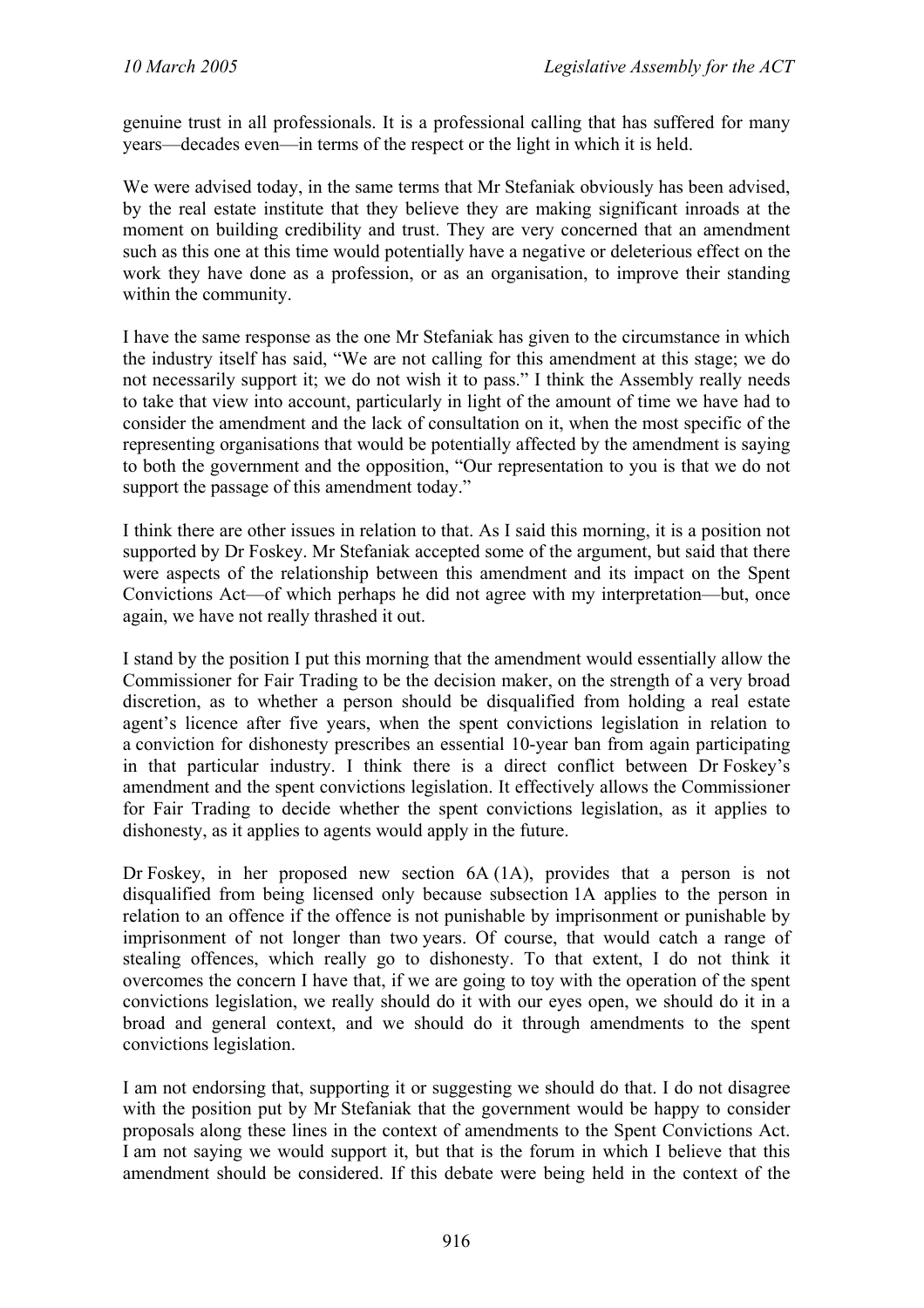Spent Convictions Act, I would probably feel more comfortable about it. But, in the context of what I regard as a one-off exception—the granting of broad discretion to the Commissioner for Fair Trading in relation to agents—the government will not support these amendments.

Proposed new clauses 6A and 6B negatived.

Clause 7 agreed to.

Remainder of bill, by leave, taken as a whole and agreed to.

Bill agreed to.

#### **Adjournment Canberra Hospital**

**MR CORBELL** (Molonglo—Minister for Health and Minister for Planning) (5.34): Mr Speaker, I move:

That the Assembly do now adjourn.

I would like to continue with highlighting some successful instances that people have written to me about in relation to their care at the Canberra Hospital and the ACT's other public health facilities. I would like to refer members, and indeed read into *Hansard*, to a letter I received on 1 February this year from a gentleman who had an experience with the Canberra Hospital. Again, I will take the approach of not wanting to identify these people, but simply of relaying to members their experiences. The letter reads:

Dear Mr Corbell,

I suffer from type 2 diabetes. Two weeks ago, a blister under the ball of my right foot burst. Like all veteran footballers, I made a mental note of what a nuisance it was, sprinkled the wound with baby powder and forgot about it. Forgot about it, that is, until about four days later, when I was scarcely able to walk.

I took it to my GP, who took one look and told me that I had a ruptured abscess, not a burst boil. For a diabetic like me, this was the first of not very many steps on a steep downhill path. At the end of the path it would be necessary to amputate my foot or ankle or both. He made an urgent appointment for me to visit the Canberra Hospital Podiatry Unit 24th January.

There, Melissa took me under her wing, cleaned and sterilised the affected areas and arranged for Drs Harry and Ken to inspect it and decide on the cure to be sought. This was done speedily and I was first enrolled onto the list of hospital patients, then transferred to the "Hospital in the Home program".

I had not previously heard of this, but was much impressed to meet the enthusiastic team who called on me morning and evening for the rest of the week to administer injections and change dressings. Friday 28th it was decided (by Melissa and Doctors Harry and Ken) that the hospital's attentions had proved so successful that I could be discharged from the hospital. The injections were to be discontinued and my foot would henceforth be dressed with sterile dressings only.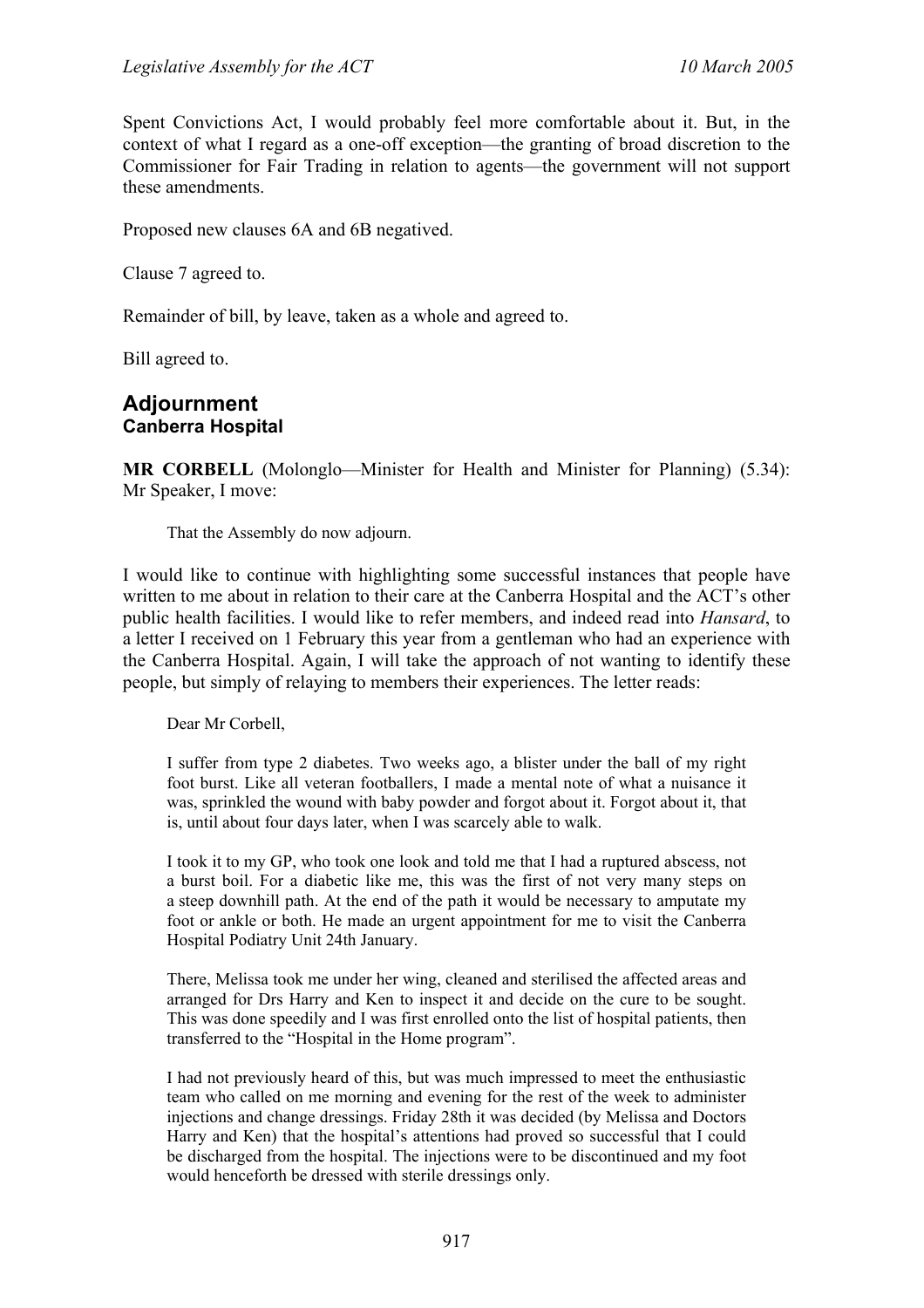I was handed over to the District Nursing Program. I will be seeing members of that program three times a week only—in effect: my treatment is virtually at an end.

You will be aware how excellent are the staff I am talking to you about. You will no doubt be pleased to hear from a member of the public who has the same view. Insofar as a big thank you to you is a big thank you to all of them, please accept this letter as an acknowledgment of the skill, care, consideration and kindness I received from all the members of the Canberra Hospital.

Mr Speaker, I think that that is a very strong endorsement. Another that I would like to bring to members' attention, one that particularly touched me, reads:

Dear Sir,

I wish to bring to your personal attention my experience during an enforced stay at Canberra Hospital.

On a visit to Homeworld shopping centre at Tuggeranong on 7 January I had the misfortune to suffer a serious fall, a serious matter, given my age—90. I was taken to the emergency department at Canberra Hospital by ambulance where an X-ray showed that I had suffered a broken hip. I was admitted as a public patient and a half hip replacement was performed on 8 January.

It is worth noting, Mr Speaker, that that was one day after the accident. The letter continues:

I remained in hospital until 21 January. Now I have returned to my home, where I live alone.

My purpose in writing to you is to express my grateful thanks to the hospital staff. During my stay in hospital (Ward 9A) I spent time in three different rooms, served by different staff. In all cases I found them to be most attentive and efficient even though the patients in their care had differing ailments. I am sure their kindness and pleasant manner and obvious nursing skills all played a great part in my progress towards recovery.

I left hospital with the feeling that we are indeed fortunate in having a community facility where staff's attention and kindness played a significant part in alleviating my distress.

I also compliment the hospital authorities on the modern equipment available to help patients.

Sincerely,

Mr Speaker, I am going to continue during the adjournment debate to outline to members the many positive letters that I receive from individuals in the Canberra community who are pleased with the level of service at our public hospitals. There is no doubt that our public hospitals face many challenges. Yes, they have their problems, but at the same time they provide sterling service to our community day in, day out, at any time of the year. As I know Mr Smyth would not be interested in highlighting them, I will have great pleasure as health minister in doing so.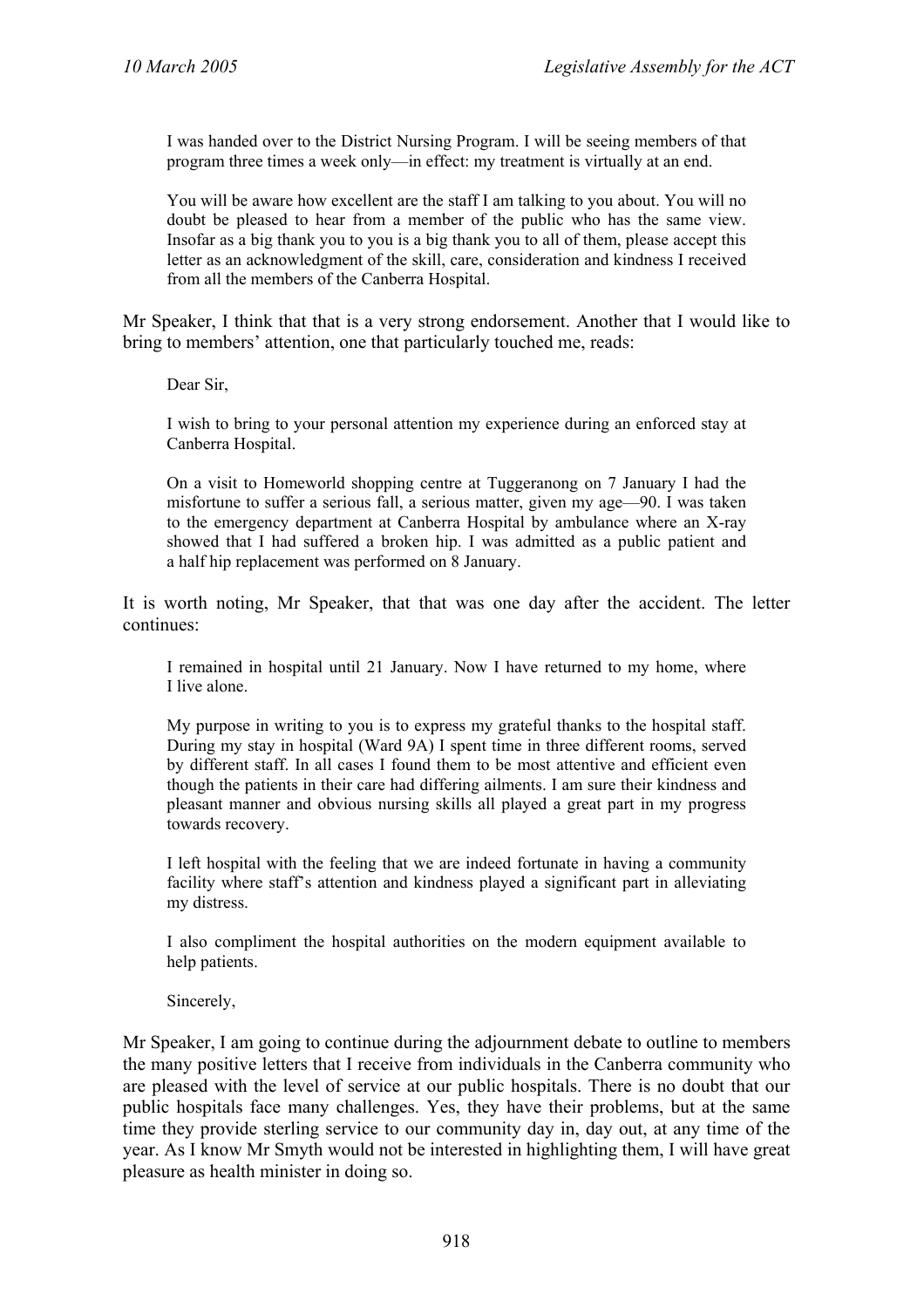## **World's Greatest Shave 2005**

**MR MULCAHY** (Molonglo) (5.39): Mr Speaker, today I participated in an event known as the World's Greatest Shave 2005 at King O'Malley's hotel in Canberra and had my hair coloured in the symbolic colour of green as part of the events leading up to St Patrick's Day; but, in fact, this event was all about supporting the Leukaemia Foundation, a very worthy cause.

Among the people present today was Sarah Ryan, who had the task of colouring my hair for me, and a number of Raiders players, including Jason Croker, who had a full head shave. The World's Greatest Shave 2005 is a successful fundraising event as well as an excellent way of generating public awareness of this debilitating and often fatal disease. It is conducted in a light-hearted fashion. There was a wonderful level of support from different members of the community and the media. The event allows people to address this very serious health issue in our community but also participate and lend a bit of levity to an otherwise fairly bleak topic.

I have known several people who have been affected by leukaemia. All of those I have known survived the illness and were lucky enough to have seen the benefits of treatment and cure. The World's Greatest Shave public event is being held at King O'Malley's tomorrow between 4.00 and 6.00 pm. That hotel is a proud supporter of this fundraising endeavour and has had great fun in taking part in the fundraiser over the last four years. It deserves commendation for that.

The patrons and staff of King O'Malley's will be shaving and colouring their hair to raise funds in an attempt to keep the world record for the most heads shaved in a 24-hour period firmly in Australia. I appeal to all members of the public to get behind this worthy cause. It is a cause relevant for Australians. Indeed, I am advised that between 40,000 and 50,000 Australians live with blood and bone marrow cancers, including leukaemias, lymphomas and myeloma. The Leukaemia Foundation also provides support and care for approximately 50 per cent of these patients and their families.

Mr Speaker, I know that there are many appeals here for funds—I am sensitive to that but I have sent a note to members and staff with details of this appeal and have provided information as to where people can send a contribution if they are so moved. The Leukaemia Foundation is the only Australian not-for-profit organisation dedicated to the care and cure of patients and families living with blood and bone marrow cancers. The funds raised will ensure that the foundation can improve the quality of life of patients and families through personalised and practical care, which includes a home away from home in the foundation's 16 accommodation centres, support services, counselling, educational programs, transportation to and from hospitals, and practical assistance free of charge. Indeed, I know that it has one of these homes in Garran, close to Canberra Hospital.

The money raised will also fund cutting-edge research into treatments and cures, which is particularly important. My personal involvement has been spurred on this week by the fact that a close friend who is only in his 40s has been diagnosed with a very aggressive form of leukaemia and the message is brought home to you when you become aware at first hand of cases.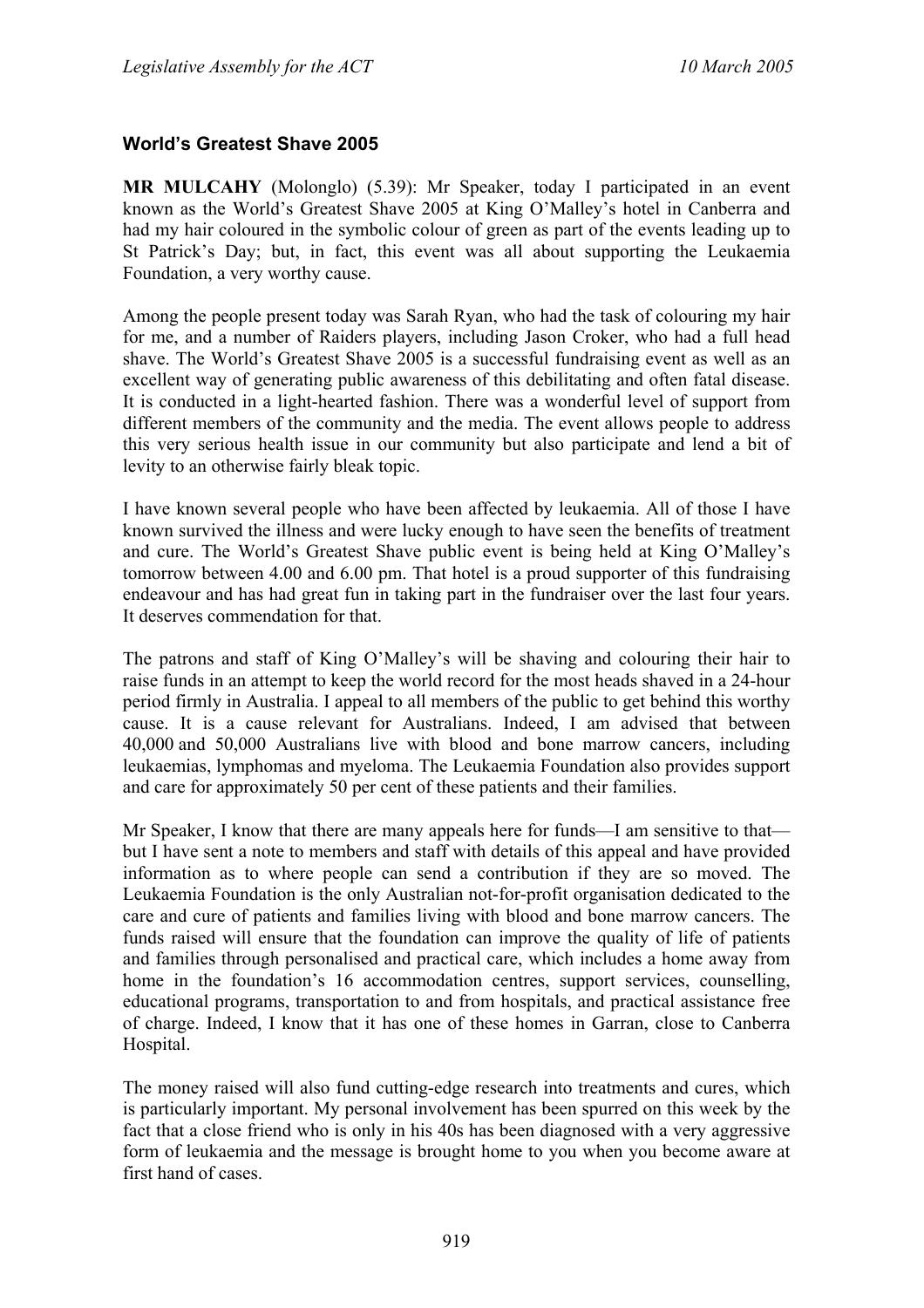The research has already made a difference in my lifetime. Leukaemia is the number one childhood cancer and 20 years ago children with acute lymphoblastic leukaemia had a 30 per cent chance of survival. I know that at school there were kids who were afflicted with this condition. Those I knew survived, but it was quite an achievement to do that. We are now seeing 80 per cent being likely to survive. When we get to 100 per cent, we will have achieved the ultimate, but we have certainly made considerable progress with young people. The results are not so encouraging for those who contract leukaemia in their adult years, but work is continuing and we hope that we will see better statistical outcomes.

I commend Peter Barclay and his staff at King O'Malley's, Jason Croker from the Canberra Raiders and the various other sports men and women who participated this morning in the launch of this event, including Karen Sorenson, the Leukaemia Foundation's support services coordinator.

Mr Speaker, I would encourage members, if they can, to accommodate this cause within their range of organisations to support and I hope that they will give special regard to making a contribution or at least encouraging those in their circle to contribute towards this foundation appeal and the events that are going to occur tomorrow afternoon in the city.

## **International Women's Day Ms Kate Leeming**

**MR GENTLEMAN** (Brindabella) (5.44): International Women's Day, celebrated on Tuesday, provides us with an excellent opportunity to consider, recognise and celebrate the achievements of women in our community and across the world. On Tuesday night, I attended the presentation by Ms MacDonald of the ACT International Women's Day awards. The awards recognise the contribution to our community of individual women and community organisations. I congratulate the recipients and nominees of the awards.

I would particularly like to congratulate Beryl Women's Refuge, which celebrated its 30th anniversary on International Women's Day and was the recipient of the IWD community award for its contribution to the Canberra community. The nominees and recipients are involved in a huge diversity of activities, organising and movements. The diversity is reflective of the enormity of the contribution of so many women working at the grassroots in our community and elsewhere.

Tonight I want to make mention of one woman who has gone to extraordinary lengths to publicise, promote and educate us about the movement for change to which she is so passionately committed. Kate Leeming, a young woman from Western Australia, recently arrived in Canberra after cycling 27,000 kilometres around Australia. She was met at Parliament House by me, the member for Fraser, Bob McMullan, and a group of enthusiastic year 3 students from Campbell primary school.

Kate rode around Australia to promote the UN Decade of Education for Sustainable Development. The decade will be launched in April in Geneva. The aim is to promote a vision of a world where everyone has the opportunity to benefit from quality education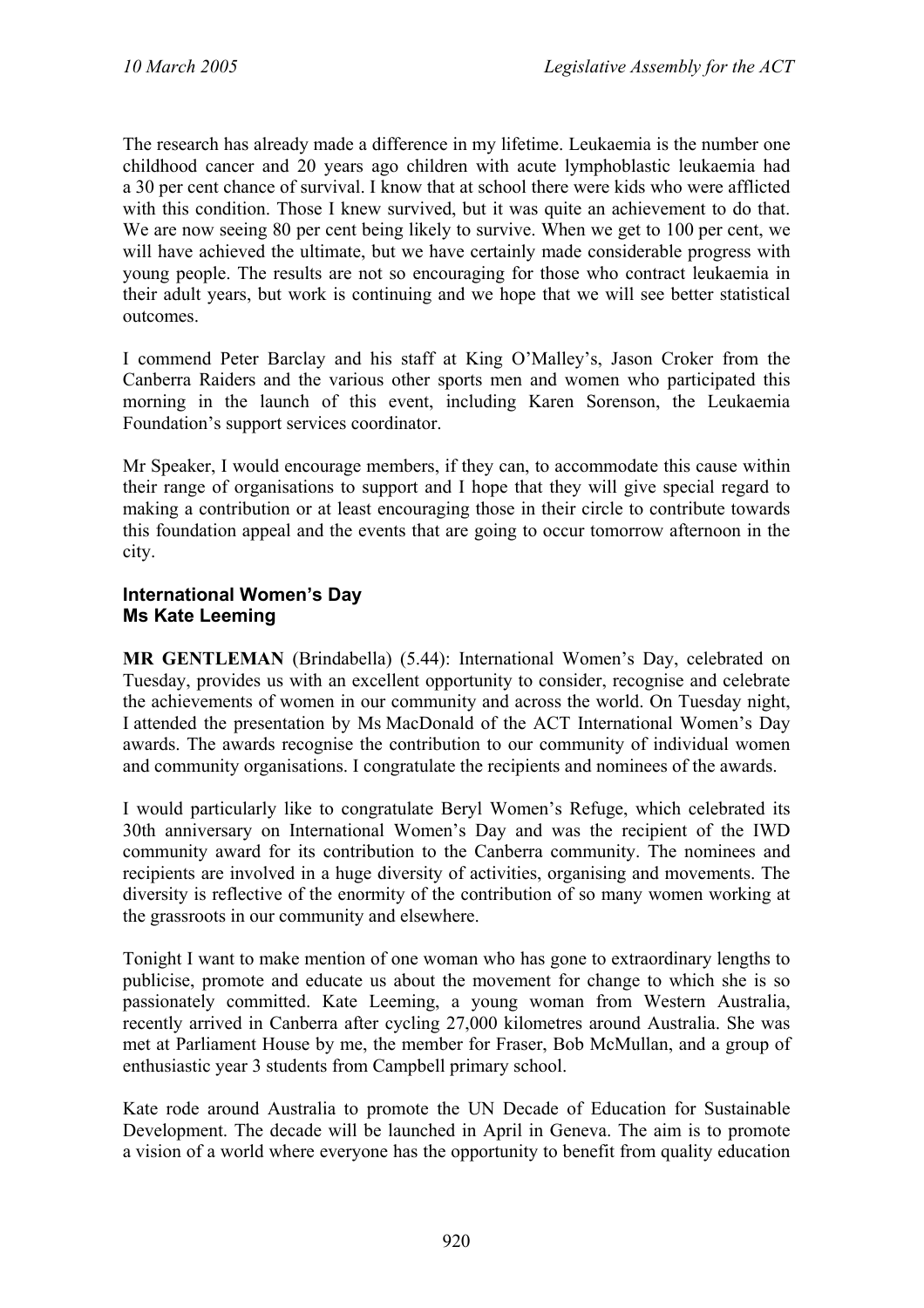and learn the values, behaviour and lifestyles required for a sustainable future and a positive societal transformation.

It was the qualities of sustainable education and the efforts to link communities through such education that led to the selection by UNESCO of Kate's ride as a demonstration activity for the Decade of Education for Sustainable Development. As Kate rode through the length and breadth of Australia, she brought with her a complementary education program. The program aims to encourage and facilitate the building of sustainable communities and to encourage children in the local schools that Kate visited across the country to be environmentally proactive.

Schoolchildren were able to track Kate's progress with the ride through their web site, to which she and her fellow riders regularly contributed. The sharing of Kate's experience as she rode that extraordinary distance around such a huge and diverse continent enabled the participation and involvement of schoolchildren and communities in her voyage and her cause. Her commitment to change and to working for change is outstanding and certainly deserves commendation.

In 1993, Kate organised and completed a trans-Siberian cycle expedition from St Petersburg to Vladivostok, a distance of 13,500 kilometres, to aid the children of Chernobyl. Now, in 2005, Kate has organised and ridden around Australia, including being the first woman to cycle the Canning stock route, to promote the UN Decade of Education for Sustainable Development.

On International Women's Day, we celebrate the commitment of women such as Kate to progressive change. Kate's commitment to working for change and to achieving the unimaginable is indeed worthy of congratulation and celebration. Recognising the importance of sustainable education across our communities, particularly for our young people, is essentially minimising the impact of our own footprints while building a sustainable future.

She has taught all of us something about ourselves and about our involvement and our commitment to the world around us: that if we take the time to be involved and to echo her passion it will guarantee a better place for all of us. Meeting such an amazing woman on the completion of her ride around Australia was an honour. I take this opportunity to congratulate Kate for her achievements, to celebrate her successes and to wish that all of us take something from her passionate commitment to working for change.

### **Health—breast screening**

**MR SMYTH** (Brindabella—Leader of the Opposition) (5.48): Mr Speaker, I wish to discuss my concerns, the Liberal Party's concerns and the concerns of many members of the community regarding continuing delays with breast cancer screening and the receipt of those results. I want to make it clear that the opposition is in no way blaming the hardworking staff in the breast cancer screening clinic for these delays.

We blame the government for failing to adequately resource and staff this clinic so that it can: make appointments for women to be quickly screened; screen the target number of clients budgeted for; and deliver the results of the screenings to clients in a timely fashion. I do not think it is good enough to have the minister simply throw up his hands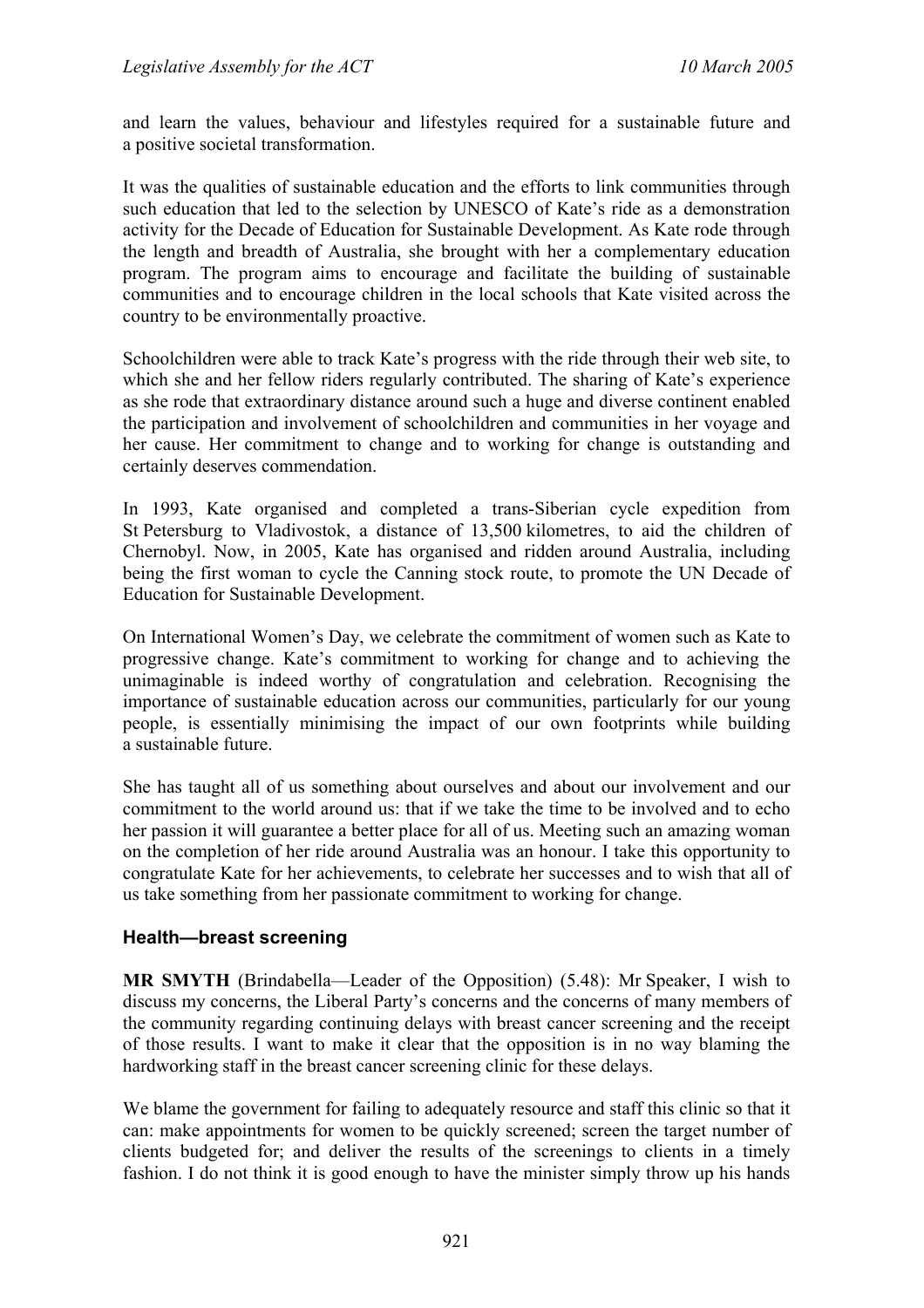and say that there is an international shortage. He is the one charged with responsibility for the portfolio and making it happen. If he cannot do so, perhaps he should stand aside.

Mr Speaker, a letter to the editor on the subject was printed in the *Canberra Times* today. I would like to read the letter to the Assembly. It was printed under the title "Inexcusable delay", and reads:

I have a friend who had a mammogram on December 15, 2004. This lady, whose family has a history of breast cancer, found out in February, nearly two months later, that she is dealing with a classified "aggressive cancer".

Despite efforts by her GP for a quick admission, surgery for a bilateral mastectomy was not scheduled until March 7. Now the operation has been postponed until March 14. Despite a diagnosis of cancer and a treatment ranked as "imperative", she continues to wait. If this is not a life-threatening situation, I don't know what is.

Today in question time, my colleague Mrs Burke asked the health minister a question that stemmed from this letter. The woman who was screened did not receive her results for almost two months after that screening, despite the fact that she is dealing with what has been defined as an aggressive cancer. I find it appalling that this woman was not provided with her results much sooner, given the heightened nature of her case.

The reason I find it appalling is that when WIN news recently interviewed another Canberra woman, Jenny-Kate Harrison, about the delays she faced in getting an appointment to be screened and in receiving the results, the health minister, Simon Corbell, claimed that the results were not forthcoming because there were no irregularities and no problems; therefore, no urgency to get back to her. His exact comments exactly were:

Because the results were clear the individual concerned was not notified until after Christmas.

Mr Speaker, that is not acceptable. Ms Harrison's mother and grandmother both died of breast cancer. Ms Harrison's mother died within four months of being diagnosed with cancer and Ms Harrison has already had two lumps removed. It is easy to see why Ms Harrison was so upset that it took four months from her first call to gain an appointment to the time when she got her results.

Why isn't this government aiming to get results back to clients as soon as they are available? The delays all seem to revolve around the lack of staff—from the radiologists who read the mammograms to the breast cancer nurses who are at the forefront of doing the screening, supporting clients and scheduling appointments. Put simply, this government has dropped the ball on breast cancer screening.

Mr Speaker, this government is not even providing enough resources so that the targeted number of clients that should be screened is being screened. The following figures are an indictment of this government's ability to handle the health portfolio adequately. In 2001-02, the target for breast screening was 20,000 but only 16,675 tests were conducted. That was a great outcome in comparison with 2002-03, where the target for breast screening was 12,900, but only 11,327 tests were conducted. The situation declined further in 2003-04, where the target for breast screening was reduced to 12,000,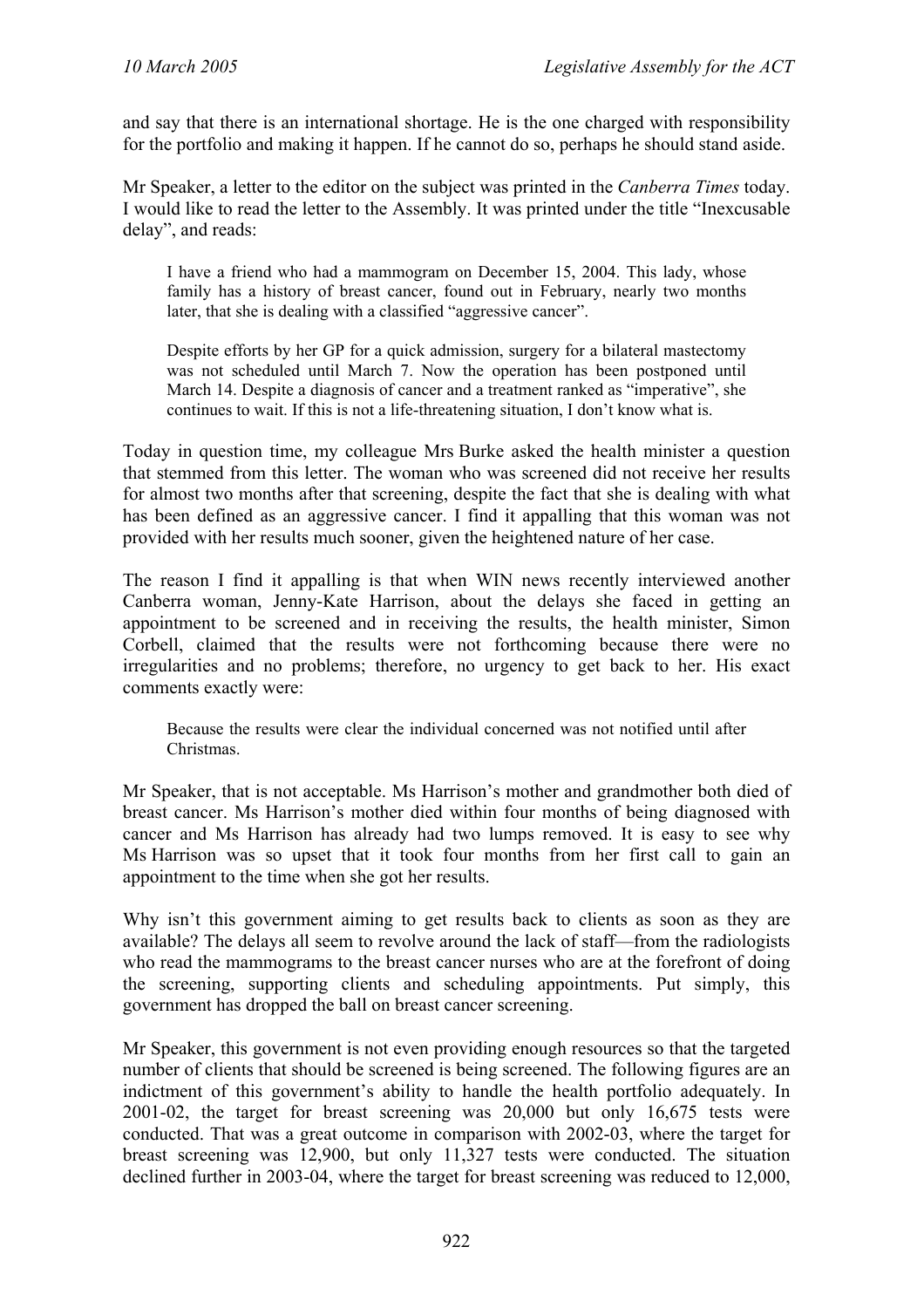but only 10,487 tests were conducted. In the first half of 2004-05 only 4,761 tests had been conducted, when the pro rata rate for that period was 6,000.

The health minister said on WIN news on 28 February that the breast screening program was a preventative program. For a preventative program to work, isn't early detection the key? Why then is the minister not acting with haste to fix the problem and ensure that early detection does occur? The government's outcome for breast screening, highlighted in the annual reports and budget papers, simply shows that it is failing the women of Canberra when it comes to breast cancer screening. The dedicated staff who work in this area are doing the best they can with limited resources.

**MR SPEAKER**: Order! The Leader of the Opposition's time has expired.

#### **Members' rights Human rights**

**MR STEFANIAK** (Ginninderra) (5.53): Mr Speaker, I wish to speak about two things. Briefly, we are currently collating figures to show just how rare it has been for someone who has wanted to speak on an important matter to be granted leave to do so. Invariably, they have been able to do so. We do not have the figures yet, but we will have that information by the time the Assembly next sits. I think it is of concern to see members' rights being impinged upon by a government that is in the majority but also a government that professes to have great regard for people's human rights, including the right of free expression. So watch this space on that one.

Getting onto something completely different, of grave concern right round the world is the infringement of people's basic human rights, including the right to live. Recently, I saw a preview of an excellent film which I commend to members, that is, *Hotel Rwanda*. It is a brilliant film that deals with the tragic and horrendous events in Rwanda in 1994 when the Hutu tribe there basically tried to wipe out the Tutsi tribe by engaging in horrendous acts of genocide. The film portrays that brilliantly.

The film also portrays the utter frustration of some of the peacekeepers, especially the officer in charge, a Canadian colonel, at the absolute limitations placed on what they could do. A number of the peacekeepers—I think they were Pakistani soldiers—were summarily executed by mobs. The film also shows the horrendous corruption in Rwanda and is a great tribute to a very brave man who saved about 1,200 Tutsis in the hotel he was managing. It is a film that shows the very worst that human beings are capable of.

**Mr Smyth**: And the best.

**MR STEFANIAK**: And the best, yes. As well as horrendous events such as the Holocaust of some 60 years ago, there have been examples in recent times of genocide— Pol Pot, Rwanda. At present, in southern Sudan acts of horrendous cruelty and genocide are being committed.

**Mr Smyth**: Saddam Hussein attacking the Kurds.

**MR STEFANIAK**: Mr Smyth mentions the Kurds and the attempt at genocide there by the regime of Saddam Hussein. It is obviously difficult to force very powerful countries,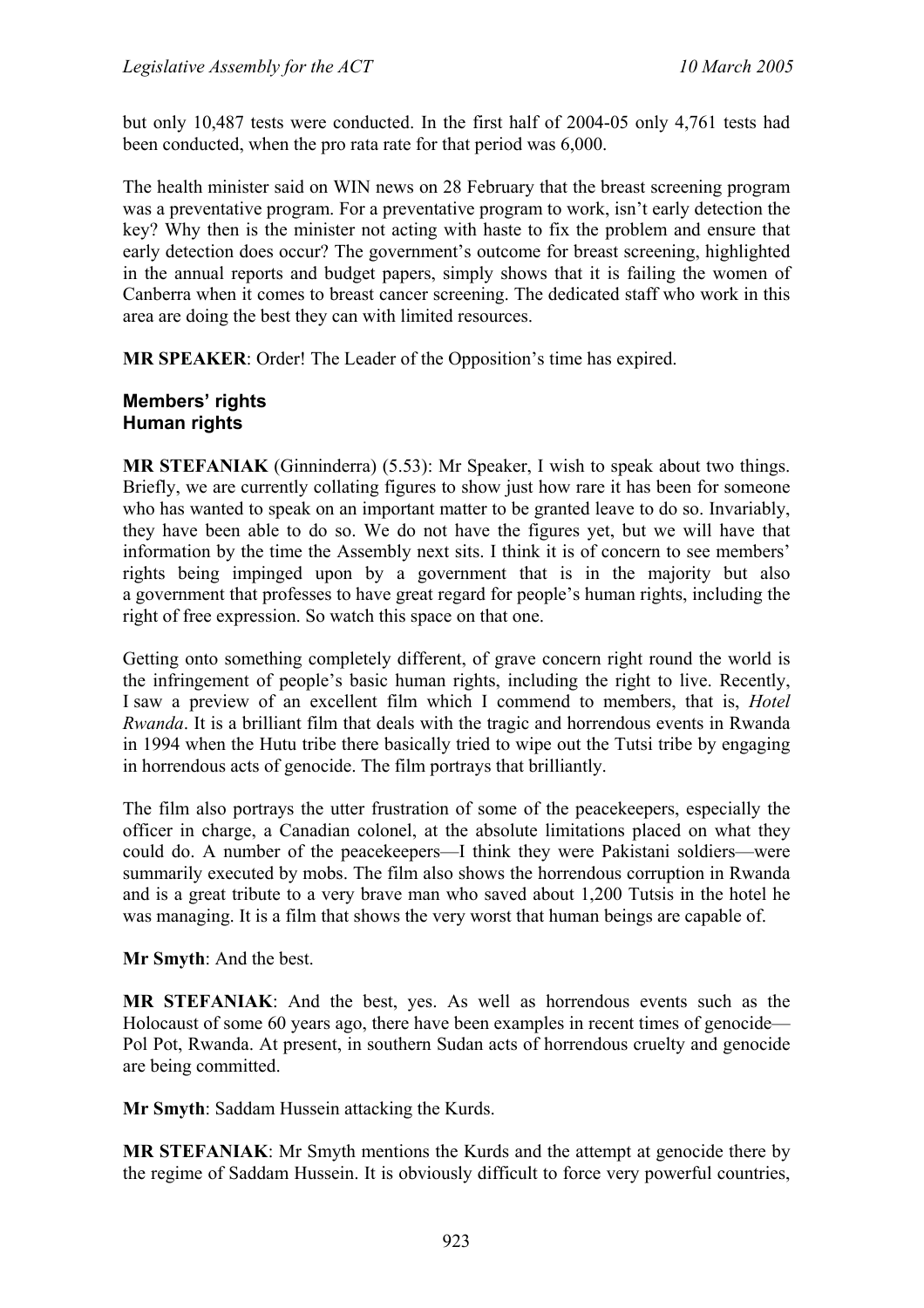such as the former Soviet Union or China, to adhere to human rights, because even military threats do not have much effect there, but surely the world community could do a lot more in countries where perhaps a division of well-trained troops would make all the difference in stopping the murder of hundreds of thousands of citizens.

The people who are critical of what the Americans and their allies are doing in Iraq need to stop and think of the horrendous breaches of human rights there and the fact that, by the actions they are taking, maybe many lives ultimately will be saved. We can only wait and see, and hope. But I would certainly commend the film to members. It is a timely reminder of just what can happen in this world. It is a timely reminder too of how precious our democracy is and the fundamental regard we have for human rights in Australia. Sadly, the fundamental regard that people have here is not evident in all that many countries round the world.

The film indicates the powerlessness in many instances of the United Nations and the need for reform of that body if it is to make a real difference to the promotion of human rights round the world in terms of actually protecting people of countries that may well delve into the inhuman acts which we have seen only recently and which the film *Hotel Rwanda* brings out so vividly. I do not know who was right or wrong in the initial struggle between the Hutus and the Tutsis. The trouble seemed to die down when the Hutus got the upper hand. The film brings home starkly what is happening around our world, what continues to happen, and indeed the powerlessness and perhaps inefficiency of the United Nations to deal properly with the situation. The film is certainly a great reminder that we live in a dangerous world and I commend it to those members who have not seen it.

## **Minister for Health**

**MR SESELJA** (Molonglo) (5.58): I would like to speak briefly in response to the statement earlier by Mr Corbell about the interaction yesterday between my office and his. Mr Corbell claimed in his statement that we had not given sufficient notice because we had not given the absolute detail of the question. My office, I am informed, gave to Mr Corbell's office prior to question time yesterday information that we would be asking a question about the section 87 development in Belconnen, that we would be asking about the tender process and particularly asking about the amounts involved.

I do not know how much more detail we needed to give Mr Corbell's office prior to question time for him to be able to answer the question, but Mr Corbell was saying when he came back into the chamber that that was the reason he was not able to give me a proper answer. He came back 24 hours later and gave us exactly the same answer, which was a non-answer. He came back and said, "What you knew before is about all we are going to tell you. It is about \$7 million and we are not really going to go any further than that." After using the excuse that we had not given him enough detail—I do not know how much detail we need to give ahead of time—he gave us no more, 24 hours later, having had the questions asked of him.

I would just like to place it on the record that if, in future, Mr Corbell's office is really in need of that much assistance, we certainly will endeavour to give it the exact question, if that will help, but I would have thought that telling the office the nature of the question,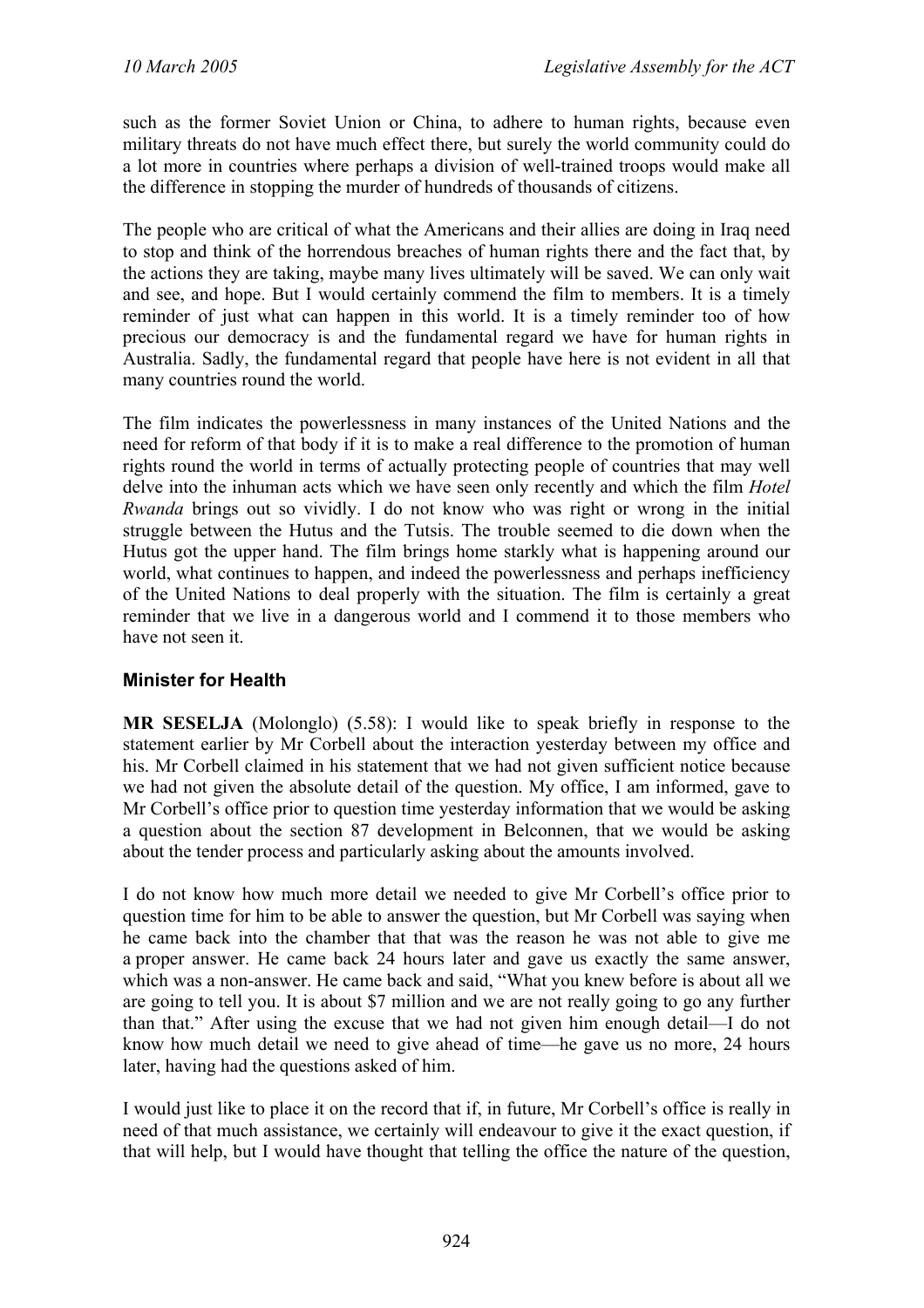that it is to do with figures, and asking the minister to be prepared to answer the question would be sufficient. I certainly hope that in the future we will get better answers.

I think that there has been a bit of a pattern emerging with Mr Corbell in recent times of not answering questions. I had some answers to questions on notice come back from a committee just recently and, once again, Mr Corbell refused to answer the questions that were put to him, quite reasonable questions, seeking to obtain information on behalf of people of the ACT about his time as minister. Once again, he refused, and in the last couple of days in question time he refused—

**Mr Corbell**: You just do not like the answers; that is your problem.

**MR SESELJA**: They are not answers. Even with the question today, you would not tell us whether the letter came from a Labor staffer. I know that it might have been embarrassing for him to say so, but I call on him to table it so that we can all see how objective this constituent is.

**Mr Corbell**: There is a difference between answering and you not liking the answer.

**MR SESELJA**: No, I want the answer. We really want this answer. I just do not think you want the answer to be seen.

**MR SPEAKER**: Order! Mr Seselja, direct your comments through the chair. Mr Corbell, cease interjecting.

**MR SESELJA**: I would once again call on Mr Corbell to table the letter from the constituent, from the very concerned Labor apparatchik constituent. It must have been extremely embarrassing for him to find that it was a Labor staffer. Maybe he did not know. Maybe he missed that point, but I think that it is a salient point. I think people in the community would want to know. If Mr Corbell is going to pass off a Labor staffer's letter to him as representative of Canberrans' experience of the ACT hospital system, then Mr Corbell is going to have a serious credibility problem.

## **Phenomics facility**

**MS PORTER** (Ginninderra) (6.01): I would like to draw the Assembly's attention to a recent event that I was pleased to attend on behalf of the Chief Minister. The occasion was the celebration of the fulfilment of three years of planning and construction, culminating in the official opening of a world-class facility, the Australian Phenomics Facility, at the ANU.

The Australian Phenomics Facility increases the standing of the ACT's biotechnology and health sciences industries around the world. In 2003, in its economic white paper, the ACT government committed to supporting the biotechnology industry as an industry that could provide the ACT with high-value jobs. Not only does the ACT have a natural competitive advantage because of the world-renowned research carried out at the ANU, but also it has the ability to turn that research into high-value jobs and investment opportunities, as demonstrated by the Australian Phenomics Facility and its spin-off company, Phenomix Corporation.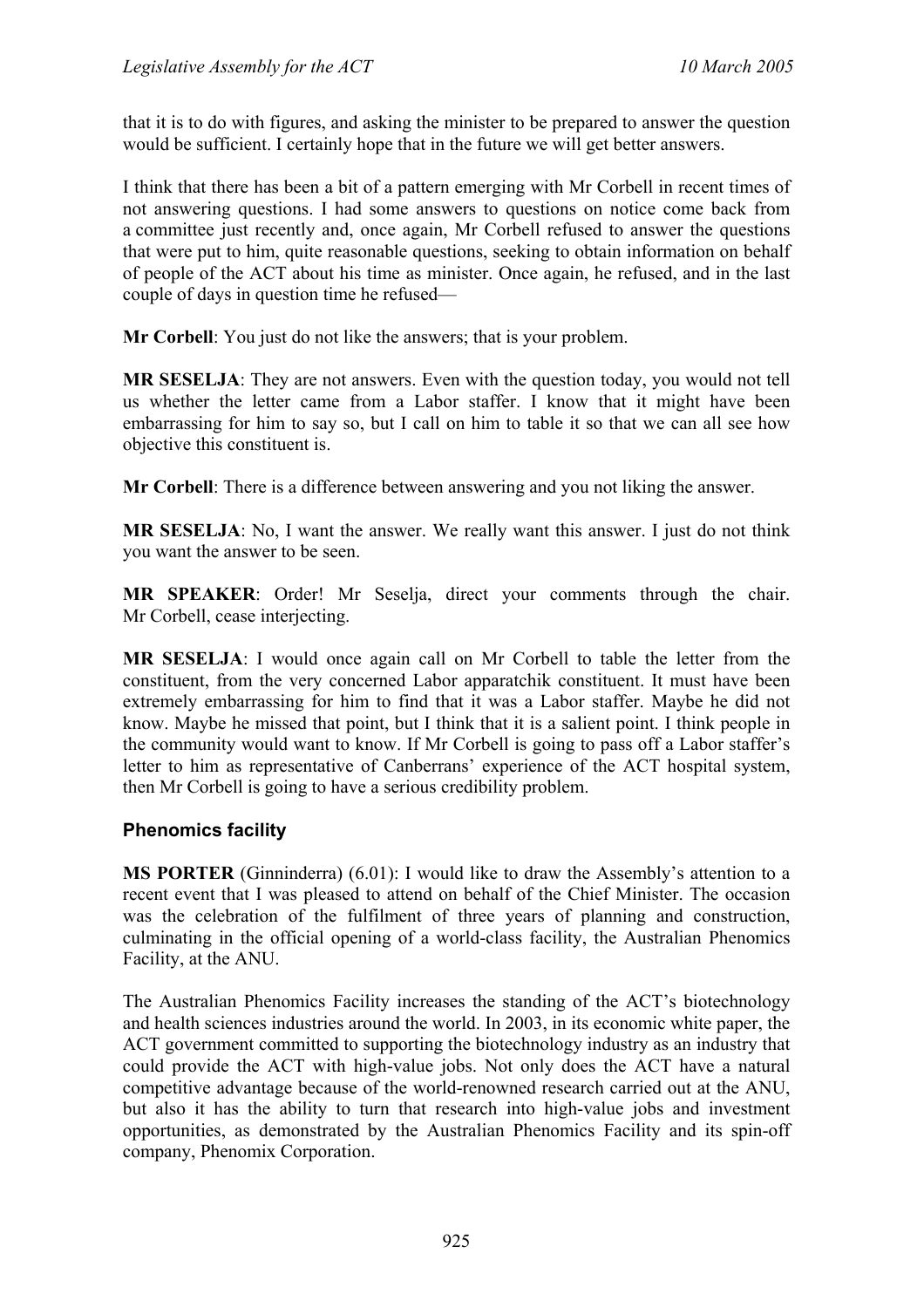Without the fundraising efforts of the facility's original group, particularly Professor Chris Goodnow, who leveraged an initial \$2 million investment from the Canberra Cancerians Committee into \$40 million for the Medical Genome Centre, we would not have such a world-class facility in Canberra. Because of this group's ability to leverage funding and the ACT government's commitment to biotechnology, the ACT government was pleased to support the facility's conquering immunological diseases program with an injection of \$50,000 as seed funds for the program.

This is a one-of-its-kind research program and world-leading research that will remove barriers to developing cures for leukaemia and other cancers, autoimmune diseases, allergies, asthma, chronic infections and other inflammatory disorders. As a former registered nurse, I am extremely pleased about this drive to advance biotechnology and public health. As I speak, a person I spoke about in this place only recently is lying semi-conscious in a hospital in the ACT after collapsing on the weekend. Unfortunately, there appear to be serious problems with his transplanted heart. A few years ago, I lost a nephew after such a transplant.

**MR SPEAKER**: Order! The time for this debate has expired.

### **The Assembly adjourned at 6.04 pm until Tuesday, 15 March 2005, at 10.30 am.**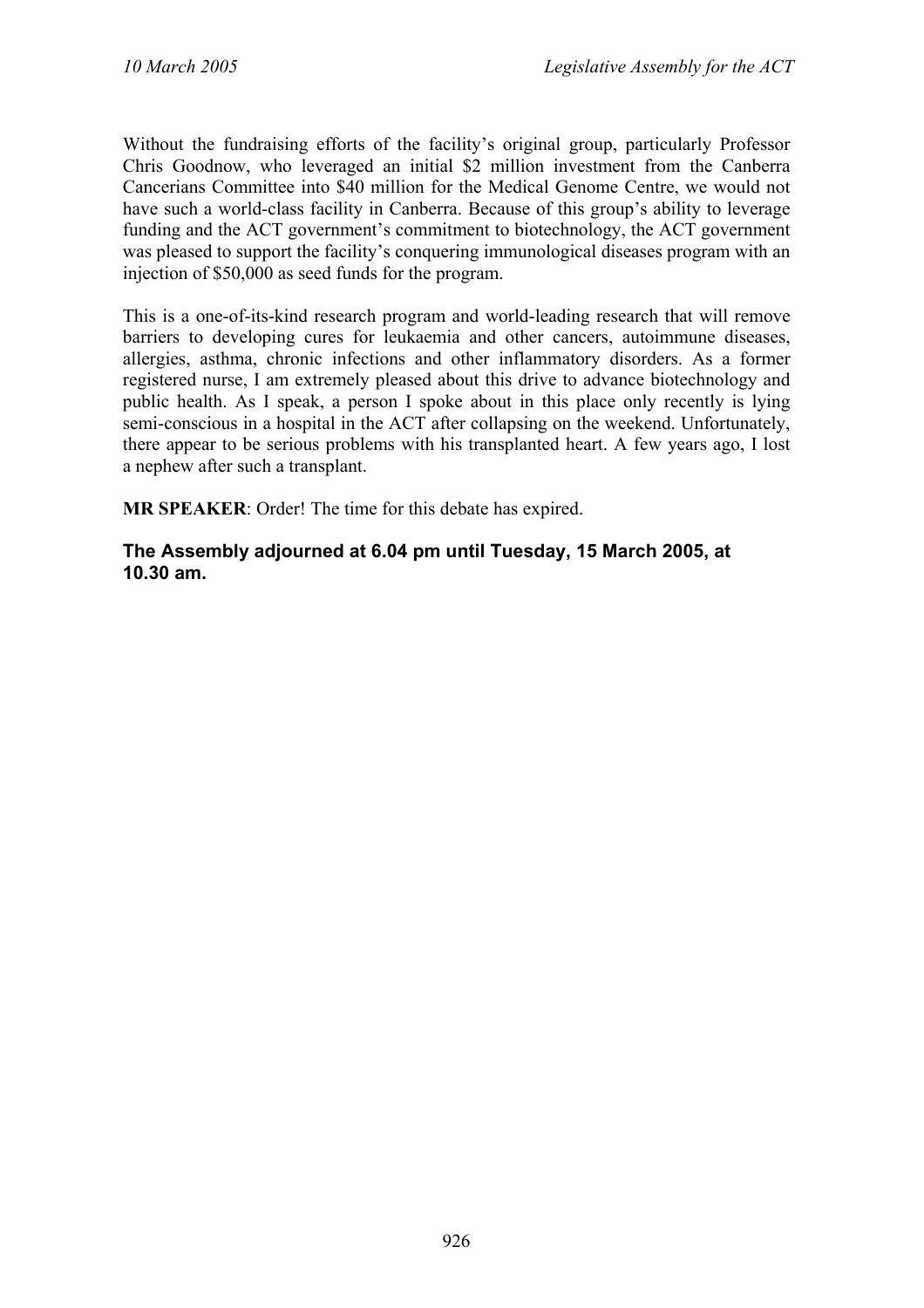# **Schedules of amendments**

### **Schedule 1**

### **Justice and Community Safety Legislation Amendment Bill 2005**

Amendments moved by Dr Foskey

**1 Proposed new section 6A Page 3 line 23—** 

*insert* 

#### **6A People disqualified from being licensed New section 27 (1A) and (1B)**

*insert* 

- (1A) However, the commissioner for fair trading may decide that a person is not disqualified from being licensed only because subsection (1) (a) applies to the person if—
	- (a) the conviction happened more than 5 years before the day the person made an application under section 29; and
	- (b) the person has not been convicted of any offence for 5 years before the day the person made the application; and
	- (c) the commissioner is satisfied that the disqualification is not in the public interest.
- (1B) In subsection (1A):

*conviction* does not include a conviction for which a prison sentence of longer than 6 months has been imposed.

#### **2**

#### **Proposed new section 6B Page 3, line 23—**

|            | insert          |
|------------|-----------------|
| 6 <b>B</b> | Section $27(2)$ |
|            | omit            |
|            | However         |
|            | substitute      |
|            | Also            |
|            |                 |

### **Schedule 2**

## **Water Efficiency Labelling and Standards Bill 2005**

Amendment moved by Mrs Dunne

**1 Clause 57**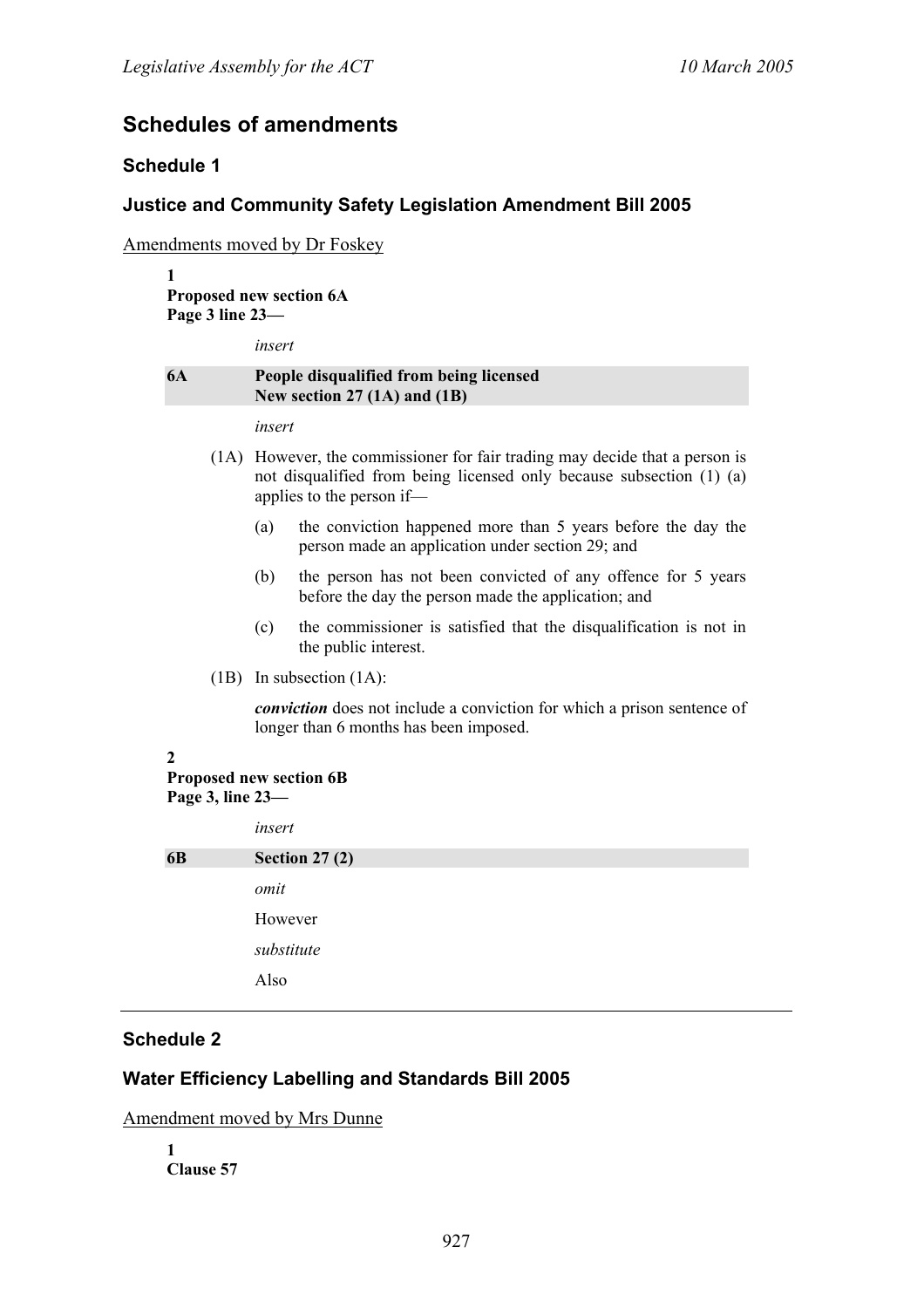**Page 29, line 22—** 

*omit clause 57, substitute* 

#### **57 Returning evidential material**

The regulator may dispose of evidential material as the regulator considers appropriate if the regulator cannot, despite making reasonable efforts, find—

- (a) the owner of the material; or
- (b) a person who was in lawful possession of the material when the material was seized or secured.

## **Schedule 3**

## **Justice and Community Safety Legislation Amendment Bill 2005**

Amendments moved by Dr Foskey

**1 Proposed new section 6A Page 3 line 23—** 

*insert* 

#### **6A People disqualified from being licensed New section 27 (1A)**

*insert* 

- (1A) However, a person is not disqualified from being licensed only because subsection  $(1)$  (a) applies to the person in relation to an offence if—
	- (a) the offence is—
		- (i) not punishable by imprisonment; or
		- (ii) punishable by imprisonment of not longer than 2 years; and
	- (b) the person was convicted of the offence more than 5 years before the day the person made the application under section 29; and
	- (c) the commissioner is satisfied that the disqualification is not in the public interest.

**2 Proposed new section 6B Page 3, line 23—** 

*insert* 

| <b>6B</b> | Section 27 $(2)$ |
|-----------|------------------|
|           | omit             |
|           | However          |
|           | substitute       |
|           | Also             |
|           |                  |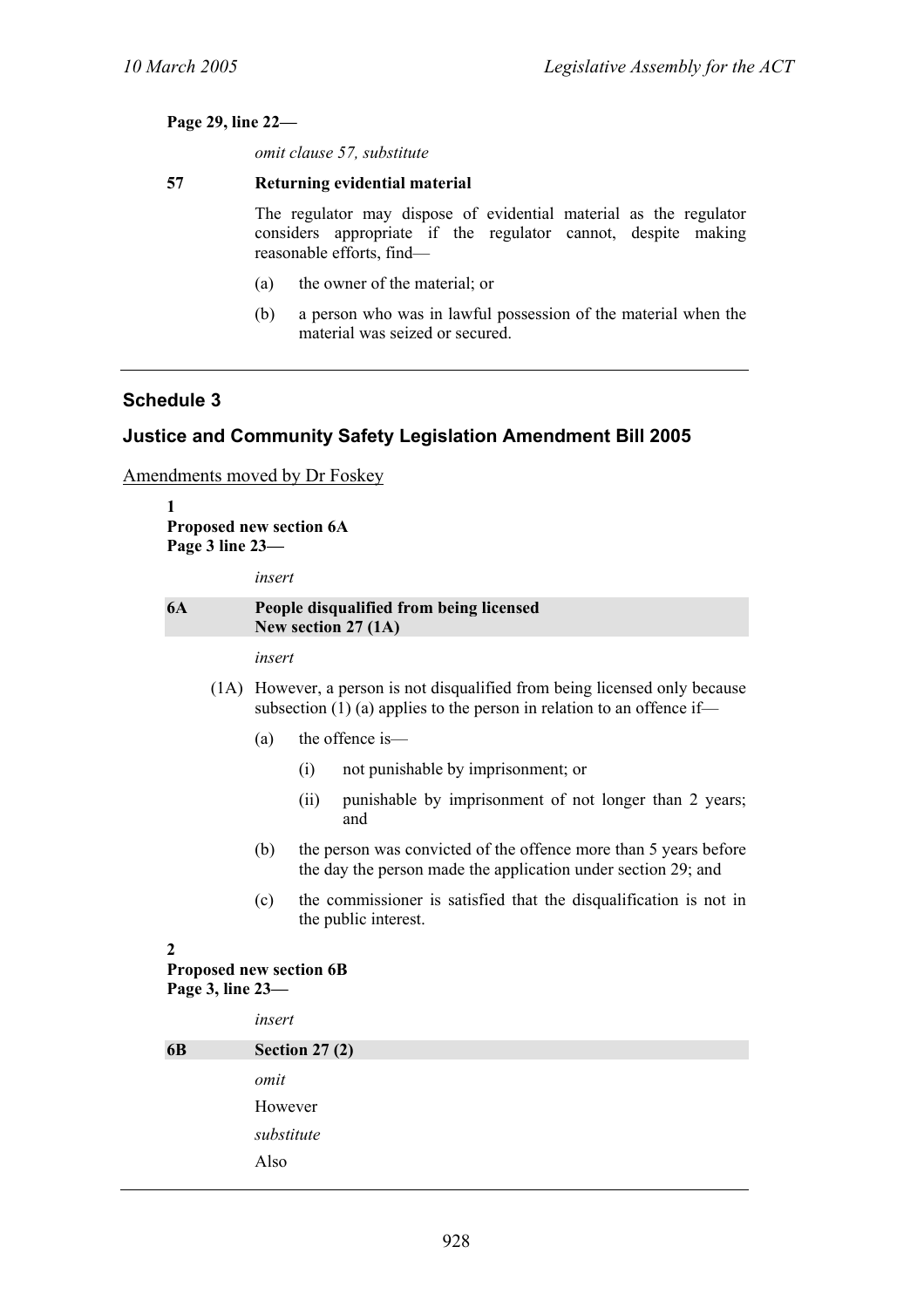# **Answers to questions**

#### **Drugs—diversion program (Question No 11)**

**Mr Smyth** asked the Minister for Health, upon notice, on 7 December 2004:

- (1) Did the Government announce a \$70 000 new drug diversion program in January 2002; if so, how many people have been referred to drug treatment programs via the drug diversion program since its inception;
- (2) What is the breakdown of (a) males and (b) females who have been treated through the drug diversion program;
- (3) Of those treated, were any under the age of 18; if so, how many;
- (4) What is the feedback from the (a) AFP and (b) ACT Health on how this program is working;
- (5) Have any persons who have been treated by the drug diversion program been found by police to be in possession of drugs again; if so, (a) how many and (b) what was their penalty the second time round;
- (6) Are all those sent through the drug diversion program willing participants; if not, what happens to those who are not willing participants;
- (7) Have any staff been hurt (a) physically or (b) mentally, as part of this program;
- (8) How much has the drug diversion program cost the Territory to date;
- (9) What amount of funds has been allocated to the program this financial year.

**Mr Corbell**: The answer to the member's question is a joint response from ACT Health and the Australian Federal Police:

- (1) Yes, the ACT Government did announce a \$70 000 new drug diversion program in January 2002, and 85 people have been referred to the program since its introduction.
- (2) The breakdown of males/females referred to the Drug Diversion program is as follows:

|           | <b>Males</b> | <b>Females</b> |
|-----------|--------------|----------------|
| 2001/2002 |              |                |
| 2002/2003 |              |                |
| 2003/2004 | 43           |                |
| 2004/2005 | ി            |                |

- (3) Of those referred to the Drug Diversion program, 27 were under the age 18.
- (4) (a) The AFP believes that the program delivers benefits and to this end reapplied for funding for 2004-2005 and is awaiting final approval. The program ensures that the approach to illicit drug use in the ACT remains consistent with the principles of harm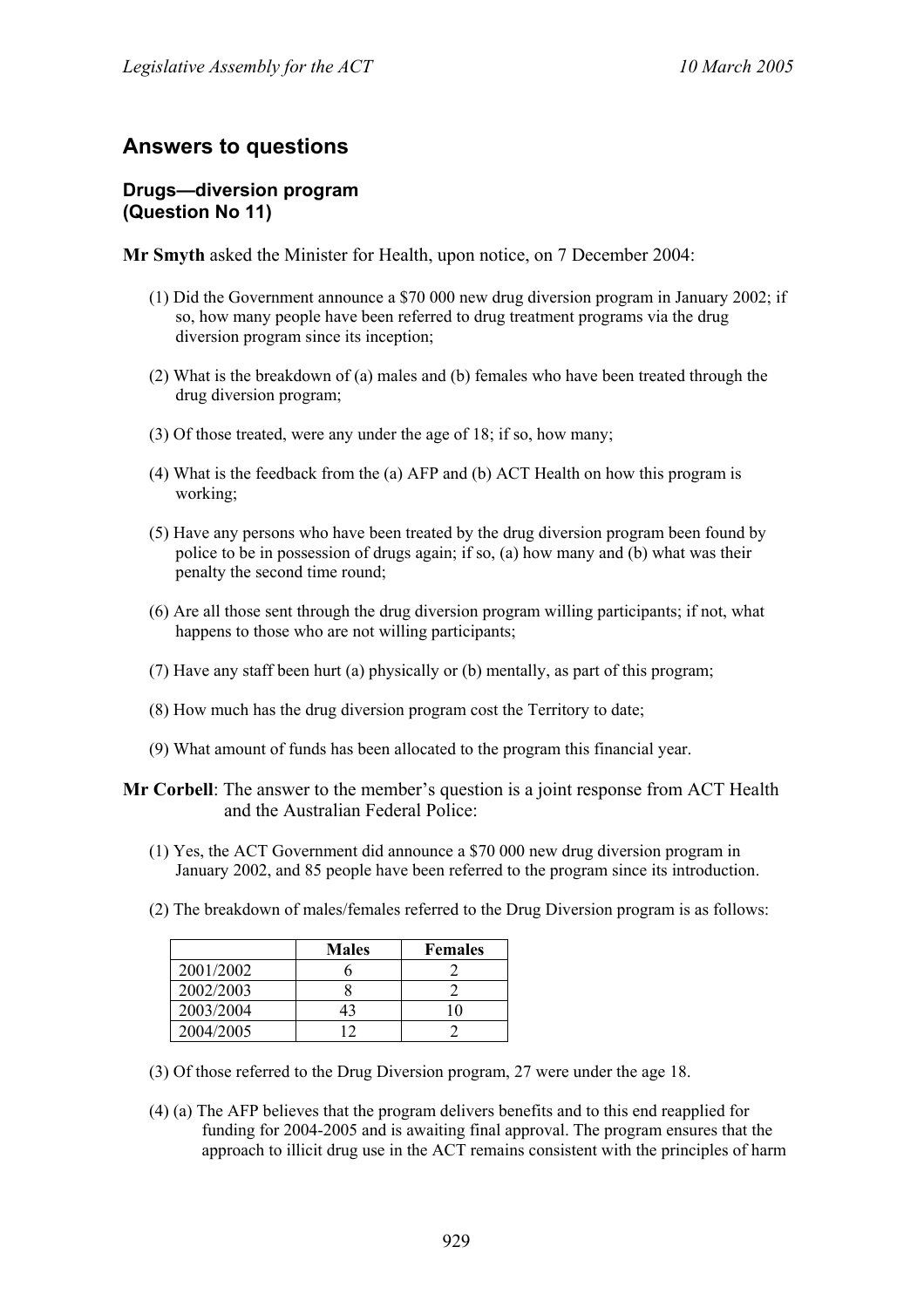minimisation. The Drug Diversion process also has the advantage of directly intervening in the cycle of drug misuse and crime.

- (b) ACT Health is pleased with the progress of the Drug Diversion Program (that is, Police Early Diversion). The number of referrals to Police Early Diversion has increased between 2002/2003 and 2003/2004 (see answer to Q2). Referrals in 2004/05 have, as of December 2004, already exceeded referrals for the entire year in 2001/2002 and 2002/2003 (also Q2). Further progress is expected, as education to Police Officers about early intervention and diversion continues to increase.
- (5) The number of persons that have been referred to the Drug Diversion program and have re-offended in relation to drugs is 9. It should be noted that 1 of these people did not comply with the requirements of the program. ACT Policing officers may issue a Simple Cannabis Offence Notice, summons or arrest in response to a person who re-offends in relation to drugs while on the program. Other penalties following the issue of a summons or an arrest are determined and imposed by the court.
- (6) All participants who are referred to the Drug Diversion program must consent to attend the program. Persons declining to attend the program are cautioned, issued with a Simple Cannabis Offence Notice or summonsed to attend court.
- (7) There have been no Police members or ACT Health staff hurt as part of this program. The offences relating to the Drug Diversion program are presumed to be victimless in nature, that is, the offender is not directly causing harm to others, only to themselves.
- (8) The following funds were received by the AFP for Diversion. The funding period for each year is 10 October – 9 October the following year.

| 2001/2002 | \$70,000 excluding GST                                 |
|-----------|--------------------------------------------------------|
| 2002/2003 | \$70,000 excluding GST                                 |
| 2003/2004 | \$70,000 excluding GST                                 |
|           | \$12,220 excluding GST                                 |
|           | \$ 8,070 were received through ACT Health from 9       |
|           | $Oct - 30$ Nov which will be deducted from $2004/2005$ |
|           | funding when approved for the 2004/2005 period         |

(9) The funds requested for  $10$  Oct  $2004 - 9$  Oct  $2005$  is \$94,530. This funding is pending approval from the Australian Government Department of Health and Ageing.

## **Hospitals—inpatient facilities (Question No 41)**

**Mr Smyth** asked the Minister for Health, upon notice, on 8 December 2004:

- (1) Did the Healthy Territory Brochure of July 2004 state in the article titled *Sub and nonacute inpatient facility* that plans for the sub/non acute facility will be finalised by late 2004; if so, (a) have the plans for this facility be finalised, (b) when will the plans be made public; if not, (a) why not and (b) when will they be finalised;
- (2) Will tenders still be called for construction in early 2005; if so, when do you anticipate to call for tenders; if not, (a) why not and (b) when will the call for tenders go out.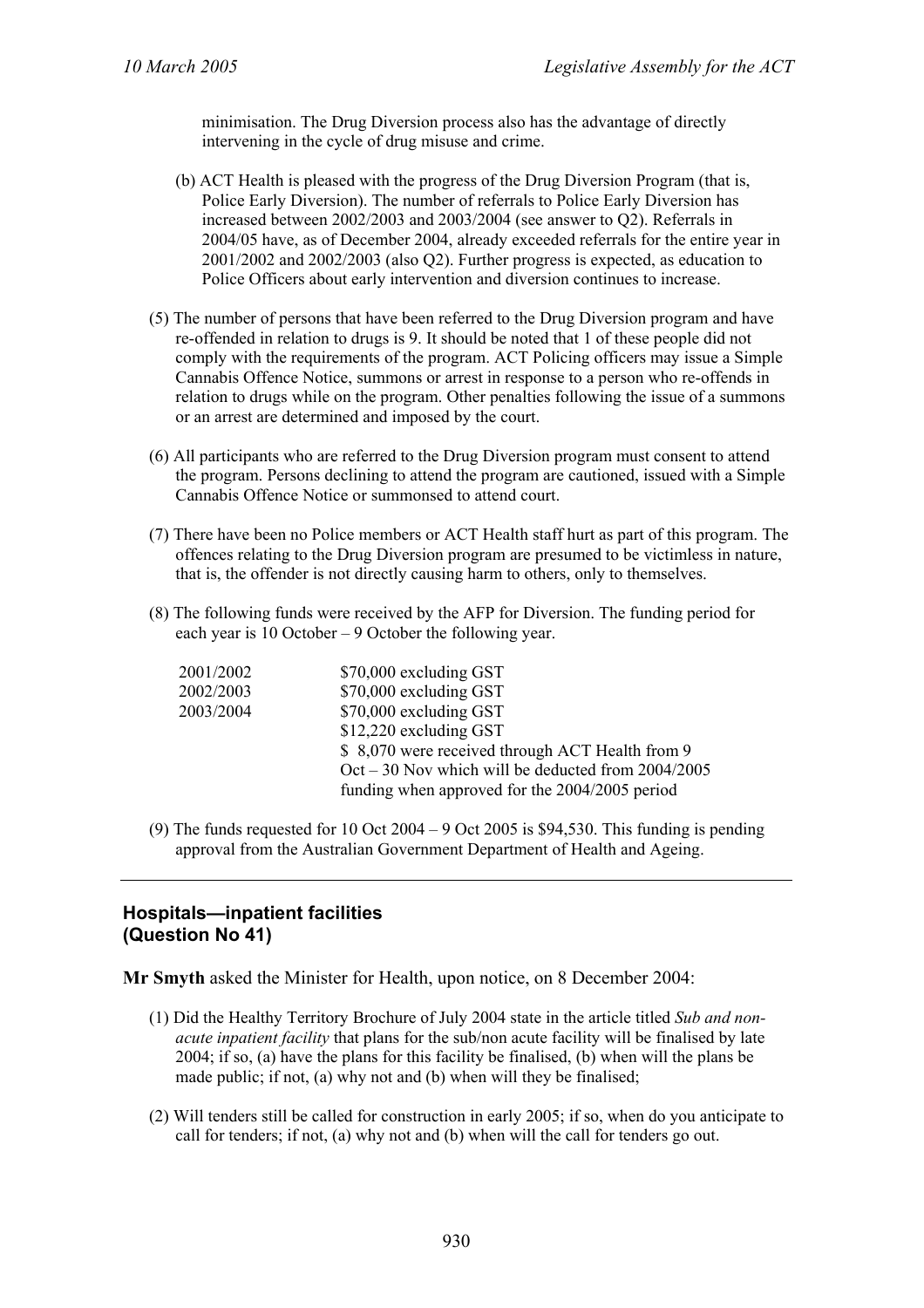**Mr Corbell**: The answer to the member's question is as follows:

- (1) An article in the July edition of *Healthy Territory* said "…it is anticipated that the plans will be finalised by late 2004."
	- (a) No.

(b) Design concepts and sketch plans have been made public as part of community consultation processes and the final sketch plans will be placed on public display. (a) Additional time has been allocated to developing the sketch plans to ensure that the new facility will meet requirements.

- (b) It is expected that sketch plans will be finalised in the new year.
- (2) It is expected that tenders will be called in 2005. The actual date on which they are to be called is not yet set.

#### **Drugs—treatment services (Question No 66)**

**Dr Foskey** asked the Minister for Health, upon notice, on 9 December 2004:

- (1) In relation to the three recent and ongoing reviews of the Alcohol and Drug Program (ADP), when will the findings and recommendations of the investigation into workplace environment and clinical governance be publicly released;
- (2) Is the Government considering a review of all alcohol and drug services in the ACT, both government and non-government, including their funding and effectiveness, to ensure that the community has access to a level of prevention, education and treatment services comparable to other states and territories.
- (3) How was the Clinical Governance Review team selected, and was a request for tender undertaken by A.C.T. Health;
- (4) How have the recommendations of the Acumen report on probity been implemented, or are being implemented;
- (5) What strategic action has been taken to prevent clients from the opioid treatment service continuing to accumulate debt for their methadone or buprenorphine;
- (6) What training has been provided to counsellors and intake staff workers over the past 12 months;
- (7) What training has been provided to Registered and Enrolled Nurses over the past 12 months in order to ensure they meet Nurses Registration Board requirements;
- (8) How are clients involved in policy/decision making processes;
- (9) How are services provided for Dual Diagnosis clients, including whether ADP doctors prescribe psychiatric medication or advise clients to seek advice from their GP's;
- (10) What is the procedure if clients do not have a GP.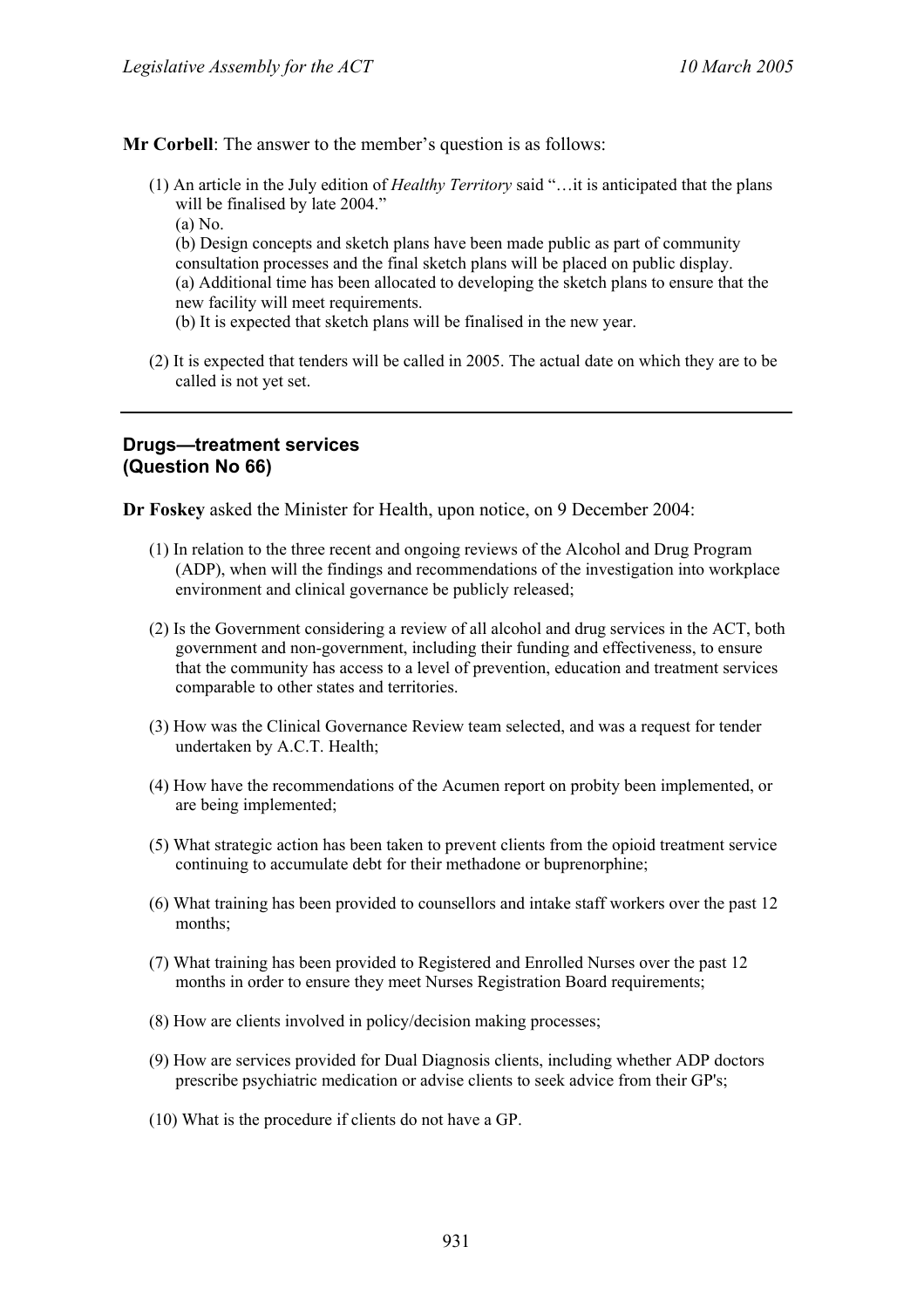**Mr Corbell**: The answer to the member's question is as follows:

- (1) The review into clinical governance has been completed and once the report is submitted a decision will be made on public release of the findings and recommendations. The review into workplace environment has been finalised and as you would be aware the recommendations and the Government's response was sent to all MLAs on 17th December 2004.
- (2) The allegations that sparked the review into the Alcohol and Drug Program were specific to the Program. There is no intention at this stage to review all alcohol and drug services in the ACT.
- (3) The clinical governance review team was chosen by ACT Health after liaison with appropriate clinical leaders interstate. There were three reviewers; their interests covered expertise in clinical governance of health services, specific clinical expertise in provision of drug and alcohol services, and management as well as policy expertise in regional and state wide provision of drug and alcohol services. The make-up of the review team was designed to provide ACT Health with a balanced and authoritative report on clinical governance of our Community Health Alcohol and Drug Program. ACT Health did not undertake a request for tender.
- (4) All the recommendations from the Acumen report on probity are being implemented. One of the recommendations was to conduct an investigation into alleged fraudulent activity at the Belconnen Remand Centre and this investigation has been completed.
- (5) Clients with outstanding debt have been sent statements advising of the amount outstanding and requesting them to pay the outstanding amount or enter into an agreement to repay the amount. Clients who dose at the public clinic at a cost of \$15 per week are requested to pay when they present for dosing. The public clinic is not refusing treatment to those people who do not pay their weekly fee or who have an outstanding debt.
- (6) Staff have participated in variety of training and workshops: child protection training; understanding corporate and clinical governance; effective case work and case management; case management – developing an evidence base; occupational health and safety risk and management; client safety; mastering difficult interactions; management for clinicians; change management; The Australasian Professional Society on Alcohol and Other Drugs (APSAD) Conference; leaders of change; mastering difficult interactions; benzodiazepine training; skills training in dialectical behaviour therapy; emotional fitness; substance abuse during pregnancy; work place trainer certificate 4 in work place training; and family drug support conference. Staff have received studies assistance to undertake tertiary studies: Bachelor of Community Education (x2); and, Bachelor of Social Work (x2). One staff member has been funded to complete Graduate Certificate of Public Sector Management.
- (7) All Registered and Enrolled Nurses are required to complete annual credentialing in: CPR; Venipuncture; Manual Handling; Professional Assault Response Training; and, Opioid Treatment Service medication administration. This process has been reinstated within the past two years. In addition to this, staff access other training: staff supervision; interview skills; preceptorship; substance use in pregnancy; grief counselling; mental health/Comorbidity; and sexual health. There is a weekly in-service calendar generated by Clinical Nurse Consultants that provides opportunities for nurses, medical staff and our stakeholders to provide updates. At present approximately one third of nursing staff are enrolled in post graduate courses and also enrolled nurse medication and registered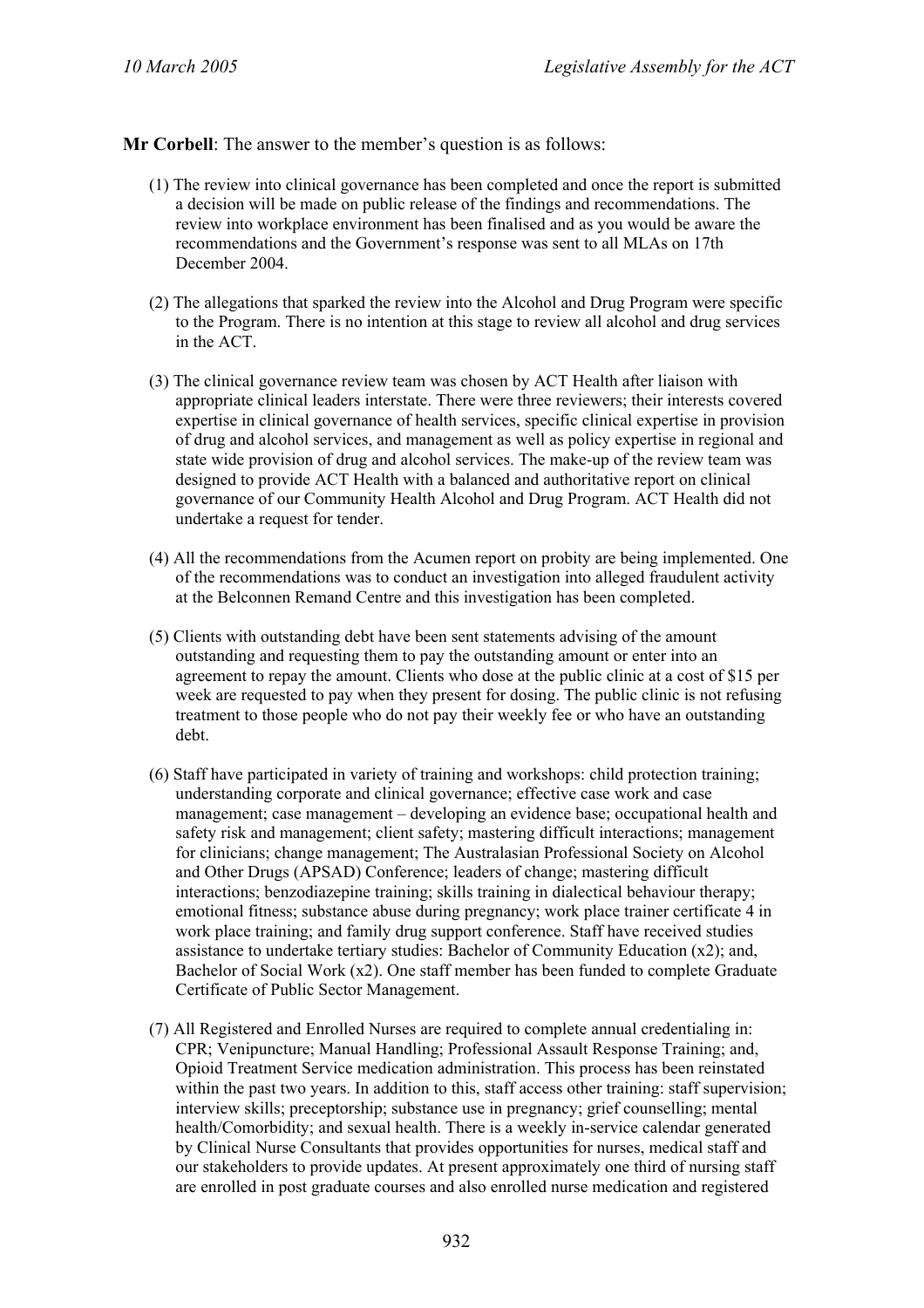nurse conversion for Enrolled Nurse course. All staff enrolled are supported to attend and study. In the past year 7 nursing staff (of a total nursing staff of approximately 30) have had the opportunity to attend alcohol and drug conferences/symposiums in other jurisdictions.

- (8) There are a number of mechanisms for client feedback and participation. Community Health's feedback program "Have your say about our services' provides the opportunity for clients to submit written comments, complaints, concerns or compliments. Alcohol and Drug Program have regular client feedback meetings with the peer-based service, Canberra Alliance for Harm Minimisation and Advocacy (CAHMA) and clients. The Opioid Treatment Advisory Committee has included as members CAHMA and a consumer representative. In addition, the Treatment Support worker employed by CAHMA has been provided the opportunity to be on site in the Opioid Treatment Service once per week to assist clients with any concerns or requests with regards to their treatment. The Withdrawal Services conduct a weekly client feedback. Each of these mechanisms provide the opportunity for clients to contribute, so that services can best meet the needs of the client group.
- (9) Clients with a comorbidity/dual diagnosis are reviewed by medical and nursing staff as part of their regular review process for pharmacotherapy treatment or on a needs basis from day to day. ADP medical staff approach such clients with a shared care approach that involves consultation with the client's psychiatrist or GP. In the Opioid Treatment Service, ADP medical staff do not assume a prescribing role for comorbidity/dual diagnosis. In the inpatient Withdrawal Service, ADP medical staff temporarily assume the prescribing role for these clients and refer the client back to the psychiatrist or GP for ongoing management. For all these clients there is additional support available from the ADP and Mental Health Comorbidity Services.
- (10) Not all clients accessing ADP services will have a GP. Clients wanting referral to a GP for continued management on the Opioid Treatment Program can be assisted in this by Program staff. Clients requesting transfer to GP management of their opioid treatment are required to have demonstrated stability on the pharmacotherapy treatment prior to transfer. Clients discharging from the inpatient Withdrawal Service are encouraged, prior to discharge, to make an appointment with a GP for continued treatment needs, and they are provided with a referral letter. Opioid Treatment Service clients wanting to access a GP for general health requirements are provided with a number of options and contacts to do so and then appropriately referred, if the client requests formal referral.

#### **Computers—information technology support (Question No 85)**

**Mrs Burke** asked the Chief Minister, upon notice, on 15 February 2005:

- (1) Has the ACT Government Community Engagement Manual been completed and released;
- (2) How many of the 148 community organisations offered funding for information technology support by the ACT Government have received up to \$1 000 in funding grants;
- (3) If all grants were not allocated, where has the funding been redirected.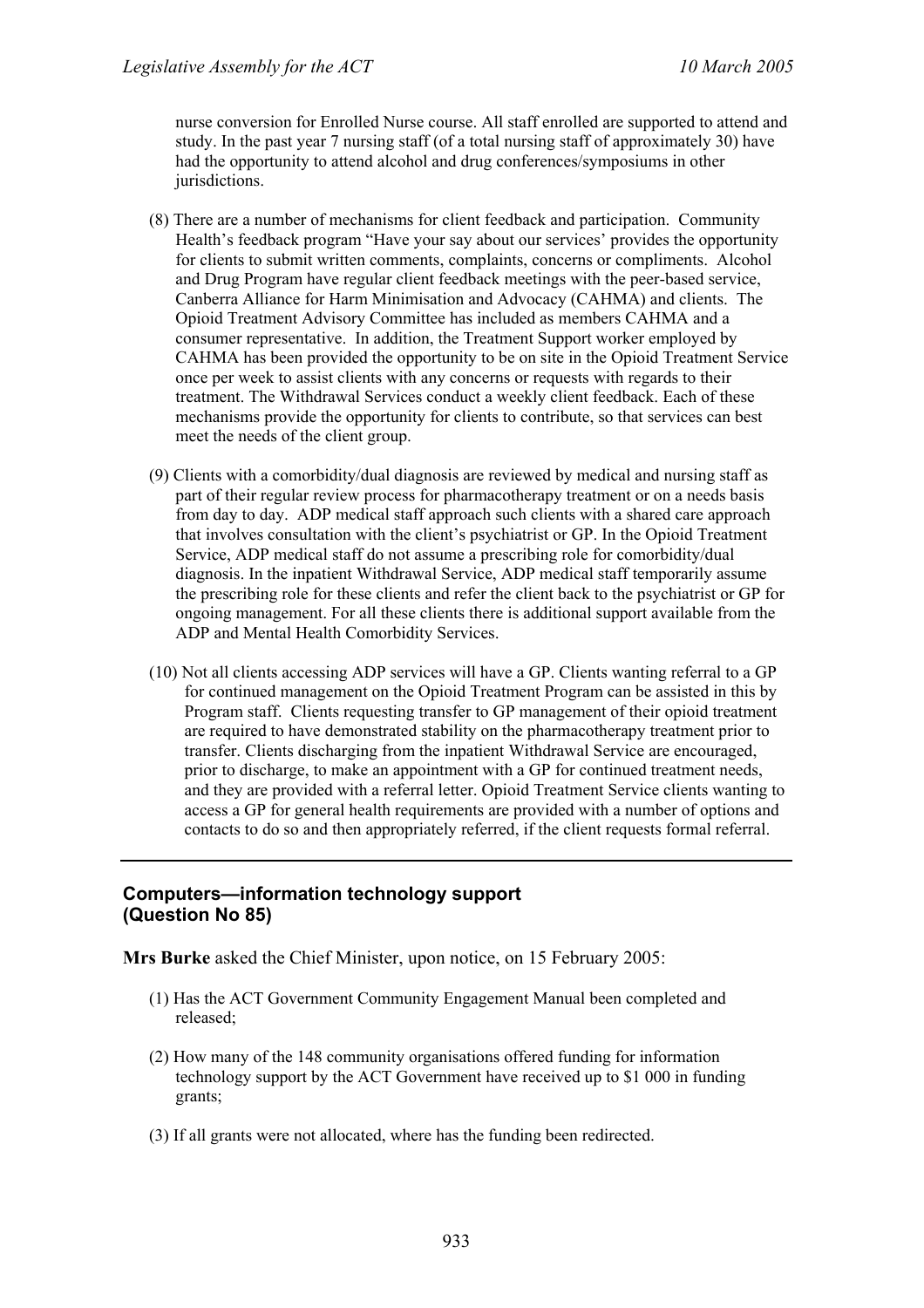**Mr Hargreaves**: The answer to the member's question is as follows:

- (1) No.
- (2) Forty-four organisations would have received their IT equipment/broadband up to the value of \$1,000 by the end of February 2005.
- (3) The Department is currently investigating other IT support measures for the community sector with unspent funds from the Community Engagement Initiative.

#### **Prisons and prisoners—newsletter (Question No 86)**

**Mrs Burke** asked the Attorney-General, upon notice, on 15 February 2005:

Will provision be made in the operation of the proposed ACT prison to allow any form of newsletter or magazine that enforces positive aspects of the culture and upholds the dignity and humanity of prisoners.

**Mr Stanhope**: The answer to the member's question is as follows:

There will be provision in the Alexander Maconochie Centre for the production and distribution of newsletters as appropriate, however, the establishment and maintenance of a positive, humane prison culture will require the integration of a pro social value system with every aspect of prison operation.

Information will necessarily be conveyed to and from prisoners and staff in the most effective available media at the time. Taking into consideration that many prisoners are below functional levels of literacy, a range of media will be employed to promote the desired culture. This may include internal e-mail, intercom systems, video technology, print, artwork, prisoner operated radio and newsletters.

### **Computers—information technology support (Question No 87)**

**Mrs Burke** asked the Minister for Arts, Heritage and Indigenous Affairs, upon notice, on 15 February 2005:

- (1) What nine community organisations are involved in the Information Technology Awareness Raising Computer Rollout conducted by Billabong Corporation on behalf of the ACT Government;
- (2) How is the project progressing and have all nine organisations received (a) computers, (b) ongoing computer training and (c) information technology support for a specified period.

**Mr Stanhope**: The answer to the member's question is as follows:

(1) The nine community organisations are:

- Gugan Gulwan Youth Aboriginal Corporation;
- Boomanulla Oval (Aboriginal and Sporting Corporation and Recreational Facility);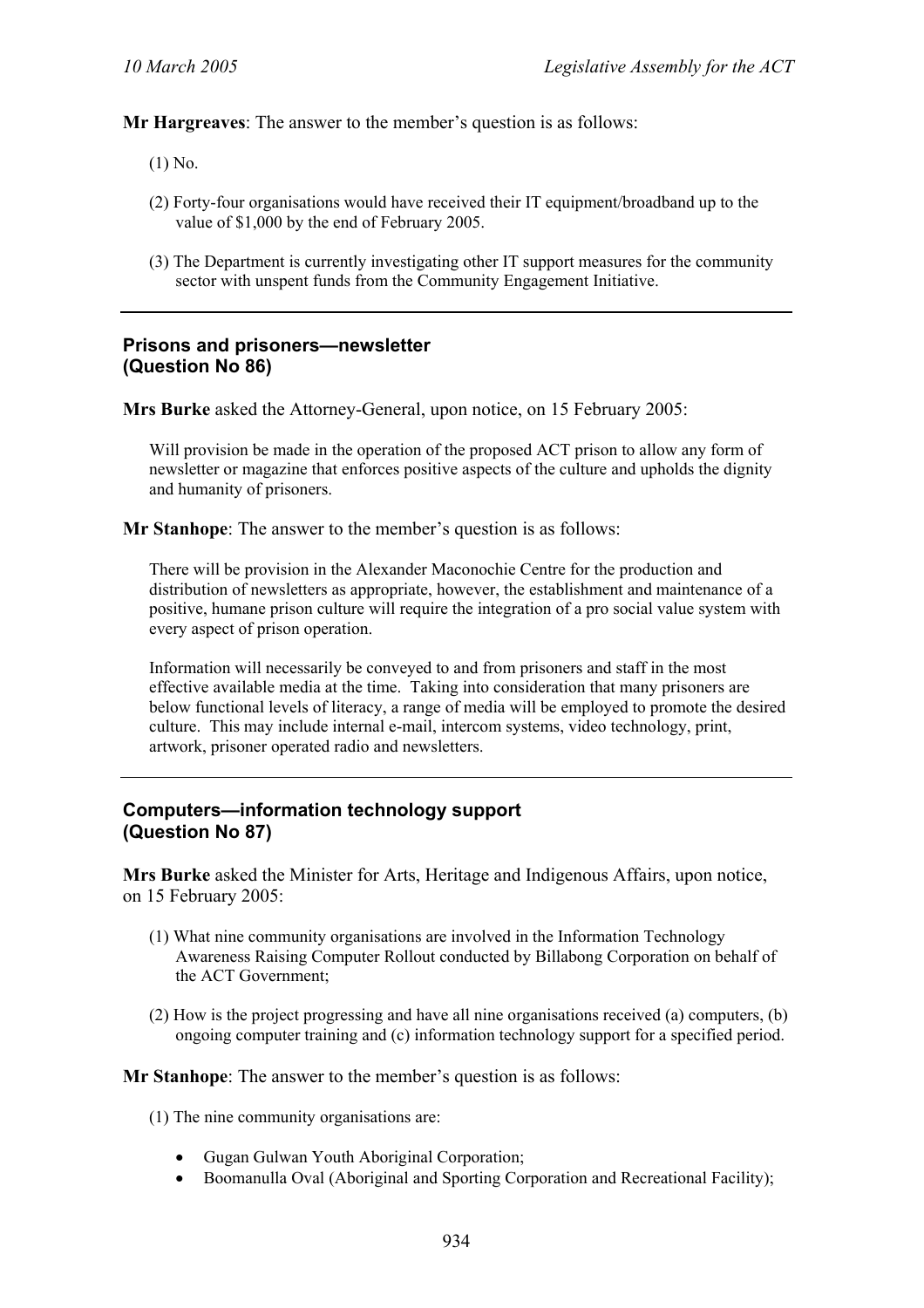- Billabong;
- Aboriginal and Torres Strait Islander Cultural Centre;
- Gerib Sik- Torres Strait Islander Corporation;
- WIRC Women's Information and Referral Centre:
- Beryl Women's Refuge;
- Galilee; and
- Isabella Plans Hostel.

(2) The timeline for the rollout of the project is:

- 1. Installation and networking of all computers by 30 April 2005.
- 2. Commence Training 31 May 2005.
- 3. Fourteen (14) flexible training courses will be conducted to 31 November 2005.
- 4. For a period of twelve months (31/12/05) two tiers of support will be provided a) telephone support; and
	- b) limited on-site support.

Installation of computers has already occurred at Gugan Gulwan, Boomanulla Oval and Billabong.

### **Aboriginals and Torres Strait Islanders—recruitment (Question No 88)**

**Mrs Burke** asked the Minister for Arts, Heritage and Indigenous Affairs, upon notice, on 15 February 2005:

How will the Aboriginal and Torres Strait Islander Strategy launched in December 2004 progress outcomes in recruitment of Aboriginal and Torres Strait Islander people in the ACT Public Service.

**Mr Stanhope**: The answer to the member's question is as follows:

The ACT Government did not launch an Aboriginal and Torres Strait Islander Strategy in December 2004.

An Aboriginal and Torres Strait Islander Employment Strategy is currently under development and will be released later this year.

#### **Housing—abused women (Question No 95)**

**Mrs Burke** asked the Minister for Disability, Housing and Community Services, upon notice, on 15 February 2005:

What is the number of women from interstate who have claimed to be abused and have applied for ACT Public Housing between 1 January and 24 December 2004 under the Public Rental Housing Assistance Program.

**Mr Hargreaves**: The answer to the member's question is as follows: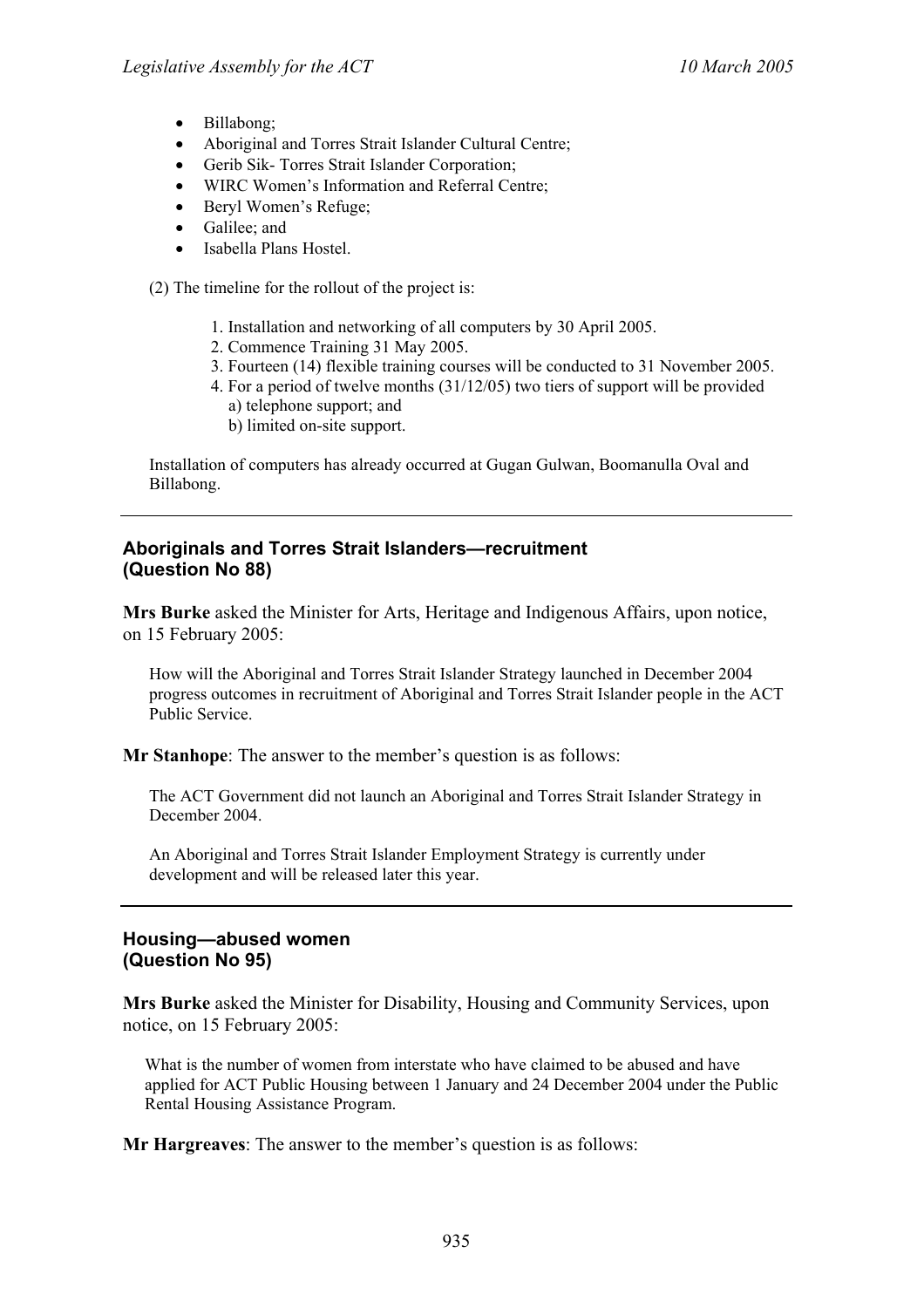After careful consideration of the question, and advice provided by my Department, I have determined that the information sought is not in an easily retrievable form, and that to collect and assemble the information sought solely for the purpose of answering the question would be a major task, requiring a considerable diversion of resources. In this instance, I do not believe that it would be appropriate to divert resources from the provision of direct services to clients, for the purposes of answering the Member's question.

#### **Schools—therapy services (Question No 98)**

**Mrs Burke** asked the Minister for Disability, Housing and Community Services, upon notice, on 15 February 2005:

- (1) Were parents of students at The Woden School told at the start of the 2004 school year by Therapy ACT that therapy services were not being offered to special school students in that year;
- (2) Did Therapy ACT offer parents of students at any other ACT special schools special therapy services at the start of the 2004 school year;
- (3) Does the ACT Government intend to restore therapy services for children with a disability in the special school(s) where they were not offered services at the start of the 2004 school year; if not, why not.

**Mr Hargreaves**: The answer to the member's question is as follows:

- (1) No.
- (2) Yes.
- (3) Not applicable.

#### **Disabled persons—tenancy agreements (Question No 99)**

**Mrs Burke** asked the Minister for Disability, Housing and Community Services, upon notice, on 15 February 2005:

- (1) What progress has occurred in securing individual tenancy agreements for residents of Disability ACT group homes;
- (2) If individual tenancy agreements have been allocated, (a) how many have been allocated and (b) are they structured on the standard ACT Housing tenancy agreement.

**Mr Hargreaves**: The answer to the member's question is as follows:

(1) On 15 June 2004 and 16 June 2004 Housing ACT and Disability ACT convened two public information sessions. Since June 2004 Housing ACT and Disability ACT have met with each of the forty-five households to offer the tenancy. Three households have indicated that they will accept the tenancy offer and five households have indicated that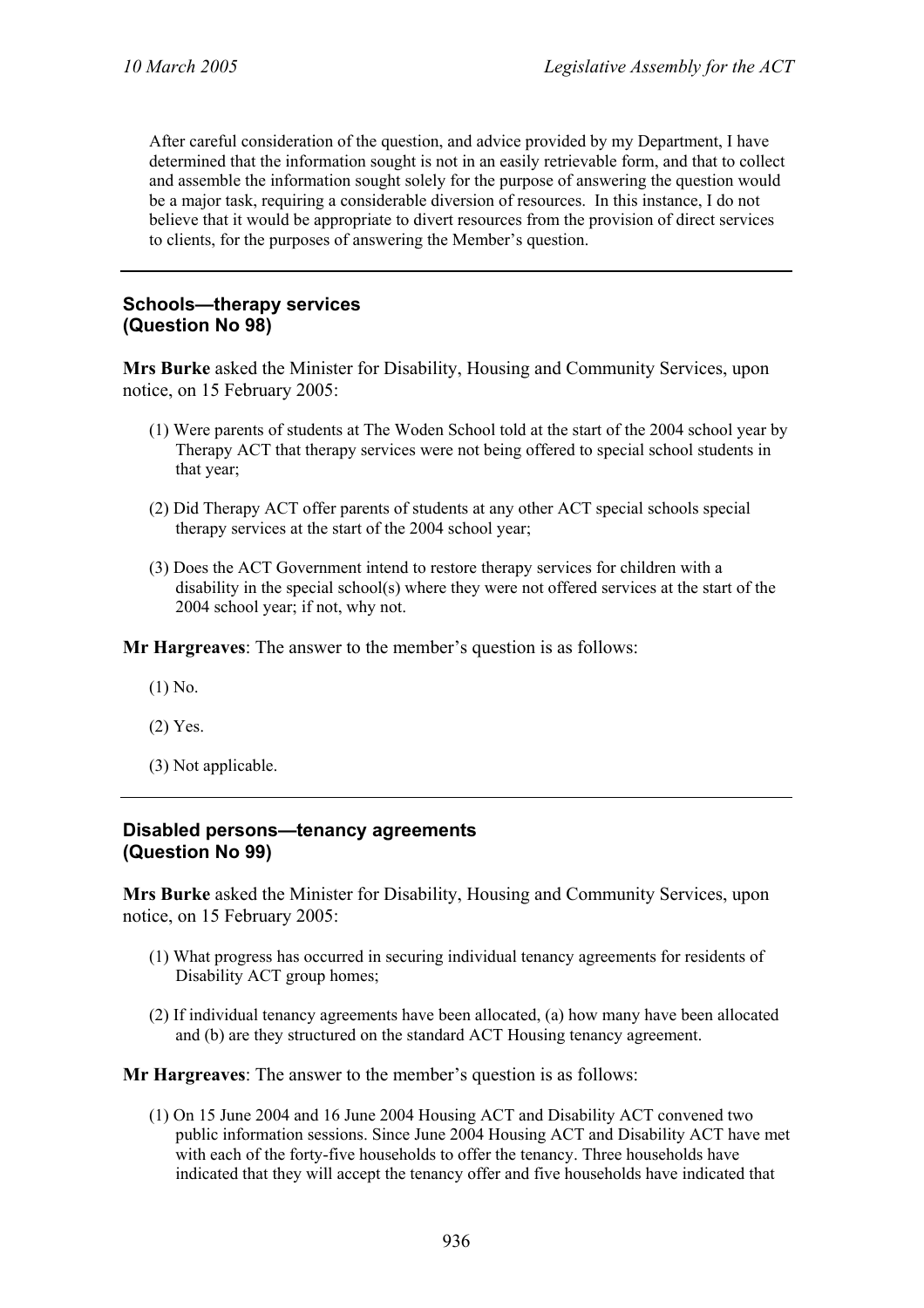they would prefer to remain on the current tenancy model. The remaining 37 households are still considering the offer.

(2) (a) None. (b) Yes.

#### **Housing—tenancy agreements (Question No 100)**

**Mrs Burke** asked the Minister for Disability, Housing and Community Services, upon notice, on 15 February 2005:

- (1) What process is undertaken to validate tenancy agreements with ACT Housing tenants to ensure (a) the actual resident/s are those listed on the tenancy agreement and (b) the correct level of rent is charged in relation to the tenant/s income;
- (2) What steps are taken to move a tenant onto full market rent if the rate of income within a household exceeds the prescribed point determined by ACT Housing;
- (3) How often is validation conducted as part of a review of a tenancy agreement;
- (4) What action, if any, is taken if a breach occurs that affects security of tenure of a public housing tenant.

**Mr Hargreaves**: The answer to the member's question is as follows:

(1) (a) Housing ACT undertakes annual Client Service Visits in accordance with the Residential Tenancies Act. As with any residential tenancy agreement, there are provisions to allow tenants to have guests to stay. There is nothing in the standard residential tenancies agreement to prevent tenants accepting additional household members.

Where there are allegations of illegal sub-letting, Housing ACT will seek evidence to ensure the tenants of record are still in residence.

(1) (b) Tenant households are required to submit regular Applications for Rental Rebates, confirming household composition and household income.

Where there are allegations of additional household members or undeclared income, Housing ACT will investigate the matter and, where appropriate, refer the matter to the Australian Federal Police for formal investigation.

(2) Tenant households are required to submit regular Applications for Rental Rebates, confirming household composition and household income. The rent payable is calculated from this information.

Households where all members are on stable long-term incomes (such as a superannuation pension, Disability Support Pension or Age Pension) are reviewed annually, other rebated households are reviewed six monthly.

(3) There are no tenancy agreement reviews.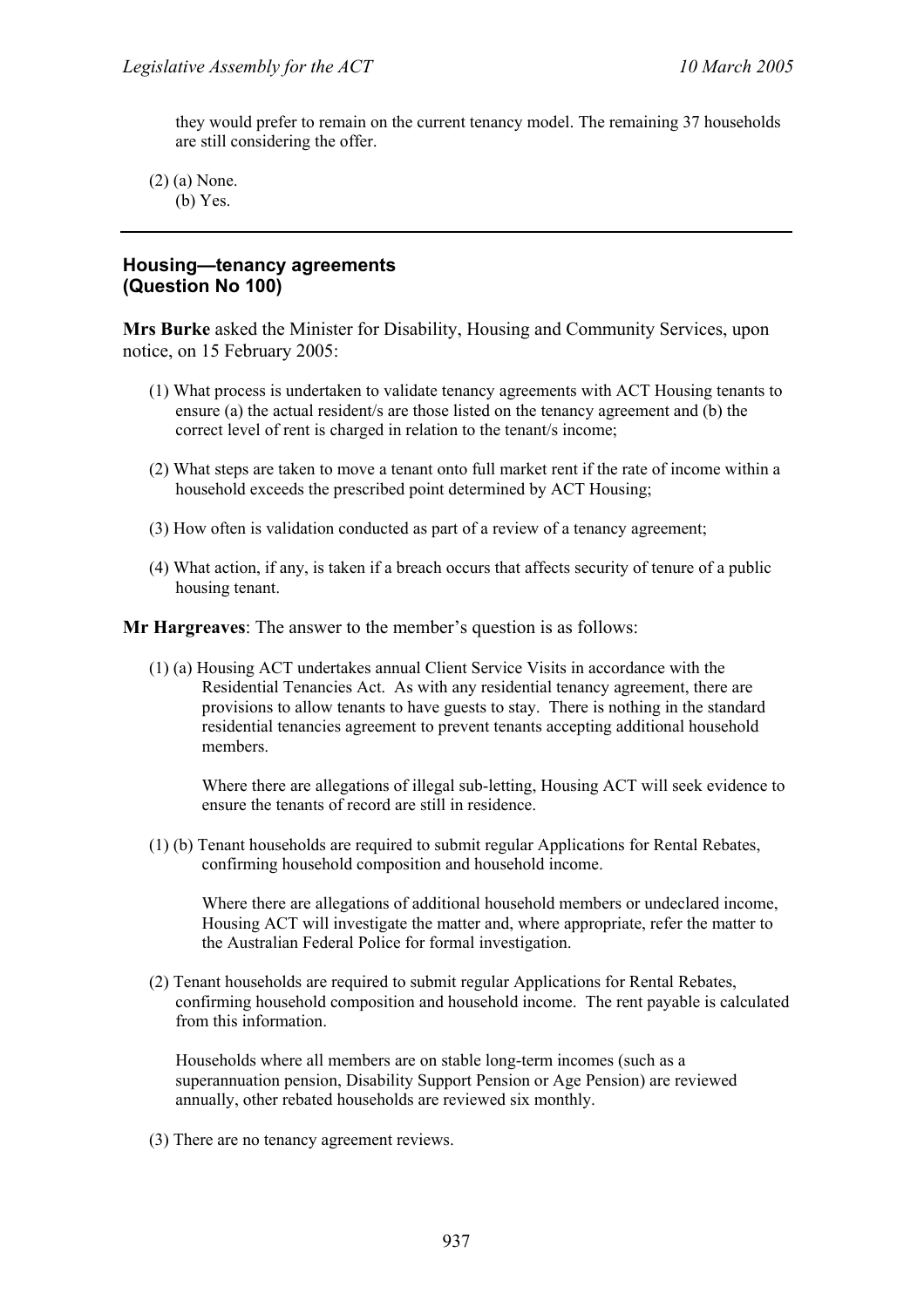(4) Breaches of the Public Rental Housing Assistance Program may result in the Commissioner for Housing withdrawing housing assistance. As the power to terminate tenancies rests under the Residential Tenancies Act, a client would have to breach both the Public Rental Housing Assistance Program and the Residential Tenancies Act in order to affect the housing assistance principle of security of tenure. Security of tenure as a Residential Tenancy Act right is constructed in terms of notice periods and the protection provided by the Residential Tenancies Tribunal.

#### **Housing—social landlord scheme (Question No 101)**

**Mrs Burke** asked the Minister for Disability, Housing and Community Services, upon notice, on 15 February 2005:

How many people in urgent need of accommodation, who are on the public and community housing waiting lists with ACT Housing, are being provided with a lease in the private rental market in the ACT under the Social Landlord Scheme.

**Mr Hargreaves**: The answer to the member's question is as follows:

Twenty people.

#### **Housing—crisis accommodation (Question No 102)**

**Mrs Burke** asked the Minister for Disability, Housing and Community Services, upon notice, on 15 February 2005:

- (1) Which crisis accommodation service providers are in breach of their contracts for offering accommodation to persons beyond the agreed period as stipulated in their contracts;
- (2) How many service providers are currently placing clients in hotel and motel accommodation and what is the cost to these organisations.

**Mr Hargreaves**: The answer to the member's question is as follows:

(1) SAAP funded crisis accommodation services are able to respond to individual client need on the basis of the client's circumstances. A service's decision to allow a client to stay longer than the period stated in a service's funding agreement guidelines would not constitute a breach and would not be acted on as a breach.

The Department of Disability, Housing and Community Services is more concerned that agencies use their professional judgement and assessment around an individual's circumstances and support needs. The Department would not expect a client to be refused an extension of their period of accommodation if the client and the service had been unable to find appropriate medium or long-term housing.

(2) Canberra Emergency Accommodation Service (CEAS) is the primary provider of SAAP funded private accommodation brokerage. The service is funded to provide up to \$2,500 per week on crisis placements in privately purchased low-cost accommodation.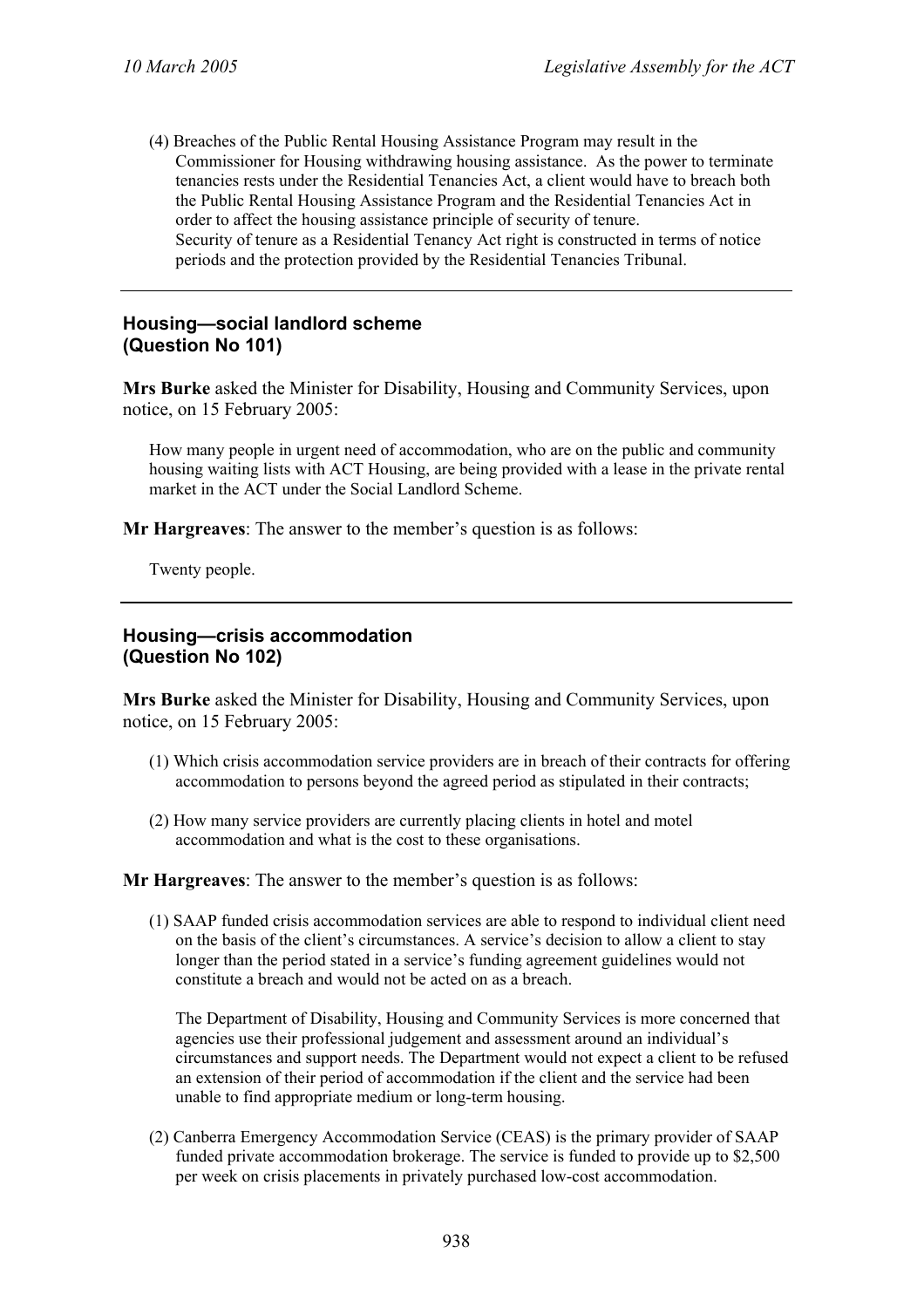In addition, several SAAP funded services have limited brokerage funds available and may purchase low-cost accommodation where clients are unable to be accommodated in SAAP services either due to their personal circumstances or a lack of crisis accommodation vacancies.

### **Housing—indigenous (Question No 103)**

**Mrs Burke** asked the Minister for Disability, Housing and Community Services, upon notice, on 15 February 2005:

- (1) Does the Department of Disability, Housing and Community Services have an Indigenous housing policy; if so, what are the key principles;
- (2) Does the Department provide information on Indigenous housing to the Steering Committee for the Review of Government Service Provision; if not, why not.

**Mr Hargreaves**: The answer to the member's question is as follows:

(1) No, the Department of Disability, Housing and Community Services does not have an explicit policy on Indigenous housing.

Key Indigenous housing policy directions and commitments are expressed in the *2004- 2005 Interim Indigenous Housing Agreement* between the ACT and Australian Governments and the associated *2004-2005 ACT Aboriginal and Torres Strait Islander Housing Plan.* The policy priorities for housing assistance for Aboriginal and Torres Strait Islander people set out in these documents are also reflected in the *Bilateral Agreement between the Australian and ACT Governments* under the *Commonwealth State Housing Agreement 2003-2008.*

(2) Yes, the Department of Disability, Housing and Community Services does provide information on Indigenous housing to the Steering Committee for the Review of Government Service Provision. In 2003-2004 this included the provision of information on the total number of new Indigenous households assisted in that year and the total number of Indigenous households at 30 June 2004. The Steering Committee for the Review of Government Service Provision did not, however, publish this information in its *Report on Government Services 2005.* 

Information on Indigenous housing provided in the *Report on Government Services 2005*  focuses exclusively on what is known as 'State owned and managed Indigenous housing'. This housing is defined as rental housing dwellings owned and managed by government and allocated to only Indigenous Australians. It is generally funded by the Aboriginal Rental Housing Program and may be supplemented by untied Commonwealth State Housing Agreement funds. The ACT is not included in data collection on this type of housing because it does not receive any funds under the Aboriginal Rental Housing Program, and does not administer any Territory owned and managed Indigenous housing programs.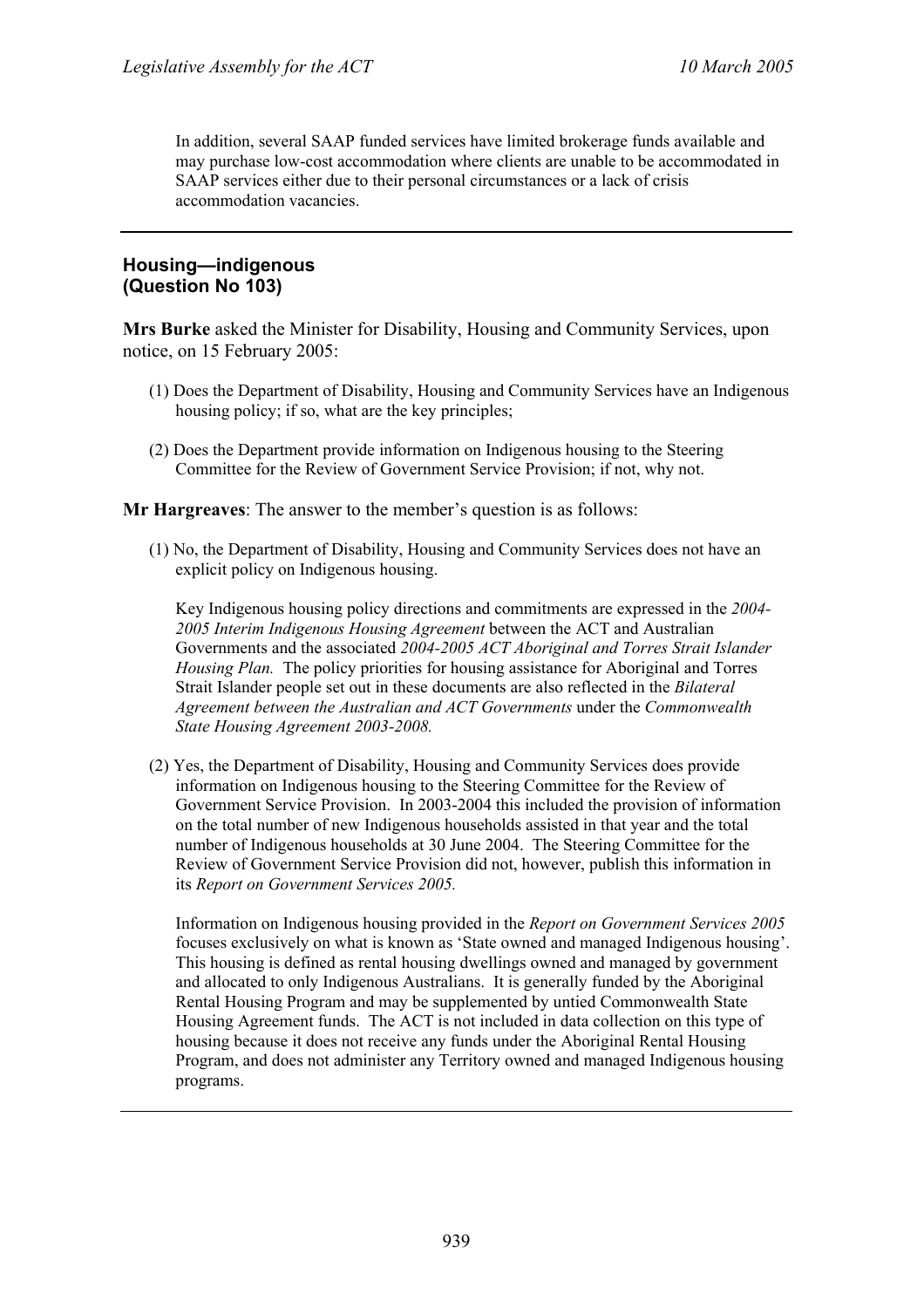### **Housing—crisis situations (Question No 104)**

**Mrs Burke** asked the Minister for Disability, Housing and Community Services, upon notice, on 15 February 2005:

What are the protocols within the Department of Disability, Housing and Community Services (a) that assist staff dealing with crisis situations faced by tenants and (b) for dealing with hostile tenants.

**Mr Hargreaves**: The answer to the member's question is as follows:

Housing ACT has an Occupational Violence and Aggressive Behaviour Policy and Procedure. The Department of Disability, Housing and Community Services also offers all its staff access to an Employee Assistance Program and conducts formal debriefings by professional counsellors, after a critical incident.

#### **Housing—assistance (Question No 105)**

**Mrs Burke** asked the Minister for Disability, Housing and Community Services, upon notice, on 15 February 2005:

What is the current role of public housing in the ACT and who qualifies for assistance.

**Mr Hargreaves**: The answer to the member's question is as follows:

The information is available on the Department of Disability, Housing and Community Services website at www.dhcs.act.gov.au/housing and community services/services/public housing.

### **Development—Red Hill (Question No 106)**

**Mrs Burke** asked the Minister for Disability, Housing and Community Services, upon notice, on 15 February 2005:

Are there future plans to refurbish or redevelop the Housing ACT properties located within Block 1, Section 25 and Block 1, Section 26, Red Hill; if so, what are those plans.

**Mr Hargreaves**: The answer to the member's question is as follows:

Four years ago a master planning exercise was undertaken by consultants for Housing ACT. This process involved extensive consultation with public housing tenants, the Red Hill community and the Local Area Planning Advisory Committee.

Consistent with the Public Housing Asset Management Strategy, opportunities will continue to be explored to address issues associated with the Red Hill properties including the age of the properties, their maintenance requirements and the concentration of public housing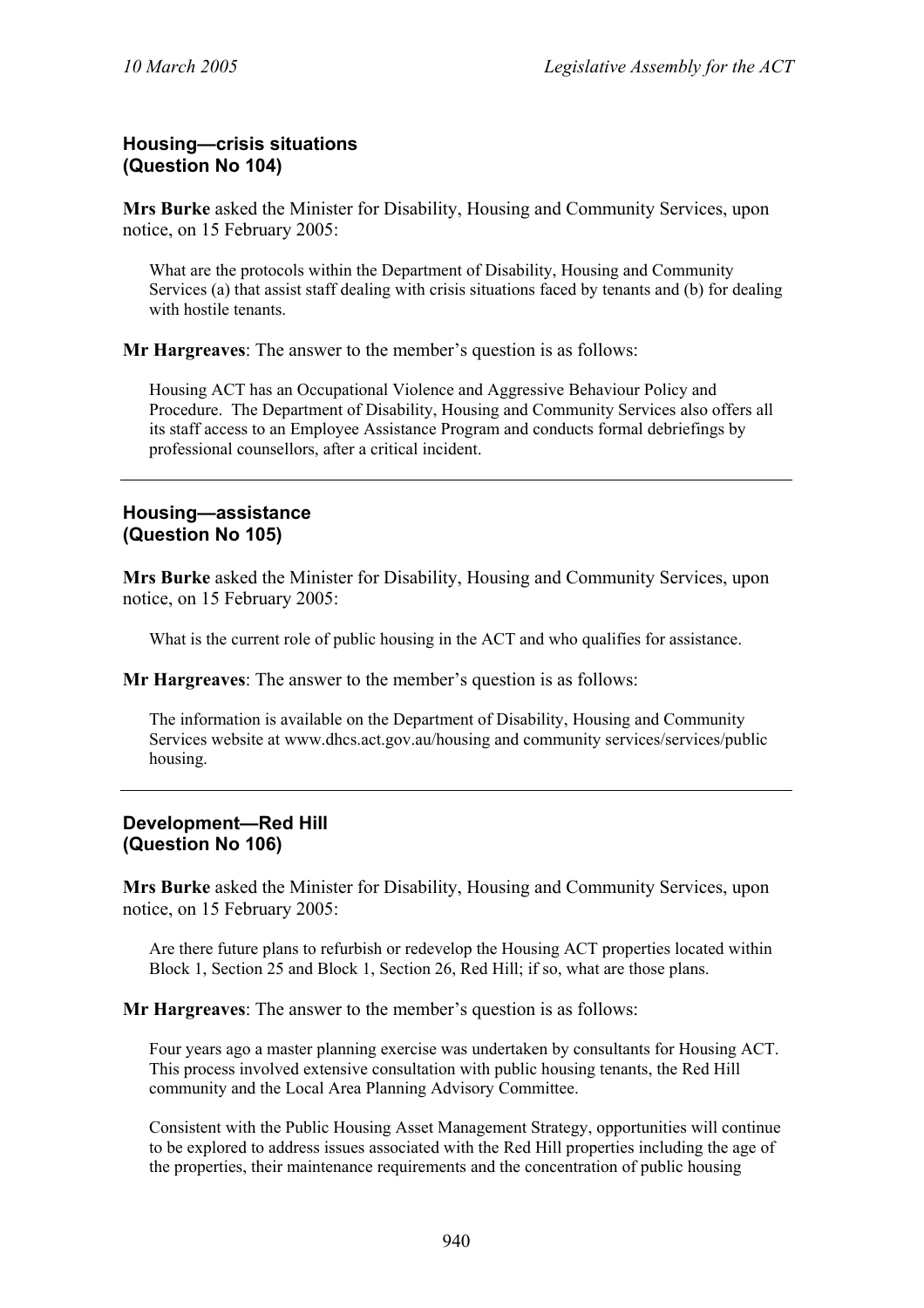properties. This will, of course, involve continuing discussions and consultation with tenants.

## **Land—moderate income ballot (Question No 108)**

**Mr Seselja** asked the Minister for Planning, upon notice, on 15 February 2005:

- (1) How many inquiries were received from parties interested in registering for the Moderate Income Land Ballot;
- (2) Of these interested parties, how many registered for inclusion in the ballot;
- (3) How many parties who registered attended the ballot to purchase property on the day of the ballot;
- (4) How many of the parties drawn to purchase blocks in the ballot withdrew from the purchase prior to signing the contract of sale;
- (5) In what order were the blocks available for sale purchased;
- (6) How many of the successful parties to the ballot met the eligibility criteria after the compliance check was performed;
- (7) How much money was spent on the advertising and marketing of the Moderate Income Land Ballot.

**Mr Corbell**: The answer to the member's question is as follows:

- (1) 691 enquiries were received.
- (2) 42 parties pre registered for the ballot by completing the registration and self-assessment forms.
- (3) 28 pre-registered parties attended the ballot. In addition, a further 6 parties registered on the day.
- (4) 34 numbers were drawn from the ballot. 18 registrants decided not to purchase due to their preferred block not being available.
- (5) Blocks were chosen and purchased by registrants in the order that numbers were randomly drawn from the barrel.
- (6) All of the parties who purchased land at the MILB met the eligibility criteria after the compliance check was performed by the ACT Revenue Office.
- (7) Land Development Agency spent \$42,112.00 on advertising and marketing for the MILB held on 4 December 2004.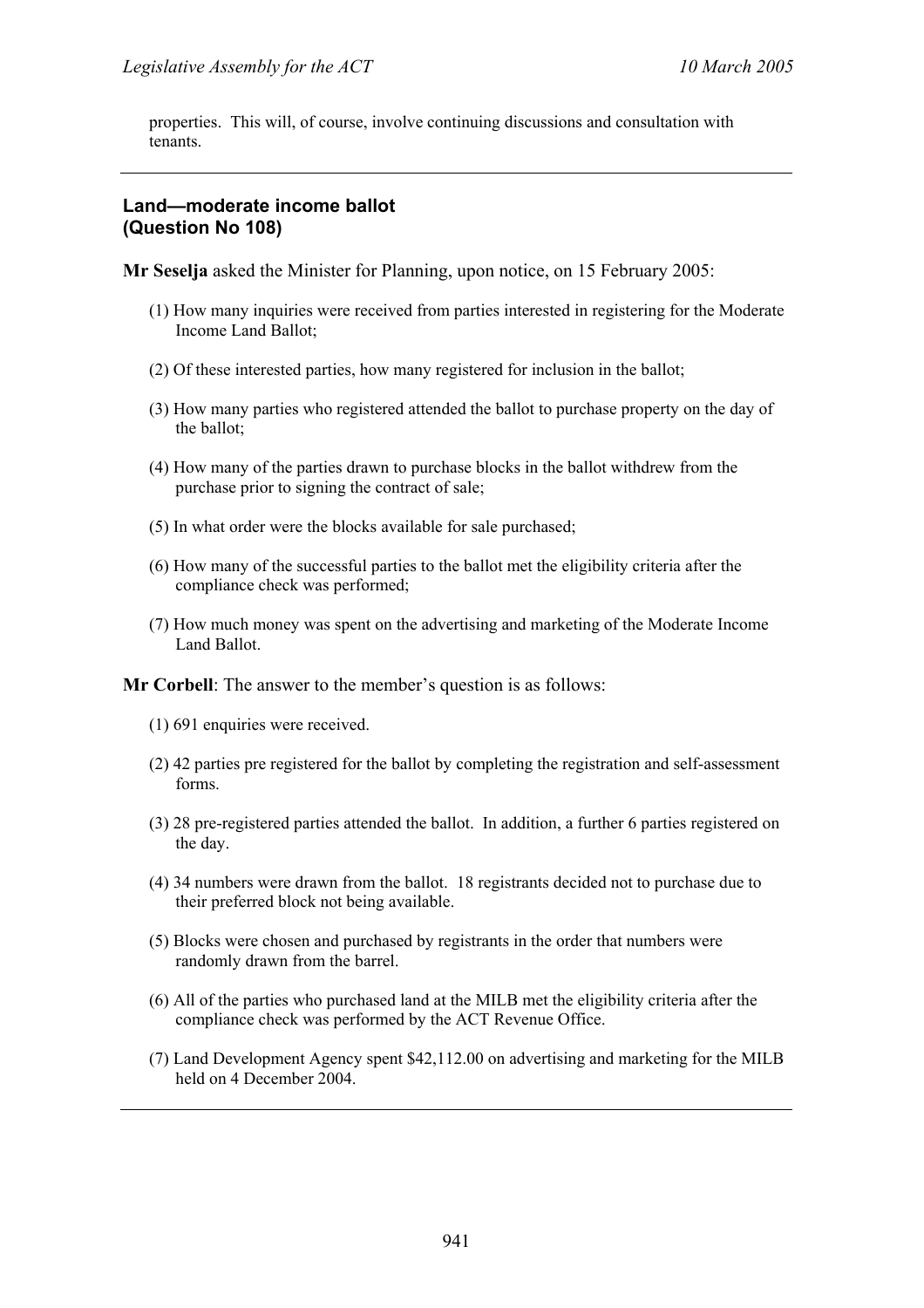### **Roads—Horse Park Drive (Question No 109)**

**Mr Seselja** asked the Minister for Urban Services, upon notice, on 15 February 2005:

- (1) Has a sign ever been erected in relation to the extension of Horse Park Drive; if so, (a) where was the sign(s) erected, (b) what dates were listed for completion of the work and (c) on what dates were the signed erected and removed;
- (2) Has there been a proposal to extend Horse Park Drive from Amaroo to Ngunnawal/Nicholls in the past; if so, (a) when was this, (b) when did this proposal cease to be a current proposal and (c) what provisions were made for this project in previous Capital Works programs.

**Mr Hargreaves**: The answer to the member's question is as follows:

(1) A number of signs have been erected in relation to the extension of Horse Park Drive as the road has been extended in stages through a number of projects.

(a) and (b) the signs for each extension were erected close to the relevant work sites for each stage of extension and include:

- from Katherine Avenue South to Katherine Avenue North completed in 2003-04
- from Katherine Avenue North to Community Precinct completed in 2002-03
- from Gundaroo Drive to Federal Highway completed in 2001-02
- from Yerrabi to Katherine Avenue South completed in 2001-02
- from Gundaroo Drive to Yerrabi Pond completed in 2000-01
- from Newlop Street to Arrabri Street completed in 1995-96
- from Gungahlin Drive to Newlop Street completed in 1993-94

(c) There are no records available on when signs were erected and removed however signs were generally erected and removed by the contactors executing the works in accordance with the requirements of each contract.

(2) The extension of Horse Park Drive from Amaroo to Ngunnawal / Nichols has not been included in any past capital works programs. The timing for the inclusion of the road extension in a future capital works program will be dependant on the road access requirements to support future land development in Ngunnawal 2C, Casey, Moncrieff, Taylor and Jacka.

## **Environment ACT—phone calls (Question No 113)**

**Mrs Dunne** asked the Minister for Environment, upon notice, on 15 February 2005:

- (1) How many people employed in Environment ACT are tasked with answering the inquiry line with the phone number of 6207 9777;
- (2) On how many occasions in (a) 2003-04 and (b) 2004-05 to date has the 6207 9777 number been flicked through to Canberra Connect due to the high number of calls received to that line;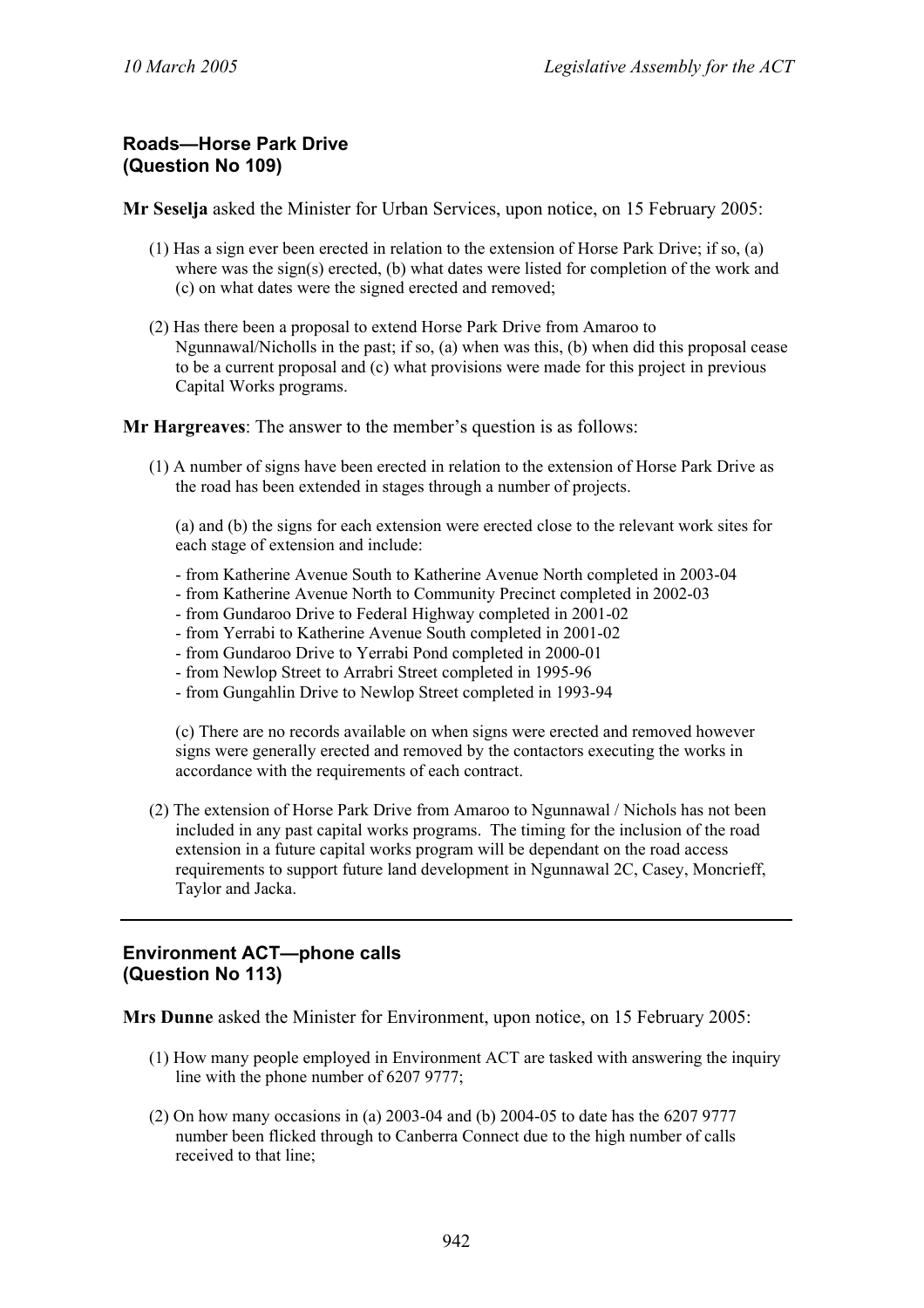- (3) Is the number of people employed that can answer this phone number appropriate and adequate given that the number is the inquiry line for 107 different query areas within Environment ACT;
- (4) How can the Government be confident that each individual that calls the Environment ACT phone number of 6207 9777 is being dealt with appropriately when this number takes the vast majority of calls with queries regarding environment type issues in the ACT;
- (5) Is it acceptable that a person wanting to inquire about backyard burning is directed to the same number as those wanting to make a boat booking for the Molonglo River;
- (6) Would the Government consider reducing the high number of calls to the 6207 9777 phone number by allocating a new phone number to some of those 107 areas to take pressure of the already stretched 6207 9777 phone number; if not, why not.

**Mr Stanhope**: The answer to the member's question is as follows:

- (1) Three part-time staff and one supervisor within Arts, Heritage and Environment are tasked with answering the Help Line 6207 9777.
- (2) 5774 out of a total of 22309 calls, overflowed from Arts, Heritage and Environment to Canberra Connect between Jan 1 2004 and Dec 31 2004. Statistics for the 2003 year are currently being sought from Canberra Connect.
- (3) Yes.
- (4) Help Line Procedures and experience ensure that individual queries are being dealt with appropriately. Information is shared with Canberra Connect. There is a system of logging and tracking of calls and e-mail.
- (5) Yes
- (6) A single phone number has proven to be the most effective way for the Community to contact Arts, Heritage  $\&$  Environment. This single entry point has been promoted widely through a range of marketing and promotional activities and has high recognition.

#### **Graffiti—removal (Question No 124)**

**Mrs Dunne** asked the Minister for Urban Services, upon notice, on 15 February 2005:

- (1) Further to the answer to question on notice No 32 in relation to graffiti removal, what was the failure in the reporting process;
- (2) How has it been addressed.

**Mr Hargreaves**: The answer to the member's question is as follows:

(1) The failure in the reporting process was caused by a fax transmission line malfunction, and a failure to check the fax transmission report to confirm that a message had been dispatched.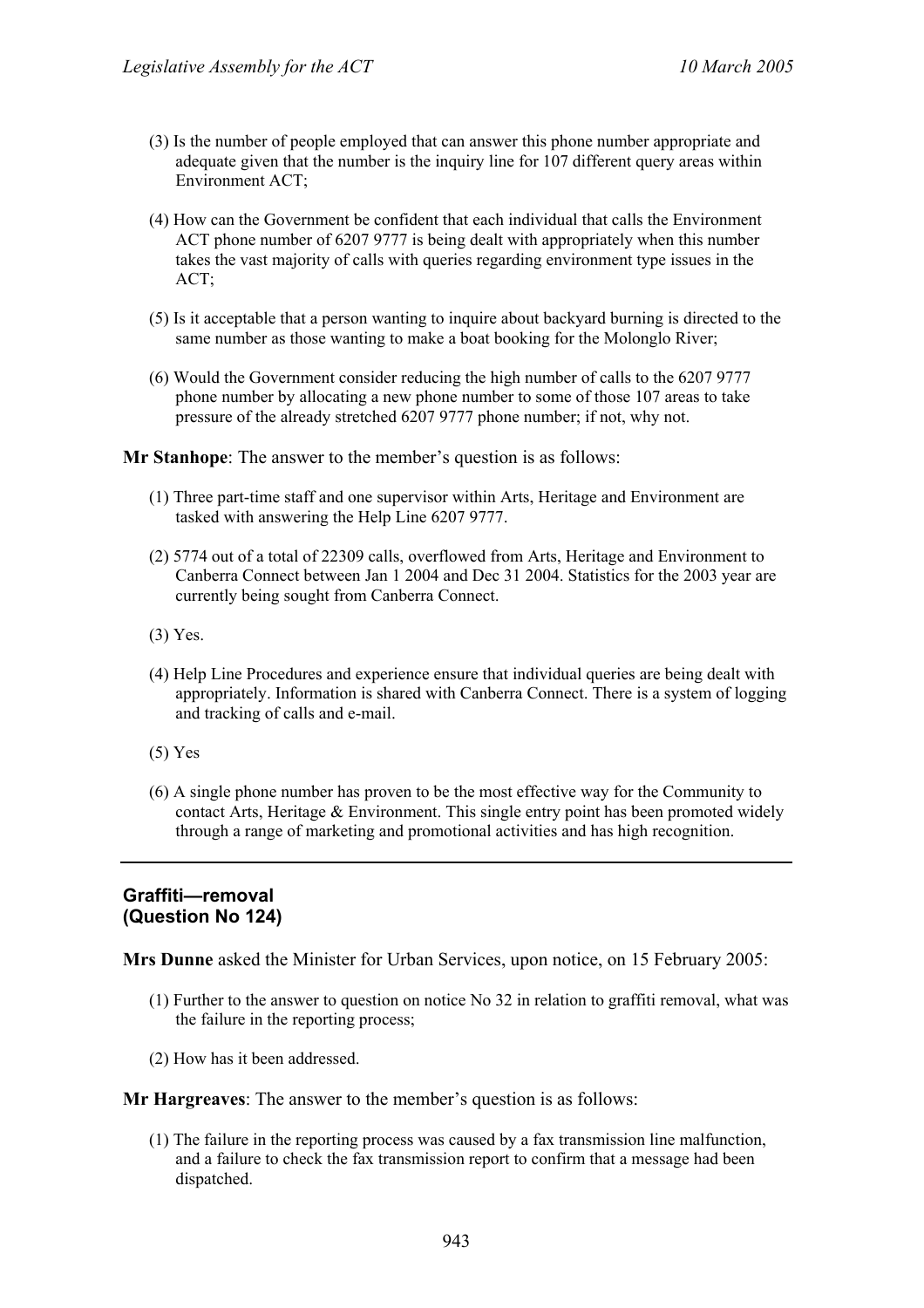(2) The reporting process has been amended to include a requirement for the receiving contractor to acknowledge receipt of urgent requests (offensive graffiti). Reporting software has also been modified to flag receipt acknowledgment.

### **Roads—parking inspectors (Question No 125)**

**Mrs Dunne** asked the Minister for Urban Services, upon notice, on 15 February 2005:

- (1) Are trainee parking inspectors required to wear a (a) uniform when in training and (b) form of identification so that members of the public can identify that they are in training; if not, why not;
- (2) Are trainee parking inspectors required to be accompanied by a fully qualified parking inspector at all times; if not, why not.

**Mr Hargreaves**: The answer to the member's question is as follows:

(1) (a) Yes. However, trainee parking inspectors do not wear a uniform in the initial two weeks of training. Parking Operations has adopted this practice to minimising trainee interaction with the public until they have received training to enable them to deal with the public and exercise delegations under the Road Transport Legislation. At the end of the two weeks and upon successful completion of conflict resolution training, a uniform is issued to the inspector.

(b) No. All parking inspectors and trainees wear an identifying badge, however the badge does not identify the status of the officer. This is not considered necessary as trainee inspectors do not issue infringements or exercise delegations.

(2) Yes. Inspectors continue to be accompanied on the job by an experienced authorised inspector until the trainee is fully competent.

#### **Roads—carpark prices (Question No 126)**

**Mrs Dunne** asked the Minister for Urban Services, upon notice, on 15 February 2005:

- (1) What process is used to determine pricing structures in Government carparks in (a) Belconnen, (b) Civic, (c) Deakin, (d) Dickson, (e) Kingston, (f) Manuka, (g) Tuggeranong and (h) Woden;
- (2) Is the process of determining pricing structures different for any of those suburbs listed in part  $(1)$ ; if so, why;
- (3) Why is there no indication of on street pay parking on the 'Pay Parking in Civic Map' on the Transport ACT website (http://www.transport.act.gov.au/pdfs/payparkcivicmap.pdf)

**Mr Hargreaves**: The answer to the member's question is as follows: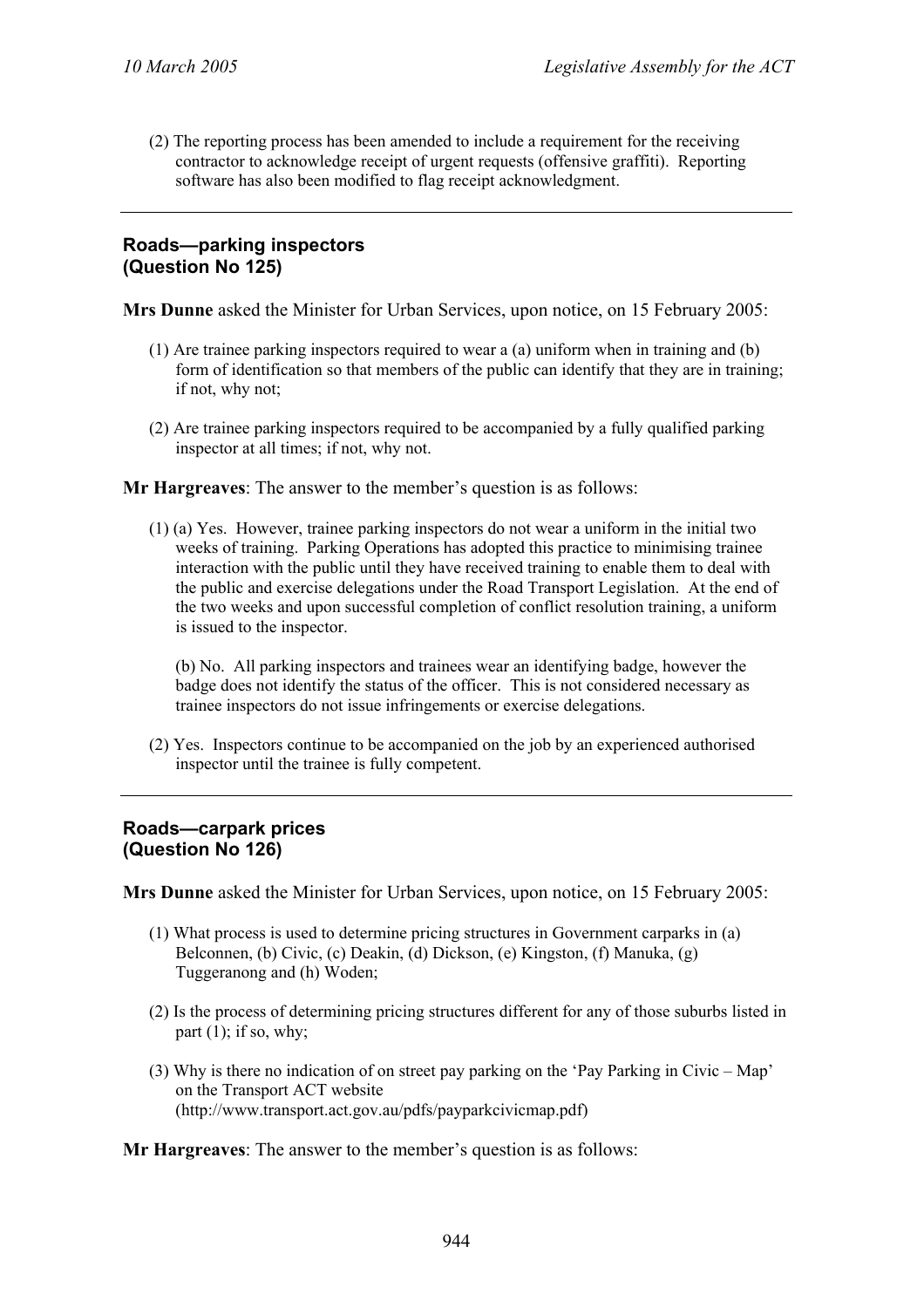(1) Parking fees in Territory car parks are set in conjunction with principles in the Sustainable Transport Plan, as one method to encourage the use of public transport, and minor modes such as cycling and walking.

The fee structure in ACT Government car parks is based on a zonal system where car parking closer to the Central Business District (CBD) is more expensive than car parking further away.

Territory parking fees are higher in Civic, in recognition of its higher density, higher land value and more significant employment base. Fees are lower in Woden, Belconnen and Tuggeranong due to lower land costs and land use pressures in those areas.

Territory pay parking in Civic is divided into three zones:

Zone A (\$9.00 all day) – premium parking closest to the CBD; Zone B (\$6.70 all day) – mid range parking further from the CBD; and Zone C (\$4.50 all day) – outer range parking on the edge of the CBD.

Territory pay parking in Belconnen, Woden and Tuggeranong is divided into two zones: Zone A (\$4.50 all day) – premium parking closest to the Town Centre core; and Zone B (\$3.30 all day) – outer range parking on the edge of the Town Centre.

There is also \$3.30 all day parking in Manuka.

Fees for on-street parking in Civic are \$1.20 per hour and \$0.80 per hour in other centres.

Parking fees are reviewed annually in line with the Government's Fees and Charges cycle. However, they are not changed every year due to the cost of re-programming parking devices and changing pay parking signage.

Territory all day parking fees were last changed with the introduction of the GST in 2000. Upon implementation in early 2004, Territory parking fees in Belconnen and Tuggeranong Town Centres were set at the same level as those applying in Woden.

The overall level of ACT parking fees is also currently being considered in the context of the development of an ACT Parking Strategy by ACTPLA.

- (2) No.
- (3) The main function of the maps is to show the location of off-street pay parking to assist commuters and visitors in locating a suitable parking space. Including the extensive, and readily identifiable, on-street meter parking would be confusing due to the scale of the map.

#### **Graffiti—removal (Question No 127)**

**Mr Pratt** asked the Minister for Urban Services, upon notice, on 15 February 2005:

- (1) How much has the ACT Government spent on graffiti removal in the financial years (a) 2001-2002, (b) 2002-03, (c) 2003-04 and (d) 1 July to 31 December 2004;
- (2) How many reports of graffiti vandalism were received in the years listed in part (1);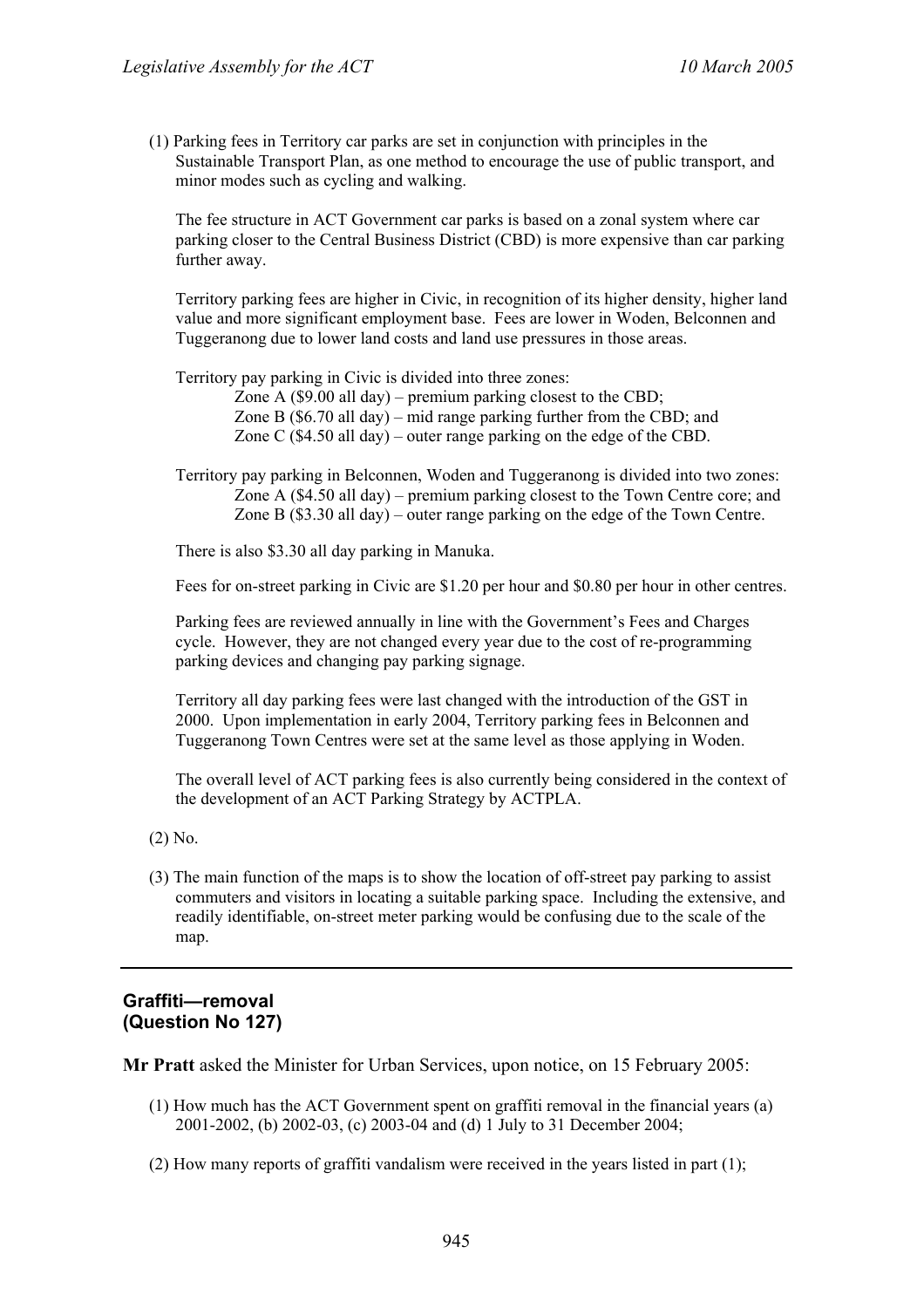- (3) How many graffiti incidents were cleaned up within 24 hours of being reported in the years listed in part (1);
- (4) How many offenders have been (a) caught, (b) charged and (c) penalised or prosecuted for graffiti related offences in each of the years listed in part (1);
- (5) What was the average penalty given for graffiti related offences in each of the years listed in part  $(1)$ .

(1) Cost of graffiti Removal

| YEAR              | <b>COST</b> |
|-------------------|-------------|
| $2001 - 2002$     | \$1,009,828 |
| $2002 - 2003$     | \$1,031,453 |
| $2003 - 2004$     | 963,124     |
| $July - Dec 2004$ | 459,561     |
| TOTAL             | \$3,463,966 |

(2) Incidents of reported graffiti.

| YEAR              | NUMBER |
|-------------------|--------|
| $2001 - 2002$     | 15,292 |
| $2002 - 2003$     | 16,599 |
| $2003 - 2004$     | 13,218 |
| $July - Dec 2004$ | 5,206  |
| TOTAL             | 50,315 |

(3) The graffiti removal contracts for government assets require all areas to be inspected weekly. Graffiti with offensive words or messages must be removed within 24 hours of observation or notification. All other graffiti must be removed within 3 days. Although less than 2% of the reported graffiti is offensive, more than 80% of **all** reported graffiti incidents are removed within 24 hours. The remainder, with the odd exception is removed within 3 days. The contracts require at least 95% compliance and this is being achieved.

(4)

| <b>How Cleared</b> | 2001-2002        | 2002-2003 | 2003-2004 | 1 Jul-31 Dec 2004 |
|--------------------|------------------|-----------|-----------|-------------------|
| Arrest             | O                | 4         |           |                   |
| Caution            | 27               |           |           | າ                 |
| Charged Before     |                  |           |           | 0                 |
| Court              |                  |           |           |                   |
| Diversionary       | 4                |           |           | $\theta$          |
| Conference         |                  |           |           |                   |
| Drug Diversion     | $\boldsymbol{0}$ |           |           | C                 |
| Summons            | 8                |           |           |                   |
| VATAC*             |                  | 0         |           | $\left( \right)$  |
| <b>TOTAL</b>       | 41               | 10        | 18        | 8                 |

\* voluntary agreement to attend court.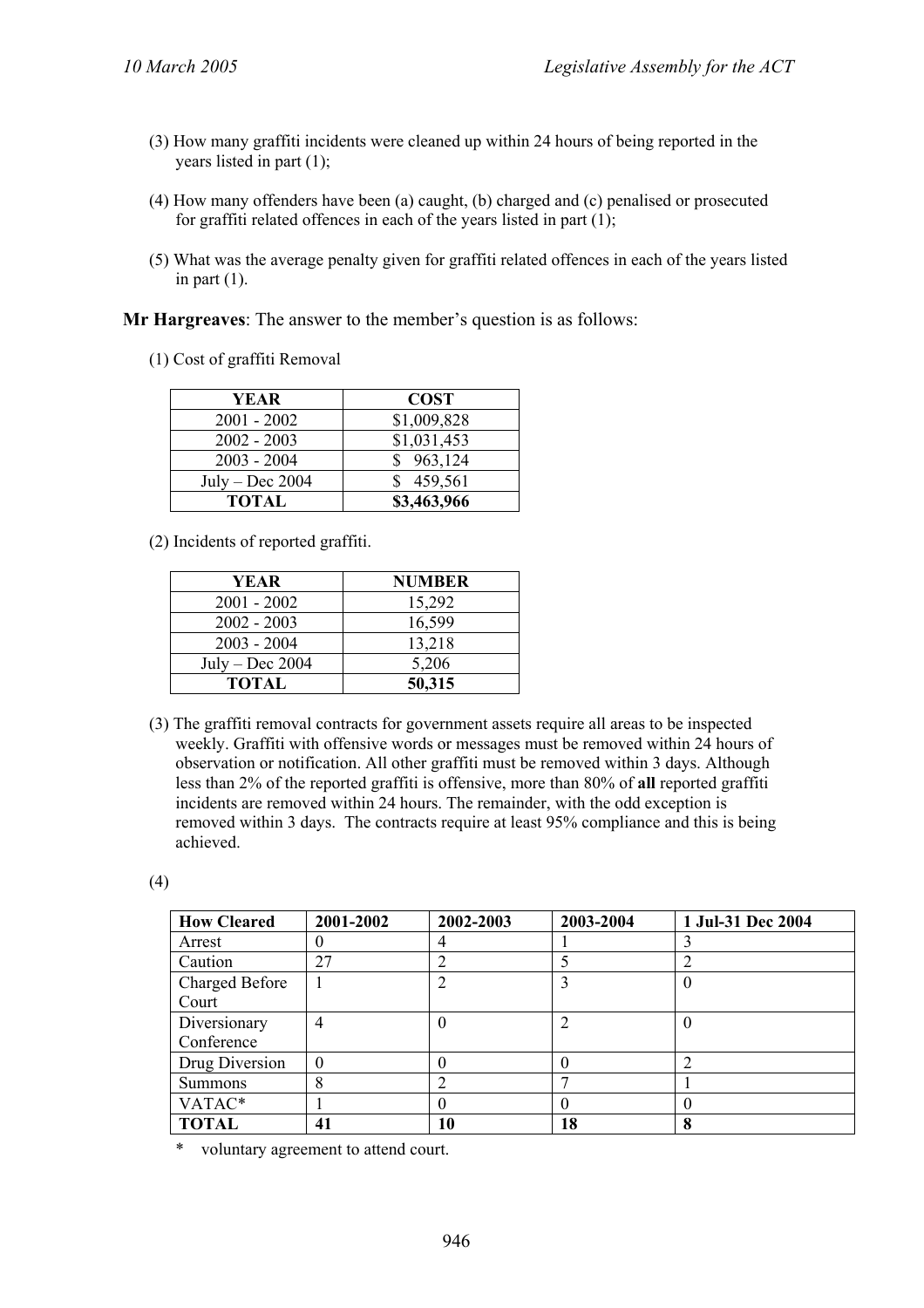(5) An average cannot be calculated because of the different nature of the penalties.

# **Roads—traffic infringements (Question No 129)**

**Mr Pratt** asked the Minister for Urban Services, upon notice, on 15 February 2005:

- (1) How many traffic infringements were issued during the double demerit points period of 24 December 2004 to 3 January 2005 listed by (a) offence and (b) category;
- (2) How many demerit points were accrued by drivers on ACT Roads as a result of traffic infringements issued during this period;
- (3) How many random breath tests were conducted over this period and how many drivers exceeded the blood alcohol limit and were subsequently charged with a drink-driving offence.

**Mr Hargreaves**: The answer to the member's question is as follows:

- (1) The attached table shows the traffic infringements incurred by (a) offence and (b) category for the period 24 December 2004 and 3 January 2005.
- (2) There was a total of 4,726 demerit points accrued by drivers on ACT road during the above period.
- (3) There was 6,359 random breath tests conducted over this period and 23 drivers were charged with a drink-driving offence.

**Infringements Issued between 24/12/2004 and 03/01/2005** 

| <b>Infringement Type</b>         | Offence<br>Code | <b>Offence Description</b>                                               | <b>Total</b><br><b>Points</b> | <b>Offence</b><br>Count |
|----------------------------------|-----------------|--------------------------------------------------------------------------|-------------------------------|-------------------------|
| Camera Infringement              | ARR001.01       | Non-School Zone Exceed Speed Limit $\leq$ 15 Km/H                        | 332                           | 166                     |
| Camera Infringement              | ARR001.02       | Non-School Zone Exceed Speed Limit > 15 But <= 30 Km/H                   | 48                            | 8                       |
| Red Light Camera<br>Infringement | ARR001.01       | Non-School Zone Exceed Speed Limit <= 15 Km/H                            | 2430                          | 1215                    |
| Red Light Camera<br>Infringement | ARR001.02       | Non-School Zone Exceed Speed Limit $> 15$ But $\leq 30$ Km/H             | 576                           | 96                      |
| Red Light Camera<br>Infringement | ARR001.03       | Non-School Zone Exceed Speed Limit $By > 30$ But $\leq 45$ Km/H          | 32                            | $\overline{4}$          |
| Red Light Camera<br>Infringement | ARR008.11       | Proceed When Traffic Light Red                                           | 80                            | 20                      |
| Red Light Camera<br>Infringement | ARR008.12       | Proceed When Traffic Arrow Red                                           | 4                             | -1                      |
| Traffic Infringement             | ARR001.01       | Non-School Zone Exceed Speed Limit <= 15 Km/H                            | 124                           | 62                      |
| Traffic Infringement             | ARR001.02       | Non-School Zone Exceed Speed Limit > 15 But <= 30 Km/H                   | 618                           | 103                     |
| Traffic Infringement             | ARR001.03       | Non-School Zone Exceed Speed Limit $By > 30$ But $\leq 45$ Km/H          | 120                           | 15                      |
| Traffic Infringement             | ARR001.04       | Non-School Zone Exceed Speed Limit By > 45 Km/H                          | 72                            | 6                       |
| Traffic Infringement             | ARR008.01       | Not Stop At Stop Line At Red Light-Other Than Toll Booth                 | 16                            | $\overline{4}$          |
| Traffic Infringement             | ARR008.07       | Not Stop At Stop Line At Yellow Light                                    | 4                             | 1                       |
| Traffic Infringement             | ARR008.13       | Proceed When Lights/Arrow Yellow/Red                                     | $\overline{4}$                | 1                       |
| Traffic Infringement             | ARR009.07       | Not Give Way At Intersection To Vehicle On Right                         | 4                             | 1                       |
| Traffic Infringement             | ARR009.13       | Not Give Way To Oncoming Vehicle (Right Turn)                            | 4                             | 1                       |
| Traffic Infringement             | ARR010.05       | Not Stop At Stop Line/Near Intersection (Intersection With No<br>Lights) | $\overline{4}$                | $\mathbf{1}$            |
| Traffic Infringement             | ARR010.08       | Not Stop At/Before Stop Line/Stop Sign                                   | 28                            | $\tau$                  |
| Traffic Infringement             | ARR013.08       | Not Give Way To Pedestrian On Pedestrian Crossing                        | 4                             | 1                       |
| Traffic Infringement             | ARR015.08       | Drive Contrary To Direction Of Traffic Lane Arrow                        | $\mathbf{0}$                  | $\frac{2}{3}$           |
| Traffic Infringement             | ARR015.18       | Disobey No Entry Sign                                                    | $\Omega$                      |                         |
| Traffic Infringement             | ARR021.01       | Drive Behind Other Vehicle Too Closely To Stop Safely                    | $\overline{c}$                | $\mathbf{1}$            |
| Traffic Infringement             | ARR023.04       | Not Keep Left Of Dividing Line (Double Dividing Lines)                   | $\overline{4}$                | 1                       |
| Traffic Infringement             | ARR027.03       | Move From Marked Lane To Another Across Continuous Line                  | $\theta$                      | $\mathbf{1}$            |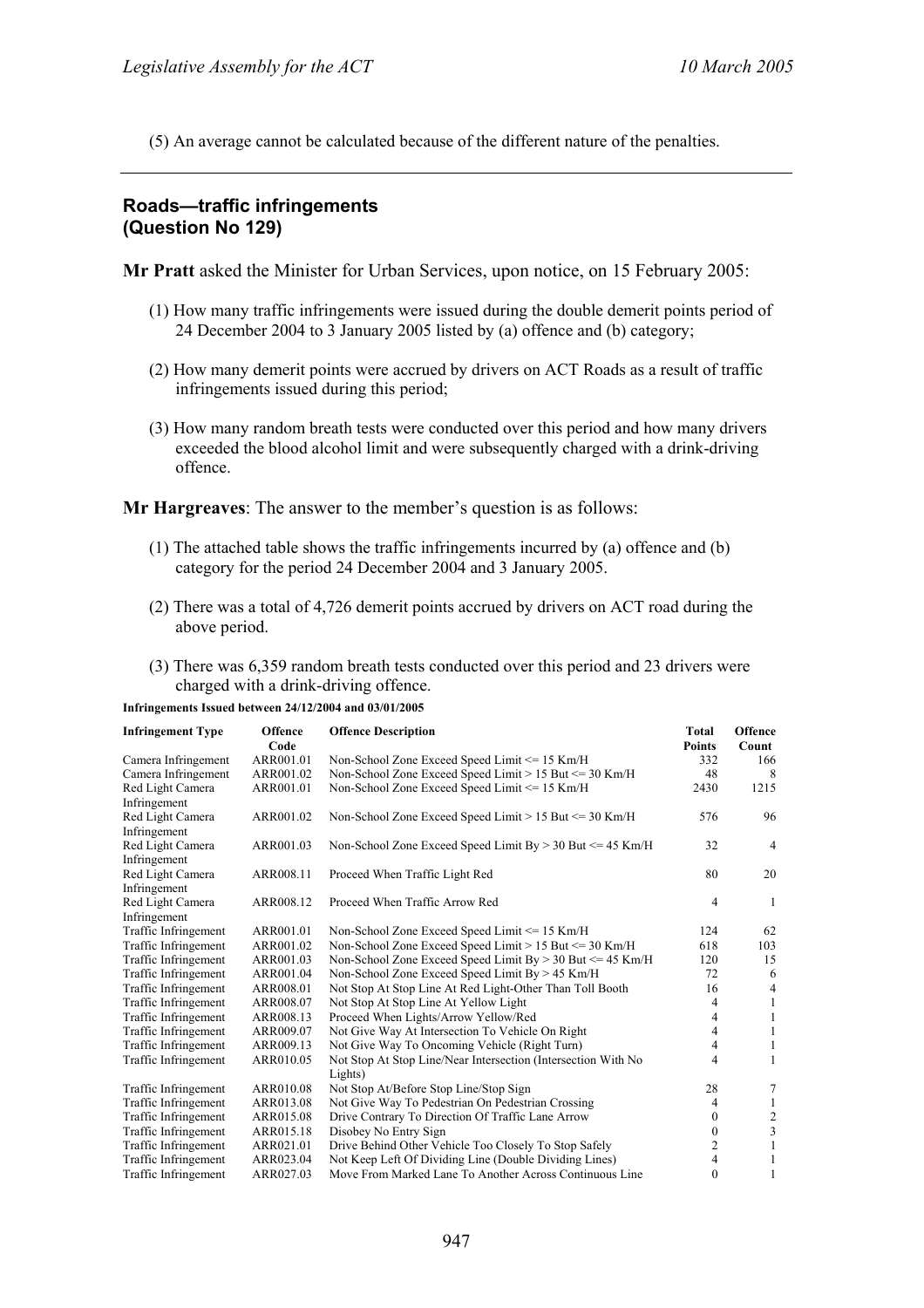| Traffic Infringement | ARR031.07 | Use/Allow Use Of High-Beam On Oncoming Vehicle                  | $\overline{4}$   | $\overline{c}$          |
|----------------------|-----------|-----------------------------------------------------------------|------------------|-------------------------|
| Traffic Infringement | ARR039.16 | Rider Not Wear Bicycle Helmet/Fitted/Fastened                   |                  | $\mathbf{1}$            |
| Traffic Infringement | ARR040.01 | Seatbelt Not Adjusted/Fastened (Driver)                         | 102              | 17                      |
| Traffic Infringement | ARR040.06 | Not In Adjusted/Fastened/Restraint (Over 1 Yr But Under 16)     |                  | $\mathfrak{Z}$          |
| Traffic Infringement | ARR041.03 | Part Of Body Outside Vehicle Window/Door (Driver)               | $\mathbf{0}$     | $\mathbf{1}$            |
| Traffic Infringement | ARR042.01 | Motorbike Rider No Helmet/Fitted/Adjusted                       | 12               | 3                       |
| Traffic Infringement | ARR045.01 | Not Give Particulars To Other Driver                            | $\mathbf{0}$     | $\,1$                   |
| Traffic Infringement | ARR046.01 | Drive On Path                                                   | 4                | $\mathbf{1}$            |
| Traffic Infringement | ARR051.03 | Drive Without Proper Control Of Vehicle                         | $\mathbf{0}$     | $\overline{\mathbf{3}}$ |
| Traffic Infringement | ARR053.01 | Drive Using Hand-Held Mobile Phone                              | 28               | $\boldsymbol{7}$        |
| Traffic Infringement | ARR054.01 | Not Obey Direction Of Police/Authorised Person                  | $\overline{4}$   | $\mathbf{1}$            |
| Traffic Infringement | ARR055.01 | Unlicenced Driver/Rider                                         | $\mathbf{0}$     | 21                      |
| Traffic Infringement | ARR057.01 | Drive Vehicle While Right To Drive Suspended                    | $\mathbf{0}$     | 13                      |
| Traffic Infringement | ARR059.01 | Negligent Driving                                               | 24               | 6                       |
| Traffic Infringement | ARR061.03 | Responsible Person For Vehicle/Trailer Not Take Reasonable      | $\theta$         | $\mathbf{1}$            |
|                      |           | Steps To Prevent Oil/Grease Dropping Onto Road                  |                  |                         |
| Traffic Infringement | ARR068.02 | Use Unregistered/Suspended Vehicle                              | $\boldsymbol{0}$ | 60                      |
| Traffic Infringement | ARR068.03 | Use Uninsured Motor Vehicle                                     | $\boldsymbol{0}$ | 38                      |
| Traffic Infringement | ARR072.01 | Not Produce Licence                                             | $\theta$         | $\sqrt{5}$              |
| Traffic Infringement | ARR074.07 | <b>Burnout</b>                                                  | 20               | $\sqrt{5}$              |
| Traffic Infringement | ARR075.09 | Unaccompanied Learner Driver                                    | $\mathbf{0}$     | 5                       |
| Traffic Infringement | ARR075.11 | Passenger Not Take Precautions To Prevent Contravention By      | $\mathbf{0}$     | $\mathbf{1}$            |
|                      |           | Learner Driver                                                  |                  |                         |
| Traffic Infringement | ARR076.04 | Conditional Licence Holder Not Display P Plate As Required      | $\boldsymbol{0}$ | 22                      |
| Traffic Infringement | ARR077.07 | Not Tell Authority In Writing About Change To Home              | $\overline{0}$   | $\mathbf{1}$            |
|                      |           | Address/Address For Service As Required                         |                  |                         |
| Traffic Infringement | ARR077.12 | Foreign Driver Licence Holder Drive Without Australian Driver   | $\mathbf{0}$     | 1                       |
|                      |           | Licence After 3 Months Permanent Visa                           |                  |                         |
| Traffic Infringement | ARR077.14 | Learner Driver Not Display L Plates As Required                 | $\boldsymbol{0}$ | $\mathfrak{Z}$          |
| Traffic Infringement | ARR079.08 | Use Vehicle Without Current Registration Label Attached         | $\mathbf{0}$     | $\mathfrak z$           |
| Traffic Infringement | ARR080.03 | Use Vehicle Without Required Numberplates/Numberplate           | $\theta$         | $\mathbf{1}$            |
|                      |           | Attached                                                        |                  |                         |
| Traffic Infringement | ARR080.05 | Use Vehicle With Illegible Numberplate                          | $\mathbf{0}$     | 1                       |
| Traffic Infringement | ARR080.26 | Acquirer Of Vehicle Not Give Transfer Of Registration Form With | $\theta$         | $\mathbf{1}$            |
|                      |           | Duty Payable To Authority As Required                           |                  |                         |
| Traffic Infringement | ARR088.01 | Drive Unsafely Maintained Vehicle                               | $\boldsymbol{0}$ | 10                      |
| Traffic Infringement | ARR089.29 | Driver/Operator Motor Vehicle Not Comply With Standard-Tyres    | $\boldsymbol{0}$ | $\mathbf{3}$            |
| Traffic Infringement | ARR089.36 | Driver/Operator Motor Vehicle Not Comply With Standard-         | $\theta$         | $\mathbf{1}$            |
|                      |           | Height/Ground Clearance                                         |                  |                         |
|                      |           | <b>Totals</b>                                                   | 4726             | 1963                    |
|                      |           |                                                                 |                  |                         |

#### **Public service—induction strategy (Question No 133)**

**Mrs Burke** asked the Chief Minister, upon notice, on 16 February 2005:

- (1) Has a comprehensive workplace orientation and induction strategy for all new staff in ACT Government departments been released and distributed to new staff; if not, why not;
- (2) What are the principal focus points in the strategy that encompass supporting diversity in the workplace.

**Mr Stanhope**: The answer to the member's question is as follows:

(1) An ACT Public Service Learning and Development Framework has been developed in consultation with all agencies, and is being implemented by them.

This Framework recognises that effective learning includes a mixture of induction, vocational training and education, management and leadership development, career management and development activities.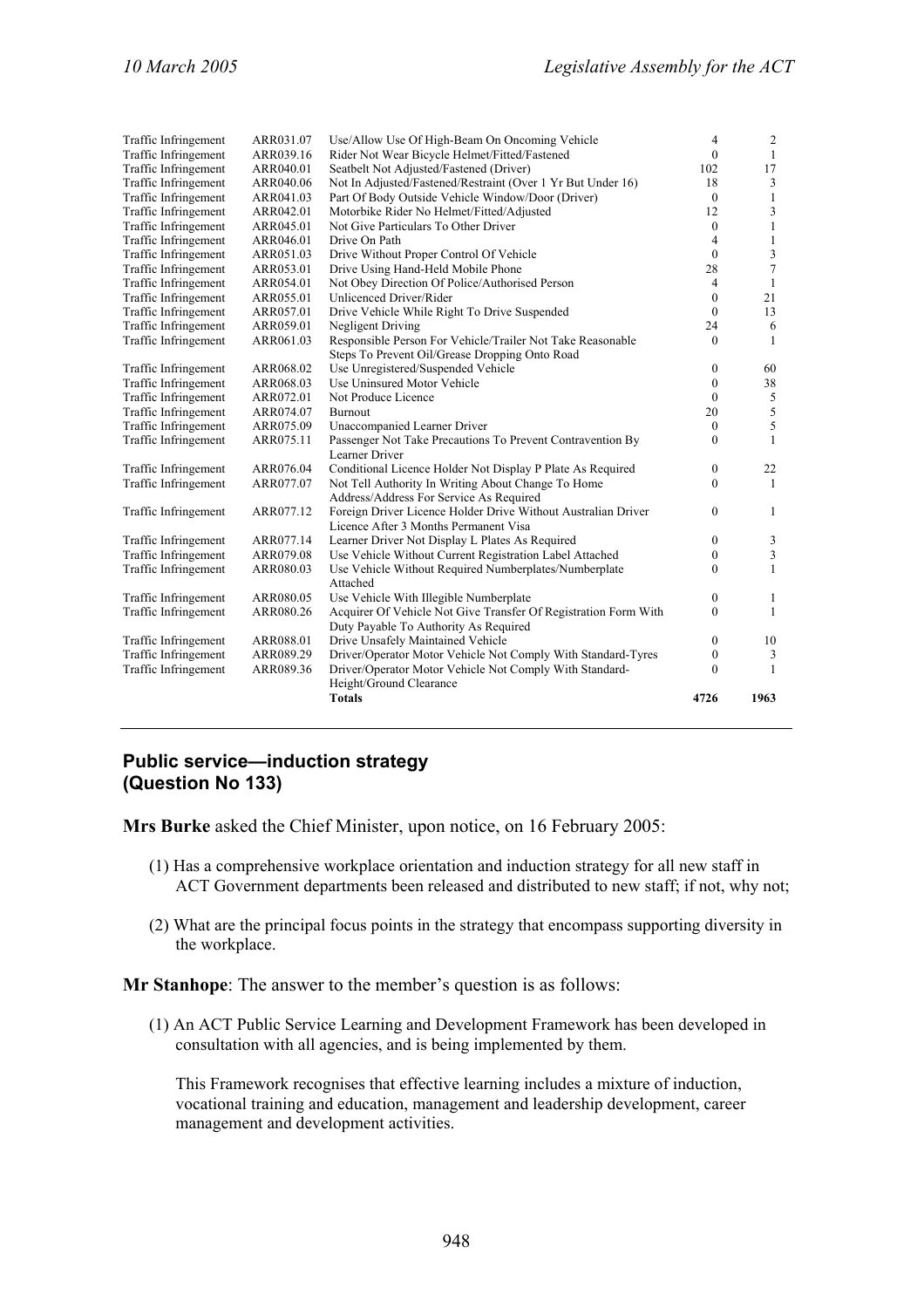The Framework is a key driver of learning and development activity within the ACT Public Service, and the implementation of the Framework within ACT Public Service agencies is supported by a legislative requirement for all agencies to report on their progress through their Annual Reports.

(2) Chief Executives are responsible for Equity and Diversity planning and implementation of plans within their agencies.

Details of progress of each agency in implementing Equity and Diversity Plans can be found in Annual Reports, available on the websites of each agency.

# **Burringiri Aboriginal Corporation—business plan (Question No 134)**

**Mrs Burke** asked the Minister for Arts, Heritage and Indigenous Affairs, upon notice, on 16 February 2005:

Has the Burringiri Aboriginal Corporation (a) completed a business plan and (b) gained access to the capital works budget of \$1.542 million set aside for future capital improvements via working in partnership with the ACT Government on future capital works programs to improve the Cultural Centre.

**Mr Stanhope**: The answer to the member's question is as follows:

- (a) The development of a Burringirri business plan is underway and a final plan will be presented to the Burringirri board for consideration in the near future.
- (b) The terms of the contract between the ACT Government and Burringirri Aboriginal Corporation does not allow for access to capital works funds. However, Chief Minister's Department and Urban Services have been in consultation with Burringirri on the development of a 5 year capital refurbishment program.

# **Housing—income limits (Question No 137)**

**Mrs Burke** asked the Minister for Disability, Housing and Community Services, upon notice, on 16 February 2005:

- (1) How often are reviews conducted of all ACT Housing tenants to ensure that where the assessable income of a household exceeds the prevailing income limit the tenant becomes ineligible for public rental housing assistance;
- (2) Is a tenancy agreement terminated if an ACT Housing tenant has a total housing income exceeding the prevailing income limit; if so, what is the process; if not, why not.
- (3) What steps are taken to assist a tenant to make alternative accommodation options;
- (4) How many ACT Housing tenants are currently in this situation.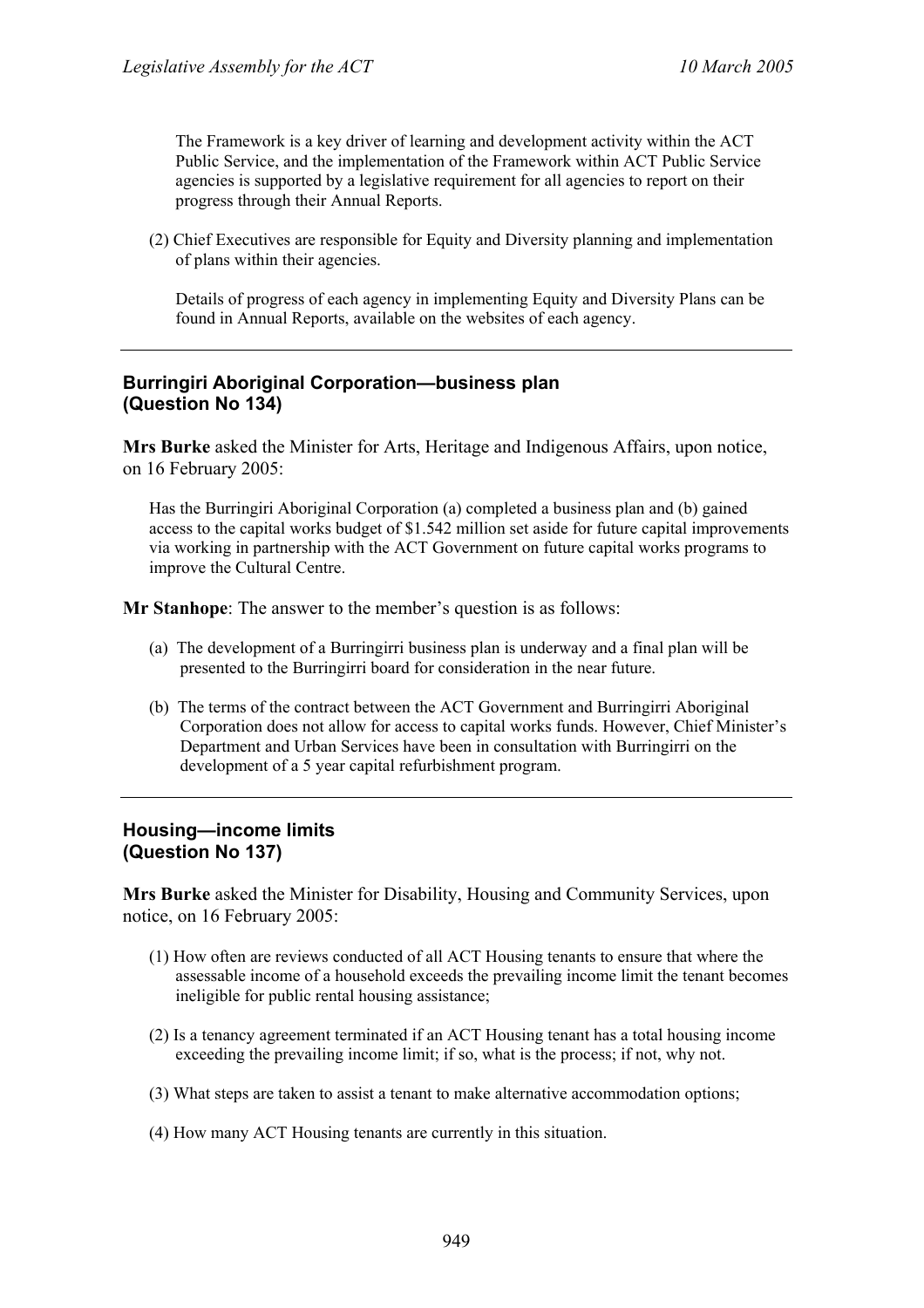- (1) Households where all members are on stable long-term incomes (such as a superannuation pension, Disability Support Pension or Age Pension) are reviewed annually, other rebated households are reviewed six monthly.
- (2) No. Housing ACT does not terminate Tenancy Agreements because of increased household income in accordance with the Government's commitment to security of tenure.
- (3) Housing ACT provides permanent secure and affordable housing. While an applicant household is awaiting allocation to public housing, Housing ACT may assist as follows:
	- a. provision of a bond loan;
	- b. referral to community housing providers; and
	- c. referral to emergency housing providers.
- (4) No Housing ACT tenants are having their tenancies terminated through increased household income.

#### **Housing—tenants (Question No 138)**

**Mrs Burke** asked the Minister for Disability, Housing and Community Services, upon notice, on 16 February 2005:

How many tenants holding an ACT Housing tenancy agreement also receive Commonwealth unemployment benefits.

**Mr Hargreaves**: The answer to the member's question is as follows:

After careful consideration of the question, and advice provided by my Department, I have determined that the information sought is not in an easily retrievable form, and that to collect and assemble the information sought solely for the purpose of answering the question would be a major task, requiring a considerable diversion of resources. In this instance, I do not believe that it would be appropriate to divert resources from the provision of direct services to clients, for the purposes of answering the Member's question.

# **Disabled persons—resources (Question No 139)**

**Mrs Burke** asked the Minister for Disability, Housing and Community Services, upon notice, on 16 February 2005:

What progress has been made in the *Consumers in Control* project that would allow people with disabilities to have direct control over resources allocated to them by the Department of Disability, Housing and Community Services.

**Mr Hargreaves**: The answer to the member's question is as follows: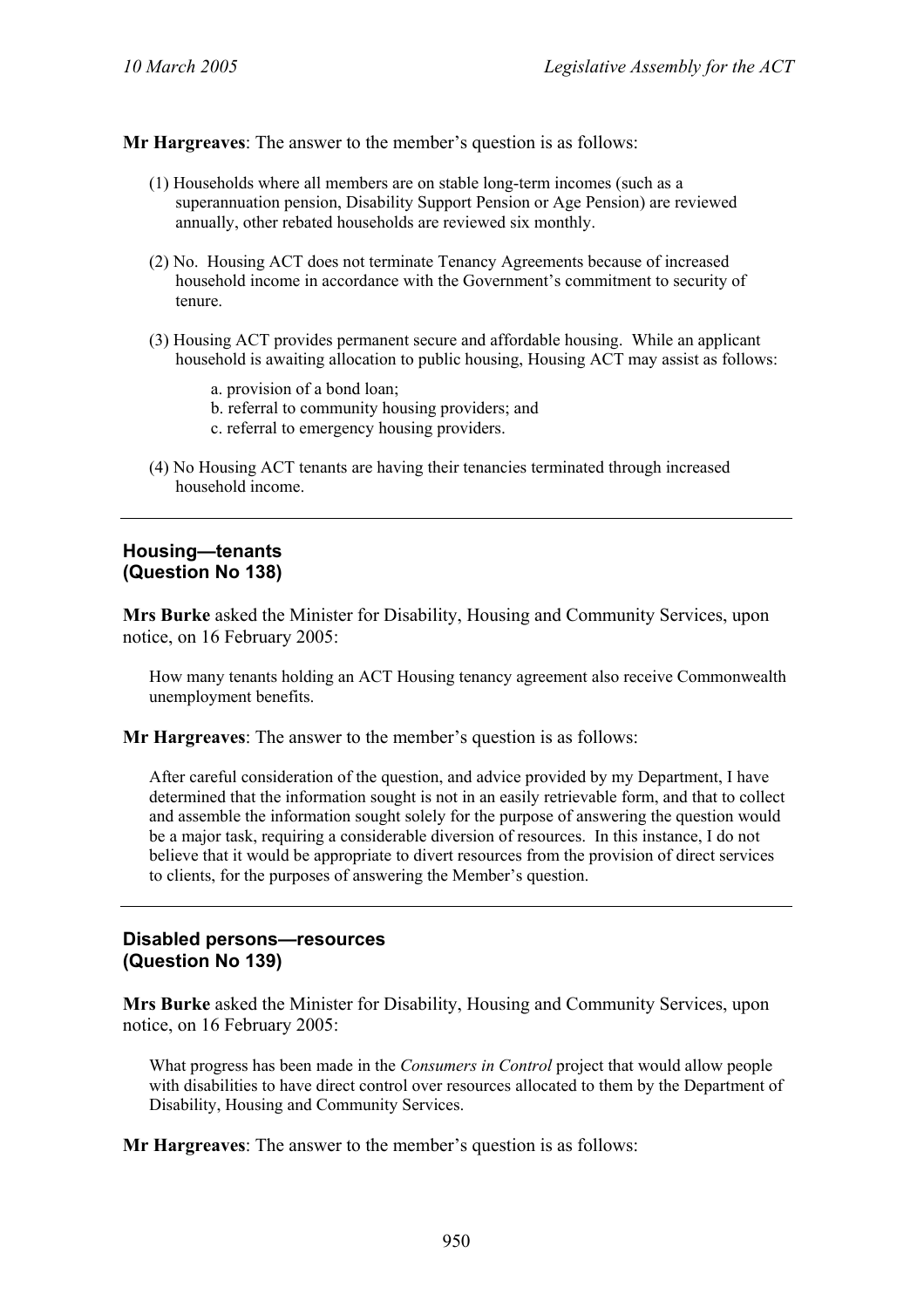- The Department has made a commitment to give people an opportunity to investigate ways of self-managing their Individual Support Packages (ISPs). DACT has employed a Project Officer, since September 2004, to initiate a consumer-governed pilot in relation to self-management of ISPs.
- Recruitment of potential members of a self-managing group has occurred since July 2003. Membership currently stands at 10 Individual Support Package holders, and one independently funded person (insurance payout). This may change as members exercise their right to stay with or leave the project.
- On 12 February 2005 a pilot group of ISP holders, under the auspices of DACT, met to elect an interim management committee. The committee will progress a yet to be determined model, that will assist people with disabilities to employ their own support workers and administer their own funding. It is envisaged that this may result in a non-Government Organisation being formed.
- The interim Management Committee will remain in place until the first annual general meeting in August/September 2005, when a Board of Management will be elected and appointed. The interim Management Committee will assist with the many challenges faced in setting up an organisation. The next few months will see the Committee needing to draw on a wide range of business, public administration and disability sector skills.

# **Housing—procurement procedures (Question No 140)**

**Mrs Burke** asked the Minister for Disability, Housing and Community Services, upon notice, on 16 February 2005:

What is the cost saving achieved by ACT Housing through implementing improved procurement procedures for acquiring new Housing ACT properties.

**Mr Hargreaves**: The answer to the member's question is as follows:

The new procurement processes announced in the Housing People Building Communities document released in September 2004 are for new single houses to be constructed. To date no arrangements have been made to construct any new houses as the necessary land is still to be sourced.

# **Disabled persons—dual disability (Question No 141)**

**Mrs Burke** asked the Minister for Disability, Housing and Community Services, upon notice, on 16 February 2005:

- (1) Has the feasibility study on the intensive treatment and support initiative for people with a dual disability been released; if so, what were the outcomes;
- (2) Has the implementation phase of the project commenced; if not, why not.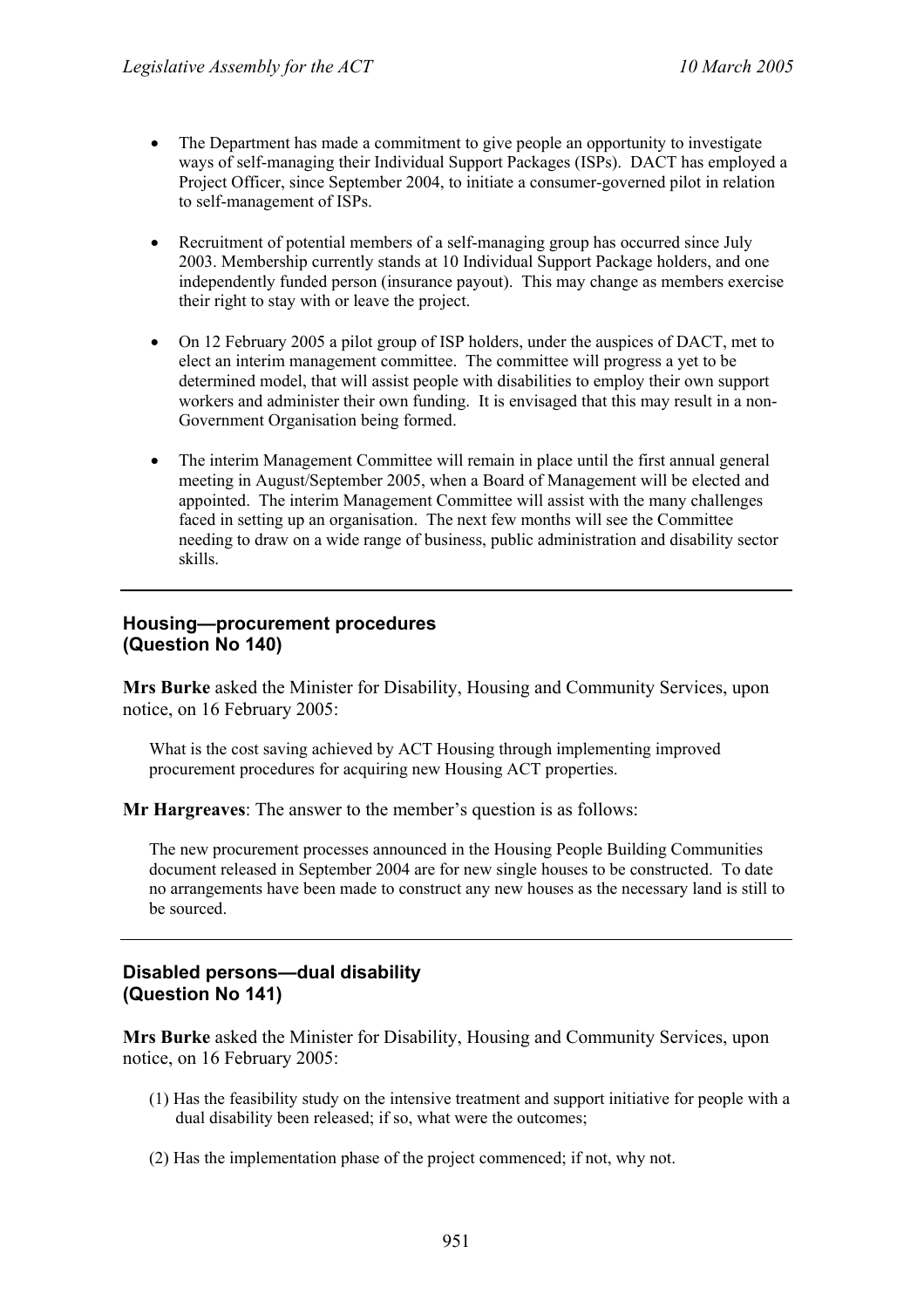The feasibility study has been completed and a series of recommendations are now being considered by the Minister prior to the release of the report.

Funding for the Intensive Treatment and Support Program was granted in the 2004-2005 budget and the implementation of that service model, due to commence later this year is underway.

#### **Finance—community connection program (Question No 143)**

**Mrs Burke** asked the Minister for Disability, Housing and Community Services, upon notice, on 16 February 2005:

What are the details of the (a) current level of funding, (b) changes proposed during the term of this Assembly and (c) four organisations that run the community connection program.

**Mr Hargreaves**: The answer to the member's question is as follows:

a) Seven organisations currently receive funding under the Community Linkages Program to provide services:

| <b>Belconnen Community Service</b> | 15,352   |
|------------------------------------|----------|
| Communities @ Work                 | 5,100    |
| <b>Conflict Resolution Service</b> | 2,613    |
| Northside Community Service        | 20,169   |
| Southside Community Service        | 16,538   |
| <b>Woden Community Service</b>     | 10,277   |
| <b>YWCA</b>                        | 28,829   |
| <b>Total</b>                       | \$98,878 |
| Tenant-Initiated activities        | \$40,000 |

b) The Community Linkages Program has recently been evaluated and the recommendations been used to guide the future directions of the program.

An open tender process is underway to engage community services to support public and community housing tenants to sustain their tenancies. The new service model will have a prevention of eviction program service each for North and South Canberra, where the previous model had four smaller services located throughout Canberra. A second tender will seek organisations to develop and manage four community development programs to work in the Belconnen/Gungahlin, North Canberra, Woden/Weston and Tuggeranong regions.

\$120,000 per annum has been quarantined for tenant-initiated activities from 1 July 2005.

The Conflict Resolution Service's mobile mediation service will not be continued from March 2005.

\$5,000 has been separately set aside for organisational support to tenants interested in establishing their own projects.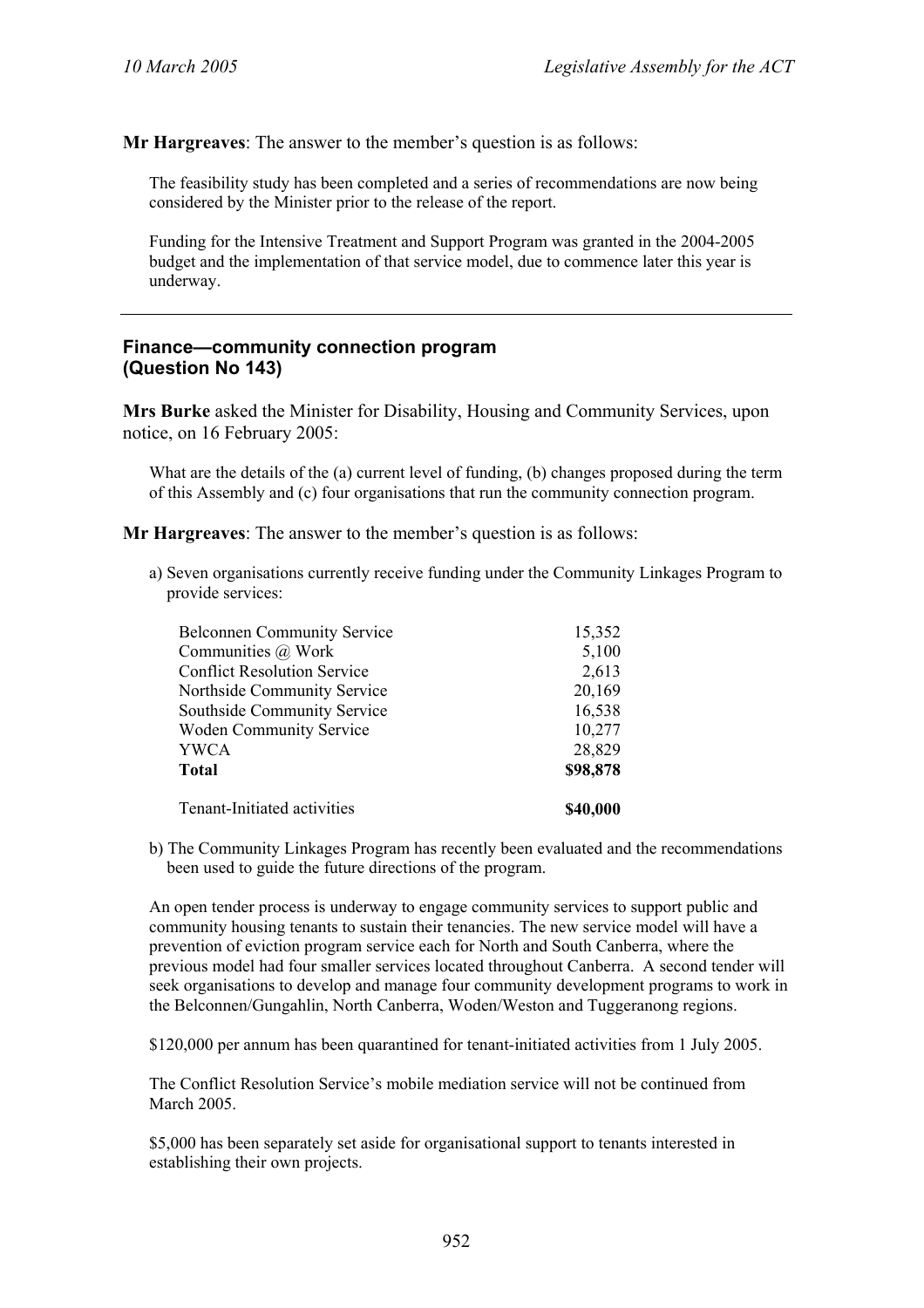c) Detailed in part a).

# **Housing—property sales (Question No 144)**

**Mrs Burke** asked the Minister for Disability, Housing and Community Services, upon notice, on 16 February 2005:

- (1) How many properties did ACT Housing (a) sell or otherwise dispose of and (b) purchase or build in (i) 2003-04 and (ii) 2004-05 up to 28 January 2005;
- (2) What is the breakdown of disposals and increases in stock by region in the A.C.T.

**Mr Hargreaves**: The answer to the member's question is as follows:

- 1 i) 2003-04
	- a) 137
	- b) 264
	- ii) 2004-05 (to 28 Jan 05)
	- a) 22
	- b) 26
- 2 i) 2003-04

|              | Inner          | Inner | Woden | Weston | Belc&Gung | Tuggeranong | Total |
|--------------|----------------|-------|-------|--------|-----------|-------------|-------|
|              | North          | South |       | ◡៱     |           |             |       |
| a)           | 4 <sub>1</sub> |       |       |        |           | <u>.</u>    | 137   |
| $b^{\prime}$ | 28             |       |       |        |           | 99          | 264   |

ii) 2004-05 (up to 28 January 2005)

|              | Inner | Inner | Woden | Weston    | Belc&Gung | Tuggeranong | Total |
|--------------|-------|-------|-------|-----------|-----------|-------------|-------|
|              | North | South |       | `lz<br>◡ឹ |           |             |       |
| a)           |       |       |       |           |           |             | 44    |
| $\mathbf{b}$ |       |       |       |           |           |             | 20    |

# **Housing—additional occupants (Question No 145)**

**Mrs Burke** asked the Minister for Disability, Housing and Community Services, upon notice, on 16 February 2005:

Does the Department of Disability, Housing and Community Services maintain a policy relating to approval/non-approval of additional occupants who reside with a person holding an ACT Housing tenancy agreement; if not, why not; if so, what are the principles underpinning the policy.

**Mr Hargreaves**: The answer to the member's question is as follows: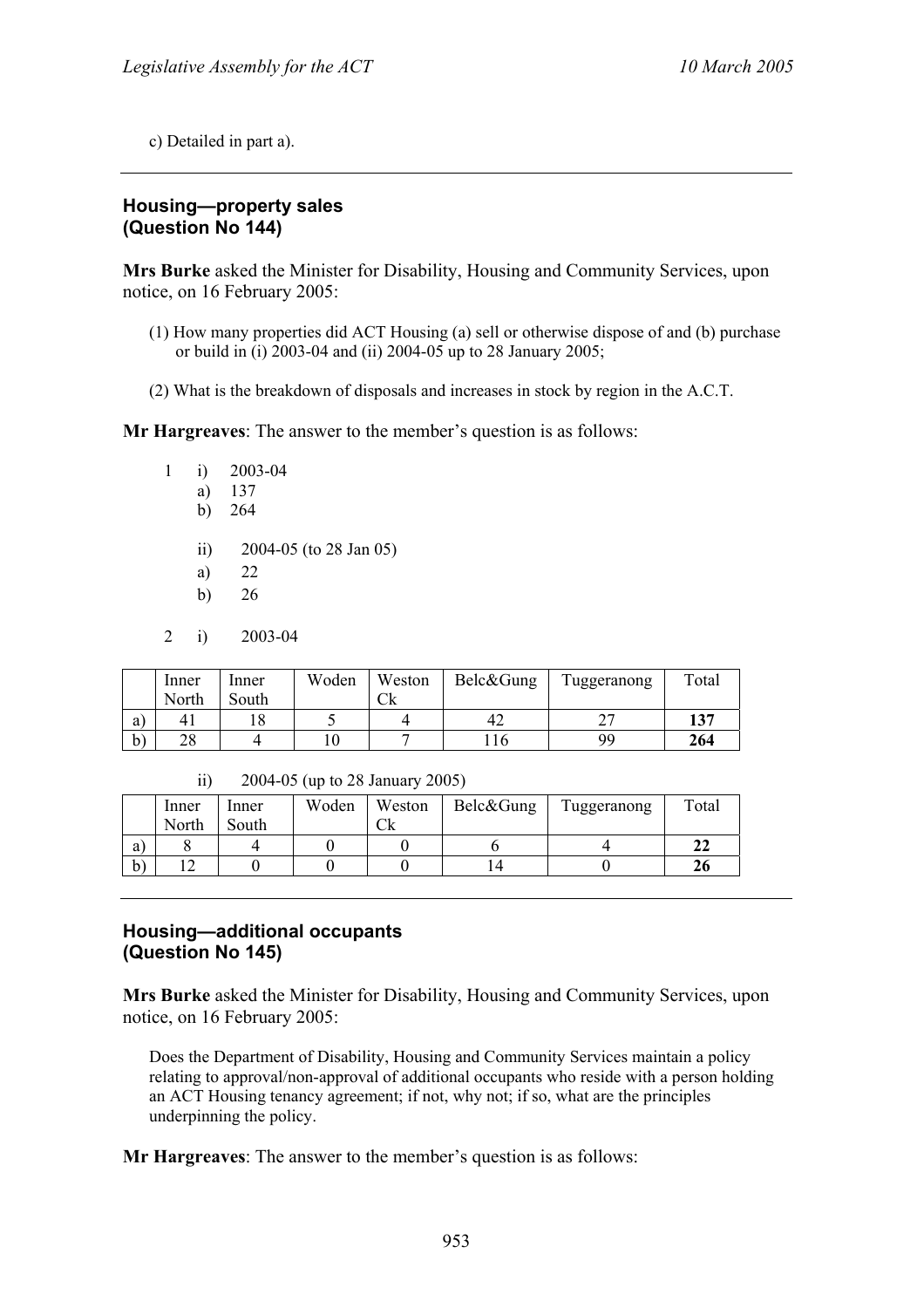Housing ACT does not have a specific policy regarding approval/non-approval of additional occupants of Housing ACT properties. There is no provision in either the Residential Tenancies Act or the Housing Assistance Act that would allow Housing ACT to prevent households including whatever members it chooses.

Housing ACT does require the identification of additional household members for the purposes of calculating the amount of rental rebate entitlement for rebated households.

# **Housing—flat complexes (Question No 146)**

**Mrs Burke** asked the Minister for Disability, Housing and Community Services, upon notice, on 16 February 2005:

- (1) Further to the response to question on notice No 35, to how many flat complexes across Canberra is the Community Guardian service provided;
- (2) In working with the AFP Crime Partnership Group within Housing complexes has this working relationship resulted in any (a) warnings, (b) evictions or (c) charges being laid against housing tenants or members of the public causing havoc at complexes;
- (3) What has the work with the AFP Crime Partnership Group achieved in terms of improving security and safety in public housing complexes.

**Mr Hargreaves**: The answer to the member's question is as follows:

- (1) The Community Guardian service is based at the Allawah, Bega/Currong Precinct, and also provides services at other public housing complexes along Ainslie Avenue.
- (2) The AFP Partnership Crime Group has worked constructively to assist the work of police operations especially those under *Operation Halite*. Such police operations have led to charges being laid against residents and also visitors to the complexes, as well as general increases in resident awareness of safety measures and feelings of security due to increased police presence (which may have included police activities such as warnings, issuing of traffic infringement notices or simple cannabis offence notices) and the dissemination of crime prevention materials. It is not, however, possible to directly equate the work of the group with exact numbers of warnings, eviction or charges laid against housing tenants or people causing havoc at housing complexes, as a diverse range of information sources is used in addition to communication with the Group to determine the scope and types of police activity involving housing complexes.
- (3) Operations initiated by the Partnership Crime Group and follow up crime prevention/ community policing activities have been positively received by tenants and private neighbours

#### **Housing—private agreements (Question No 147)**

**Mrs Burke** asked the Minister for Disability, Housing and Community Services, upon notice, on 16 February 2005: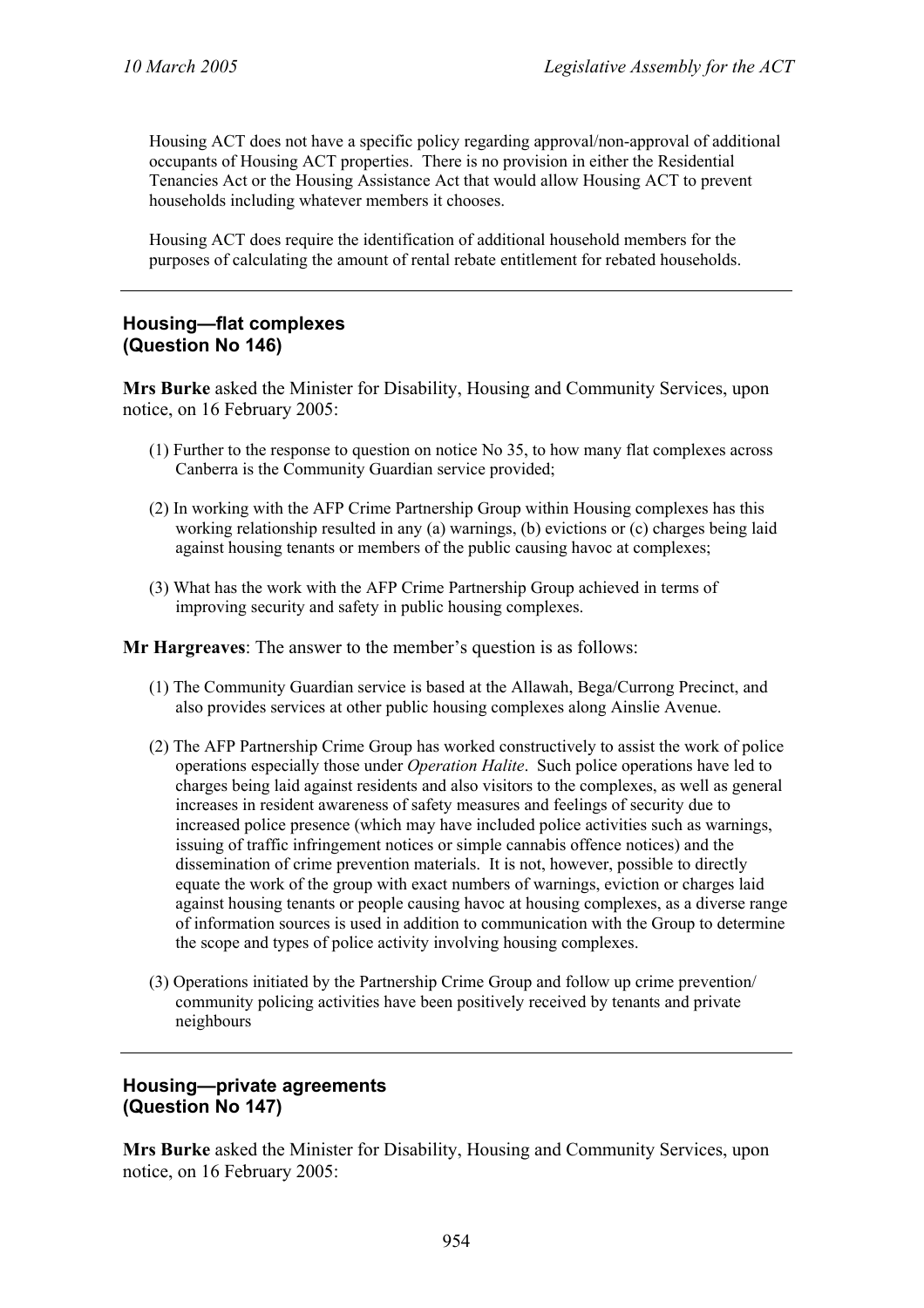- (1) Is an applicant removed from the ACT Housing allocation list if they locate and enter a private tenancy agreement;
- (2) How does ACT Housing identify applicants who no longer require allocation of public housing.

- (1) No.
- (2) Periodic review of the wait turn list.

### **Roads—Gungahlin Drive Extension (Question No 151)**

**Mr Pratt** asked the Minister for Urban Services, upon notice, on 16 February 2005:

- (1) What is the total expenditure in 2004-05 to date of the Gungahlin Drive Extension project, taking into account the added cost of delays as a result of the legal challenges mounted against the project;
- (2) How much has been expended to date on all contractors involved in the project including those whose work has been delayed due to ongoing legal challenges;
- (3) What is the Government's forecast completion date for this project if it is allowed to go ahead pending the outcome of legal challenges;
- (4) What is the Government's total forecast expenditure for this project over and above the \$70 million originally forecast.

**Mr Hargreaves**: The answer to the member's question is as follows:

- (1) The total expenditure on the Gungahlin Drive Extension project in 2004-05 to date has been \$6.3 million.
- (2) The total expenditure to date to contractors is \$6.8 million.
- (3) If legal challenges do not further delay the project the expected completion date is September 2007, weather permitting.
- (4) The total cost of the project is the subject of discussion in the context of the 2005/06 budget process.

#### **Roads—Fairbairn Avenue (Question No 152)**

**Mr Pratt** asked the Minister for Urban Services, upon notice, on 16 February 2005:

(1) On what date did construction work commence on the Fairburn Avenue upgrade project;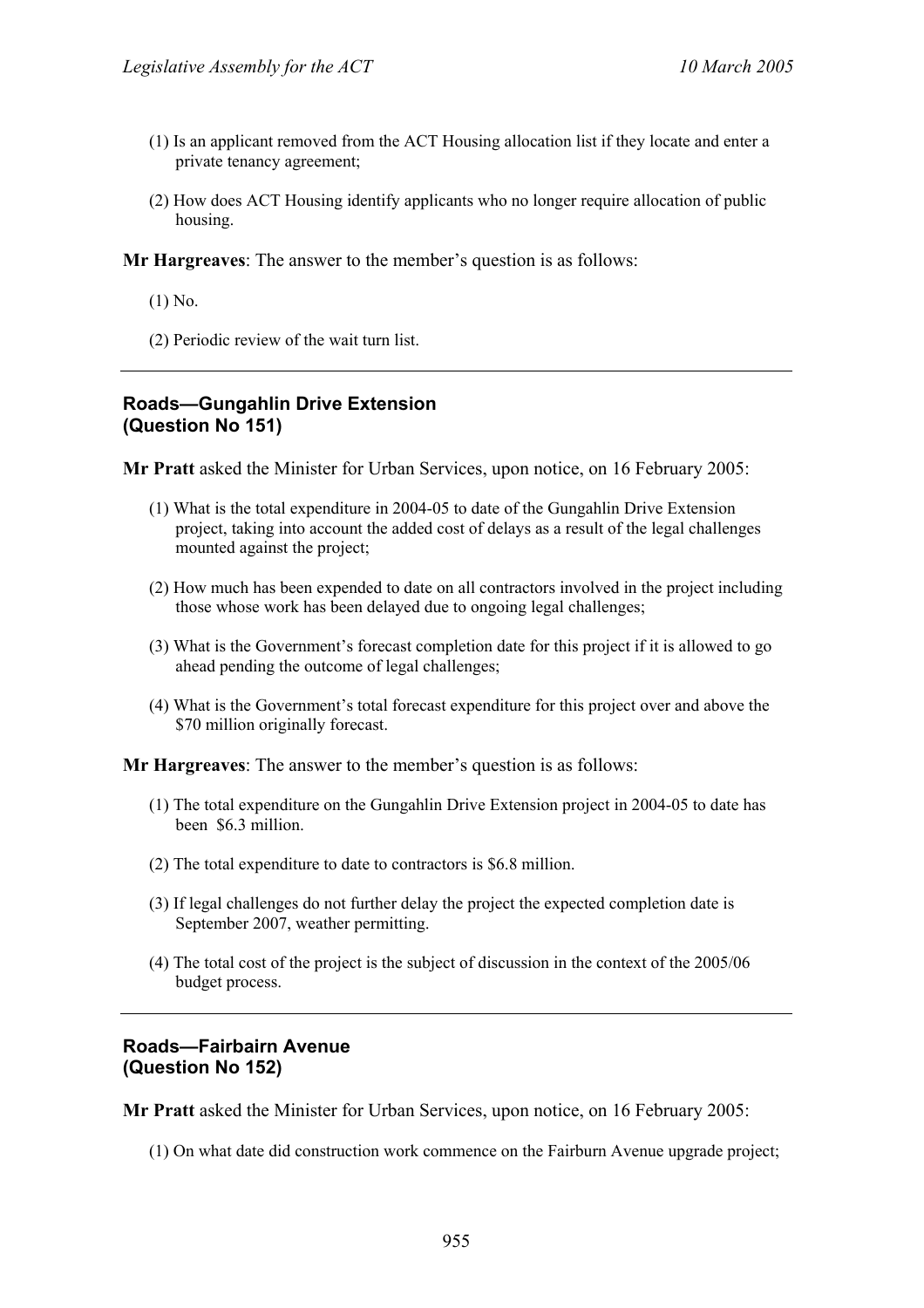- (2) Will this project meet the June 2005 forecast for completion; if not, when will the project be completed;
- (3) How much has been expended on this project in (a) 2003-04 and (b) 2004-05 to date;
- (4) How much is the project expected to have cost at forecast completion;
- (5) Will the cost of this project be under its forecast budget; if not, why not.

- (1) The Fairbairn Avenue upgrade construction works commenced in October 2004.
- (2) The project is expected to be completed in September 2005.
- (3) (a) \$41,059 was expended in 2003-04 and (b) \$3.6 million has been expended to date in 2004-05.
- (4) The project is expected to cost \$9.7 million.
- (5) No, the cost for this project will exceed the forecast budget as contained in the 2004/5 Budget papers. This project only attracted two tenderers when public tenders were called in February 2004 reflecting the heated nature of the construction industry at the time. Both tenders exceeded the available budget and additional funding authorisation was necessary prior to the contract being let in September 2004.

#### **Police force—off duty speeding fines (Question No 154)**

**Mr Pratt** asked the Minister for Police and Emergency Services, upon notice, on 16 February 2005:

- (1) Further to the response to question on notice No 23, how many police officers have been issued with or incurred Traffic Infringement Notices (TINs) while on duty in the financial years 2003-04 and 2004-05 to date;
- (2) If police officers incur or are issued with TINs while on duty, are they subject to any disciplinary action by the AFP; if so, what disciplinary action can be taken;
- (3) If an off-duty police officer is pulled over for a traffic offence are they required to disclose that they are a police officer to the officer issuing the TIN;
- (4) Are officers who issue TINs to off-duty officers required to report that they have issued a TIN to an off-duty officer;
- (5) Are police officers required to disclose to the AFP any TINs that they have been issued with while off duty;
- (6) If police officers are issued with TINs while off duty are they subject to any disciplinary action; if so, what disciplinary action can be taken;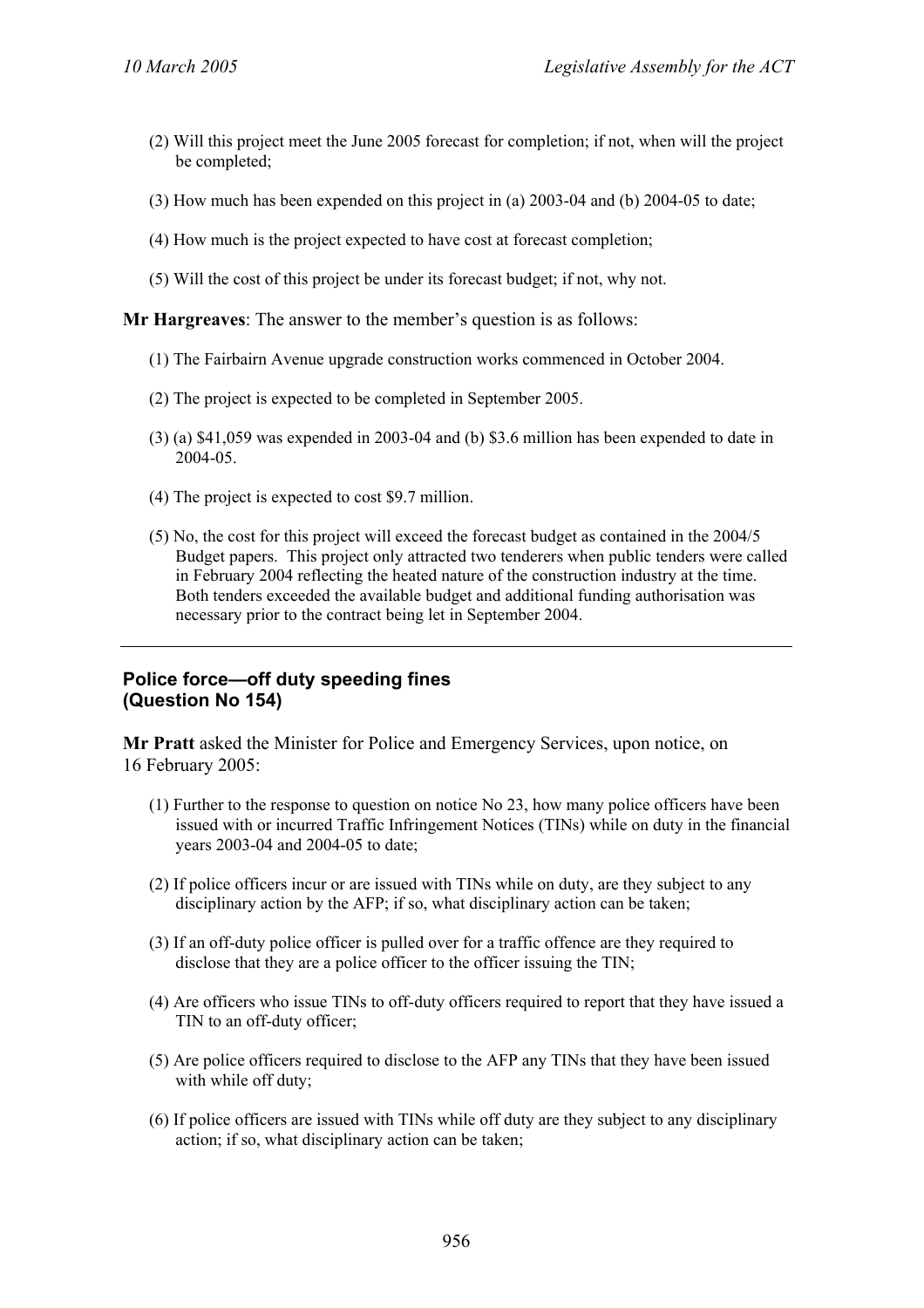- (7) If a police officer is issued with a TIN (either on or off duty) does that affect their AFPspecific driving qualifications;
- (8) Are police officers required to observe all traffic laws while (a) on and (b) off duty.

- (1) In the financial year 2003-2004 191 TINs were issued to police officers on duty, in the financial year 2004 2005 to date 83 TINs have been issued.
- (2) TINs incurred by Australian Federal Police (AFP) vehicles are, in the first instance, forwarded to Traffic Representations who then identify the cost centre that the vehicle belongs to. The TIN is sent to the Coordinator of the cost centre requesting a report from the driver of the vehicle at the time. A covering report is then attached by that member's Team Leader or Coordinator and returned to Traffic Representations. Traffic Representations attach records of any prior TINs incurred by the member involved and then forward the paperwork to the TIN Exemption Board (comprising the Deputy Chief Police Officer, Traffic Superintendent and Prosecution and Judicial Support Superintendent) who then make a decision whether an exemption pursuant to rule 305 of the Australian Road Rules is supported. If an exemption is not supported the infringement is put into the individuals name and they retain the right (as any member of the public does) to write to Traffic Representations requesting withdrawal of the notice. AFP members are not given any special consideration by virtue of their position, however if they meet the criteria for withdrawal of the notice Traffic Representations have the authority to withdraw the notice and proceed with a caution for the incident.

(3) No

- (4) No
- (5) Under the AFP National Guideline on Reporting Obligations members are required to provide a written report to their office manager if they are served with a traffic infringement notice that attracts a penalty involving the loss of six or more demerit points.
- (6) No. Unless the TIN attracted a penalty involving the loss of six or more demerit points and AFP Professional Standards determines the offence to be an integrity issue that requires further action.
- (7) **Off duty** no unless the TIN results in their licence being suspended for non-payment of the TIN or too many demerit points accrued on their licence in which case the matter must be reported to AFP Professional Standards.

**On duty**- if the TIN Exemption Board decides not to grant an exemption based on the particulars of the incident they can direct the member be re-tested by a work place assessor who will re-assess their driving abilities and skills in the workplace.

- (8) (a) Whilst on duty, only in special circumstances can an officer ignore the road rules if deemed necessary or appropriate by the member or police communications (in the case of a pursuit situation). In such circumstances officers are permitted to disobey road rules as long as they do so bearing in mind the requirements of Rule 305 of the Australian Road Rules.
	- (b) Yes, whilst off duty AFP members are required to observe all ACT road rules.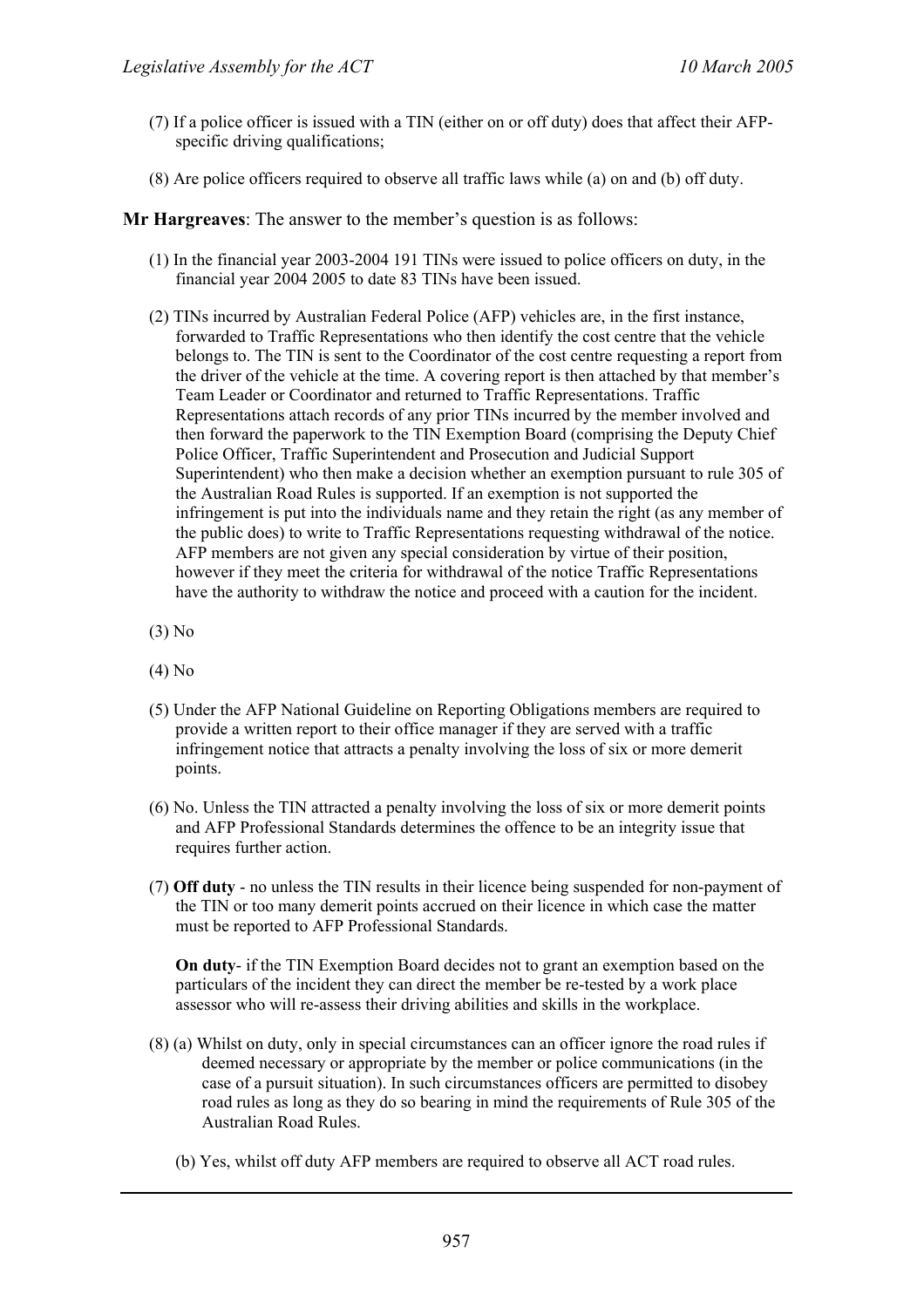# **Crime—Inner North (Question No 160)**

**Mr Smyth** asked the Minister for Police and Emergency Services, upon notice, on 16 February 2005:

- (1) Were there any reports of (a) suspicious activity, (b) attempted theft, (c) criminal damage, (d) car thefts or (e) car break-ins in the suburb of O'Connor on Australia Day this year;
- (2) If so, were these calls followed up by police and a car/officer dispatched to the area;
- (3) If there was/were reports and an officer was not dispatched, why was an officer not dispatched;
- (4) How many police were on patrol and/or available to attend call-outs in the Inner North area including Hackett, Watson, Lyneham, Ainslie, Dickson, Downer, O'Connor, Turner, Campbell, Braddon and Reid on Australia Day this year.

**Mr Hargreaves**: The answer to the member's question is as follows:

- (1) There were no offences of this nature reported in O'Connor on 26 January 2005. Four other types of offences were, however, reported at O'Connor (two traffic accidents, a disturbance and a burglary) as occurring on that day.
- (2) Police attended all four incidents.
- (3) Not applicable.
- (4) All ACT Policing patrols, including specialist teams, can be deployed across Canberra on a needs basis given the centralised despatch and priority system adopted by ACT Policing.

#### **Environment and conservation—recycling (Question No 166)**

**Mrs Dunne** asked the Minister for Urban Services, upon notice, on 16 February 2005:

- (1) Further to 'Output Class 1.3: Waste and Recycling' in the Urban Services Portfolio December 2004 Quarterly Performance Report what were the targets and performance results in relation to the quantity of waste to landfill for (a) quantity and (b) cost;
- (2) What is the monthly breakdown of waste to landfill from July 2003 to December 2004;
- (3) Why is the ACT paying so much for green waste acceptance, processing and recycling services when it is carried out by private contractors;
- (4) Is there a government subsidy to private contractors in areas of green waste acceptance, processing and recycling services;
- (5) If there is a government subsidy, how much was this subsidy for (a) 2003-2004 and (b) 2004-2005 to date.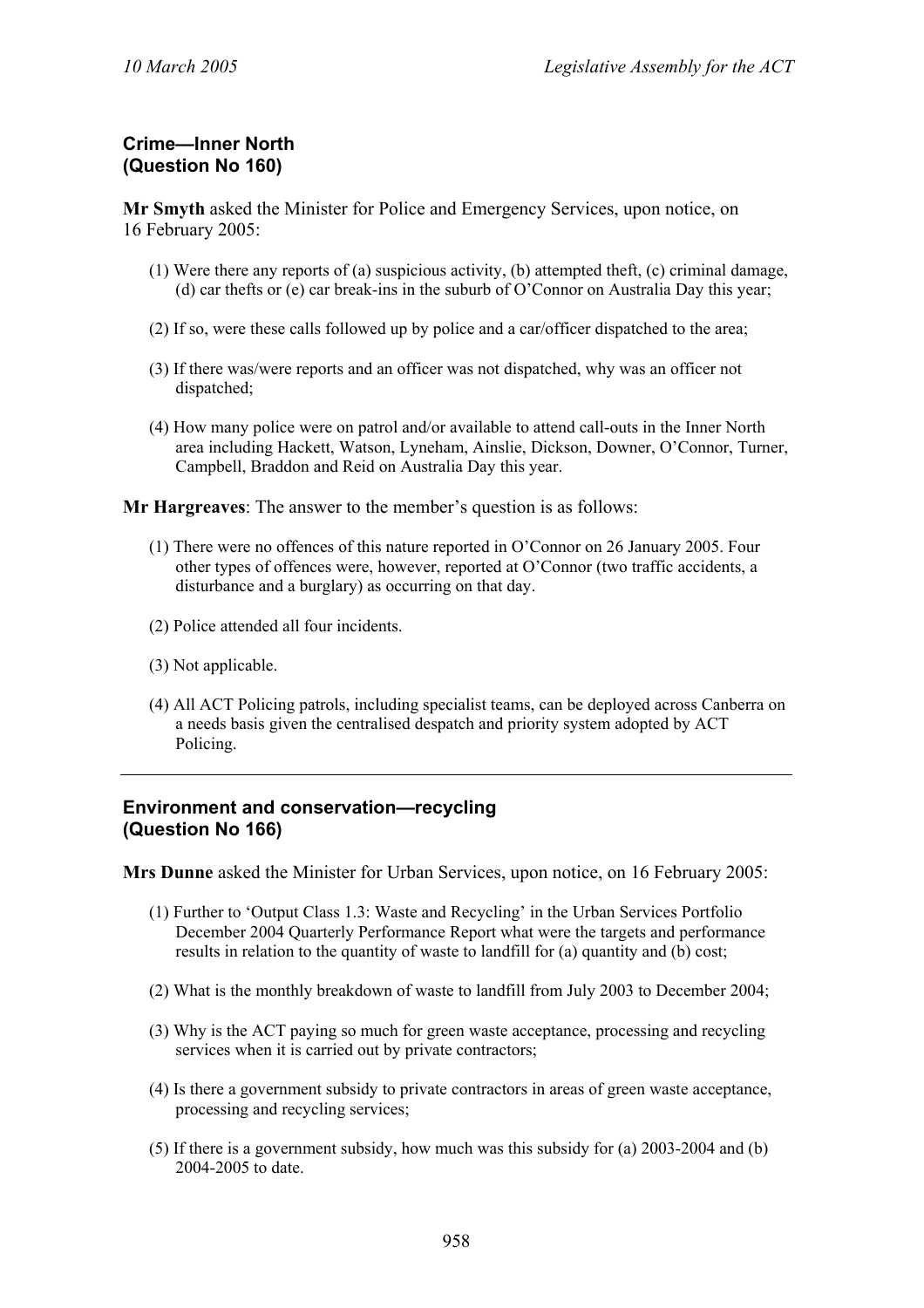(1) The targets and performance results in relation to the quantity of waste to landfill:

|      |                                             | 2004/05 Target | December 2004 Result |
|------|---------------------------------------------|----------------|----------------------|
|      | <b>Quantity</b> Tonnes of waste to landfill | 200,000        | 101,486              |
| Cost | Processing of Waste                         | \$2,659,273    | \$1,260,857          |

(2) The monthly breakdown of waste to landfill from July 2003 to December 2004 is

| <b>Month</b>     | <b>Tonnes</b> | Month         | <b>Tonnes</b> | Month            | <b>Tonnes</b> |
|------------------|---------------|---------------|---------------|------------------|---------------|
| <b>July 2003</b> | 16,121        | January 2004  | 18,325        | <b>July 2004</b> | 15,510        |
| August 2003      | 15,231        | February 2004 | 16,337        | August 2004      | 15,636        |
| September        | 17,502        | March 2004    | 18,416        | September 2004   | 17,022        |
| 2003             |               |               |               |                  |               |
| October 2003     | 19,485        | April 2004    | 16,888        | October 2004     | 16,716        |
| November         | 18,145        | May 2004      | 15,962        | November 2004    | 17,885        |
| 2003             |               |               |               |                  |               |
| December         | 20,272        | June2004      | 15,707        | December 2004    | 18,718        |
| 2003             |               |               |               |                  |               |

(3) These services are provided under contract to the ACT Government in the same way as the Government pays contractors to provide the kerbside waste and recycling services. Other Councils charge ratepayers to drop off garden waste - the ACT Government is paying the operators to keep these services "free" to residents so that the maximum amount of material is recovered. Garden waste recycling costs the Canberra community less than \$5 per tone compared to an average \$15 to \$25 per tonne in other areas.

(4) No

(5) N/a

# **Roads—speeding infringements (Question No 167)**

**Mrs Dunne** asked the Minister for Urban Services, upon notice, on 16 February 2005:

- (1) How many mobile speed camera vans are there currently in operation in the ACT;
- (2) How many speeding tickets have been incorrectly or invalidly issued by the mobile speed camera vans in (a) 2002-2003, (b) 2003-2004 and (c) 2004-2005 to date.
- (3) If any speeding tickets have been incorrectly or invalidly issued, why did this occur;
- (4) How many speeding infringements issued by mobile speed camera vans have been referred to the Magistrate's Court in (a) 2002-2003, (b) 2003-2004 and (c) 2004-2005 to date;
- (5) How many infringements considered by the Magistrates Court were set aside or determined to be invalid in (a) 2002-2003, (b) 2003-2004 and (c) 2004-2005.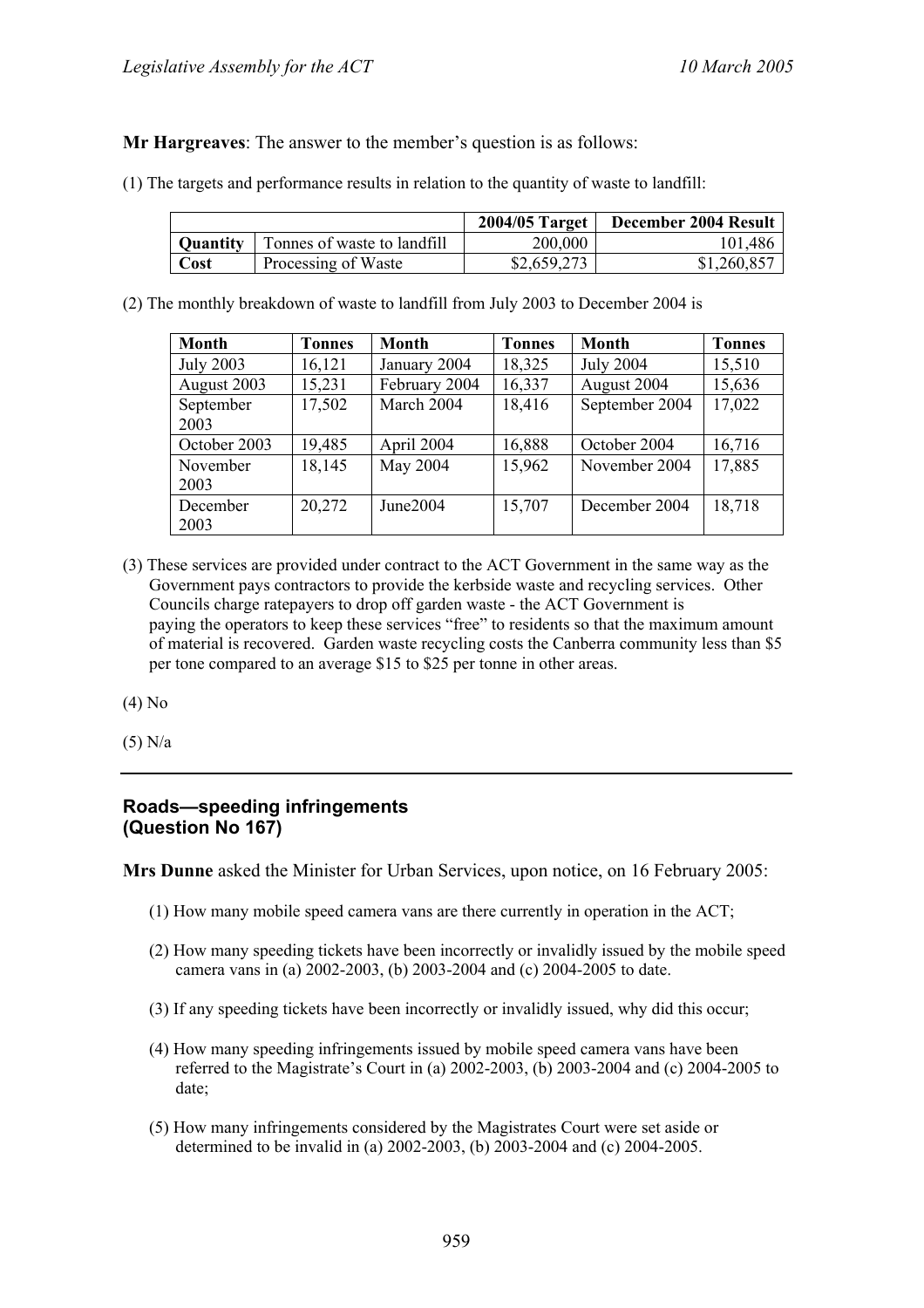- (1) There is a fleet of six (6) speed camera vans within the Traffic Camera Office which are used 'on road' on a rotational basis. There are no more than four (4) vans in operation at any one time.
- (2) The number of invalid or incorrectly issued infringements for (a) 2002/03 was 23 (b) 2003/04 was 520 (c) 2004/05 is 5 to date
- (3) The reasons for invalid or incorrectly issued infringements include incorrect recording of registration number and incorrect description of vehicle. Also, during 2003-2004, the introduction of Y plated registration in NSW caused significant problems with the automated data collation between Rego.act and the national registration database. This issue has since been resolved.
- (4) (a) In 2002-2003, 224 infringements were referred to the Magistrates Court. Of these 99 were paid before the matter was heard.

(b) In 2003-2004, 162 infringements were referred to the Magistrates Court. Of these 68 were paid before the matter was heard.

(c) In 2004-2005 to date, 116 infringements have been referred to the Magistrates Court. Of these 68 were paid before the matter was heard.

(5) The Department of Urban Services does not have a record of this information.

#### **Prisons and prisoners—expenditure (Question No 169)**

**Mr Stefaniak** asked the Attorney-General, upon notice, on 16 February 2005:

How much does the Government currently intend to spend on the ACT Prison project for the periods (a) 2004-2005, (b) 2005-2006 and (c) 2006-2007.

**Mr Stanhope**: The answer to the member's question is as follows:

The 2004-05 budget included \$110M for the Prison Project which is scheduled to be expended over the next three years.

# **Housing—fixed term tenancies (Question No 175)**

**Mrs Burke** asked the Minister for Disability, Housing and Community Services, upon notice, on 17 February 2005:

Does ACT Housing have a policy on fixed term tenancies for applicants who are homeless but ineligible for public housing; if so, (a) what are the principles of the policy, (b) how is it being implemented and (c) how many cases is ACT Housing currently addressing.

**Mr Hargreaves**: The answer to the member's question is as follows: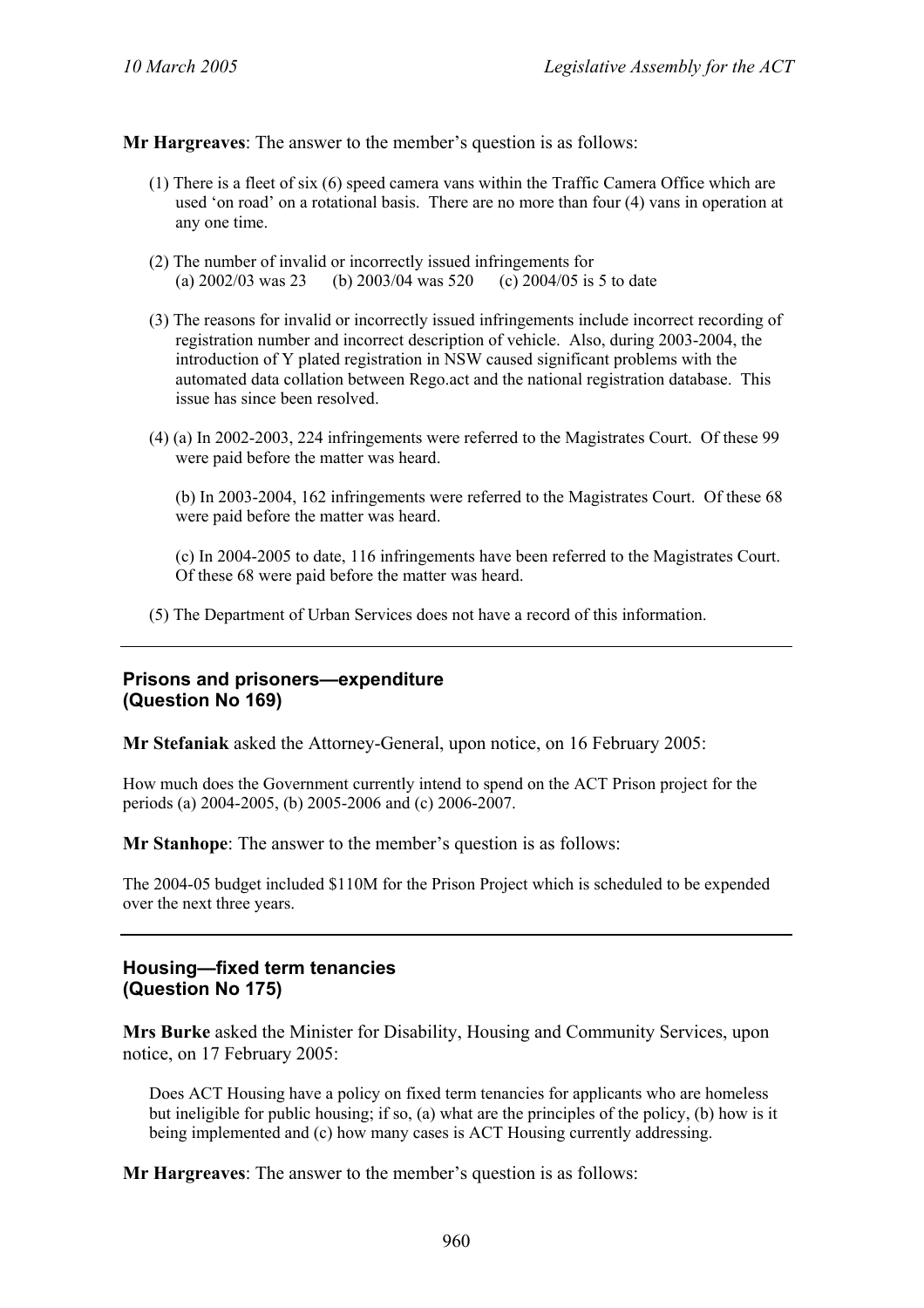Housing ACT does not enter into fixed term tenancies for applicants who are homeless but ineligible for public housing.

# **Housing—wheelchair access (Question No 176)**

**Mrs Burke** asked the Minister for Disability, Housing and Community Services, upon notice, on 17 February 2005:

What percentage of all new ACT Housing property acquisitions are deemed adaptable so the dwelling can easily undergo conversion at a minimal cost so they are suitable for tenants with mobility difficulties or who use wheelchairs.

**Mr Hargreaves**: The answer to the member's question is as follows:

There is no set target or percentage of social housing acquisitions which are adaptable or accessible.

However more than 10% of public housing properties are older persons' housing which at the time of construction were deemed suitable for conversion to meet the needs of tenants with mobility difficulties.

The Government is in the process of delivering 200 accessible units for older persons and others with reduced mobility and 86 of these new properties will be acquired in the 2004-05 financial year.

# **Crime—flat complexes (Question No 177)**

**Mrs Burke** asked the Minister for Disability, Housing and Community Services, upon notice, on 17 February 2005:

- (1) Where has the funding for the Crime Prevention Through Environmental Design (CPTED) program for ACT Housing multi-unit complexes been allocated from;
- (2) What are the criteria used to conduct an audit of all ACT Housing multi-unit housing complexes for the CPTED program.

**Mr Hargreaves**: The answer to the member's question is as follows:

- (1) Housing ACT Capital Program.
- (2) CPTED principles as outlined in the ACT Crime Prevention and Urban Design Resource Manual [Urban Services 2000] are applied to crime prevention audits conducted at Housing ACT multi unit sites.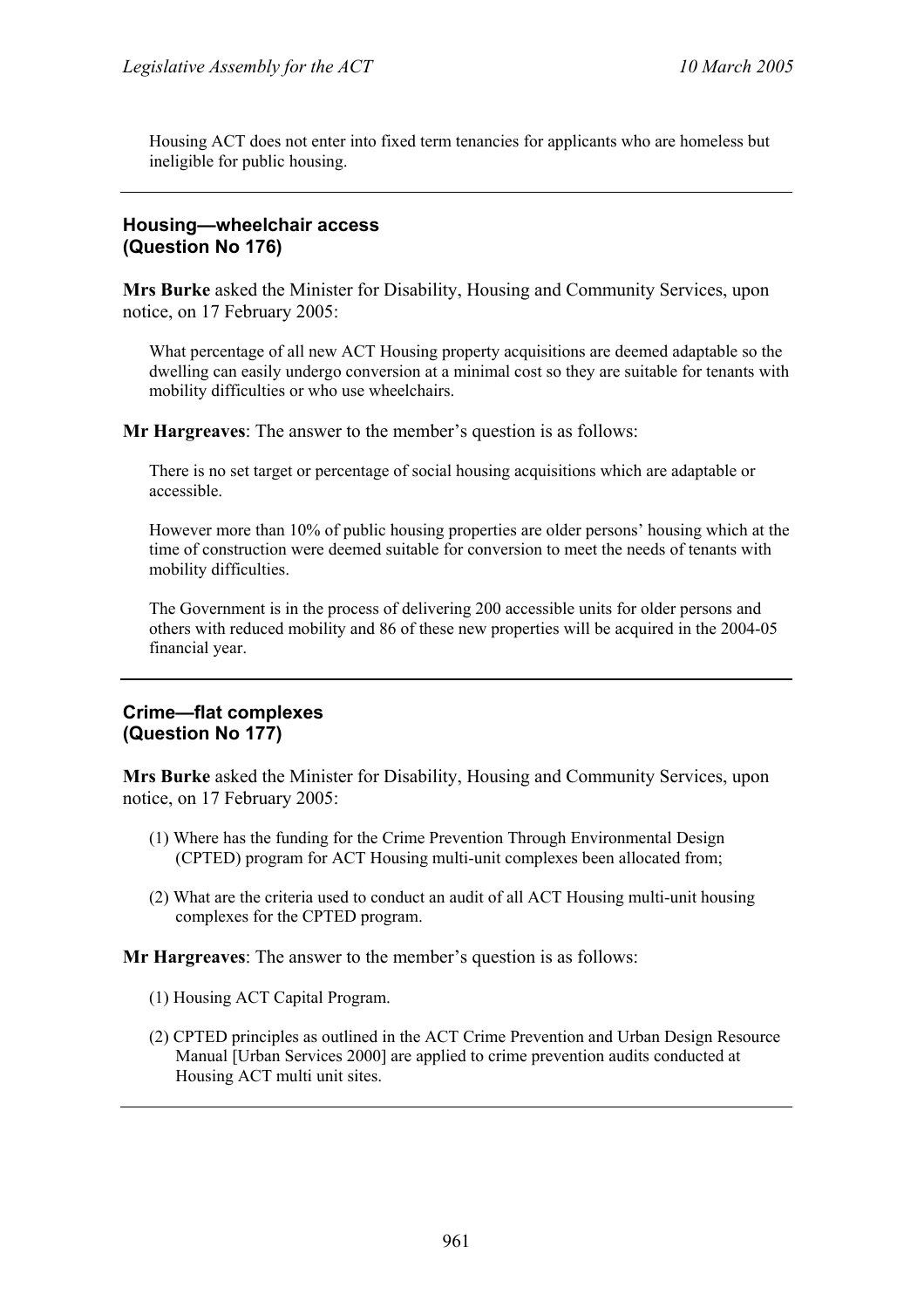# **Development—City West (Question No 178)**

**Mrs Burke** asked the Minister for Disability, Housing and Community Services, upon notice, on 17 February 2005:

- (1) How many properties will the Government incorporate into the City West Master Plan offering residential accommodation for low to medium income earners;
- (2) Which affordable housing providers are being considered to manage these properties.

**Mr Hargreaves**: The answer to the member's question is as follows:

- (1) The Government's commitment to providing affordable housing in the City West area is detailed in the *City West Master Plan*, issued by the ACT Planning and Land Authority in May 2004.
- (2) The mechanism for implementing the Government's commitment to affordable housing in the City West area is being developed.

#### **Crime—public housing (Question No 179)**

**Mrs Burke** asked the Minister for Disability, Housing and Community Services, upon notice, on 17 February 2005:

- (1) Is a plan underway to develop a subsidy program for security hardware, for example security cameras, to households within the ACT living in areas at risk of higher crime levels;
- (2) What are the outcomes of any research conducted into victimisation of public housing and low-cost housing tenants in the ACT.

**Mr Hargreaves**: The answer to the member's question is as follows:

- (1) See Objective 4 of the ACT Property Crime Reduction Strategy 2004-2007.
- (2) Research will be undertaken in conjunction with the Department of Justice and Community Safety.

# **Disabled persons—family members (Question No 182)**

**Mrs Burke** asked the Minister for Disability, Housing and Community Services, upon notice, on 17 February 2005:

(1) What progress is being made in the implementation of the Family Governed Pilot Project that aims to increase the control that families have over services allocated to family members with a disability;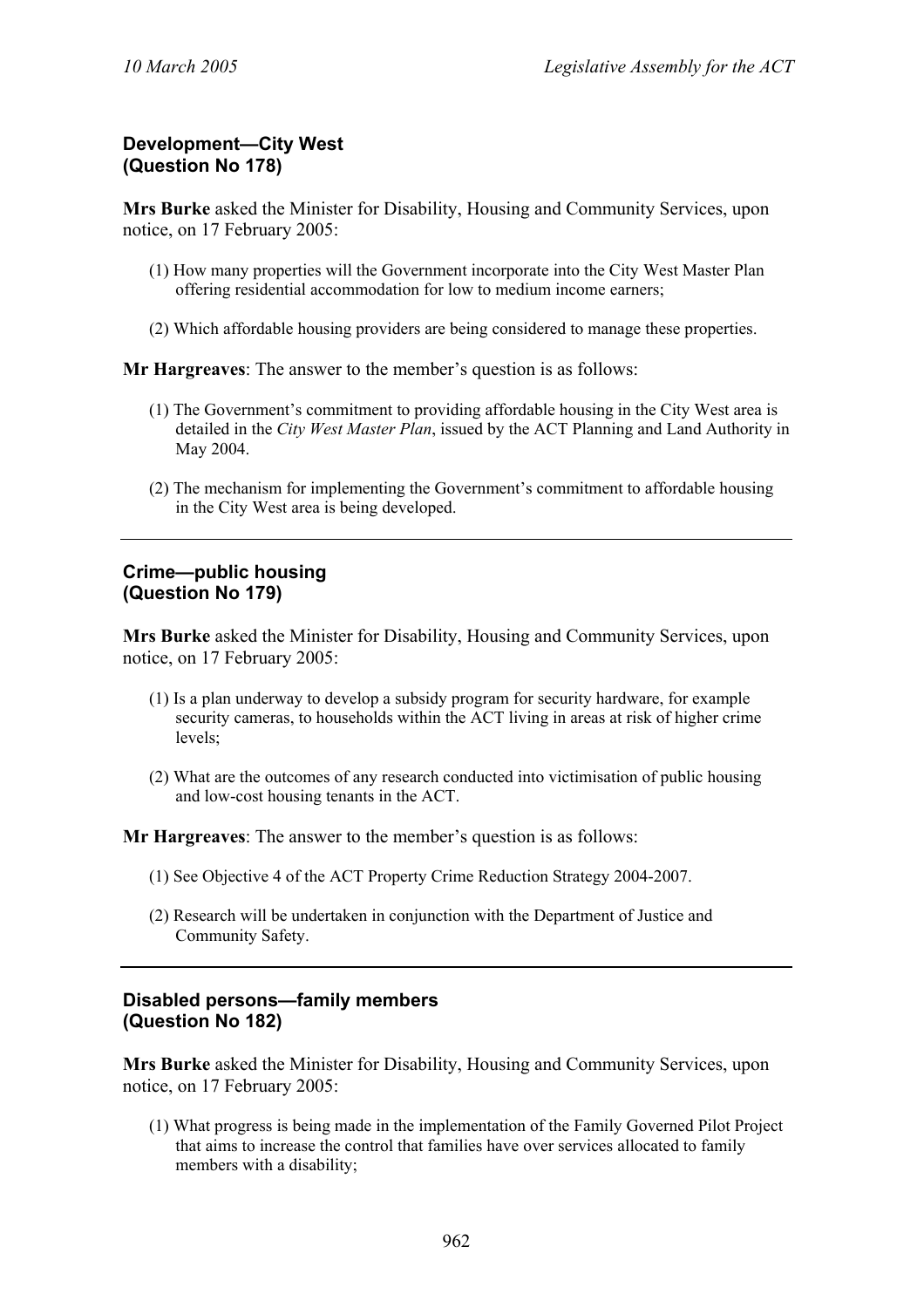(2) What responsibilities would the Department of Disability, Housing and Community Services hold in relation to the delivery of the project objectives as this project was developed in conjunction with Sharing Places Inc.

**Mr Hargreaves**: The answer to the member's question is as follows:

(1) *Progress*

The following progress has been made in relation to the implementation of the pilot project:

- Project specifications were agreed by all parties including DACT, Sharing Places and eight participating families.
- A consultant has been engaged to work with the families and Sharing Places to facilitate this project.
- Assisted by the facilitator, the families have:
	- i. Explored governance models;
	- ii. Met with best practice family governance practitioners from Melbourne and Queensland; and
	- iii. Commenced individual futures planning using the planning alternative tomorrow's with hope (PATH) planning tool.
- The facilitator has provided Disability ACT with an interim report detailing actions against the first four stages of the Implementation plan.
- The families intend to provide Disability ACT with a proposed transition plan by mid 2005. The Transition plan will detail the next stage of the project including details of each family's goals, and the governance model that will support them.

#### (2) *Disability Housing and Community Services responsibilities.*

Having developed the project specifications Disability ACT's responsibilities now largely relate to monitoring and evaluating the project as implementation occurs. Specifically Disability ACT's responsibilities are to:

- Support the project through good project management;
- Monitor and evaluate the pilot project;
- Fund the facilitation of the project; items that assist the families to plan and develop their ideas; and
- Develop and vary Service Agreements as agreed with the Families and Sharing Places.

# **Housing—single people (Question No 183)**

**Mrs Burke** asked the Minister for Disability, Housing and Community Services, upon notice, on 17 February 2005: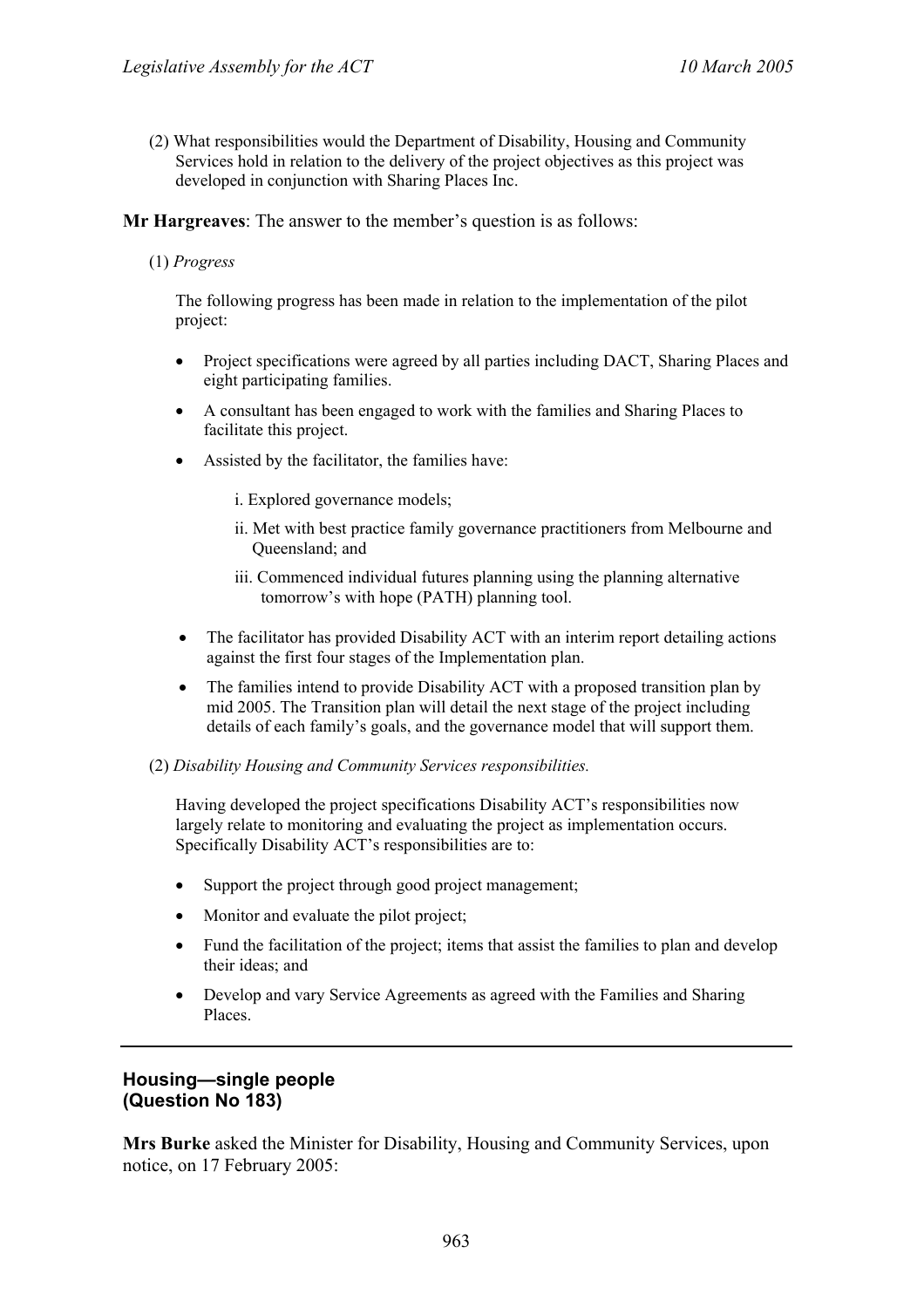Is the Government considering extending the Boarding House Program to include construction of additional boarding house facilities elsewhere in the ACT for single people on low incomes based on the apparent success of the Program's three boarding houses in the ACT; if so, what locations are being considered; if not, why not, given that the ACT Poverty Task Group and the ACT Homelessness Strategy identifies people on low incomes as a priority group.

**Mr Hargreaves**: The answer to the member's question is as follows:

Gungahlin Boarding House is currently under construction and is due for completion in July 2005. It will provide low cost accommodation for 20 men and women in individual units.

The government is committed to the establishment of low cost boarding house/hostel accommodation for up to 30 Aboriginal and Torres Strait Islander people.

\$3.2 million capital funding has been identified through the 2003-04 third budget appropriation for this purpose.

Consultation with the Aboriginal and Torres Strait Islander community has commenced, which will identify the exact nature of this service including the size and number of properties required. The location of these properties will be determined in response to identified community need.

#### **Housing—tenants (Question No 184)**

**Mrs Burke** asked the Minister for Disability, Housing and Community Services, upon notice, on 17 February 2005:

- (1) What action is taken under the Residential Tenancies Act if an individual holding a tenancy agreement commits an illegal act;
- (2) What are the provisions of the Community Guardian Service and under what circumstances would this service be activated in relation to illegal activity in and around ACT Housing multi-unit complexes.

**Mr Hargreaves**: The answer to the member's question is as follows:

- (1) The legislation governing residential tenancies in the ACT restricts the circumstances where a landlord can seek an eviction for an illegal act to the following circumstances:
	- (a) where the property is being used for an illegal purpose; or
	- (b) where the tenant threatens the landlord or the agent of the landlord

I am unable to comment on how other landlords might respond to illegal acts that are covered by the Residential Tenancies Act, but Housing ACT considers each case on the specific facts, particularly the nature of the conviction, other tenants and residents of the property and the capacity of the tenant to sustain their tenancy. It is important to note that in line with the legislation, Housing ACT awaits the decision of the justice system on whether a criminal act has occurred.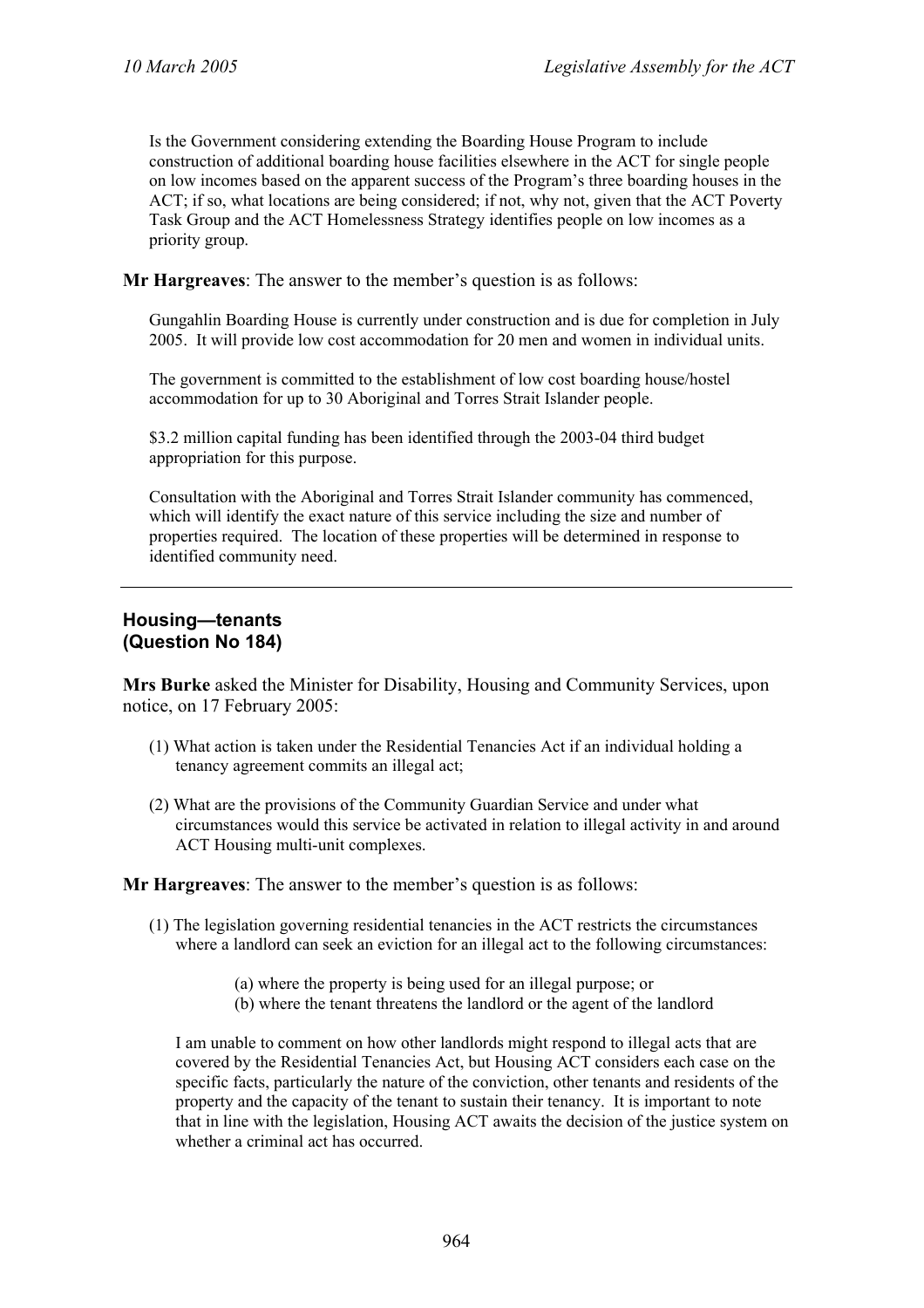(2) The Community Guardian Service is a specific arrangement for three large flat complexes in the Inner North of Canberra. It operates 24 hours a day, seven days a week. While the security staff undertake standard security patrols, they also offer support and assistance to tenants on the sites. On occasion, Housing ACT will require the security staff to expand their patrols to address concerns in nearby public housing properties.

Security staff are not law enforcement officers and so attempt to resolve any issues that may arise, in terms of asking people who are not tenants and are causing a disturbance to leave the site, reminding tenants, residents and visitors of their obligations, reporting lighting failures, damage, vandalism, squatters and the like to Housing ACT for remedial action and reporting illegal activity to ACT Policing.

### **Housing—security of tenure (Question No 185)**

**Mrs Burke** asked the Minister for Disability, Housing and Community Services, upon notice, on 17 February 2005:

- (1) What progress has been made by the Government, if any, to review its policy of guaranteeing security of tenure for public housing tenants who are (a) paying full market rent and (b) in receipt of a rental rebate;
- (2) What were the outcomes of the review conducted in 2004 by the Steering Committee that included staff from the Departments of Disability, Housing and Community Services, Treasury and the Chief Minister in consultation with the Housing Advisory Committee.

**Mr Hargreaves**: The answer to the member's question is as follows:

- (1) This Government completed its review of security of tenure for both tenants paying full market rent and tenants receiving a rental rebate in its previous term. The outcome of the review was to remove the requirement for Housing ACT to review continued eligibility for tenants. This was announced in Mr Wood's Media Release H15/02 of 10 December 2002.
- (2) The report on the Review of Housing ACT Market Renters was tabled in the Legislative Assembly on 26 August 2004.

#### **Charities—fundraising (Question No 188)**

**Mr Pratt** asked the Minister for Urban Services, upon notice, on 17 February 2005:

- (1) Are registered charities, such as the Red Cross and the Salvation Army, required to pay any charges for the use of Garema Place and other public areas in the ACT for the purposes of fundraising;
- (2) If so, what are the applicable charges and under what circumstances are they required to pay those charges;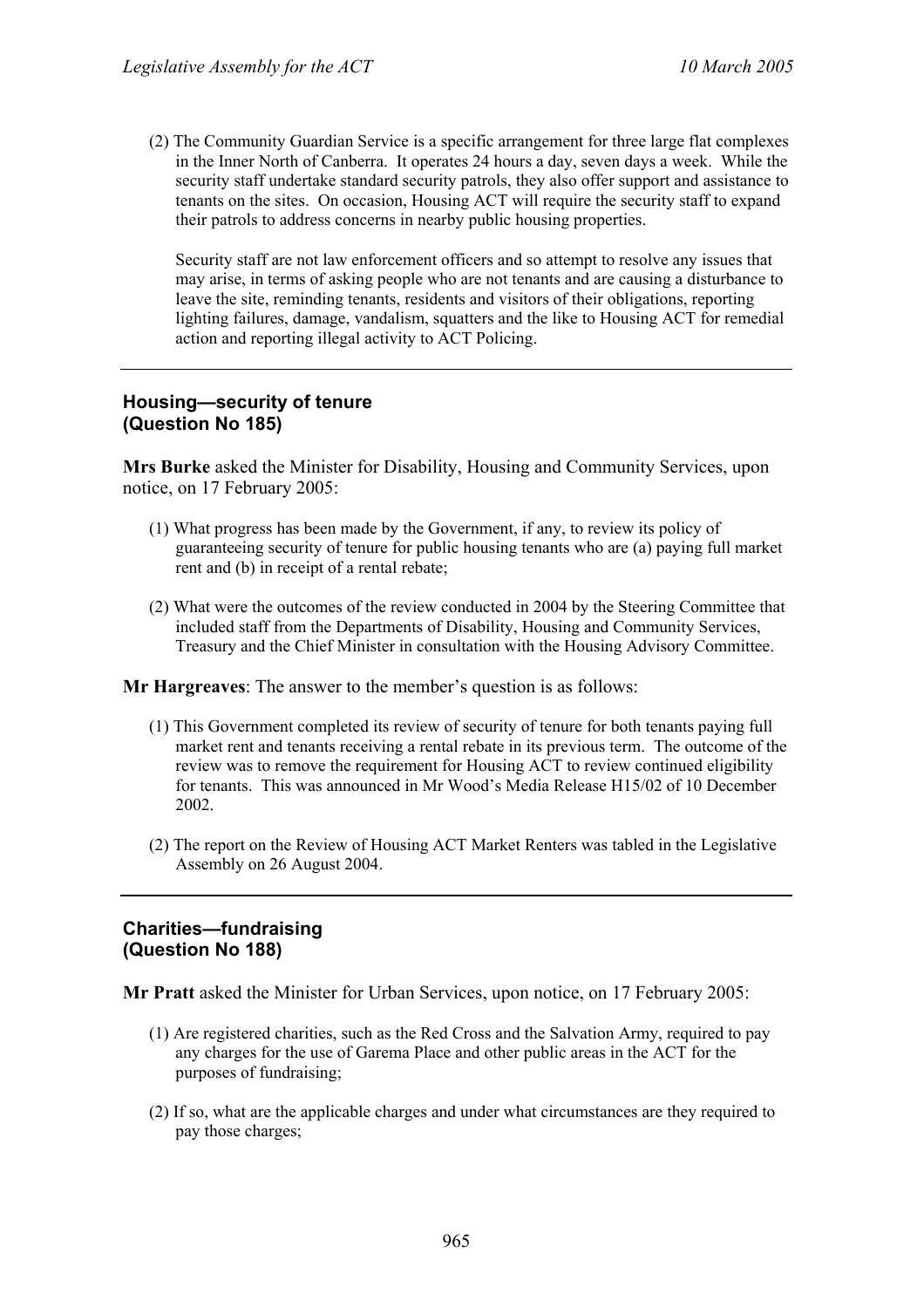- (3) Do the costs associated with the use of Garema Place and other public areas in the ACT differ depending on (a) location and (b) users, for example charity groups as opposed to non-charity users; if so, please outline those charges;
- (4) If charges are applicable to charities, can these costs be reimbursed by the ACT Government; if so, how; if not, why not.

- (1) No charges are required to be paid by registered charities to use a public place for the purpose of fundraising under the *Charitable Collections Act (2003)* or the *Roads and Public Places Act (1937)*. Any person, including a charity, must obtain a permit to use a public place under the *Roads and Public Places Act (1937)*, but these are free.
- (2) Cost-recovery based fees are charged for gated access to certain public places and for the use of electricity. Any person, including a charity, is required to pay these fees.

Fees for gated access and electricity connections are as follows:

| • Recovery costs for opening a gate                            | \$24.50 |
|----------------------------------------------------------------|---------|
| • Recovery cost for opening a power box                        | \$24.50 |
| • Access to Electricity outlets in Garema Place, Petrie Plaza, | \$10.20 |
| and City Walk                                                  |         |

- (3) These fees do not vary depending on location, or whether or not the user is a charity.
- (4) The government has no policy of reimbursing gate access or electricity fees to persons or organisations claiming to be charities.

# **Public service—senior executive service (Question No 192)**

**Mr Smyth** asked the Chief Minister, upon notice, on 17 February 2005:

- (1) Further to the reply to question on notice No 1, how many levels of senior executive service (SES) officers are there in the ACT Public Service;
- (2) What is the remuneration for each level of SES officer;
- (3) How many short-term contracts at SES level are currently in place and are these figures in addition to the figures provided as part of the response to question on notice No 1.

**Mr Stanhope**: The answer to the member's question is as follows:

- (1) There are 12 Executive levels in the ACT Public Service.
- (2) Remuneration for each level is as follows:

| Level | <b>Total Remuneration Package</b> | <b>Cash Component</b> |
|-------|-----------------------------------|-----------------------|
| 1.1   | \$140,905                         | \$102,504             |
| 1.2   | \$153.315                         | \$113,203             |
| l.3   | \$165,725                         | \$123,901             |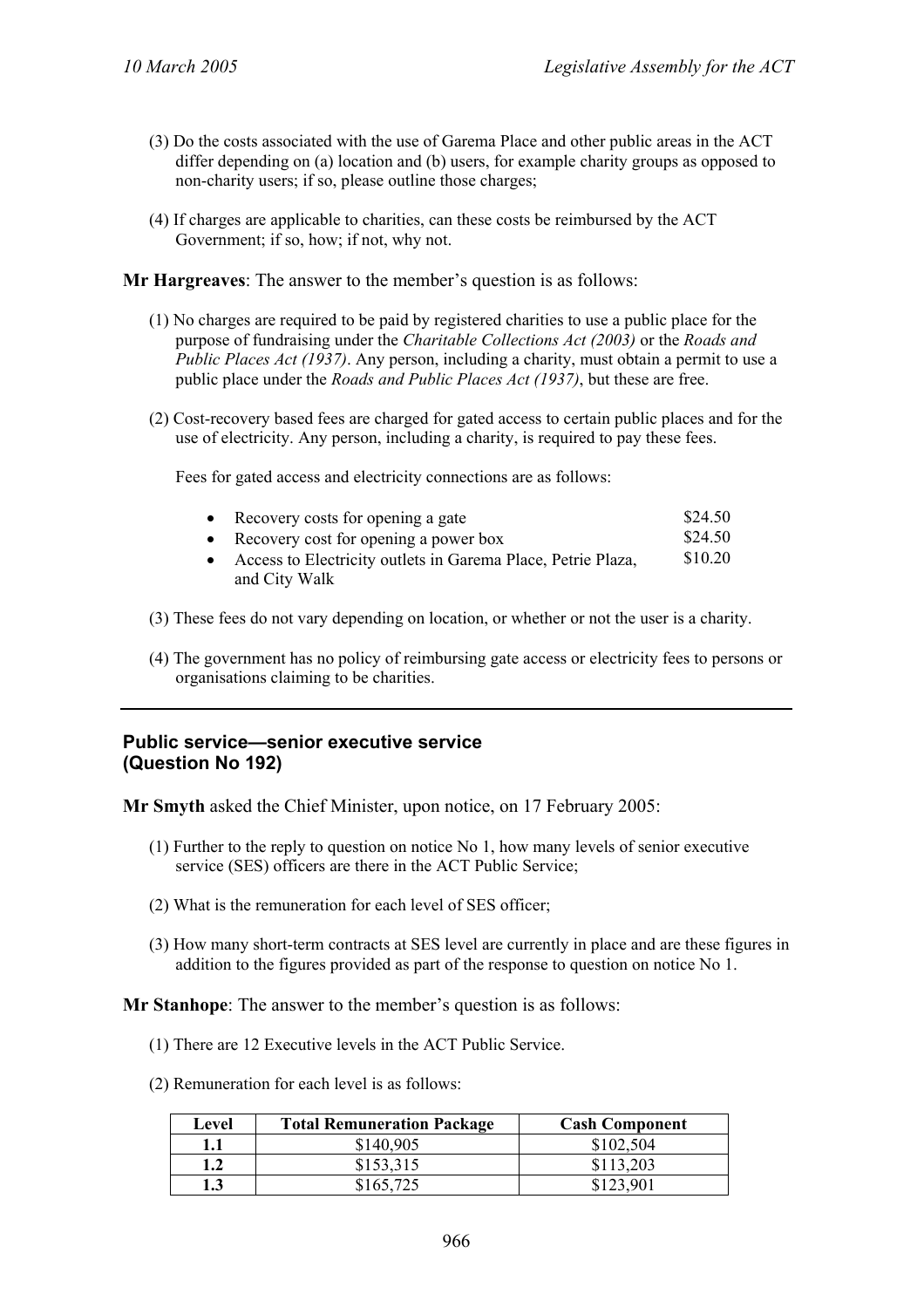| 2.4  | \$186,326 | \$141,229 |
|------|-----------|-----------|
| 2.5  | \$198,736 | \$151,928 |
| 2.6  | \$228,144 | \$177,279 |
| 3.7  | \$237,398 | \$183,964 |
| 3.8  | \$249,743 | \$194,606 |
| 3.9  | \$262,151 | \$205,303 |
| 3.10 | \$274,563 | \$216,003 |
| 3.11 | \$288,457 | \$227,980 |
| 3.12 | \$309,366 | \$246,005 |

(3) At 21 February 2005 there were 44 short-term Executive contracts in place. There were 16 non-Executives acting in Executive positions and 28 Executives acting in other Executive positions.

The figures provided in question on notice No 1 included all short-term contracts.

# **Community engagement code of practice (Question No 196)**

**Mr Smyth** asked the Minister for Disability, Housing and Community Services, upon notice, on 17 February 2005:

- (1) Further to the response to question on notice No 38 (*Hansard*, 9 December 2004, page 340) in which the Minister stated that the completion date of the Community Engagement Code of Practice will not be until the end of this financial year, what are the reasons for the delay in the (a) preparation and (b) release of the Code of Practice which was scheduled for completed in July August 2004;
- (2) What benefits will the community see from the lengthy preparation of this document;
- (3) What is the total cost involved in preparing this document.

**Mr Hargreaves**: The answer to the member's question is as follows:

- (1) a) The expansion of the Community Engagement Initiative from one product to four products:
	- Community Engagement Manual (formerly the Community Engagement Code of Practice)
	- Community Engagement Service Charter
	- Community Engagement Website and Intranet
	- Community Engagement Training Program.

b) See (a)

- (2) The comprehensive package of measures aims to reflect a change to the prevailing culture to one in which:
	- There is a greater sense of collaborative partnership;
	- Government agencies focus on quality rather than quantity in their engagement activities with the community;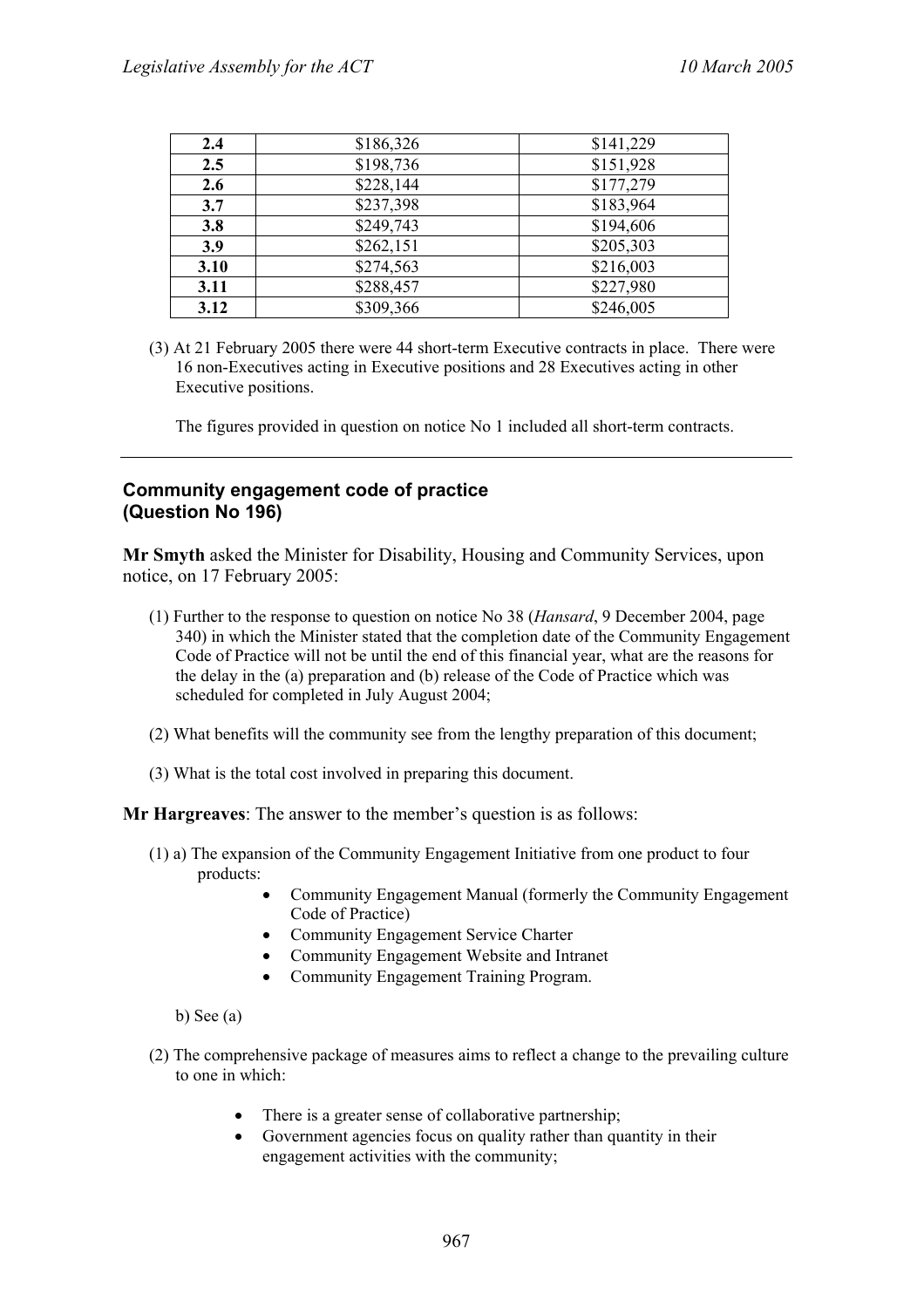- There is greater participation by departmental staff; and
- More selective use of consultants.
- (3) \$522,500 has been committed over four years for the development, implementation and review of the *Community Engagement Initiative* under the *Building a Stronger Community* Flagship of the *Canberra Social Plan*.

#### **Insurance—pines (Question No 198)**

**Dr Foskey** asked the Minister for Environment, upon notice, on 17 February 2005:

- (1) Will the Minister provide a copy of the insurance policy between the ACT Government, or its relevant agency/signatory to the contract, and its insurer for the pine plantations;
- (2) If not, will the Minister advise if the insurance policy does specify the replanting of all, or a percentage of, softwood pines on the burnt areas in order to receive the full insurance payment;
- (3) Has the Government completed a comparative cost benefit analysis of replanting pines against planting native woodland in the water catchments of Cotter, Molonglo and upper Murrumbidgee Rivers if the insurance policy does not specifically identify that pines be replanted.

**Mr Quinlan**: The answer to the member's question is as follows:

- (1) A copy of the policy can be made available, however, the policy expired on 30 June 2003.
- (2) The settlement of the claim relating to the January 2003 bushfires occurred in March 2004. It allows the Government discretion on the use of the funds.
- (3) A comprehensive business case on the re-establishment of ACT Forests was independently compiled in the wake of the 2003 bushfires. The report, "ACT Forests – Reforestation Review", was prepared by JAAKO POYRO Consulting in association with ANU, CSIRO and the University of Notre Dame Australia.

The business case was considered and analysed during the development of the Non-Urban Landuse Study. During this process, the assumptions and findings contained the business case were rigorously reviewed by ACIL Tasman Consulting and subsequently incorporated into the final version of the recommendations in the Non-Urban Landuse report.

#### **Roads—parking facilities (Question No 204)**

**Mrs Dunne** asked the Minister for Urban Services, upon notice, on 17 February 2005:

(1) How much revenue has been raised from pay parking ticket machines in Governmentowned carparks in (a) Belconnen and (b) Tuggeranong in each month since January 2004;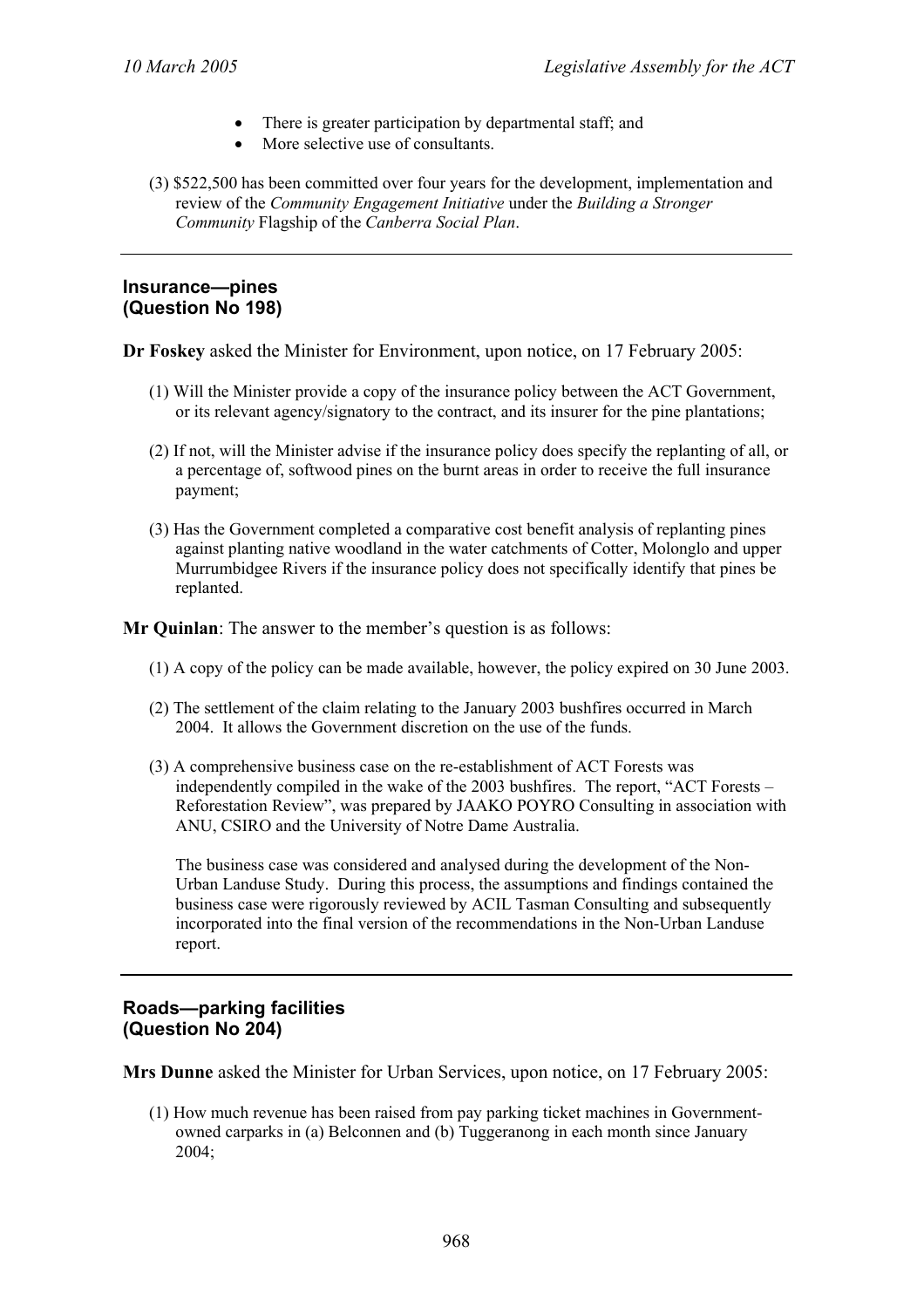- $(2)$  How much revenue has been raised from parking fines issued in Government owned carparks in (a) Belconnen and (b) Tuggeranong in each month since the introduction of pay parking in January 2004;
- (3) How often have pay parking ticket machines in Government-owned carparks been out of use since their installation since the introduction of pay parking in these carparks in (a) Belconnen and (b) Tuggeranong in January 2004;
- $(4)$  How long, on average, are pay parking ticket machines in Government owned carparks in (a) Belconnen and (b) Tuggeranong out of use before being (i) attended to and (ii) repaired by Urban Services;
- (5) What has been the total cost of repairs made to pay parking ticket machines in Government-owned carparks in (a) Belconnen and (b) Tuggeranong in (a) 2003-2004 and (b) 2004-2005;
- (6) What is the procedure taken in determining whether to issue parking fines when pay parking ticket machines in Government-owned carparks are out of order;
- (7) Is it policy to issue parking fines when pay parking ticket machines in Governmentowned carparks are out of order;
- (8) If parking fines have been issued when pay parking ticket machines in governmentowned carparks are out of order, how many have been issued.

- (1) Revenue received from ticket machines in Government car parks in:
	- a) Belconnen from 19 January 2004 to January 2005

| January 04   | \$29,902.45    |
|--------------|----------------|
| February 04  | \$106,172.30   |
| March 04     | \$122,442.05   |
| April 04     | \$116,838.35   |
| May 04       | \$120,289.65   |
| June 04      | \$119,033.65   |
| July 04      | \$114,984.75   |
| August 04    | \$110,525.13   |
| September 04 | \$109,787.70   |
| October 04   | \$102,433.45   |
| November 04  | \$112,428.95   |
| December 04  | \$133,227.35   |
| January 05   | \$99,547.00    |
| <b>TOTAL</b> | \$1,397,612.78 |

b) Tuggeranong from 1 March 2004 to January 2005

| March 04 | \$67,377.40 |
|----------|-------------|
| April 04 | \$63,402.90 |
| May 04   | \$62,314.90 |
| June 04  | \$63,075.90 |
| July 04  | \$61,215.00 |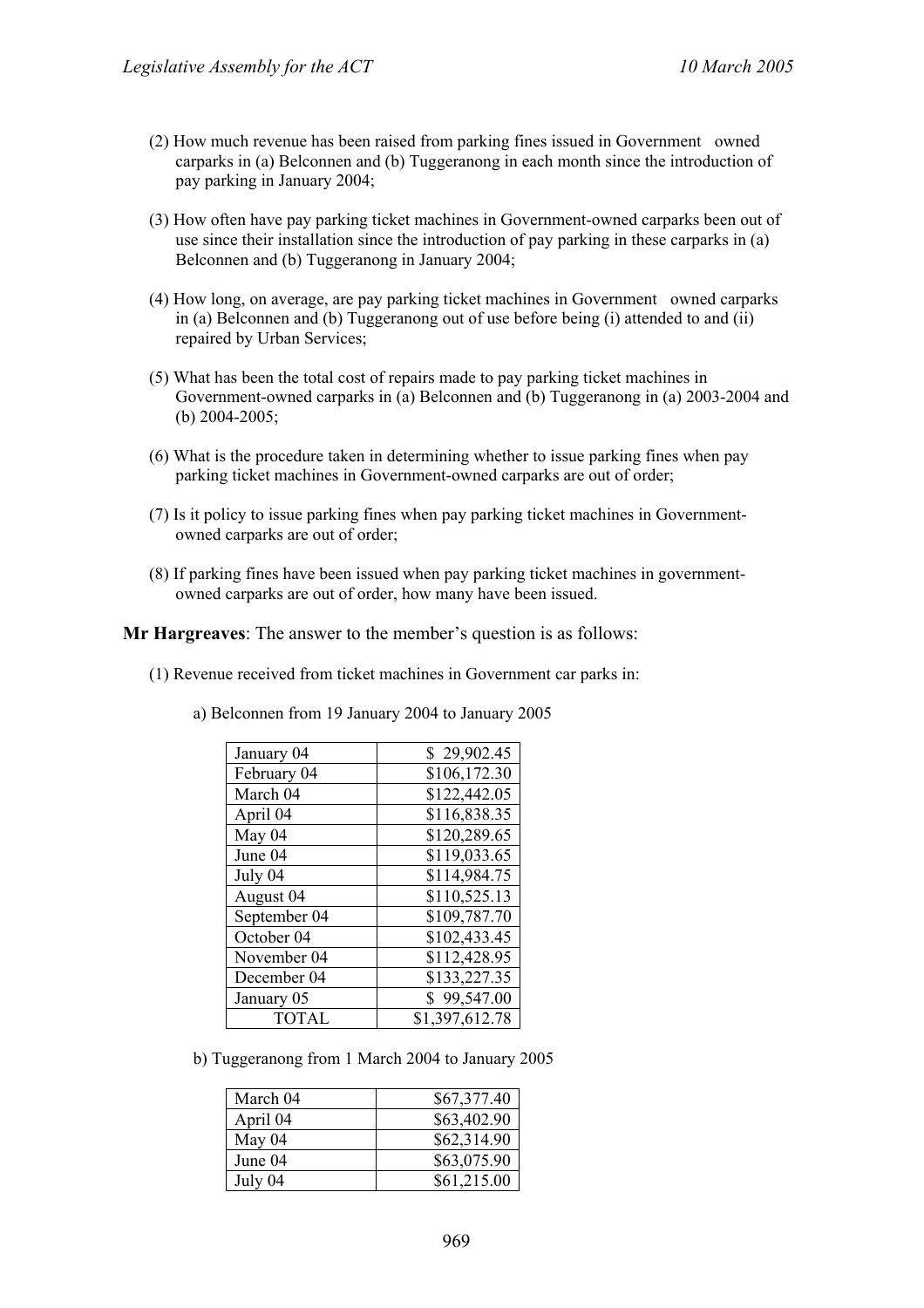| August 04    | \$59,521.65  |
|--------------|--------------|
| September 04 | \$55,908.65  |
| October 04   | \$48,602.60  |
| November 04  | \$55,373.40  |
| December 04  | \$61,154.90  |
| January 05   | \$40,656.65  |
| <b>TOTAL</b> | \$638,603.95 |

- (2) The value of infringements issued in:
	- (a) Belconnen Town Centre in the period 19 January 2004 to 31 January 2005 was \$934,067; and
	- (b) Tuggeranong Town Centre in the period 1 March 2004 to 31 January 2005 was \$594,403.

It is not possible to distinguish between infringements issued in Government and nongovernment car parks. Parking Operations is in the process of procuring new hand held terminals and associated software. The new equipment will provide an enhanced reporting capacity.

- (3) On average the ticket machines in Belconnen and Tuggeranong require servicing, including replacement of paper, once every three weeks. Ticket machines that suffer standard faults (coin jams, ticket jams, foreign objects) are out of order for no more than one (1) hour. All major faults (such as severe vandalism) suffered by ticket machines since January 2004 have been rectified within 24 hours.
- (4) On average Parking Operations attends to 95% of all complaints within 60 minutes. It is estimated that 95% of repairs are completed with 10 minutes. All major faults are repaired within 24 hours.
- (5) The estimated cost of maintaining ticket machines since introduction to 31 January 2005 was:
	- a) Belconnen \$133,000
	- b) Tuggeranong \$61,400
- (6) Most ticket areas have a number of ticket machines. If one machine is out of order, the car park can still function adequately. Where a significant number of ticket machines in a car park are out of order, time limits will apply. The car park is then managed and enforced accordingly.
- (7) Yes. Infringements are issued for a range of offences, however they should not be issued for any voucher related offences.
- (8) No statistics exist on this matter.

# **Emergency services—road rules (Question No 205)**

**Mrs Dunne** asked the Minister for Environment, upon notice, on 17 February 2005: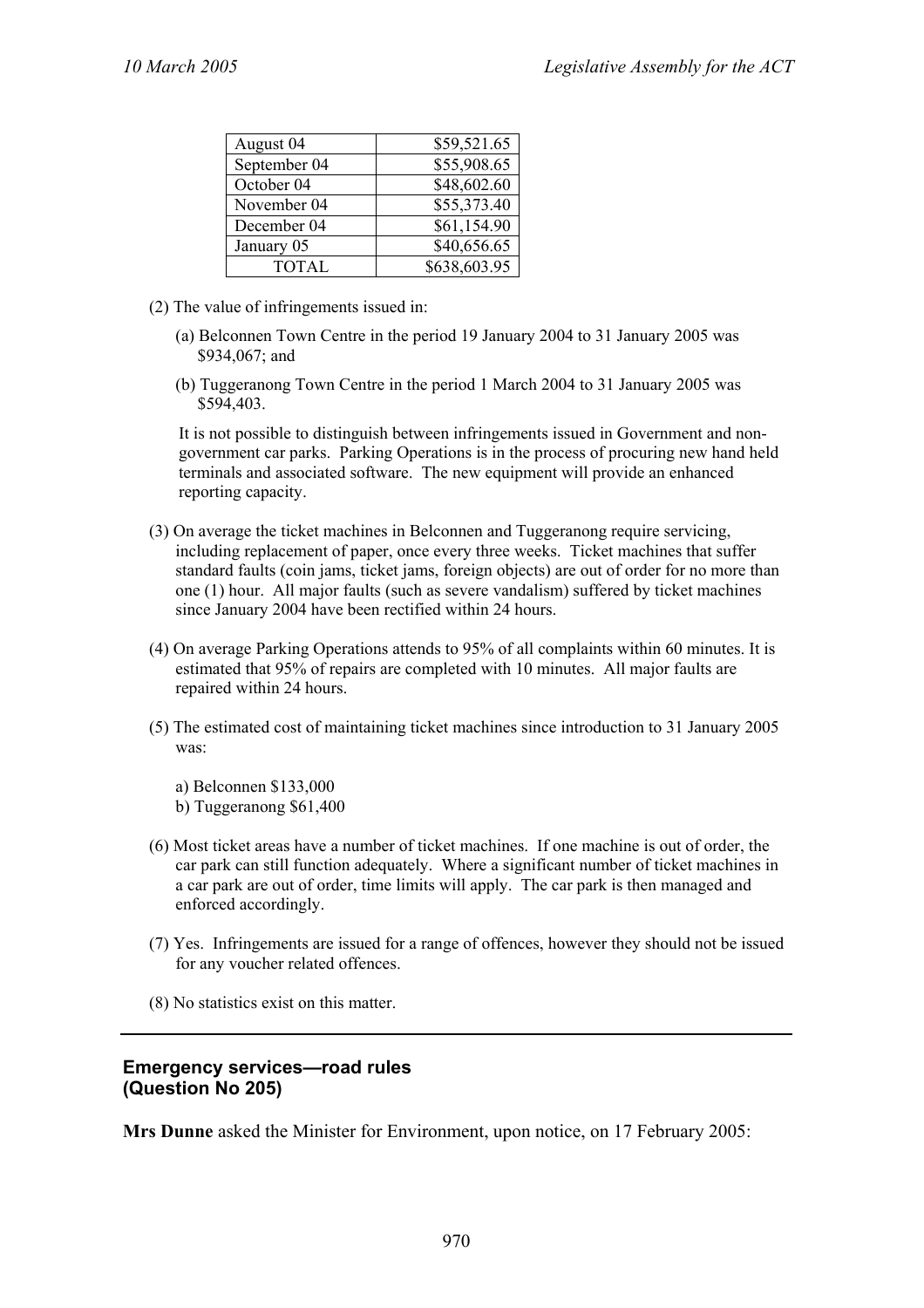- (1) Have fire-fighting personnel with (a) ACT Forests and (b) Parks Brigade at any time been given a directive not to respond to reports of bushfire incidents, that is to say, to engage in Urgent Duty Driving for example driving in a manner where the road rules may be broken where reasonable to do so;
- (2) If such a directive has been issued, (a) on what basis was it issued, given that fire-fighting personnel from these brigades have in the past responded to fires, (b) on what date will fire-fighting personnel be again able to respond to bushfire incidents and (c) what interim measures have been adopted to ensure that fire-fighting personnel can respond immediately;
- (3) Have fire-fighting personnel received any training, instruction or tuition on procedures or requirements when responding to emergency incidents;
- (4) Is there a national recognised training standard for responding to emergency incidents;
- (5) Has the Emergency Services Authority received any legal advice relating to the legalities of emergency services personnel responding to fires; if so, what did it say;
- (6) Have there been any instances where fire-fighting personnel from the Parks or Forestry brigades have been directed to respond to a report of a bushfire on a day of orange or red bushfire readiness, and the fire-fighting personnel only proceeded to the report of fire without breaking the road-rules where reasonable to do so.

**Mr Stanhope**: The answer to the member's question is as follows:

- (1) Staff forming the Parks and ACT Forests Brigades have been instructed to comply with speed limits and traffic lights while travelling to bushfires. Where appropriate, trained and competent personnel may use lights and sirens to negotiate traffic and impediments.
- (2) (a) Environment ACT and the Department of Urban Services provide fire fighters to the ACT Rural Fire Service under a Memorandum of Understanding. While involved in bushfire control operations, these personnel are under the command and control of the rural fire service but they remain employees of these agencies, and government land managers maintain a duty of care for their employees. It is important to ensure that personnel undertaking fire fighting duties including urgent duty driving, are appropriately trained and work in accordance with safe work practice. This includes understanding and accounting for the limitation of fire fighting vehicles designed for off-road situations, and having the skills and correct mental attitude to undertake urgent duty driving. Training and assessments are being undertaken to ensure that personnel responding to rural fires meet these requirements, and those of the ACT Rural Fire Service. Land Managers are working closely with the ACT Rural Fire Service to refine existing training and operational procedures.

(b) Six EACT staff attended urgent duty driving training and passed the assessment on 21 and 22 February 2005. A further twelve EACT staff will undertake this training and assessment in the next few weeks. These staff will respond to bush fires according to the Standard Operating Procedure, which is currently being reviewed by the Rural Fire Service with input from government land managers.

(c) Parks and ACT Forests Brigade staff have been responding to Emergency Services Authority directions to attend bush fires immediately and within the road regulations.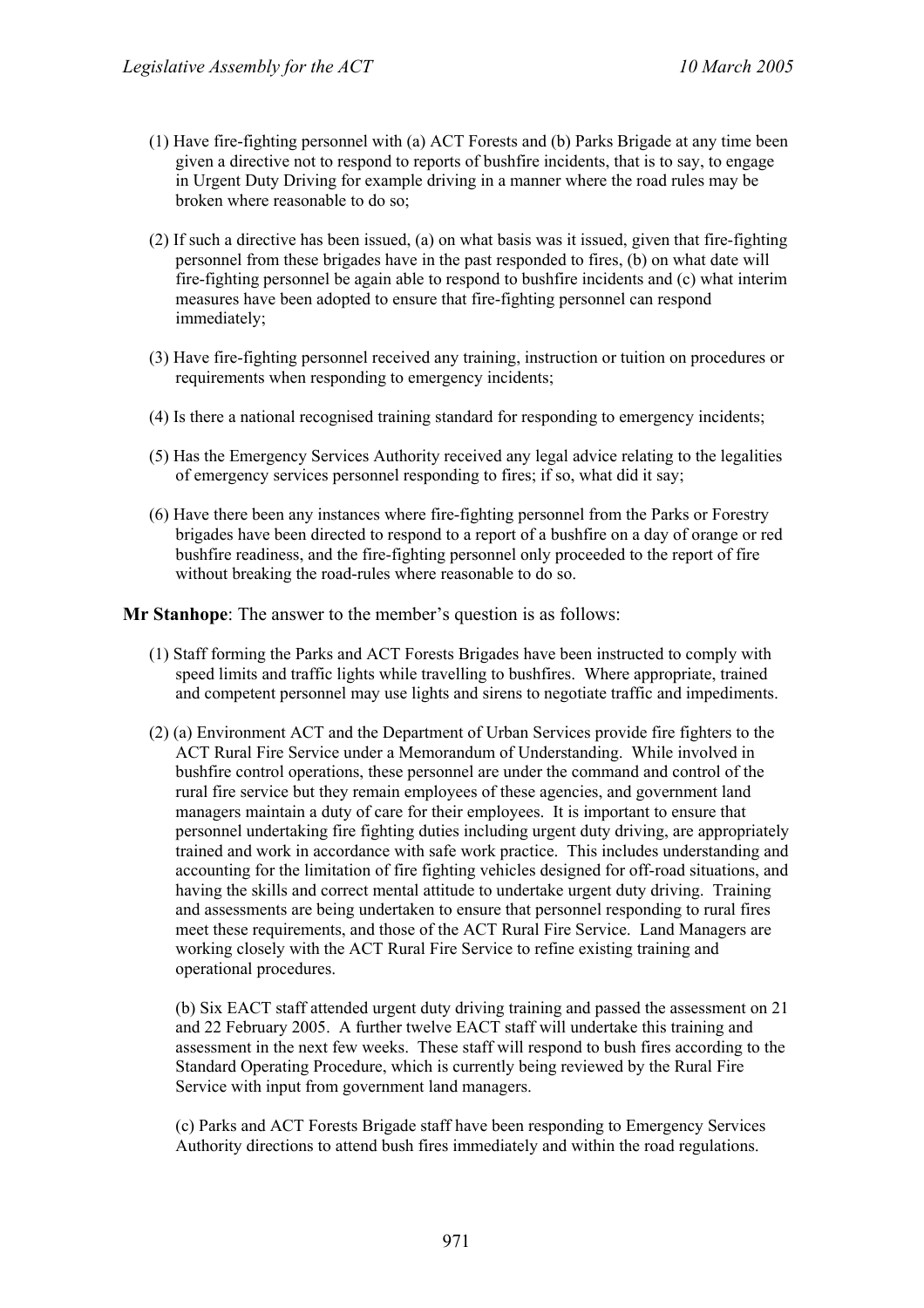- (3) All Parks and ACT Forests Brigades fire fighting staff are familiar with the Standard Operating Procedure (SOP) covering urgent duty driving issued by the Emergency Services Authority. This SOP is currently being reviewed.
- (4) No. Several emergency authorities and registered training organisations offer training in driving under operational conditions and risk perception and management to ensure that personnel have appropriate skills, knowledge, competencies and attitude to undertake these activities.
- (5) To be answered by the Minister for Police and Emergency Services.
- (6) Yes, on one occasion the Parks Brigade were asked to respond to a fire on Namatjira Drive. Upon arrival the unit were informed they were not required.

#### **Emergency services—road rules (Question No 206)**

**Mrs Dunne** asked the Minister for Urban Services, upon notice, on 17 February 2005:

- (1) Have fire-fighting personnel with (a) ACT Forests and (b) Parks Brigade at any time been given a directive not to respond to reports of bushfire incidents, that is to say, to engage in Urgent Duty Driving for example driving in a manner where the road rules may be broken where reasonable to do so;
- (2) If such a directive has been issued, (a) on what basis was it issued, given that fire-fighting personnel from these brigades have in the past responded to fires, (b) on what date will fire-fighting personnel be again able to respond to bushfire incidents and (c) what interim measures have been adopted to ensure that fire-fighting personnel can respond immediately;
- (3) Have fire-fighting personnel received any training, instruction or tuition on procedures or requirements when responding to emergency incidents;
- (4) Is there a national recognised training standard for responding to emergency incidents;
- (5) Has the Emergency Services Authority received any legal advice relating to the legalities of emergency services personnel responding to fires; if so, what did it say;
- (6) Have there been any instances where fire-fighting personnel from the Parks or Forestry brigades have been directed to respond to a report of a bushfire on a day of orange or red bushfire readiness, and the fire-fighting personnel only proceeded to the report of fire without breaking the road-rules where reasonable to do so.

#### **Mr Hargreaves**: The answer to the member's question is as follows:

- (1) The ACT Forests and Parks Brigades have been instructed by their Agency employers to comply with speed limits, traffic lights and road signs while travelling to rural fires. Where appropriate, trained and competent personnel may use light and sirens to negotiate traffic and impediments.
- (2) A) The Department of Urban Services and Environment ACT provide firefighters to the ACT Rural Fire Service under a Memorandum of Understanding. While involved in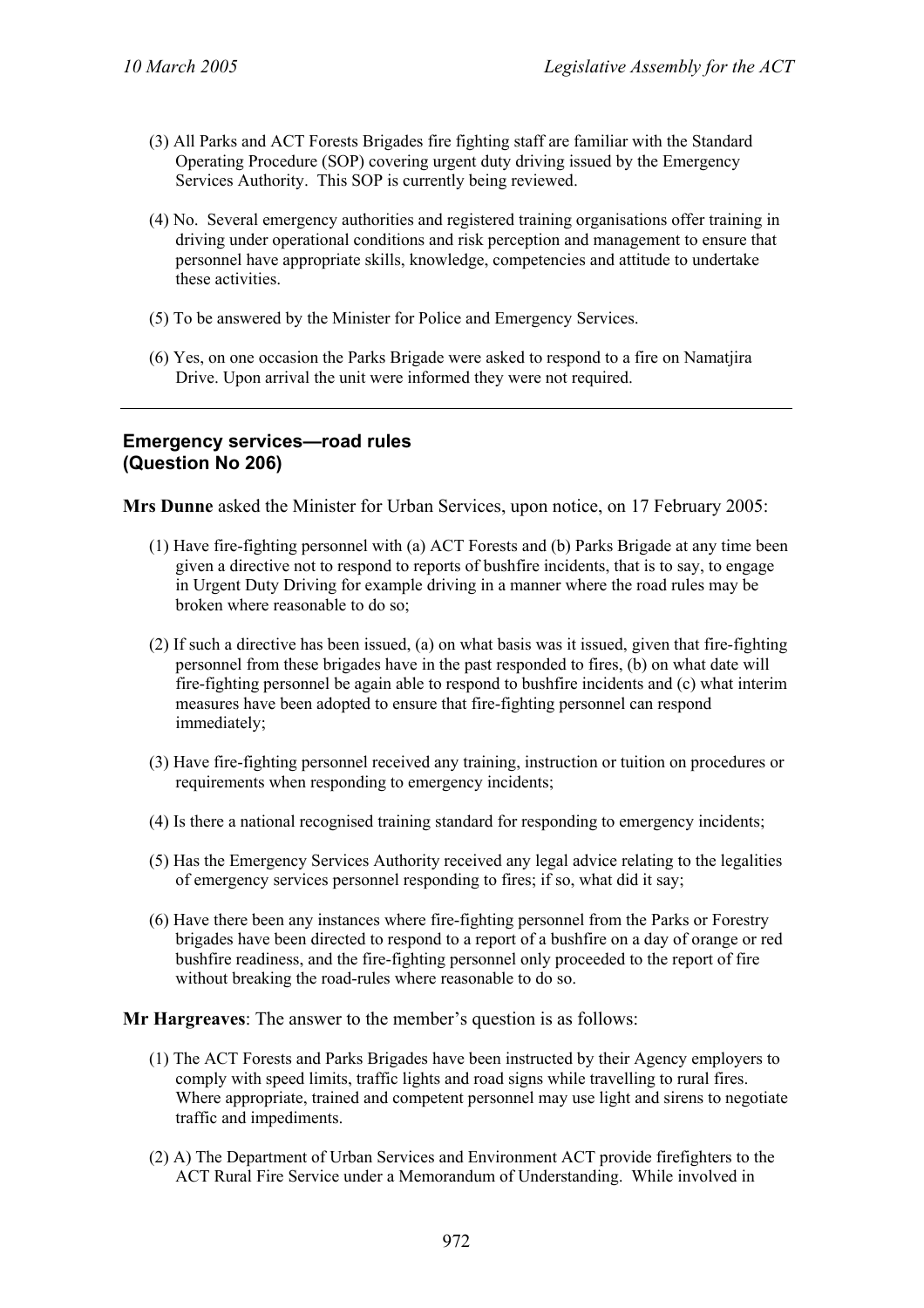bushfire control operations, these personnel are under the command and control of the rural fire service, but they remain employees of these agencies, and government land managers maintain a duty of care for their employees. It is important to ensure that personnel undertaking fire-fighting duties including Urgent Duty Driving (UDD), are appropriately trained and work in accordance with safe work practice. This includes understanding and accounting for the limitation of fire-fighting vehicles designed for offroad situations, and having the skills and correct mental attitude to undertake UDD. Training and assessments undertaken are being undertaken to ensure that personnel responding to rural fires meet these requirements, and those of the ACT Rural Fire Service (ACT RFS). Land Managers are working closely with the ACT RFS to refine existing training and operational procedures;

B) Personnel with requisite skills and attitude necessary to undertake UDD will be permitted to respond to bushfires in accordance with the ACT RFS Standard Operating Procedure being developed for this activity;

C) Parks and Forests Brigade personnel can proceed immediately to bushfires on request from ComCen. It is worth noting the land management personnel are on a bushfire roster that enables them to respond immediately when requested to do so during duty periods;

- (3) Selected land management personnel with appropriate experience are currently undertaking formal training and assessment so that they can safely work in accordance with the ACT RFS Standard Operating Procedure (SOP) covering UDD. The SOP is currently being reviewed by the ACT RFS with input from land managers.
- (4) No, but several emergency authorities and registered training organisations offer training in driving under operational conditions and risk perception and management to ensure that personnel have appropriate skills, knowledge, competencies and attitude to undertake these activities.
- (5) For ESA to respond;
- (6) No, not in the 2004-05 Bushfire Season.

# **Development—dual occupancies (Question No 211)**

**Mr Seselja** asked the Minister for Planning, upon notice, on 17 February 2005:

- (1) Further to the reply to question on notice No 63, how is it possible that in 2002-03 there were 97 applications lodged for dual occupancy but 120 dual occupancies approved;
- (2) Are the figures provided in the reply to question on notice No 63 correct; if so, how can there be more approvals than there are development applications.

**Mr Corbell**: The answer to the member's question is as follows:

(1) The figures for the number of applications **lodged** in a year will almost always be different to the number of applications **approved** in a year. Because of the significant fluctuations in lodgement of DAs month to month it is not unusual for the number of applications received in a year to vary from the number of applications approved in a year. **Example**: A number of the dual occupancies applications **approved** in the 2002/03 financial year could have been **lodged** in the 2001/02 financial year.